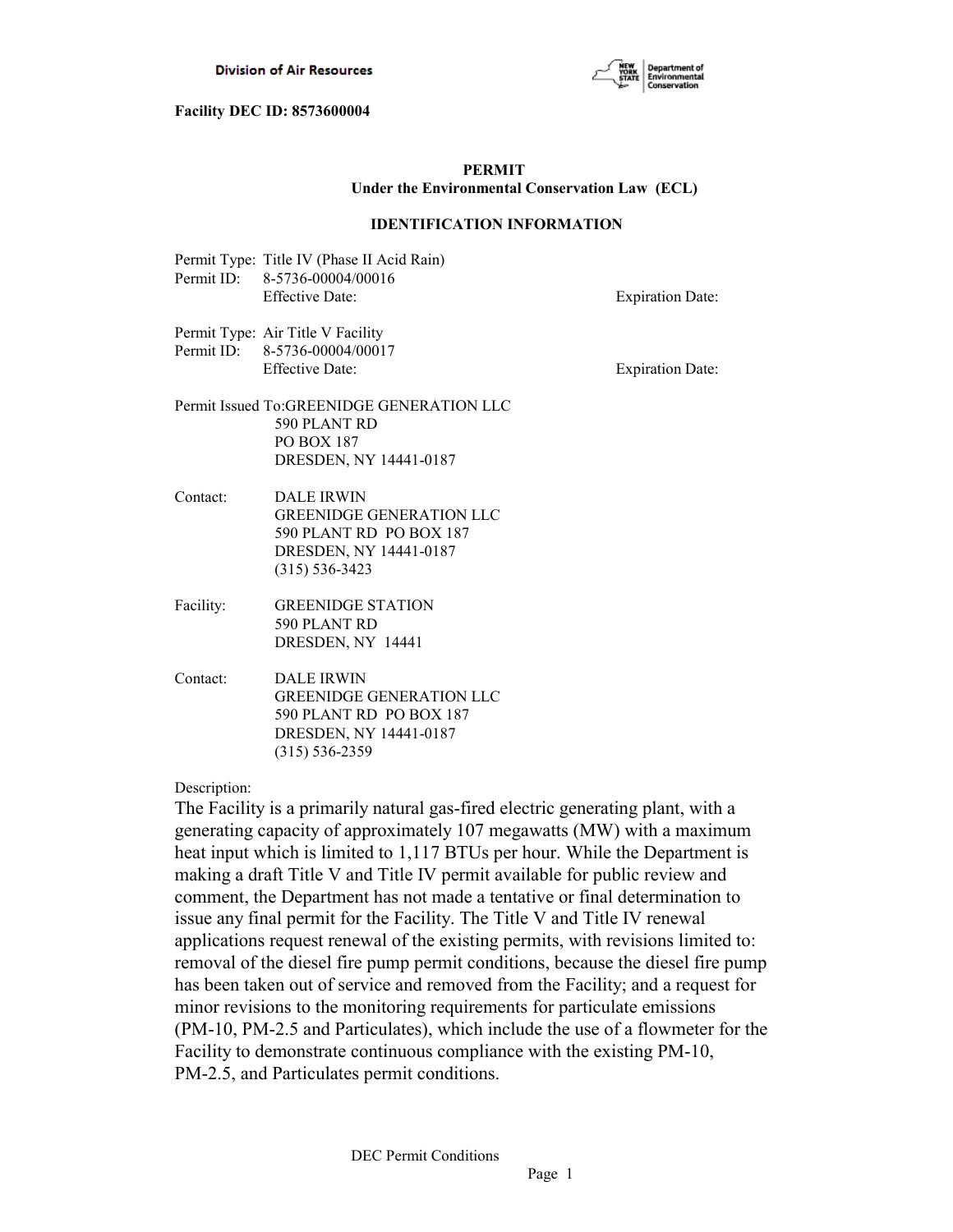

By acceptance of this permit, the permittee agrees that the permit is contingent upon strict compliance with the ECL, all applicable regulations, the General Conditions specified and any Special Conditions included as part of this permit.

| Permit Administrator: | CHRISTOPHER M HOGAN     |  |  |
|-----------------------|-------------------------|--|--|
|                       | 625 BROADWAY            |  |  |
|                       | <b>ALBANY, NY 12233</b> |  |  |

Authorized Signature:  $\frac{1}{\sqrt{2\pi}}$  Date:  $\frac{1}{\sqrt{2\pi}}$  Date:  $\frac{1}{\sqrt{2\pi}}$  /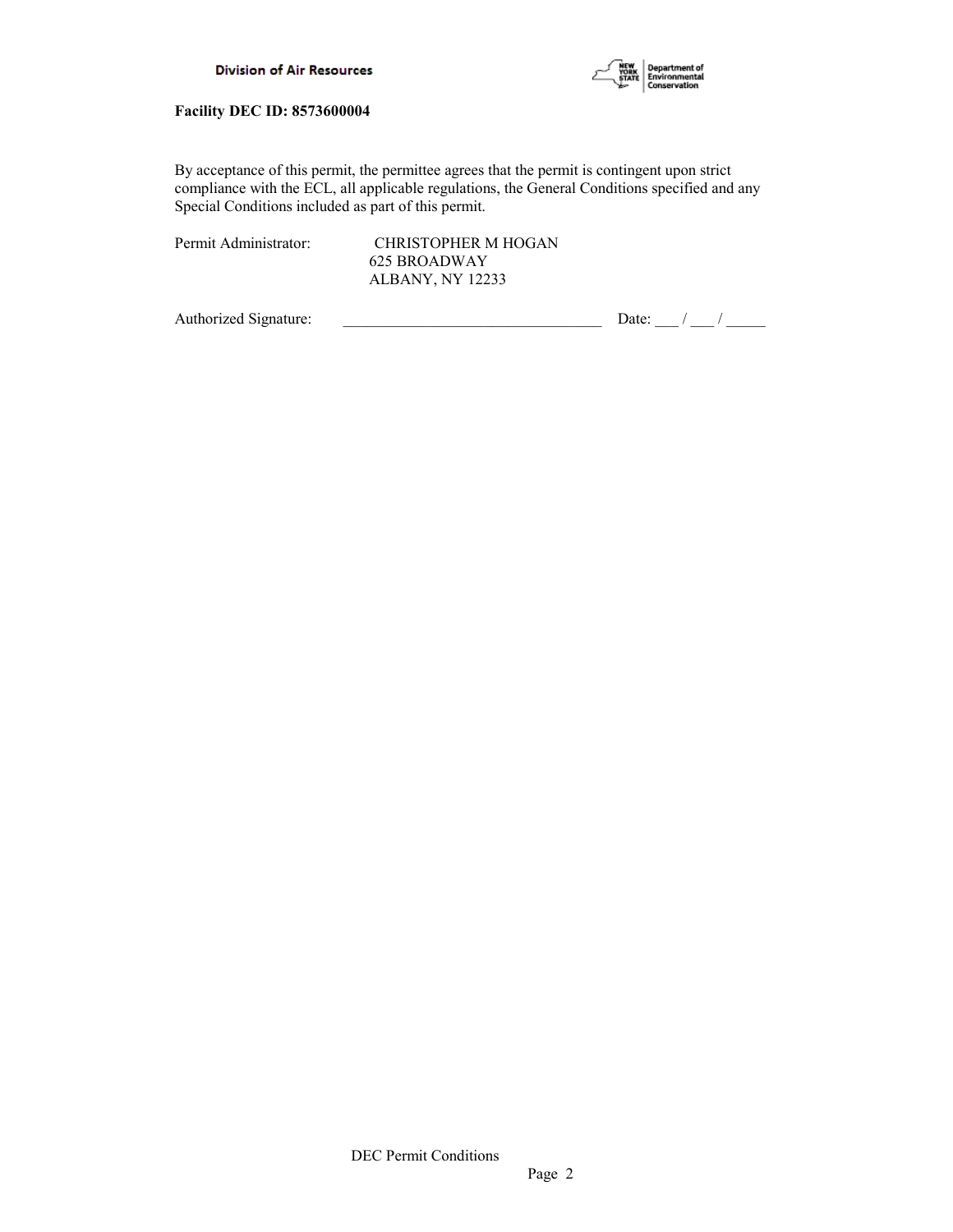

## **Notification of Other State Permittee Obligations**

Item A: Permittee Accepts Legal Responsibility and Agrees to Indemnification

 The permittee expressly agrees to indemnify and hold harmless the Department of Environmental Conservation of the State of New York, its representatives, employees and agents ("DEC") for all claims, suits, actions, and damages, to the extent attributable to the permittee's acts or omissions in connection with the compliance permittee's undertaking of activities in connection with, or operation and maintenance of, the facility or facilities authorized by the permit whether in compliance or not in any compliance with the terms and conditions of the permit. This indemnification does not extend to any claims, suits, actions, or damages to the extent attributable to DEC's own negligent or intentional acts or omissions, or to any claims, suits, or actions naming the DEC and arising under article 78 of the New York Civil Practice Laws and Rules or any citizen suit or civil rights provision under federal or state laws.

Item B: Permittee's Contractors to Comply with Permit

 The permittee is responsible for informing its independent contractors, employees, agents and assigns of their responsibility to comply with this permit, including all special conditions while acting as the permittee's agent with respect to the permitted activities, and such persons shall be subject to the same sanctions for violations of the Environmental Conservation Law as those prescribed for the permittee.

Item C: Permittee Responsible for Obtaining Other Required Permits

 The permittee is responsible for obtaining any other permits, approvals, lands, easements and rights-of-way that may be required to carry out the activities that are authorized by this permit.

Item D: No Right to Trespass or Interfere with Riparian Rights

 This permit does not convey to the permittee any right to trespass upon the lands or interfere with the riparian rights of others in order to perform the permitted work nor does it authorize the impairment of any rights, title, or interest in real or personal property held or vested in a person not a party to the permit.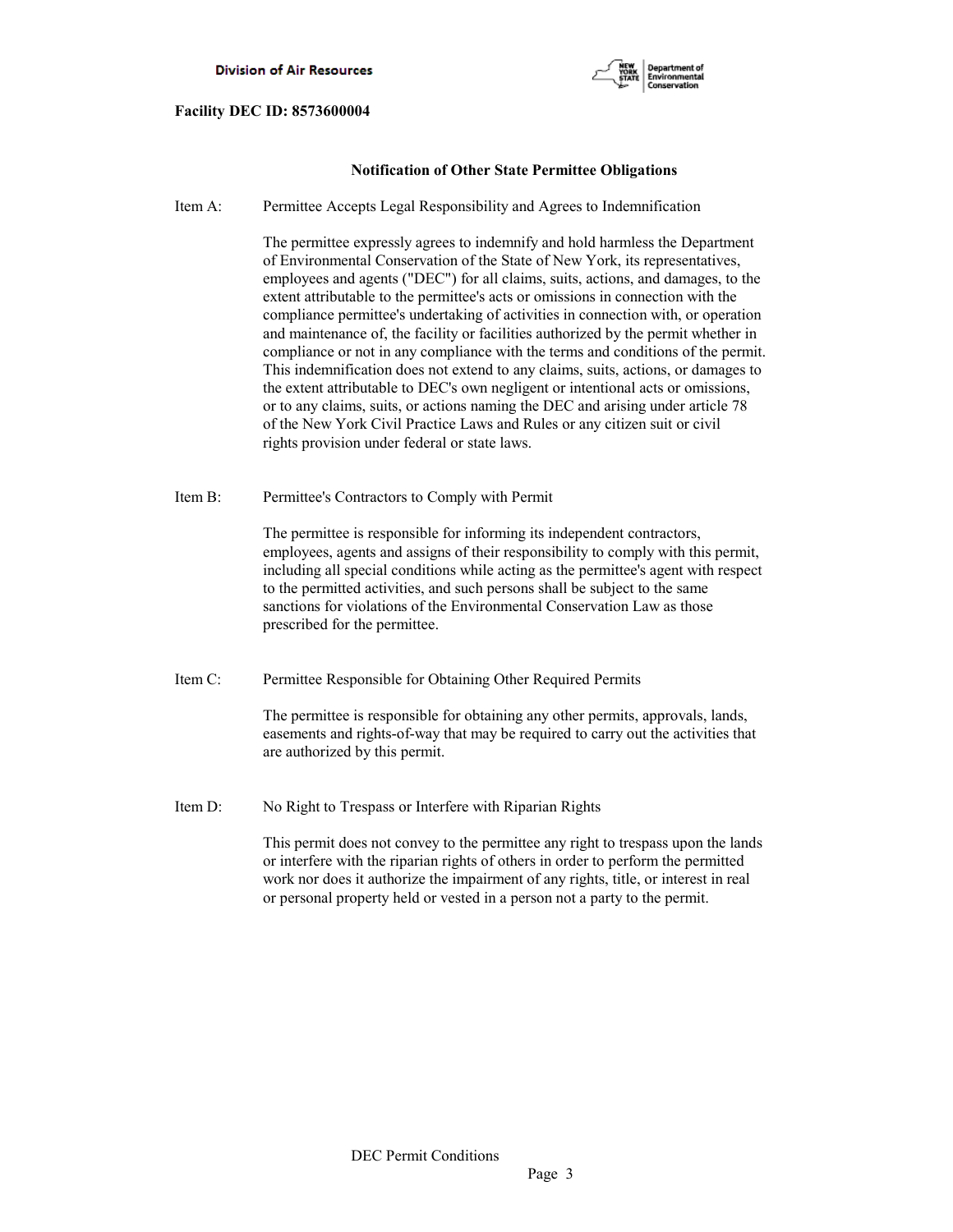

## **PAGE LOCATION OF CONDITIONS**

## **PAGE**

## **DEC GENERAL CONDITIONS General Provisions**

- 5 1 Facility Inspection by the Department
- 5 2 Relationship of this Permit to Other Department Orders and Determinations
- 5 3 Applications for permit renewals, modifications and transfers
- 6 4 Permit modifications, suspensions or revocations by the Department  **Facility Level**
- 6 5 Site-specific greenhouse gas mitigation plan
- 6 6 Submission of application for permit modification or renewal-REGION 8 HEADQUARTERS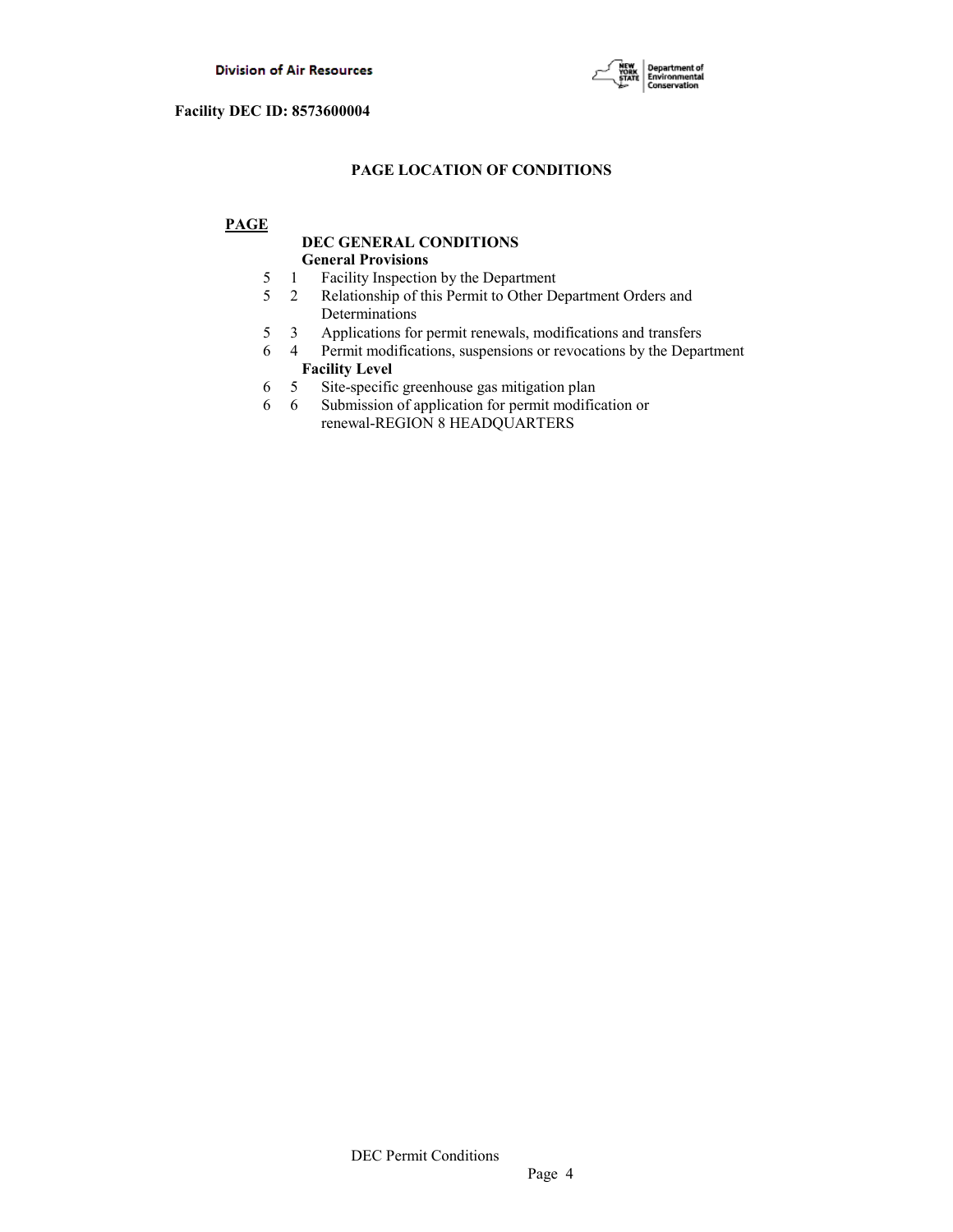

## **DEC GENERAL CONDITIONS \*\*\*\* General Provisions \*\*\*\* For the purpose of your Title V permit, the following section contains state-only enforceable terms and conditions. GENERAL CONDITIONS - Apply to ALL Authorized Permits.**

## **Condition 1: Facility Inspection by the Department Applicable State Requirement: ECL 19-0305**

### **Item 1.1:**

The permitted site or facility, including relevant records, is subject to inspection at reasonable hours and intervals by an authorized representative of the Department of Environmental Conservation (the Department) to determine whether the permittee is complying with this permit and the ECL. Such representative may order the work suspended pursuant to ECL 71-0301 and SAPA 401(3).

### **Item 1.2:**

The permittee shall provide a person to accompany the Department's representative during an inspection to the permit area when requested by the Department.

## **Item 1.3:**

A copy of this permit, including all referenced maps, drawings and special conditions, must be available for inspection by the Department at all times at the project site or facility. Failure to produce a copy of the permit upon request by a Department representative is a violation of this permit.

## **Condition 2: Relationship of this Permit to Other Department Orders and Determinations Applicable State Requirement: ECL 3-0301 (2) (m)**

### **Item 2.1:**

Unless expressly provided for by the Department, issuance of this permit does not modify, supersede or rescind any order or determination previously issued by the Department or any of the terms, conditions or requirements contained in such order or determination.

## **Condition 3: Applications for permit renewals, modifications and transfers Applicable State Requirement: 6 NYCRR 621.11**

### **Item 3.1:**

The permittee must submit a separate written application to the Department for renewal, modification or transfer of this permit. Such application must include any forms or supplemental information the Department requires. Any renewal, modification or transfer granted by the Department must be in writing.

### Item3.2:

The permittee must submit a renewal application at least 180 days before the expiration of permits for Title V and State Facility Permits.

## **Item 3.3**

Permits are transferrable with the approval of the department unless specifically prohibited by the statute, regulation or another permit condition. Applications for permit transfer should be submitted prior to actual transfer of ownership.

DEC Permit Conditions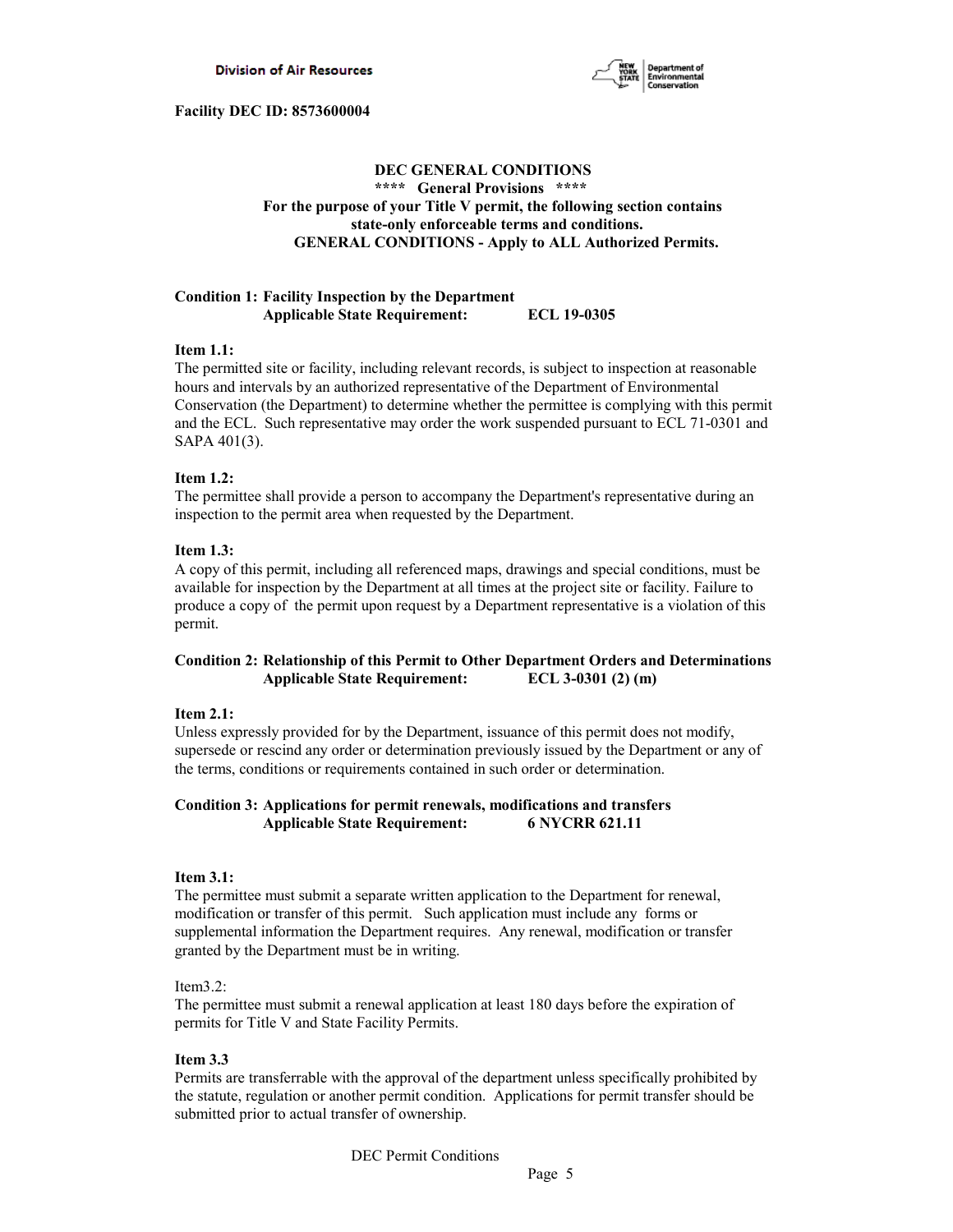

## **Condition 4: Permit modifications, suspensions or revocations by the Department Applicable State Requirement: 6 NYCRR 621.13**

### **Item 4.1:**

The Department reserves the right to exercise all available authority to modify, suspend, or revoke this permit in accordance with 6NYCRR Part 621. The grounds for modification, suspension or revocation include:

a) materially false or inaccurate statements in the permit application or supporting papers; b) failure by the permittee to comply with any terms or conditions of the permit; c) exceeding the scope of the project as described in the permit application; d) newly discovered material information or a material change in environmental conditions, relevant technology or applicable law or regulations since the issuance of the existing permit; e) noncompliance with previously issued permit conditions, orders of the commissioner, any provisions of the Environmental Conservation Law or regulations of the Department related to the permitted activity.

 **\*\*\*\* Facility Level \*\*\*\***

## **Condition 5: Site-specific greenhouse gas mitigation plan Applicable State Requirement: ECL 75-0107 (1)**

### **Item 5.1:**

Within 120 days of the issuance of this permit, the facility owner or operator shall prepare, and submit to the Department for approval, a site-specific greenhouse gas mitigation plan in accordance with Section 7(2) of the Climate Leadership and Community Protection Act, Chapter 106 of the Laws of 2019. At a minimum, the plan shall propose an acceptable mitigation strategy or strategies for reducing the greenhouse gas emissions generated by and associated with the facility's operations.

Such strategies may include, but are not limited to: (1) limitations on the amount of fossil fuel fired at the facility (measured on a 12-month rolling total basis); (2) limitations on the facility's fuel load equivalent hours of operation (measured on a 12-month rolling total basis); (3) a protocol for future alternative fuel testing; (4) a specific schedule for the future transition to alternative fuels; and/or (5) a legally enforceable commitment to cease operations at the facility by a date certain.

For the purposes of this requirement, greenhouse gas emissions include direct and upstream emissions associated with the operation of all fossil fuel fired stationary emission sources at the facility on a potential to emit basis. The plan shall also propose a schedule for the implementation of each mitigation measure identified as feasible in the plan.

The facility owner or operator shall update the plan with each subsequent application for renewal of this permit, or upon request by the Department, whichever is first.

Failure to provide an approvable site-specific greenhouse gas mitigation plan shall be grounds for enforcement action and/or the suspension or revocation of this permit as described in 6 NYCRR Section 201-1.12 and 6 NYCRR Section 621.13.

### **Condition 6: Submission of application for permit modification or renewal-REGION 8 HEADQUARTERS Applicable State Requirement: 6 NYCRR 621.6 (a)**

DEC Permit Conditions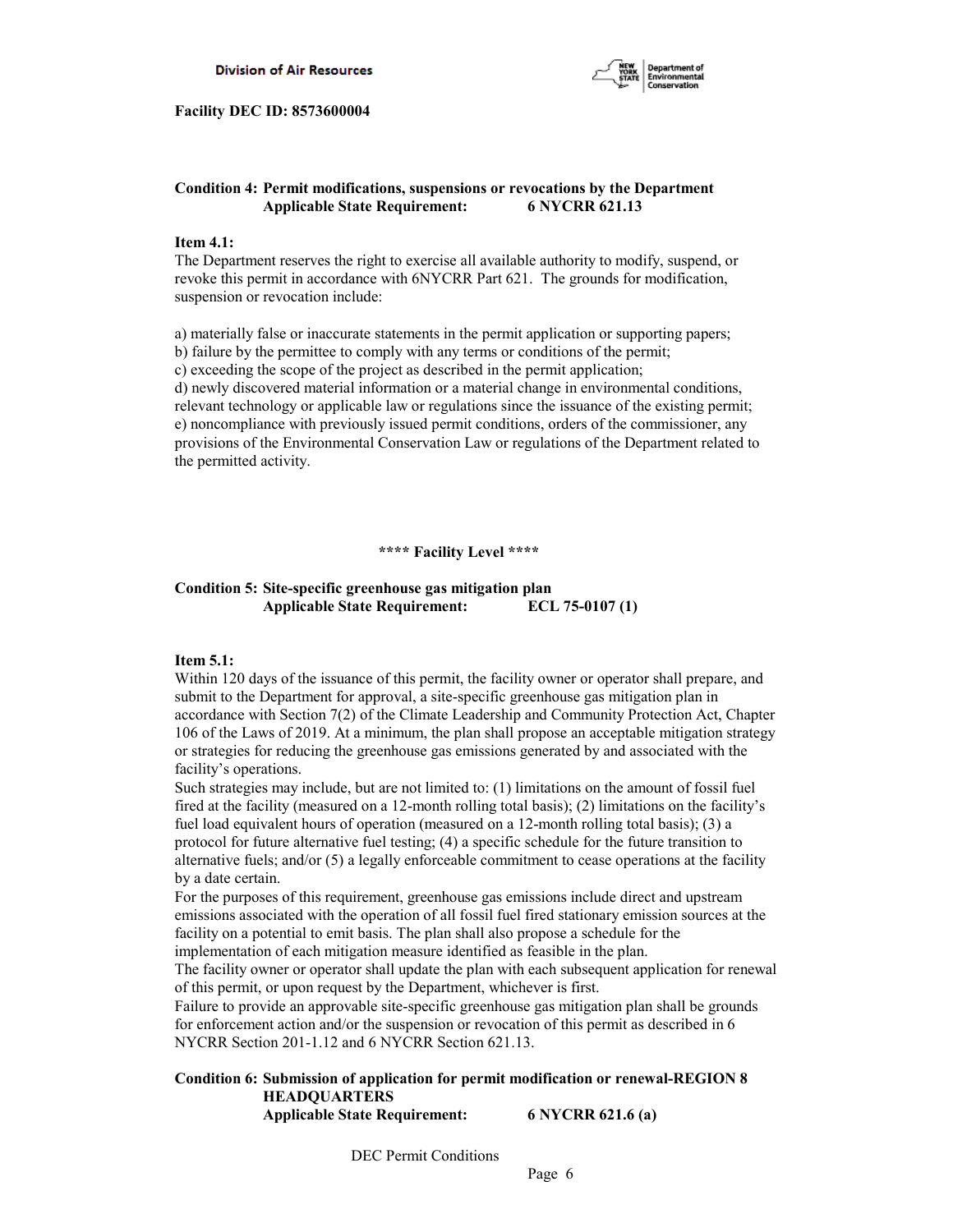

**Item 6.1:**

Submission of applications for permit modification or renewal are to be submitted to: NYSDEC Regional Permit Administrator Region 8 Headquarters Division of Environmental Permits 6274 Avon-Lima Road Avon, NY 14414-9519 (585) 226-2466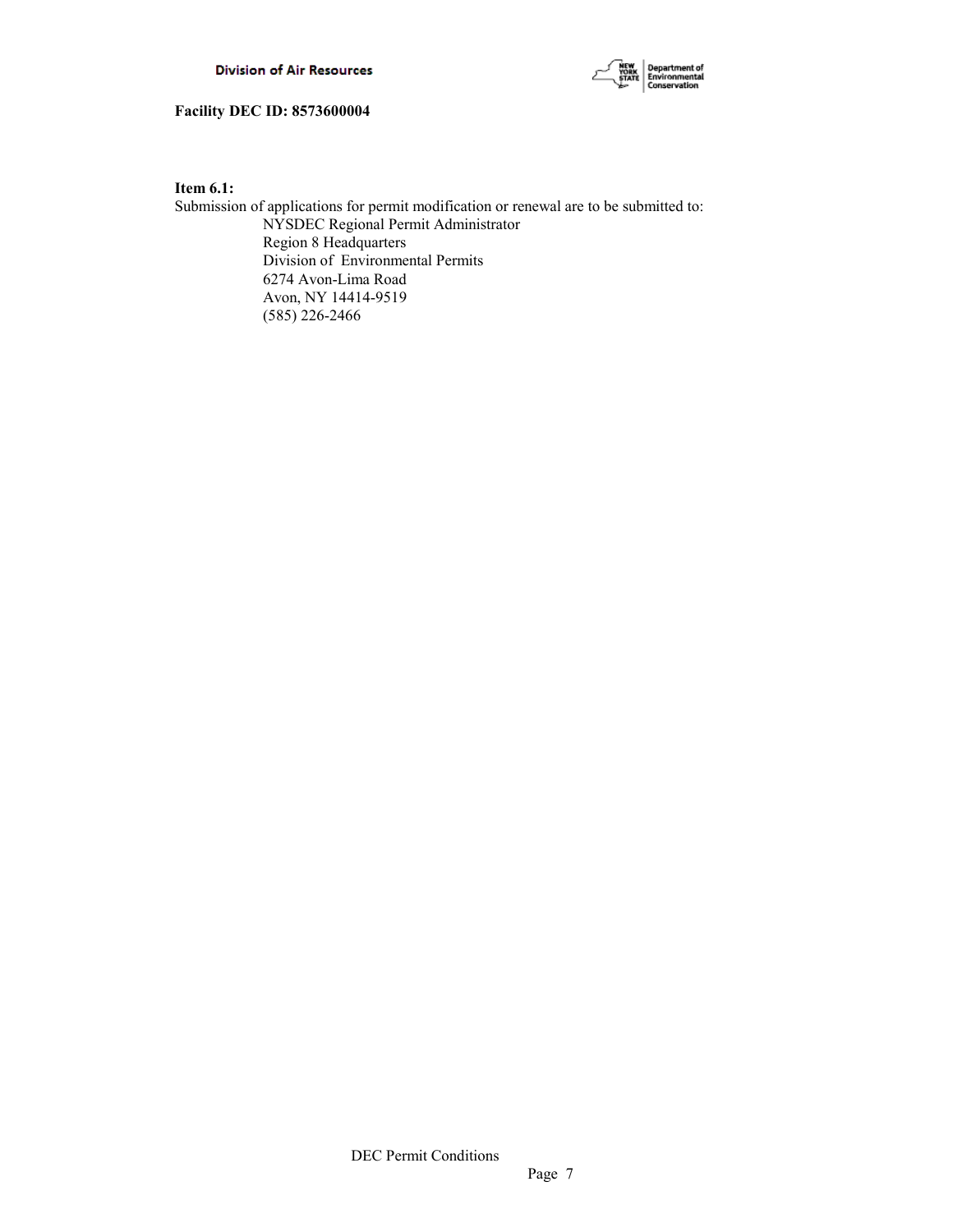

## **Permit Under the Environmental Conservation Law (ECL)**

ARTICLE 19: AIR POLLUTION CONTROL - TITLE V PERMIT

## IDENTIFICATION INFORMATION

Permit Issued To:GREENIDGE GENERATION LLC 590 PLANT RD PO BOX 187 DRESDEN, NY 14441-0187

Facility: GREENIDGE STATION 590 PLANT RD DRESDEN, NY 14441

Authorized Activity By Standard Industrial Classification Code: 4911 - ELECTRIC SERVICES 4931 - ELEC & OTHER SERVICES COMBINED

Permit Effective Date: Permit Expiration Date: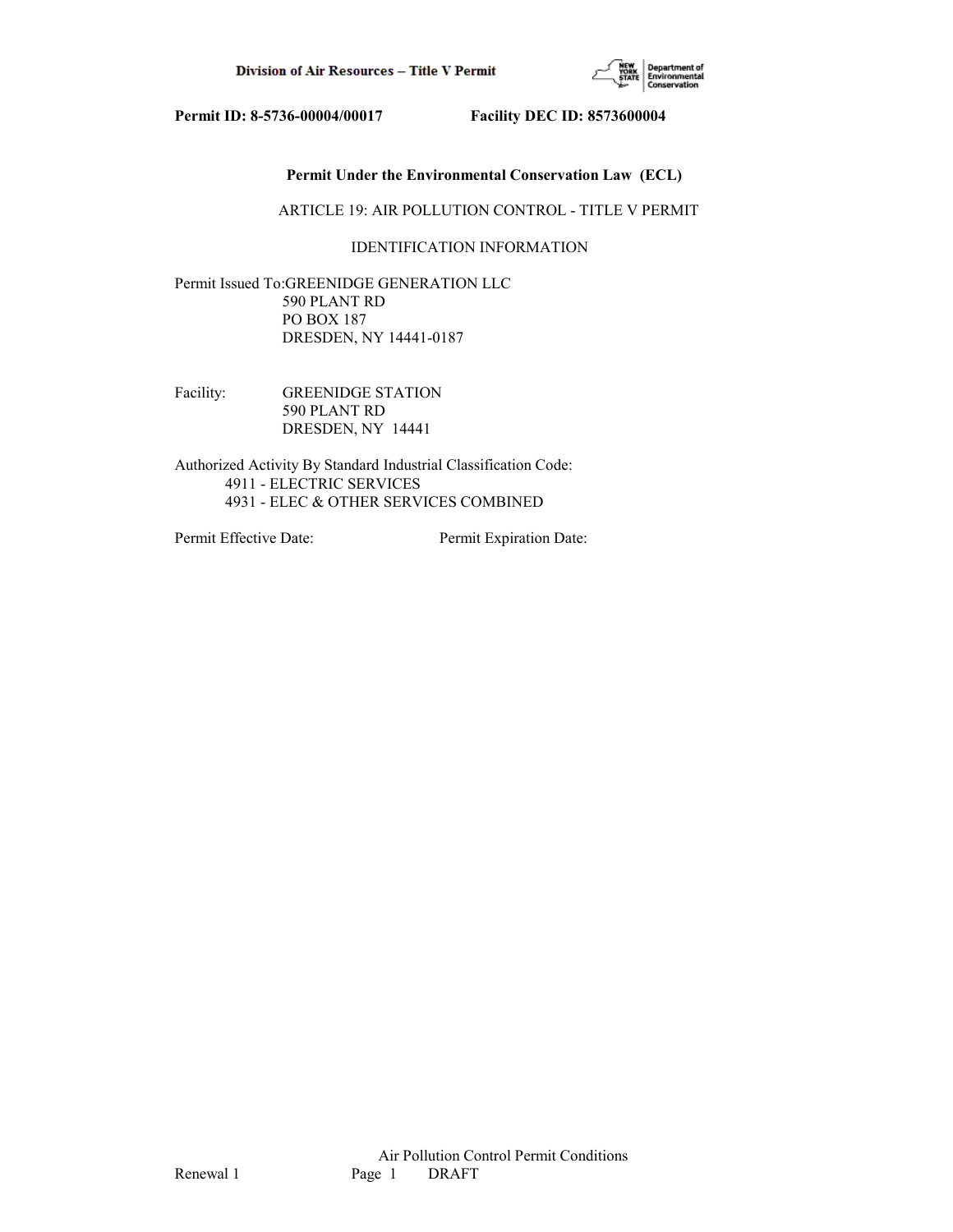

## **PAGE LOCATION OF CONDITIONS**

| <b>PAGE</b> |                                                                      |  |  |  |  |
|-------------|----------------------------------------------------------------------|--|--|--|--|
|             | FEDERALLY ENFORCEABLE CONDITIONS                                     |  |  |  |  |
|             | <b>Facility Level</b>                                                |  |  |  |  |
| $\,$ $\,$   | 1 6 NYCRR 200.6: Acceptable Ambient Air Quality                      |  |  |  |  |
| 9           | 2 6 NYCRR 201-6.4 (a) (7): Fees                                      |  |  |  |  |
| 9           | 3 6 NYCRR 201-6.4 (c): Recordkeeping and Reporting of                |  |  |  |  |
|             | Compliance Monitoring                                                |  |  |  |  |
| 9           | 4 6 NYCRR 201-6.4 (c) (2): Records of Monitoring,                    |  |  |  |  |
|             | Sampling, and Measurement                                            |  |  |  |  |
| 9           | 5 6 NYCRR 201-6.4 (c) (3) (ii): Compliance Certification             |  |  |  |  |
| 12          | 6 6 NYCRR 201-6.4 (e): Compliance Certification                      |  |  |  |  |
| 14          | 7 6 NYCRR 202-2.1: Compliance Certification                          |  |  |  |  |
| 14          | 8 6 NYCRR 202-2.5: Recordkeeping requirements                        |  |  |  |  |
| 14          | 9 6 NYCRR 215.2: Open Fires - Prohibitions                           |  |  |  |  |
| 16          | 10 6 NYCRR 200.7: Maintenance of Equipment                           |  |  |  |  |
| 16          | 11 6 NYCRR 201-1.7: Recycling and Salvage                            |  |  |  |  |
| 16          | 12 6 NYCRR 201-1.8: Prohibition of Reintroduction of                 |  |  |  |  |
|             | Collected Contaminants to the air                                    |  |  |  |  |
| 16          | 13 6 NYCRR 201-3.2 (a): Exempt Sources - Proof of Eligibility        |  |  |  |  |
| 16          | 14 6 NYCRR 201-3.3 (a): Trivial Sources - Proof of Eligibility       |  |  |  |  |
| 17          | 15 6 NYCRR 201-6.4 (a) (4): Requirement to Provide Information       |  |  |  |  |
| 17          | 16 6 NYCRR 201-6.4 (a) (8): Right to Inspect                         |  |  |  |  |
| 17          | 17 6 NYCRR 202-1.1: Required Emissions Tests                         |  |  |  |  |
| 18          | 18 40 CFR Part 68: Accidental release provisions.                    |  |  |  |  |
| 18          | 19 40CFR 82, Subpart F: Recycling and Emissions Reduction            |  |  |  |  |
| 18          | 20 6 NYCRR Subpart 201-6: Emission Unit Definition                   |  |  |  |  |
| 20          | 21 6 NYCRR 201-6.4 (d) (4): Progress Reports Due Semiannually        |  |  |  |  |
| 20          | 22 6 NYCRR 201-6.4 (f): Operational Flexibility                      |  |  |  |  |
| 20          | 23 6 NYCRR Subpart 201-7: Facility Permissible Emissions             |  |  |  |  |
| 21          | 24 6 NYCRR 211.2: Visible Emissions Limited                          |  |  |  |  |
| 21          | 25 6 NYCRR 225-1.2 (d): Compliance Certification                     |  |  |  |  |
| 22          | 26 6 NYCRR 225-1.5 (c): Compliance Certification                     |  |  |  |  |
| 22          | 27 6 NYCRR 231-5.5: Compliance Certification                         |  |  |  |  |
| 23          | 28 6 NYCRR 231-7.5: Compliance Certification                         |  |  |  |  |
| 24          | 29 6 NYCRR 231-7.5: Compliance Certification                         |  |  |  |  |
| 24          | 30 6 NYCRR 231-7.5: Compliance Certification                         |  |  |  |  |
| 25          | 31 40CFR 63, Subpart A: General Provisions                           |  |  |  |  |
| 25          | 32 40CFR 63, Subpart ZZZZ: Compliance Certification                  |  |  |  |  |
| $30\,$      | 33 40CFR 97.1006, Subpart GGGGG: Compliance Certification            |  |  |  |  |
| 31          | 34 40 CFR Part 98: Mandatory greenhouse gas reporting                |  |  |  |  |
|             | <b>Emission Unit Level</b>                                           |  |  |  |  |
| 31          | 35 6 NYCRR Subpart 201-6: Emission Point Definition By Emission Unit |  |  |  |  |
| 33          | 36 6 NYCRR Subpart 201-6: Process Definition By Emission Unit        |  |  |  |  |
|             |                                                                      |  |  |  |  |
|             | EU=G-00004                                                           |  |  |  |  |
| 36          | *37 6 NYCRR Subpart 201-7: Capping Monitoring Condition              |  |  |  |  |
| 38          | *38 6 NYCRR Subpart 201-7: Capping Monitoring Condition              |  |  |  |  |
| 39          | 39 6 NYCRR 231-5.4: Compliance Certification                         |  |  |  |  |
| 40          | 40 6 NYCRR 231-7.5: Compliance Certification                         |  |  |  |  |
| 40          | 41 6 NYCRR 231-7.5: Compliance Certification                         |  |  |  |  |
|             |                                                                      |  |  |  |  |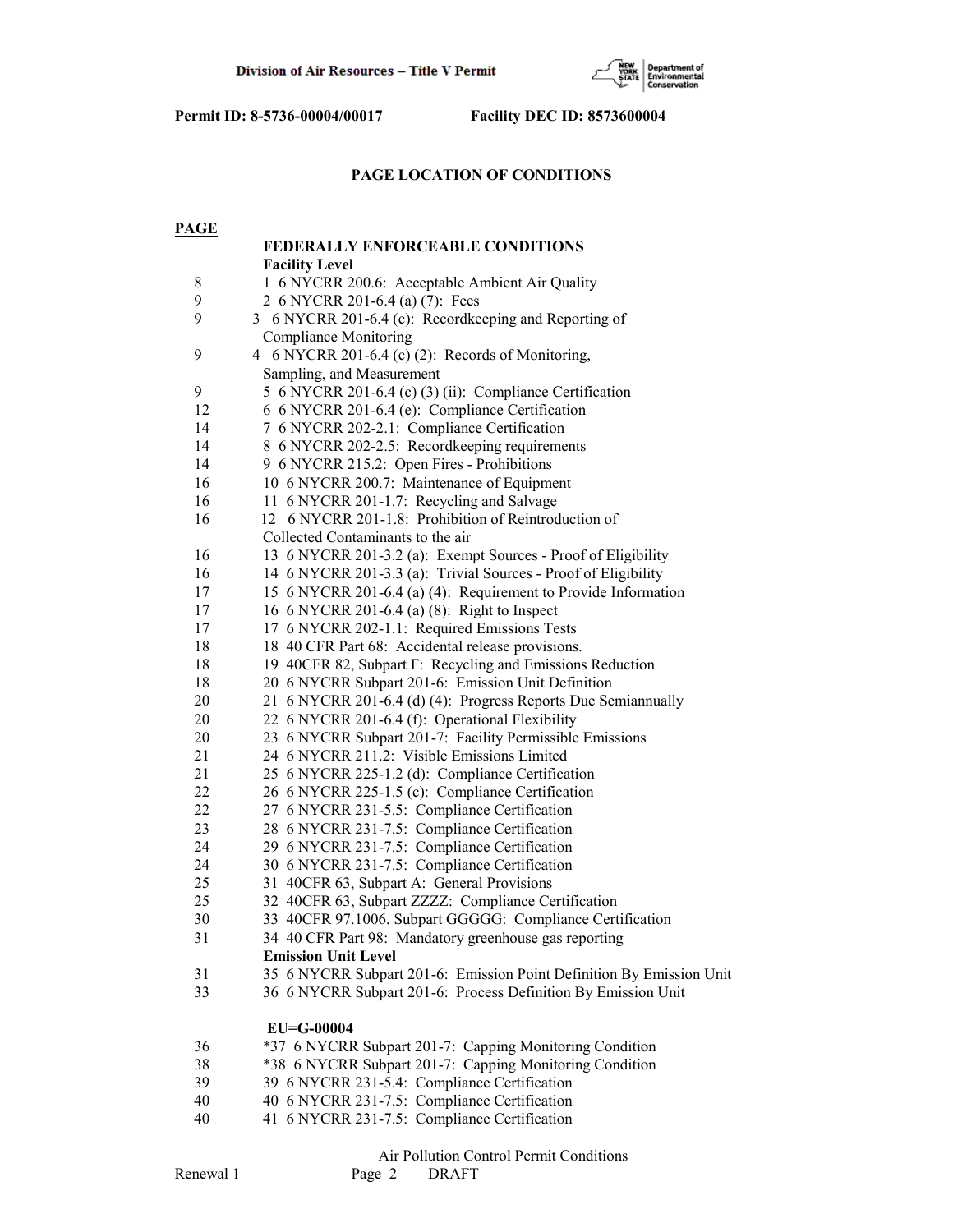

| 41 | 42 6 NYCRR 231-7.5: Compliance Certification             |
|----|----------------------------------------------------------|
| 42 | 43 6 NYCRR 231-7.5: Compliance Certification             |
| 43 | 44 6 NYCRR 231-7.5: Compliance Certification             |
| 43 | 45 6 NYCRR 231-7.6: Compliance Certification             |
| 44 | 46 6 NYCRR 231-7.6: Compliance Certification             |
| 45 | 47 40CFR 63, Subpart DDDDD: Compliance Certification     |
| 45 | 48 40CFR 72.6(a)(1), Subpart A: Compliance Certification |
| 46 | 49 40CFR 75.10(a), Subpart B: Compliance Certification   |
| 47 | 50 40CFR 75.10(b), Subpart B: Compliance Certification   |
| 48 | 51 40CFR 75.10(c), Subpart B: Compliance Certification   |
| 49 | 52 40CFR 75.10(d), Subpart B: Compliance Certification   |
| 51 | 53 40CFR 75.13(a), Subpart B: Compliance Certification   |
| 51 | 54 40CFR 75.20, Subpart C: Compliance Certification      |
| 52 | 55 40CFR 75.64(a), Subpart G: Compliance Certification   |
| 53 | 56 40CFR 97.406, Subpart AAAAA: Compliance Certification |
| 55 | 57 40CFR 97.606, Subpart CCCCC: Compliance Certification |
|    |                                                          |
|    | EU=G-00004, Proc=P65                                     |
| 56 | 58 6 NYCRR Subpart 201-6: Compliance Certification       |
| 56 | 59 6 NYCRR 231-5.4: Compliance Certification             |
| 57 | 60 6 NYCRR 231-7.5: Compliance Certification             |
| 58 | 61 6 NYCRR 231-7.5: Compliance Certification             |
| 59 | 62 6 NYCRR 231-7.5: Compliance Certification             |
| 60 | 63 6 NYCRR 231-7.6: Compliance Certification             |
|    |                                                          |
|    | EU=G-00004, Proc=P75                                     |
| 60 | 64 6 NYCRR Subpart 201-6: Compliance Certification       |
| 62 | *65 6 NYCRR Subpart 201-7: Capping Monitoring Condition  |
| 63 | 66 6 NYCRR 231-5.4: Compliance Certification             |
| 64 | 67 6 NYCRR 231-5.4: Compliance Certification             |
| 65 | 68 6 NYCRR 231-7.5: Compliance Certification             |
| 67 | 69 6 NYCRR 231-7.5: Compliance Certification             |
| 67 | 70 6 NYCRR 231-7.5: Compliance Certification             |
| 69 | 71 6 NYCRR 231-7.6: Compliance Certification             |
| 70 | 72 6 NYCRR 231-7.6: Compliance Certification             |
| 71 | 73 6 NYCRR 231-7.6: Compliance Certification             |
| 72 | 74 6 NYCRR 231-7.6: Compliance Certification             |
|    |                                                          |
|    | EU=G-00004,EP=00004,Proc=P65                             |
| 73 | 75 6 NYCRR 227-1.4 (a): Compliance Certification         |
|    |                                                          |
|    | EU=G-00004,EP=00004,Proc=P75                             |
| 74 | 76 6 NYCRR 227-1.4 (a): Compliance Certification         |
|    |                                                          |
|    | $EU=G-00005$                                             |
| 74 | 77 6 NYCRR Subpart 201-6: Compliance Certification       |
| 77 | 78 6 NYCRR 212-1.6 (a): Compliance Certification         |
| 77 | 79 6 NYCRR Subpart 231-7: Compliance Certification       |
|    |                                                          |
|    | <b>EU=G-FABAH</b>                                        |
| 79 | 80 6 NYCRR Subpart 231-7: Compliance Certification       |
|    |                                                          |
|    |                                                          |

## **EU=G-FUGTV**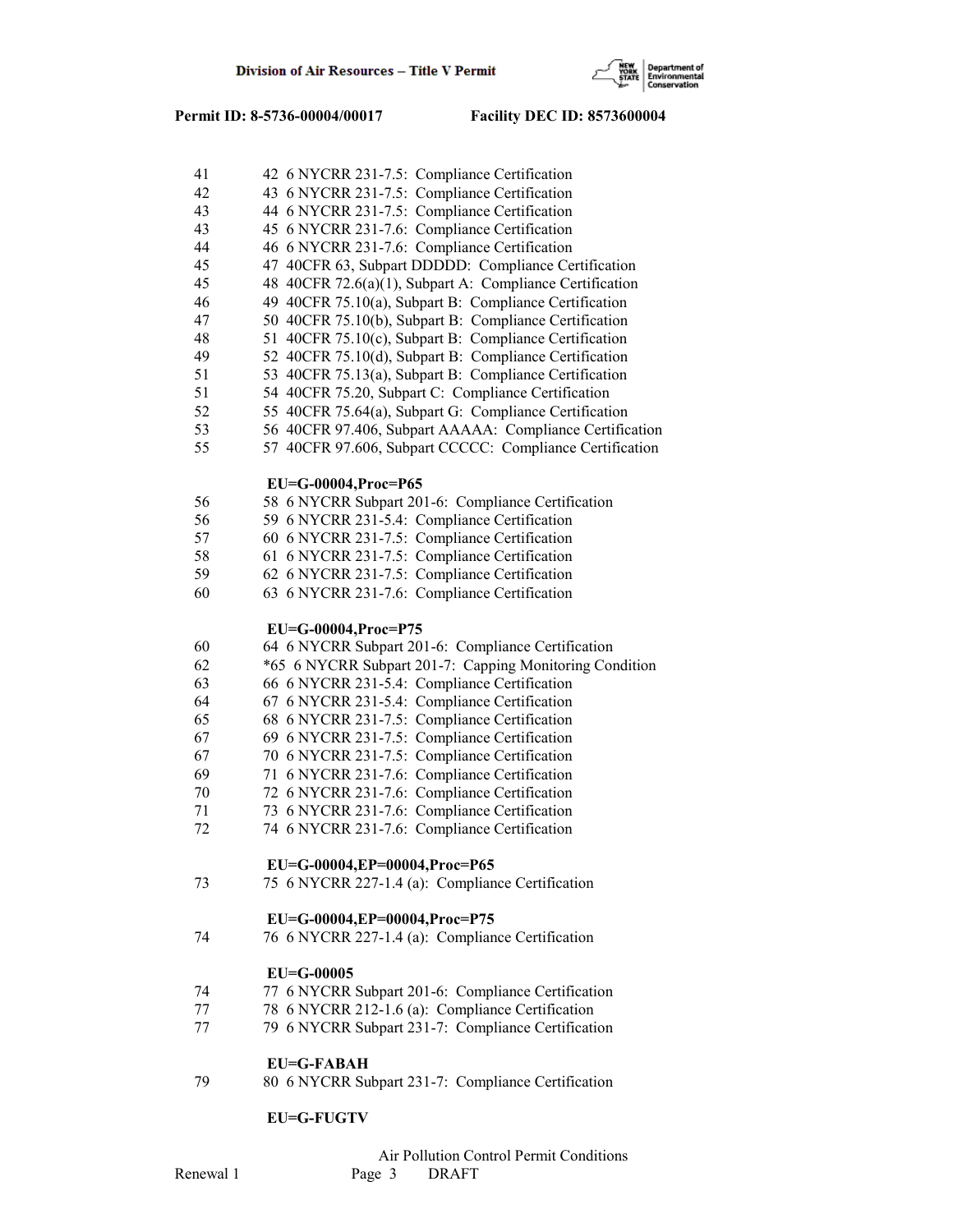

| 84  | 81 6 NYCRR Subpart 231-7: Compliance Certification                               |  |  |  |  |
|-----|----------------------------------------------------------------------------------|--|--|--|--|
|     | <b>EU=G-XEMPT</b>                                                                |  |  |  |  |
| 87  | 82 6 NYCRR Subpart 231-7: Compliance Certification                               |  |  |  |  |
| 88  | 83 6 NYCRR Subpart 231-7: Compliance Certification                               |  |  |  |  |
|     | EU=G-XEMPT,Proc=EGN                                                              |  |  |  |  |
| 89  | 84 6 NYCRR Subpart 231-7: Compliance Certification                               |  |  |  |  |
|     | EU=G-XEMPT, Proc=NGH                                                             |  |  |  |  |
| 90  | 85 6 NYCRR Subpart 231-7: Compliance Certification                               |  |  |  |  |
|     | <b>STATE ONLY ENFORCEABLE CONDITIONS</b>                                         |  |  |  |  |
|     | <b>Facility Level</b>                                                            |  |  |  |  |
| 93  | 86 ECL 19-0301: Contaminant List                                                 |  |  |  |  |
| 94  | 87 6 NYCRR 201-1.4: Malfunctions and Start-up/Shutdown Activities                |  |  |  |  |
| 95  | 88 6 NYCRR 211.1: Air pollution prohibited                                       |  |  |  |  |
| 95  | 89 6 NYCRR 242-1.4 (b): Compliance Demonstration                                 |  |  |  |  |
| 97  | 90 6 NYCRR 242-1.5: CO2 Budget Trading Program - Excess<br>emission requirements |  |  |  |  |
| 97  | 91 6 NYCRR 242-1.5: Compliance Demonstration                                     |  |  |  |  |
| 99  | 92 6 NYCRR 242-1.5: Compliance Demonstration                                     |  |  |  |  |
| 100 | 93 6 NYCRR Subpart 242-4: Compliance Demonstration                               |  |  |  |  |
| 101 | 94 6 NYCRR 242-8.5: Compliance Demonstration                                     |  |  |  |  |
|     | <b>Emission Unit Level</b>                                                       |  |  |  |  |
|     | EU=G-00004, Proc=P65                                                             |  |  |  |  |
| 103 | 95 6 NYCRR 201-5.4: Compliance Demonstration                                     |  |  |  |  |
|     | EU=G-00004, Proc=P75                                                             |  |  |  |  |
| 104 | 96 6 NYCRR 201-5.4: Compliance Demonstration                                     |  |  |  |  |

NOTE: \* preceding the condition number indicates capping.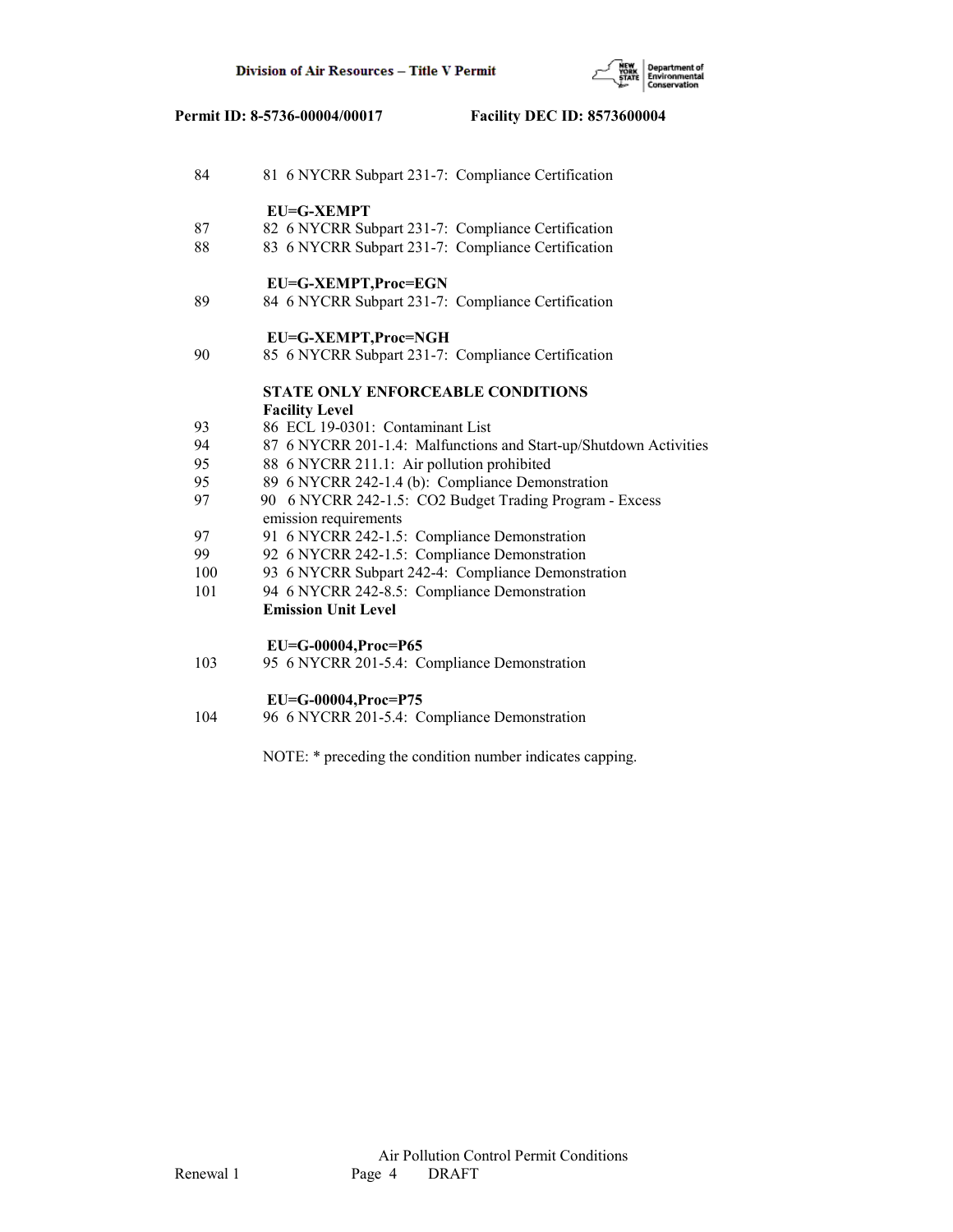

## **FEDERALLY ENFORCEABLE CONDITIONS** Renewal 1/DRAFT **\*\*\*\* Facility Level \*\*\*\***

## **NOTIFICATION OF GENERAL PERMITTEE OBLIGATIONS The items listed below are not subject to the annual compliance certification requirements under Title V. Permittees may also have other obligations under regulations of general applicability.**

## **Item A: Public Access to Recordkeeping for Title V Facilities - 6 NYCRR 201-1.10 (b)**

 The Department will make available to the public any permit application, compliance plan, permit, and monitoring and compliance certification report pursuant to Section 503(e) of the Act, except for information entitled to confidential treatment pursuant to 6 NYCRR Part 616 - Public Access to records and Section 114(c) of the Act.

# **Item B: Timely Application for the Renewal of Title V Permits - 6 NYCRR 201-6.2 (a) (4)** Owners and/or operators of facilities having an issued

 Title V permit shall submit a complete application at least 180 days, but not more than eighteen months, prior to the date of permit expiration for permit renewal purposes.

## **Item C: Certification by a Responsible Official - 6 NYCRR 201-6.2 (d) (12)**

 Any application, form, report or compliance certification required to be submitted pursuant to the federally enforceable portions of this permit shall contain a certification of truth, accuracy and completeness by a responsible official. This certification shall state that based on information and belief formed after reasonable inquiry, the statements and information in the document are true, accurate, and complete.

**Item D: Requirement to Comply With All Conditions - 6 NYCRR 201-6.4 (a) (2)**

> The permittee must comply with all conditions of the Title V facility permit. Any permit non-compliance constitutes a violation of the Act and is grounds for enforcement action; for permit termination, revocation and reissuance, or modification; or for denial of a permit renewal application.

## **Item E: Permit Revocation, Modification, Reopening, Reissuance or Termination, and Associated Information Submission Requirements - 6 NYCRR 201-6.4 (a) (3)** This permit may be modified, revoked, reopened and reissued, or terminated for cause. The filing of a request by the permittee for a permit modification, revocation and reissuance, or termination, or of a notification of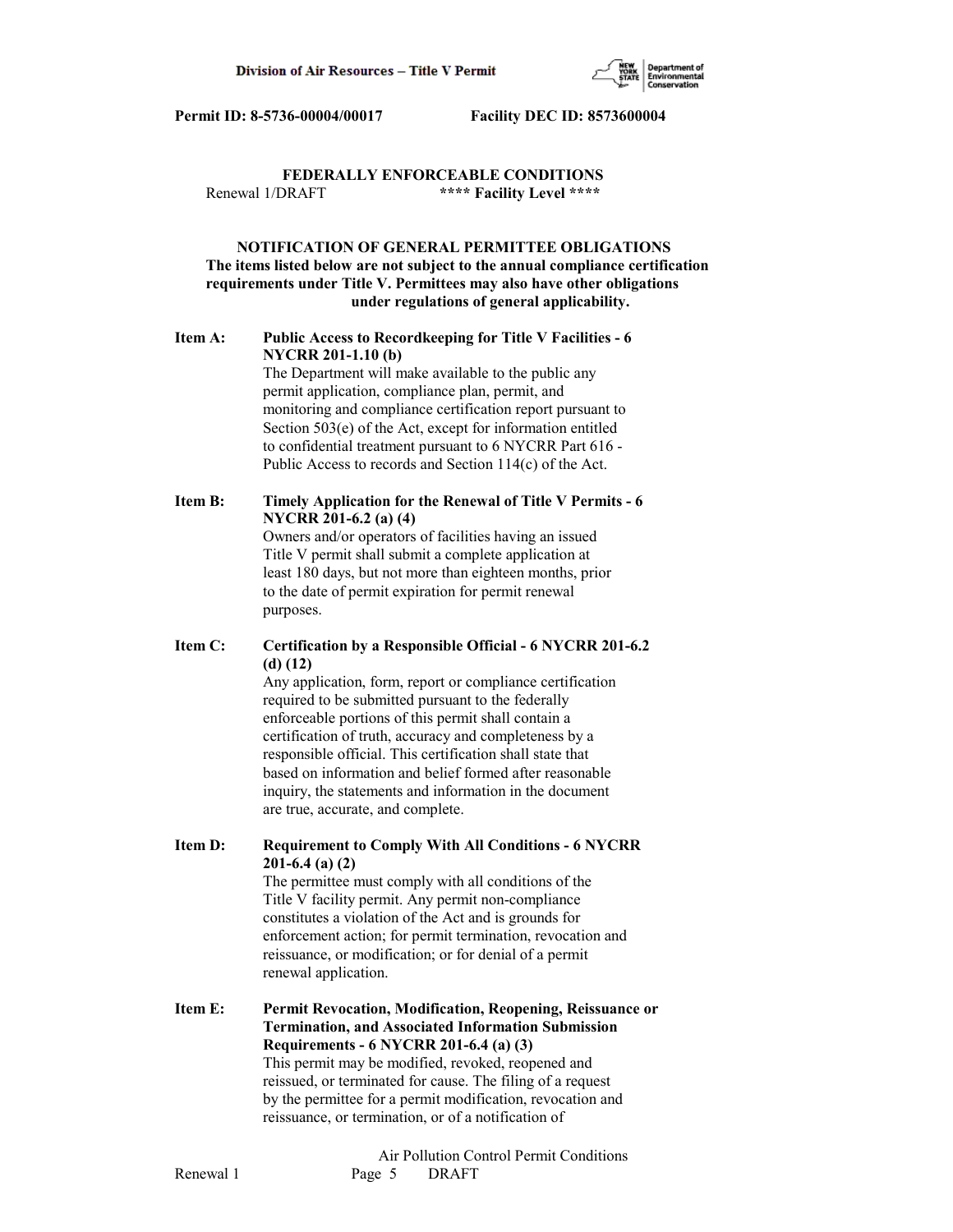

 planned changes or anticipated noncompliance does not stay any permit condition.

**Item F: Cessation or Reduction of Permitted Activity Not a Defense - 6 NYCRR 201-6.4 (a) (5)** It shall not be a defense for a permittee in an enforcement action to claim that a cessation or reduction in the permitted activity would have been necessary in order to maintain compliance with the conditions of this permit.

## **Item G: Property Rights - 6 NYCRR 201-6.4 (a) (6)**

 This permit does not convey any property rights of any sort or any exclusive privilege.

### **Item H: Severability - 6 NYCRR 201-6.4 (a) (9)**

 If any provisions, parts or conditions of this permit are found to be invalid or are the subject of a challenge, the remainder of this permit shall continue to be valid.

#### **Item I: Permit Shield - 6 NYCRR 201-6.4 (g)**

 All permittees granted a Title V facility permit shall be covered under the protection of a permit shield, except as provided under 6 NYCRR Subpart 201-6. Compliance with the conditions of the permit shall be deemed compliance with any applicable requirements as of the date of permit issuance, provided that such applicable requirements are included and are specifically identified in the permit, or the Department, in acting on the permit application or revision, determines in writing that other requirements specifically identified are not applicable to the major stationary source, and the permit includes the determination or a concise summary thereof. Nothing herein shall preclude the Department from revising or revoking the permit pursuant to 6 NYCRR Part 621 or from exercising its summary abatement authority. Nothing in this permit shall alter or affect the following:

 i. The ability of the Department to seek to bring suit on behalf of the State of New York, or the Administrator to seek to bring suit on behalf of the United States, to immediately restrain any person causing or contributing to pollution presenting an imminent and substantial endangerment to public health, welfare or the environment to stop the emission of air pollutants causing or contributing to such pollution;

 ii. The liability of a permittee of the Title V facility for any violation of applicable requirements prior to or at the time of permit issuance;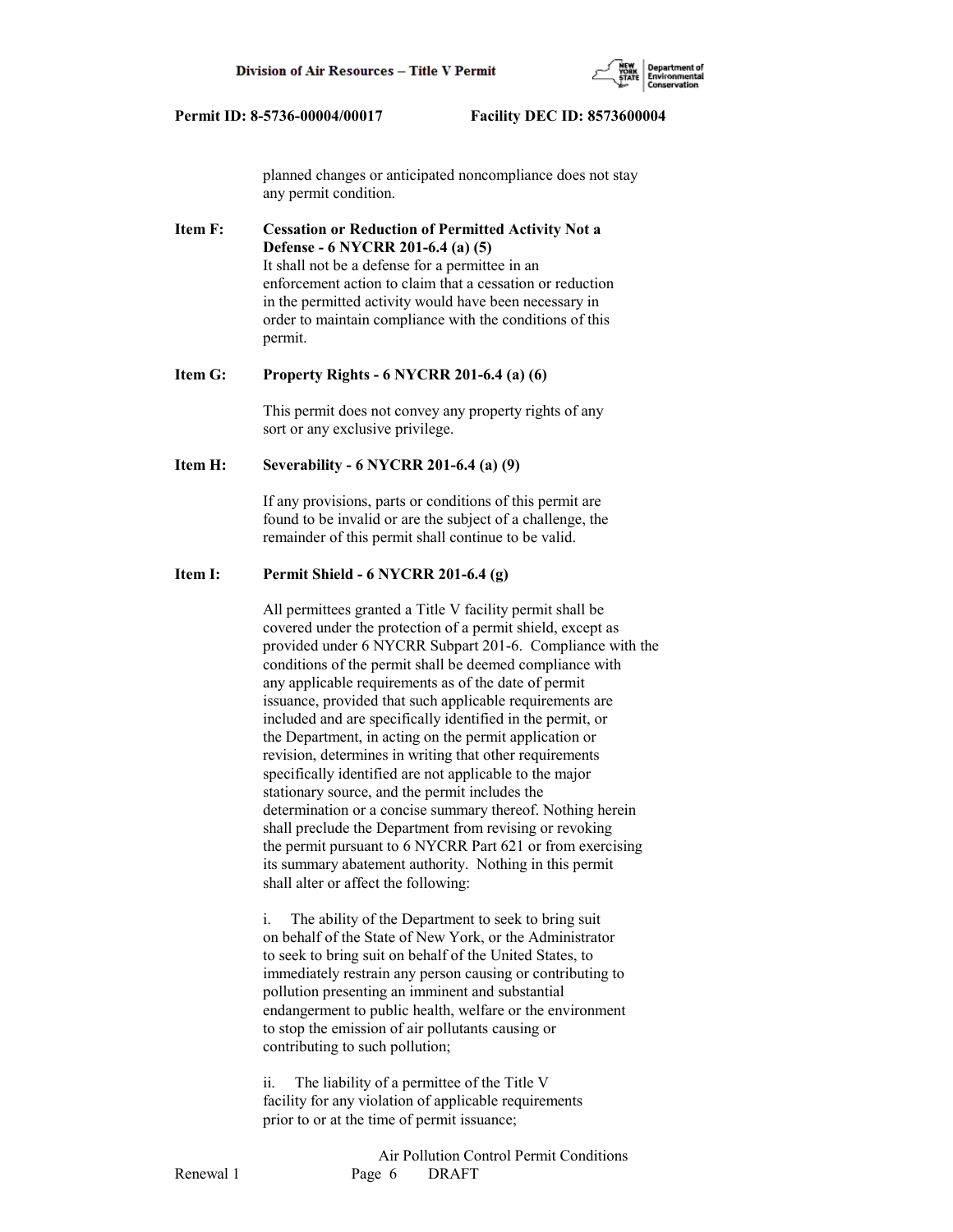

 iii. The applicable requirements of Title IV of the Act;

 iv. The ability of the Department or the Administrator to obtain information from the permittee concerning the ability to enter, inspect and monitor the facility.

#### **Item J: Reopening for Cause - 6 NYCRR 201-6.4 (i)**

 This Title V permit shall be reopened and revised under any of the following circumstances:

 i. When additional applicable requirements under the act become applicable to a title V facility with a remaining permit term of three or more years, a reopening shall be completed not later than 18 months after promulgation of the applicable requirement. No such reopening is required if the effective date of the requirement is later than the date on which the permit is due to expire, unless the original permit or any of its terms and conditions has been extended by the department pursuant to the provisions of section 201- 6.6 of this Subpart.

 ii. The Department or the Administrator determines that the permit contains a material mistake or that inaccurate statements were made in establishing the emissions standards or other terms or conditions of the permit.

 iii. The Department or the Administrator determines that the Title V permit must be revised or reopened to assure compliance with applicable requirements.

 iv. If the permitted facility is an "affected source" subject to the requirements of Title IV of the Act, and additional requirements (including excess emissions requirements) become applicable. Upon approval by the Administrator, excess emissions offset plans shall be deemed to be incorporated into the permit.

 Proceedings to reopen and issue Title V facility permits shall follow the same procedures as apply to initial permit issuance but shall affect only those parts of the permit for which cause to reopen exists.

 Reopenings shall not be initiated before a notice of such intent is provided to the facility by the Department at least thirty days in advance of the date that the permit is to be reopened, except that the Department may provide a shorter time period in the case of an emergency.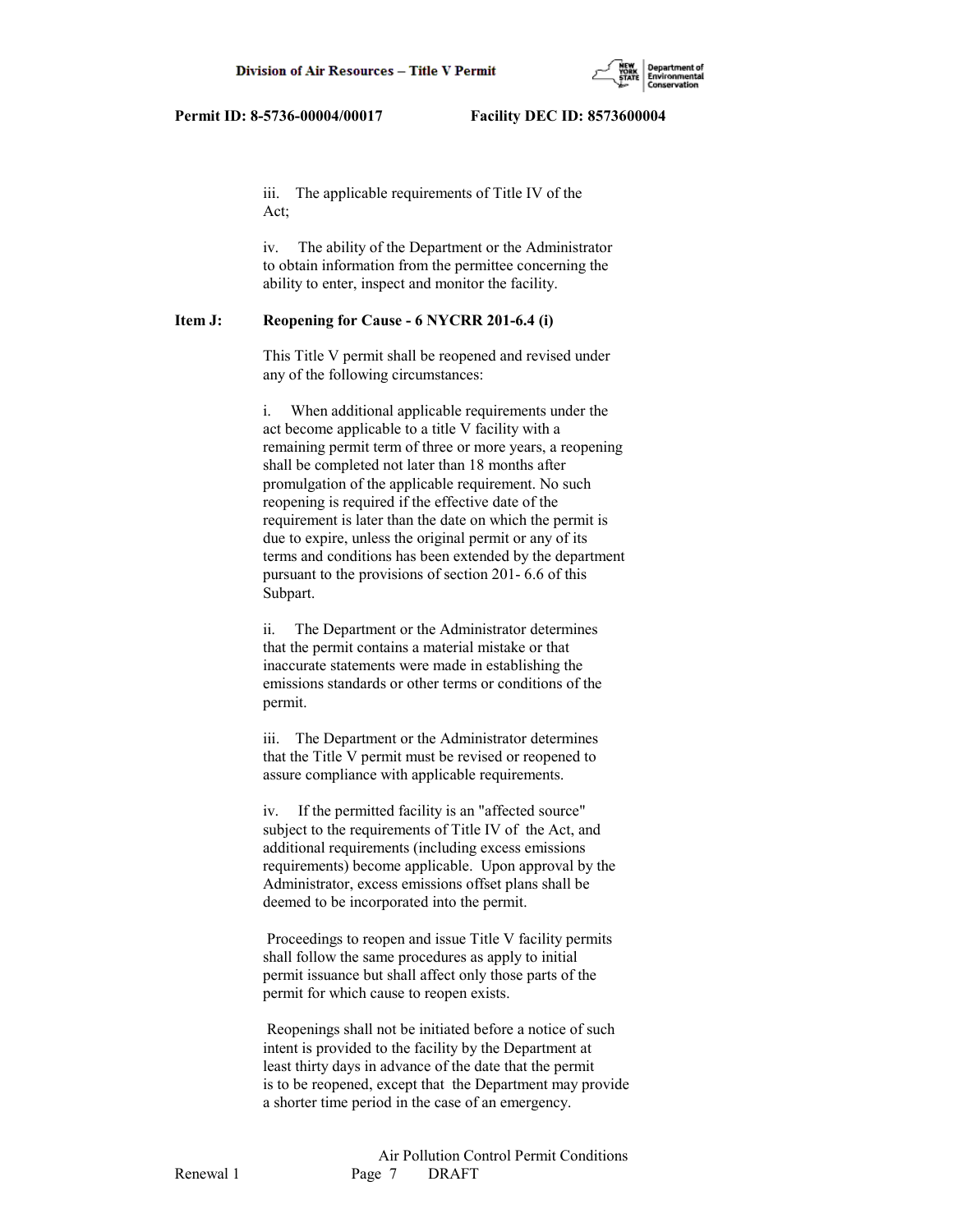

**Item K: Permit Exclusion - ECL 19-0305**

 The issuance of this permit by the Department and the receipt thereof by the Applicant does not and shall not be construed as barring, diminishing, adjudicating or in any way affecting any legal, administrative or equitable rights or claims, actions, suits, causes of action or demands whatsoever that the Department may have against the Applicant for violations based on facts and circumstances alleged to have occurred or existed prior to the effective date of this permit, including, but not limited to, any enforcement action authorized pursuant to the provisions of applicable federal law, the Environmental Conservation Law of the State of New York (ECL) and Chapter III of the Official Compilation of the Codes, Rules and Regulations of the State of New York (NYCRR). The issuance of this permit also shall not in any way affect pending or future enforcement actions under the Clean Air Act brought by the United States or any person.

**Item L: Federally Enforceable Requirements - 40 CFR 70.6 (b)** All terms and conditions in this permit required by the Act or any applicable requirement, including any provisions designed to limit a facility's potential to emit, are enforceable by the Administrator and citizens under the Act. The Department has, in this permit, specifically designated any terms and conditions that are not required under the Act or under any of its applicable requirements as being enforceable under only state regulations.

## **MANDATORY FEDERALLY ENFORCEABLE PERMIT CONDITIONS SUBJECT TO ANNUAL CERTIFICATIONS AT ALL TIMES**

 **The following federally enforceable permit conditions are mandatory for all Title V permits and are subject to annual compliance certification requirements at all times.**

## **Condition 1: Acceptable Ambient Air Quality Effective for entire length of Permit**

### **Applicable Federal Requirement:6 NYCRR 200.6**

## **Item 1.1:**

Notwithstanding the provisions of 6 NYCRR Chapter III, Subchapter A, no person shall allow or permit any air contamination source to emit air contaminants in quantities which alone or in combination with emissions from other air contamination sources would contravene any applicable ambient air quality standard and/or cause air pollution. In such cases where contravention occurs or may occur, the Commissioner shall specify the degree and/or method of emission control required.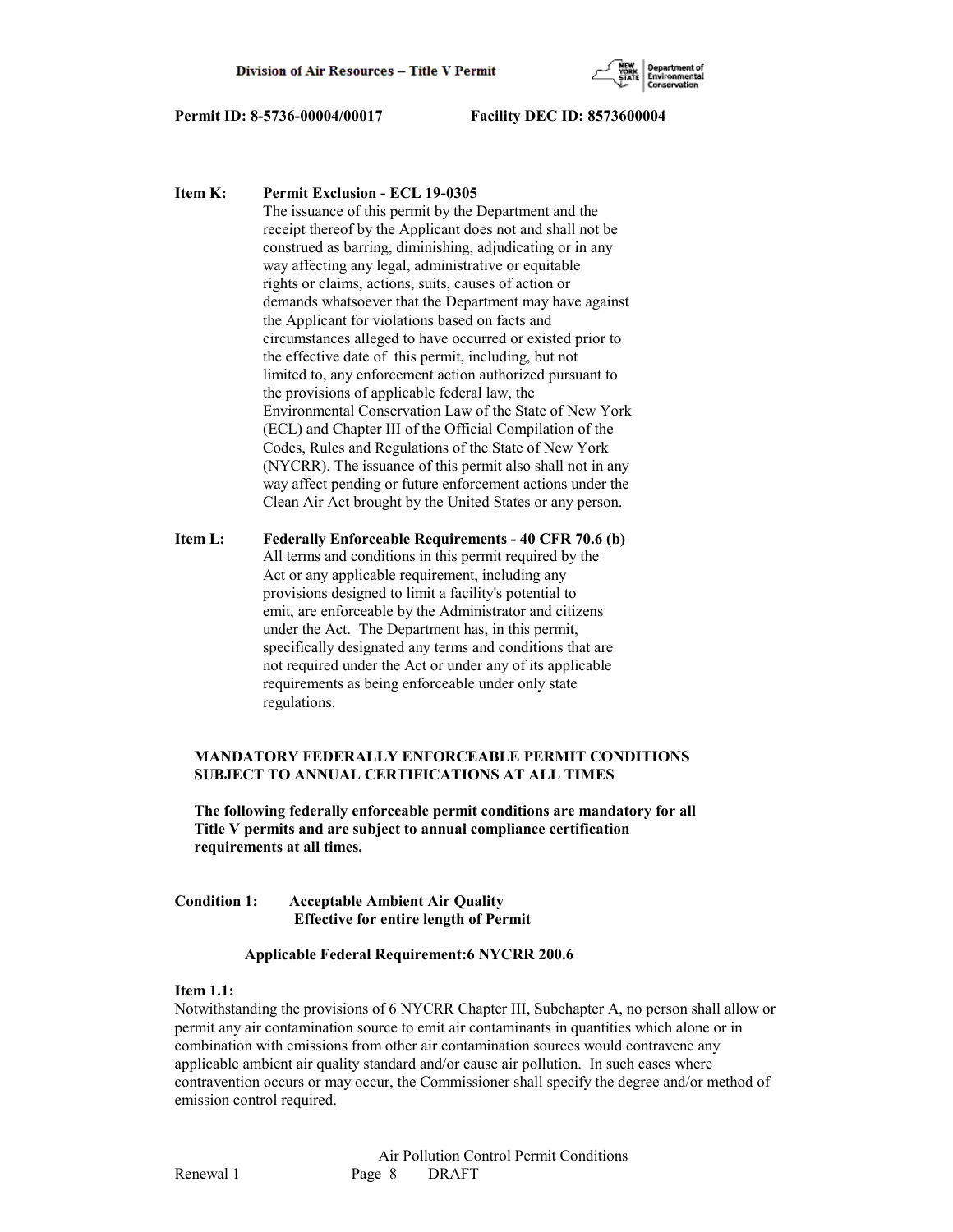

### **Condition 2: Fees Effective for entire length of Permit**

 **Applicable Federal Requirement:6 NYCRR 201-6.4 (a) (7)**

## **Item 2.1:**

The owner and/or operator of a stationary source shall pay fees to the Department consistent with the fee schedule authorized by ECL 72-0303.

## **Condition 3: Recordkeeping and Reporting of Compliance Monitoring Effective for entire length of Permit**

## **Applicable Federal Requirement:6 NYCRR 201-6.4 (c)**

## **Item 3.1:**

The following information must be included in any required compliance monitoring records and reports:

(i) The date, place, and time of sampling or measurements;

(ii) The date(s) analyses were performed;

(iii)The company or entity that performed the analyses;

(iv) The analytical techniques or methods used including quality assurance and quality control procedures if required;

(v) The results of such analyses including quality assurance data where required; and

(vi) The operating conditions as existing at the time of sampling or measurement.

Any deviation from permit requirements must be clearly identified in all records and reports. Reports must be certified by a responsible official, consistent with Section 201-6.2 of Part 201.

## **Condition 4: Records of Monitoring, Sampling, and Measurement Effective for entire length of Permit**

## **Applicable Federal Requirement:6 NYCRR 201-6.4 (c) (2)**

### **Item 4.1:**

Compliance monitoring and recordkeeping shall be conducted according to the terms and conditions contained in this permit and shall follow all quality assurance requirements found in applicable regulations. Records of all monitoring data and support information must be retained for a period of at least 5 years from the date of the monitoring, sampling, measurement, report, or application. Support information includes all calibration and maintenance records and all original strip-chart recordings for continuous monitoring instrumentation, and copies of all reports required by the permit.

**Condition 5: Compliance Certification Effective for entire length of Permit**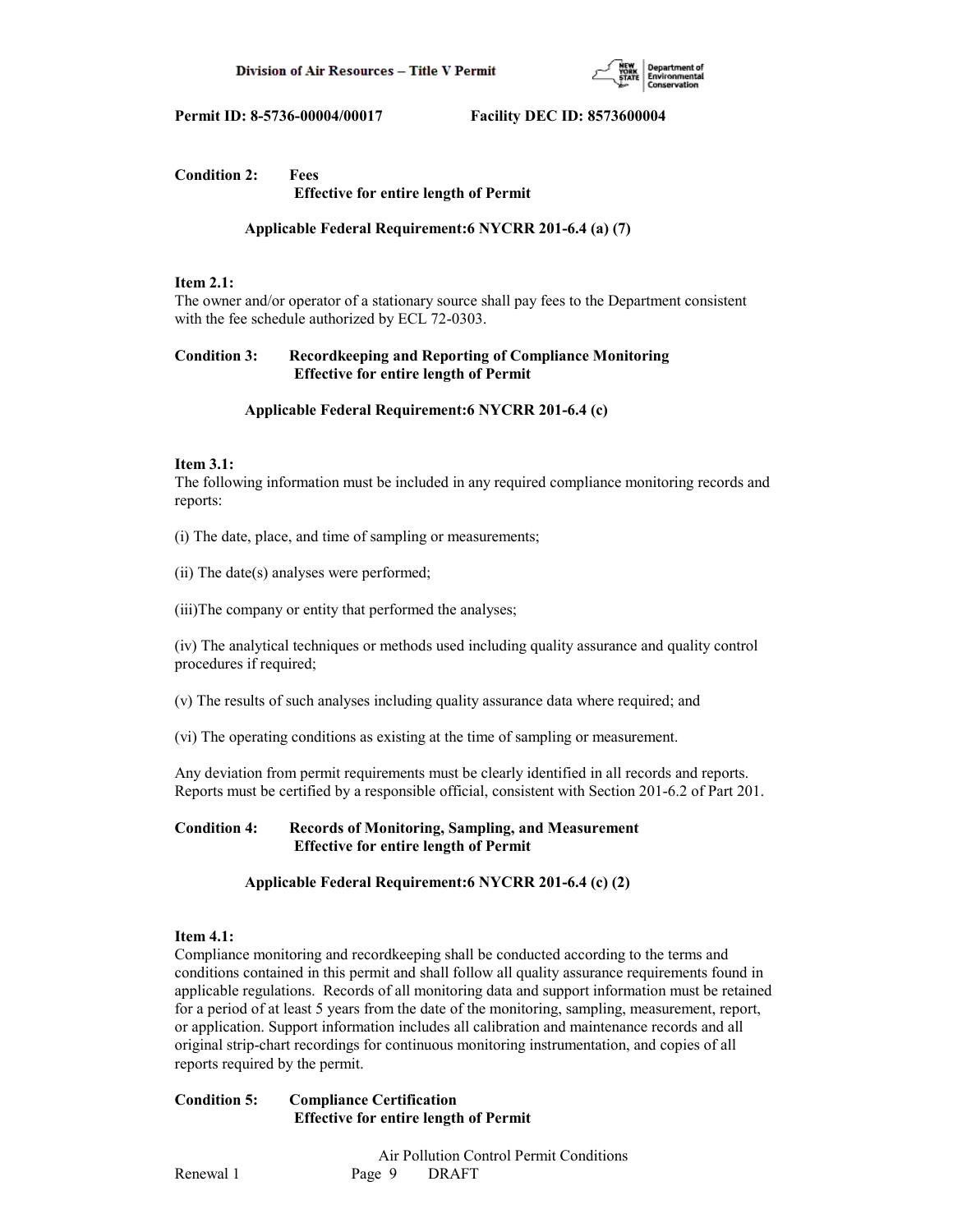

#### **Applicable Federal Requirement:6 NYCRR 201-6.4 (c) (3) (ii)**

#### **Item 5.1:**

The Compliance Certification activity will be performed for the Facility.

#### **Item 5.2:**

Compliance Certification shall include the following monitoring:

## Monitoring Type: RECORD KEEPING/MAINTENANCE PROCEDURES Monitoring Description:

 To meet the requirements of this facility permit with respect to reporting, the permittee must:

 Submit reports of any required monitoring at a minimum frequency of every 6 months, based on a calendar year reporting schedule. These reports shall be submitted to the Department within 30 days after the end of a reporting period. All instances of deviations from permit requirements must be clearly identified in such reports. All required reports must be certified by the responsible official for this facility.

 Notify the Department and report permit deviations and incidences of noncompliance stating the probable cause of such deviations, and any corrective actions or preventive measures taken. Where the underlying applicable requirement contains a definition of prompt or otherwise specifies a time frame for reporting deviations, that definition or time frame shall govern. Where the underlying applicable requirement fails to address the time frame for reporting deviations, reports of deviations shall be submitted to the permitting authority based on the following schedule:

 (1) For emissions of a hazardous air pollutant (as identified in an applicable regulation) that continue for more than an hour in excess of permit requirements, the report must be made within 24 hours of the occurrence.

 (2) For emissions of any regulated air pollutant, excluding those listed in paragraph (1) of this section, that continue for more than two hours in excess of permit requirements, the report must be made within 48 hours.

 (3) For all other deviations from permit requirements, the report shall be contained in the 6 month monitoring report required above.

(4) This permit may contain a more stringent reporting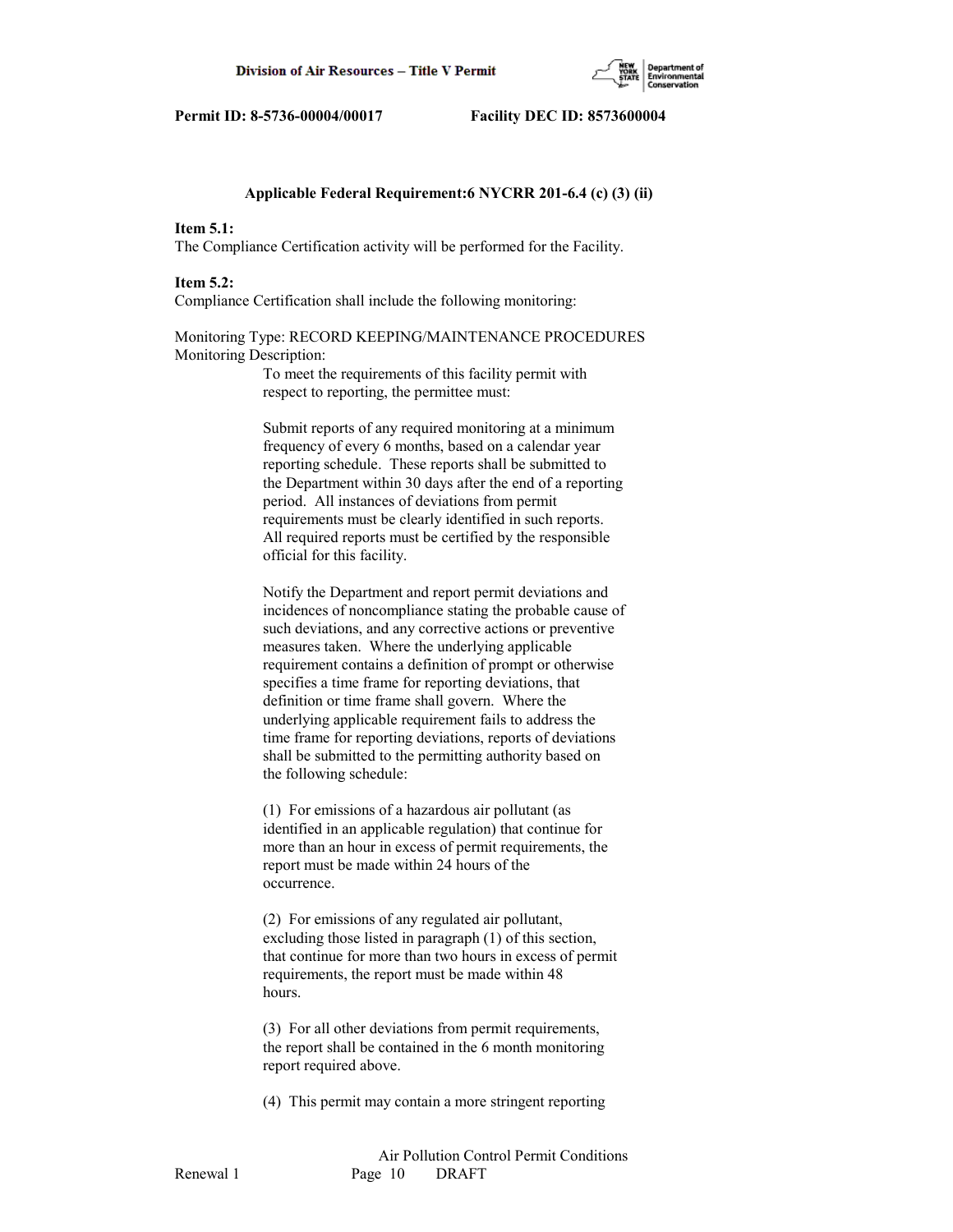

requirement than required by paragraphs  $(1)$ ,  $(2)$  or  $(3)$  above. If more stringent reporting requirements have been placed in this permit or exist in applicable requirements that apply to this facility, the more stringent reporting requirement shall apply.

If above paragraphs  $(1)$  or  $(2)$  are met, the source must notify the permitting authority by telephone during normal business hours at the Regional Office of jurisdiction for this permit, attention Regional Air Pollution Control Engineer (RAPCE) according to the timetable listed in paragraphs (1) and (2) of this section. For deviations and incidences that must be reported outside of normal business hours, on weekends, or holidays, the DEC Spill Hotline phone number at 1-800-457-7362 shall be used. A written notice, certified by a responsible official consistent with 6 NYCRR Part 201-6.2(d)(12), must be submitted within 10 working days of an occurrence for deviations reported under (1) and (2). All deviations reported under paragraphs (1) and (2) of this section must also be identified in the 6 month monitoring report required above.

 The provisions of 6 NYCRR 201-1.4 shall apply if the permittee seeks to have a violation excused unless otherwise limited by regulation. In order to have a violation of a federal regulation (such as a new source performance standard or national emissions standard for hazardous air pollutants) excused, the specific federal regulation must provide for an affirmative defense during start-up, shutdowns, malfunctions or upsets. Notwithstanding any recordkeeping and reporting requirements in 6 NYCRR 201-1.4, reports of any deviations shall not be on a less frequent basis than the reporting periods described in paragraphs (1) and (4) above.

 In the case of any condition contained in this permit with a reporting requirement of "Upon request by regulatory agency" the permittee shall include in the semiannual report, a statement for each such condition that the monitoring or recordkeeping was performed as required or requested and a listing of all instances of deviations from these requirements.

 In the case of any emission testing performed during the previous six month reporting period, either due to a request by the Department, EPA, or a regulatory requirement, the permittee shall include in the semiannual report a summary of the testing results and shall indicate whether or not the Department or EPA has approved the results.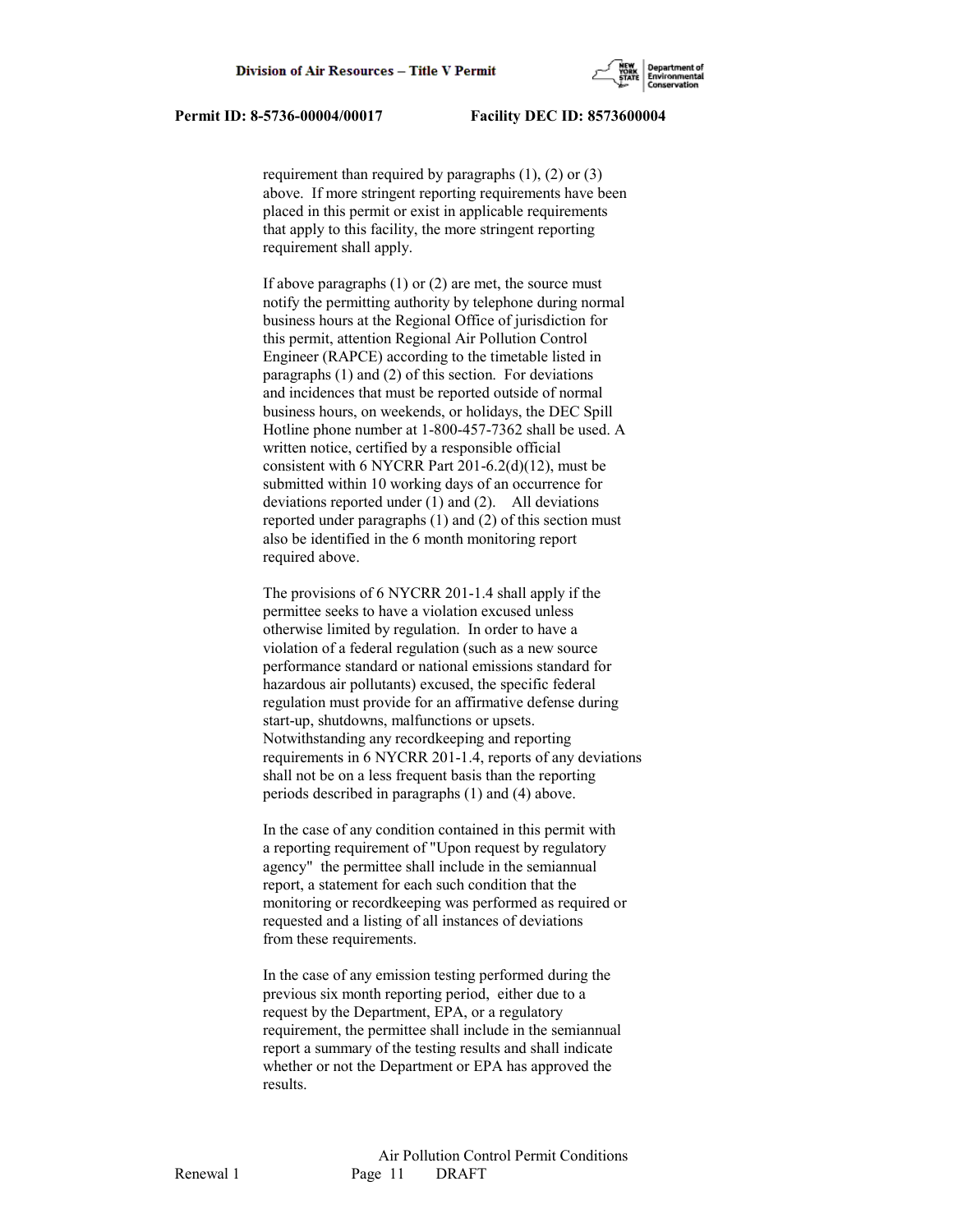

 All semiannual reports may be submitted electronically or physically. Electronic reports shall be submitted using the Department's Air Compliance and Emissions Electronic-Reporting system (ACE). If the facility owner or operator elects to send physical copies instead, two copies shall be sent to the Department (one copy to the regional air pollution control engineer (RAPCE) in the regional office and one copy to the Bureau of Quality Assurance (BQA) in the DEC central office) and one copy shall be sent to the Administrator (or his or her representative). Mailing addresses for the above referenced persons are contained in the monitoring condition for 6 NYCRR Part 201-6.4(e), contained elsewhere in this permit.

Reporting Requirements: SEMI-ANNUALLY (CALENDAR) Reports due 30 days after the reporting period. Subsequent reports are due every 6 calendar month(s).

## **Condition 6: Compliance Certification Effective for entire length of Permit**

### **Applicable Federal Requirement:6 NYCRR 201-6.4 (e)**

#### **Item 6.1:**

The Compliance Certification activity will be performed for the Facility.

### **Item 6.2:**

Compliance Certification shall include the following monitoring:

### Monitoring Type: RECORD KEEPING/MAINTENANCE PROCEDURES Monitoring Description:

 Requirements for compliance certifications with terms and conditions contained in this facility permit include the following:

 i. Compliance certifications shall contain: - the identification of each term or condition of the

- permit that is the basis of the certification;
- the compliance status;

- whether compliance was continuous or intermittent;

 - the method(s) used for determining the compliance status of the facility, currently and over the reporting period consistent with the monitoring and related recordkeeping and reporting requirements of this permit;

 - such other facts as the Department may require to determine the compliance status of the facility as specified in any special permit terms or conditions; and

 - such additional requirements as may be specified elsewhere in this permit related to compliance certification.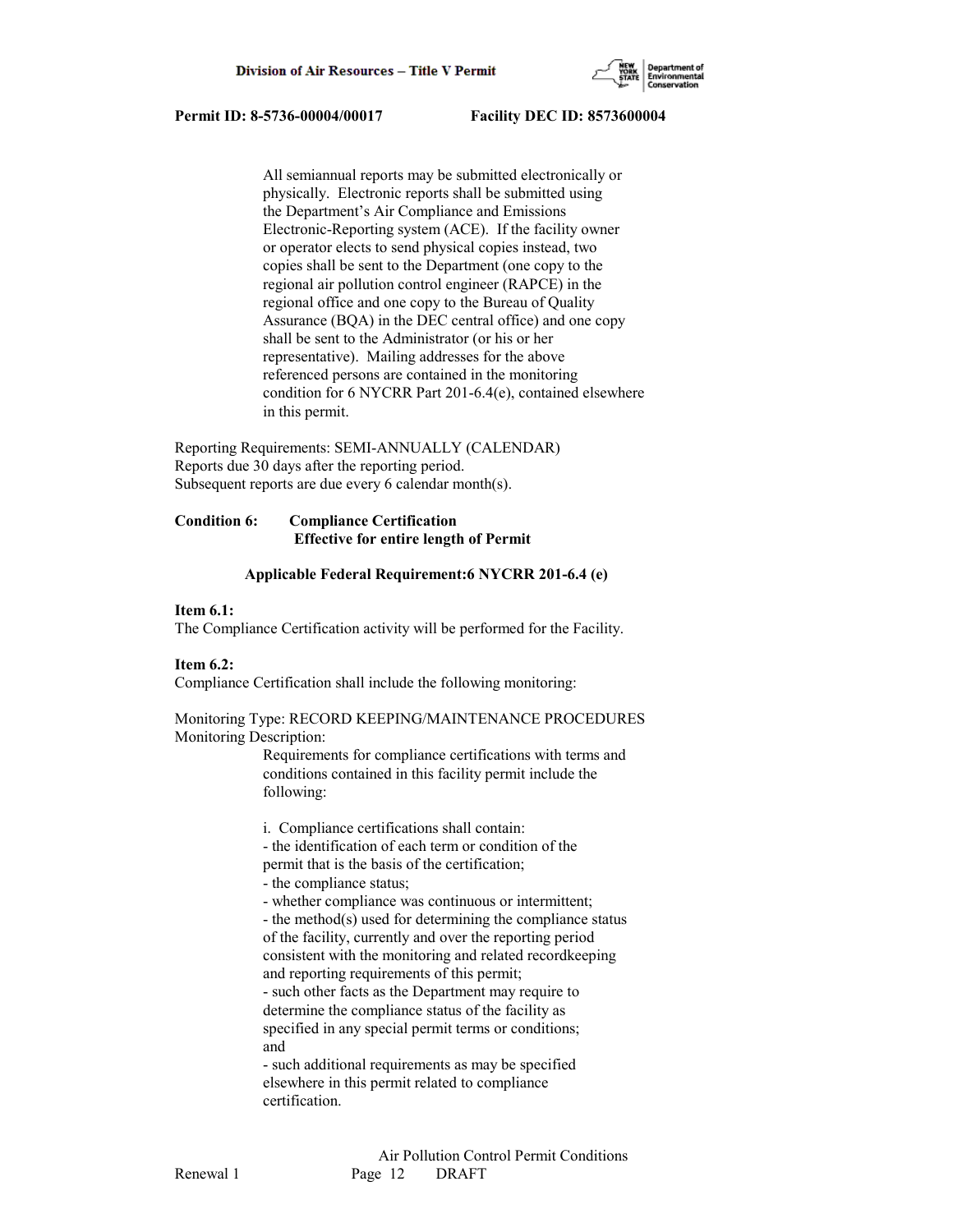

 ii. The responsible official must include in the annual certification report all terms and conditions contained in this permit which are identified as being subject to certification, including emission limitations, standards, or work practices. That is, the provisions labeled herein as "Compliance Certification" are not the only provisions of this permit for which an annual certification is required.

 iii. Compliance certifications shall be submitted annually. Certification reports are due 30 days after the anniversary date of four consecutive calendar quarters. The first report is due 30 days after the calendar quarter that occurs just prior to the permit anniversary date, unless another quarter has been acceptable by the Department.

 iv. All annual compliance certifications may be submitted electronically or physically. Electronic reports shall be submitted using the Department's Air Compliance and Emissions Electronic-Reporting system (ACE). If the facility owner or operator elects to send physical copies instead, two copies shall be sent to the Department (one copy to the regional air pollution control engineer (RAPCE) in the regional office and one copy to the Bureau of Quality Assurance (BQA) in the DEC central office) and one copy shall be sent to the Administrator (or his or her representative). The mailing addresses for the above referenced persons are:

 Chief – Air Compliance Branch USEPA Region 2 DECA/ACB 290 Broadway, 21st Floor New York, NY 10007

The address for the RAPCE is as follows:

 Regional Air Pollution Control Engineer NYSDEC Region 8 Headquarters 6274 East Avon-Lima Road Avon, NY 14414-9519

The address for the BQA is as follows:

 NYSDEC Bureau of Quality Assurance 625 Broadway Albany, NY 12233-3258

Monitoring Frequency: ANNUALLY Reporting Requirements: ANNUALLY (CALENDAR) Reports due 30 days after the reporting period.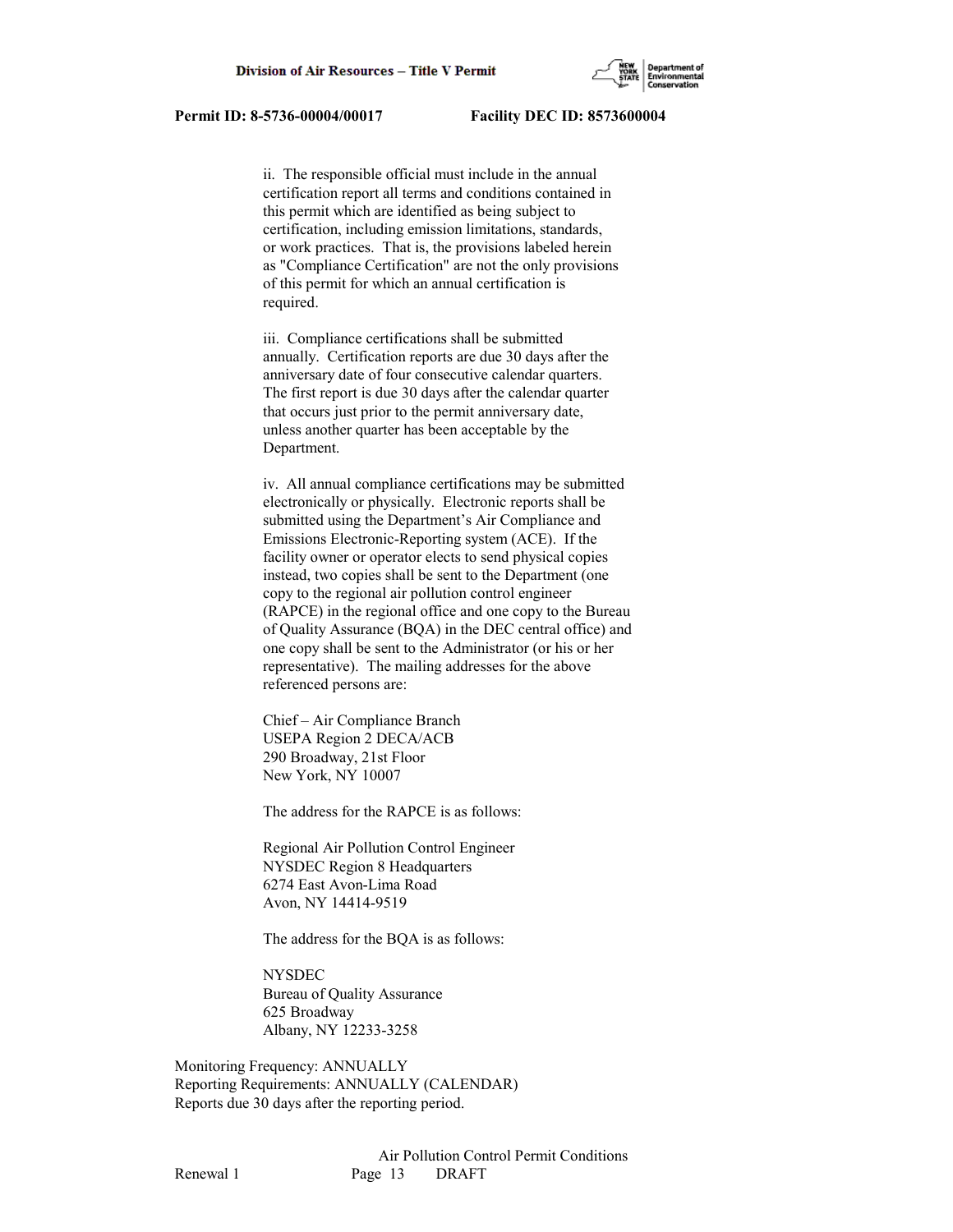

The initial report is due 1/30/2022. Subsequent reports are due on the same day each year

## **Condition 7: Compliance Certification Effective for entire length of Permit**

## **Applicable Federal Requirement:6 NYCRR 202-2.1**

## **Item 7.1:**

The Compliance Certification activity will be performed for the Facility.

## **Item 7.2:**

Compliance Certification shall include the following monitoring:

Monitoring Type: RECORD KEEPING/MAINTENANCE PROCEDURES Monitoring Description: Emission statements shall be submitted on or before April 15th each year for emissions of the previous calendar year. Statements are to be mailed to: New York State Department of Environmental Conservation, Division of Air Resources, Bureau of Air Quality Planning, 625 Broadway,

Albany NY 12233-3251

Monitoring Frequency: ANNUALLY Reporting Requirements: ANNUALLY (CALENDAR) Reports due by April 15th for previous calendar year

### **Condition 8: Recordkeeping requirements Effective for entire length of Permit**

## **Applicable Federal Requirement:6 NYCRR 202-2.5**

## **Item 8.1:**

(a) The following records shall be maintained for at least five years:

(1) a copy of each emission statement submitted to the department; and

(2) records indicating how the information submitted in the emission statement was determined, including any calculations, data, measurements, and estimates used.

(b) These records shall be made available at the facility to the representatives of the department upon request during normal business hours.

## **Condition 9: Open Fires - Prohibitions Effective for entire length of Permit**

## **Applicable Federal Requirement:6 NYCRR 215.2**

## **Item 9.1:**

Except as allowed by Title 6 NYCRR Section 215.3, no person shall burn, cause, suffer, allow or permit the burning of any materials in an open fire.

## **Item 9.2**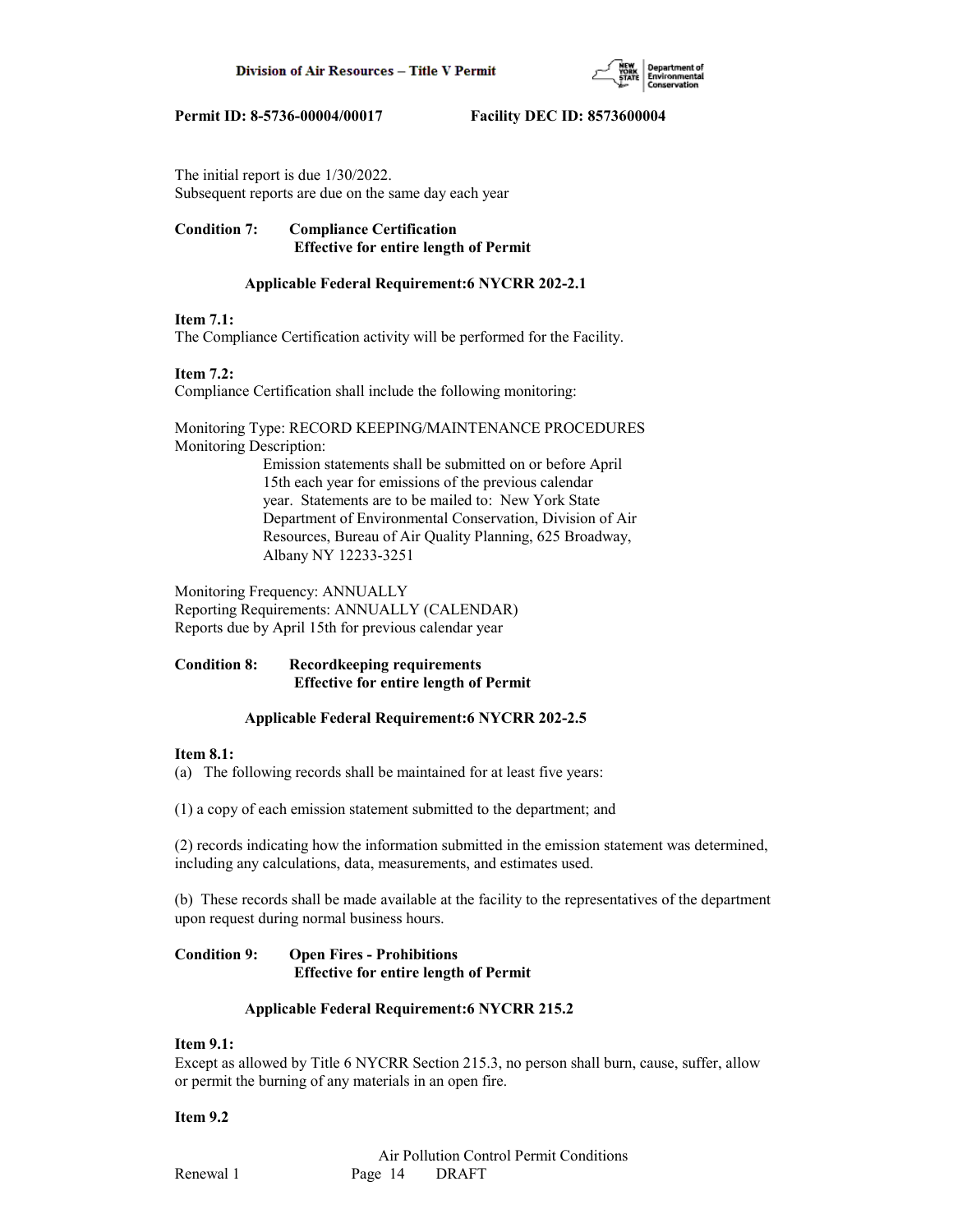

Per Section 215.3, burning in an open fire, provided it is not contrary to other law or regulation, will be allowed as follows:

(a) On-site burning in any town with a total population less than 20,000 of downed limbs and branches (including branches with attached leaves or needles) less than six inches in diameter and eight feet in length between May 15th and the following March 15th. For the purposes of this subdivision, the total population of a town shall include the population of any village or portion thereof located within the town. However, this subdivision shall not be construed to allow burning within any village.

(b) Barbecue grills, maple sugar arches and similar outdoor cooking devices when actually used for cooking or processing food.

(c) Small fires used for cooking and camp fires provided that only charcoal or untreated wood is used as fuel and the fire is not left unattended until extinguished.

(d) On-site burning of agricultural wastes as part of a valid agricultural operation on contiguous agricultural lands larger than five acres actively devoted to agricultural or horticultural use, provided such waste is actually grown or generated on those lands and such waste is capable of being fully burned within a 24-hour period.

(e) The use of liquid petroleum fueled smudge pots to prevent frost damage to crops.

(f) Ceremonial or celebratory bonfires where not otherwise prohibited by law, provided that only untreated wood or other agricultural products are used as fuel and the fire is not left unattended until extinguished.

(g) Small fires that are used to dispose of a flag or religious item, and small fires or other smoke producing process where not otherwise prohibited by law that are used in connection with a religious ceremony.

(h) Burning on an emergency basis of explosive or other dangerous or contraband materials by police or other public safety organization.

(i) Prescribed burns performed according to Part 194 of this Title.

(j) Fire training, including firefighting, fire rescue, and fire/arson investigation training, performed under applicable rules and guidelines of the New York State Department of State's Office of Fire Prevention and Control. For fire training performed on acquired structures, the structures must be emptied and stripped of any material that is toxic, hazardous or likely to emit toxic smoke (such as asbestos, asphalt shingles and vinyl siding or other vinyl products) prior to burning and must be at least 300 feet from other occupied structures. No more than one structure per lot or within a 300 foot radius (whichever is bigger) may be burned in a training exercise.

(k) Individual open fires as approved by the Director of the Division of Air Resources as may be required in response to an outbreak of a plant or animal disease upon request by the commissioner of the Department of Agriculture and Markets, or for the destruction of invasive plant and insect species.

(l) Individual open fires that are otherwise authorized under the environmental conservation law, or by rule or regulation of the Department.

## **MANDATORY FEDERALLY ENFORCEABLE PERMIT CONDITIONS SUBJECT TO ANNUAL CERTIFICATIONS ONLY IF APPLICABLE**

 **The following federally enforceable permit conditions are mandatory for all Title V permits and are subject to annual compliance certification requirements only if effectuated during the reporting period. [NOTE: The corresponding annual compliance certification for those conditions not effectuated during the reporting period shall be specified as "not applicable".]**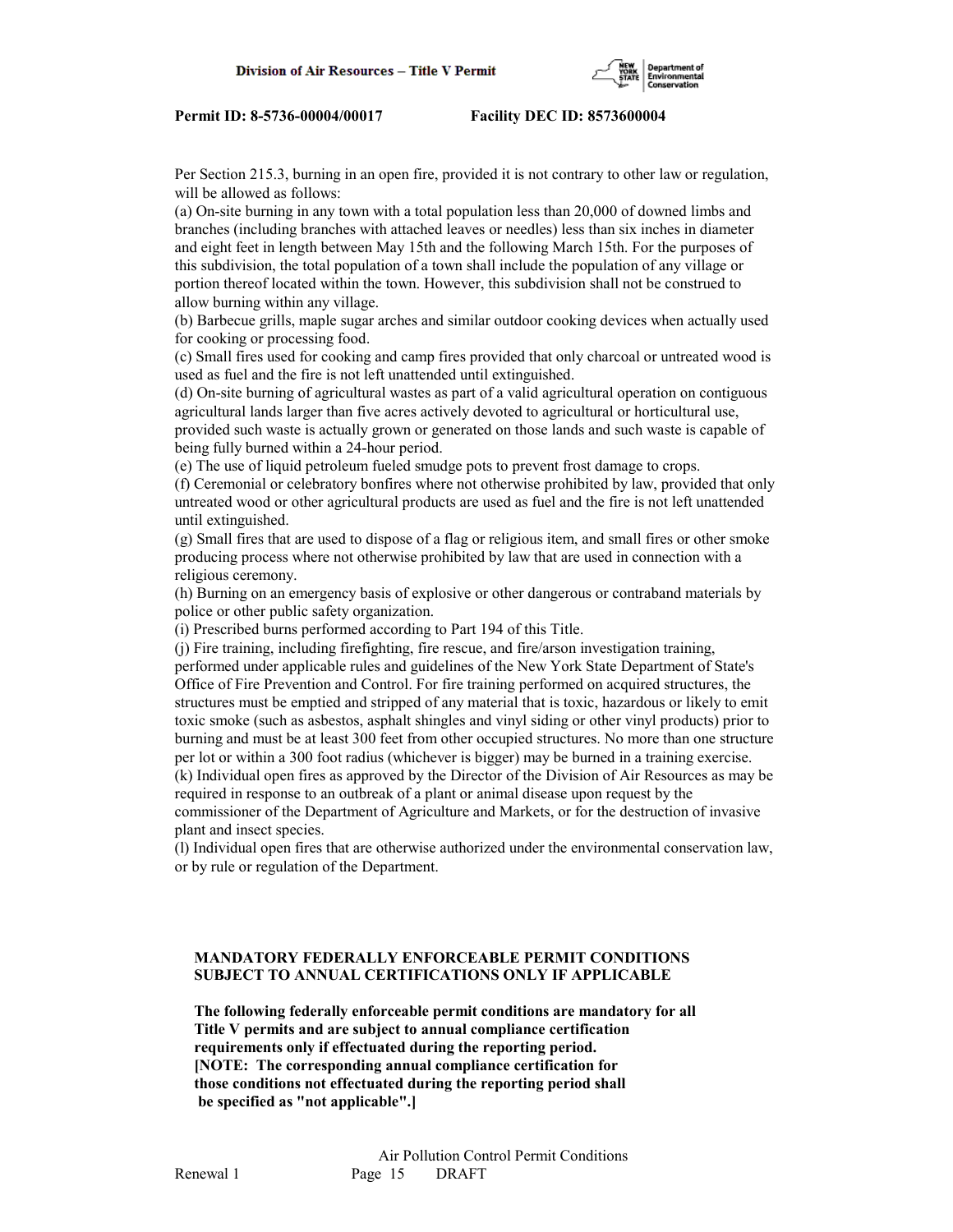

## **Condition 10: Maintenance of Equipment Effective for entire length of Permit**

 **Applicable Federal Requirement:6 NYCRR 200.7**

### **Item 10.1:**

Any person who owns or operates an air contamination source which is equipped with an emission control device shall operate such device and keep it in a satisfactory state of maintenance and repair in accordance with ordinary and necessary practices, standards and procedures, inclusive of manufacturer's specifications, required to operate such device effectively.

### **Condition 11: Recycling and Salvage Effective for entire length of Permit**

### **Applicable Federal Requirement:6 NYCRR 201-1.7**

## **Item 11.1:**

Where practical, the owner or operator of an air contamination source shall recycle or salvage air contaminants collected in an air cleaning device according to the requirements of the ECL.

### **Condition 12: Prohibition of Reintroduction of Collected Contaminants to the air**

 **Effective for entire length of Permit**

### **Applicable Federal Requirement:6 NYCRR 201-1.8**

### **Item 12.1:**

No person shall unnecessarily remove, handle or cause to be handled, collected air contaminants from an air cleaning device for recycling, salvage or disposal in a manner that would reintroduce them to the outdoor atmosphere.

**Condition 13: Exempt Sources - Proof of Eligibility Effective for entire length of Permit**

### **Applicable Federal Requirement:6 NYCRR 201-3.2 (a)**

## **Item 13.1:**

The owner or operator of an emission source or activity that is listed as being exempt may be required to certify that it is operated within the specific criteria described in this Subpart. The owner or operator of any such emission source or activity must maintain all records necessary for demonstrating compliance with this Subpart on-site for a period of five years, and make them available to representatives of the department upon request.

## **Condition 14: Trivial Sources - Proof of Eligibility Effective for entire length of Permit**

## **Applicable Federal Requirement:6 NYCRR 201-3.3 (a)**

## **Item 14.1:**

The owner or operator of an emission source or activity that is listed as being trivial in this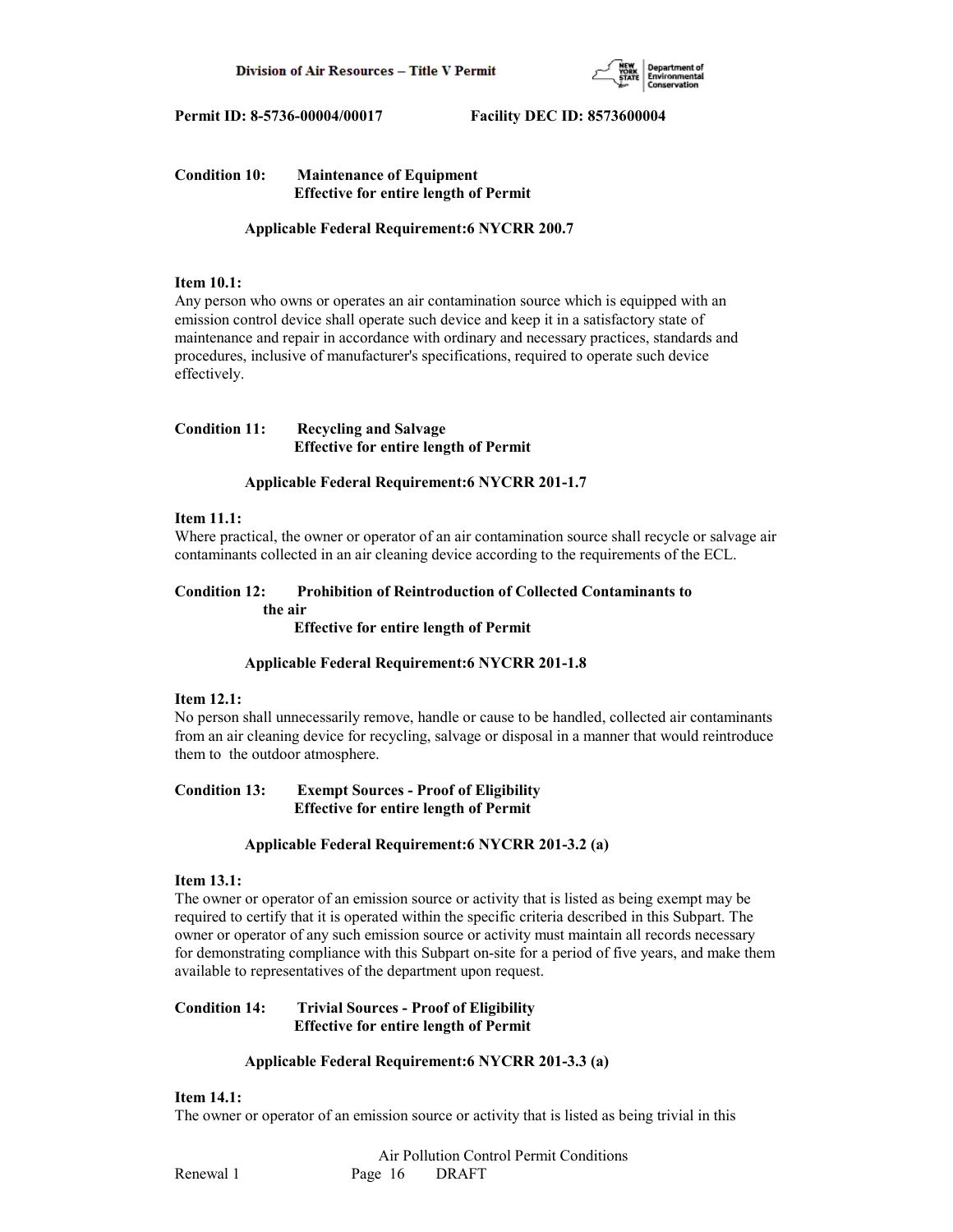

Section may be required to certify that it is operated within the specific criteria described in this Subpart. The owner or operator of any such emission source or activity must maintain all required records on-site for a period of five years and make them available to representatives of the department upon request.

## **Condition 15: Requirement to Provide Information Effective for entire length of Permit**

### **Applicable Federal Requirement:6 NYCRR 201-6.4 (a) (4)**

### **Item 15.1:**

The owner and/or operator shall furnish to the department, within a reasonable time, any information that the department may request in writing to determine whether cause exists for modifying, revoking and reissuing, or terminating the permit or to determine compliance with the permit. Upon request, the permittee shall also furnish to the department copies of records required to be kept by the permit or, for information claimed to be confidential, the permittee may furnish such records directly to the administrator along with a claim of confidentiality, if the administrator initiated the request for information or otherwise has need of it.

### **Condition 16: Right to Inspect Effective for entire length of Permit**

#### **Applicable Federal Requirement:6 NYCRR 201-6.4 (a) (8)**

### **Item 16.1:**

The department or an authorized representative shall be allowed upon presentation of credentials and other documents as may be required by law to:

(i) enter upon the permittee's premises where a facility subject to the permitting requirements of this Subpart is located or emissions-related activity is conducted, or where records must be kept under the conditions of the permit;

(ii) have access to and copy, at reasonable times, any records that must be kept under the conditions of the permit;

(iii) inspect at reasonable times any emission sources, equipment (including monitoring and air pollution control equipment), practices, and operations regulated or required under the permit; and

(iv) sample or monitor at reasonable times substances or parameters for the purpose of assuring compliance with the permit or applicable requirements.

## **Condition 17: Required Emissions Tests Effective for entire length of Permit**

### **Applicable Federal Requirement:6 NYCRR 202-1.1**

### **Item 17.1:**

For the purpose of ascertaining compliance or non-compliance with any air pollution control code, rule or regulation, the commissioner may require the person who owns such air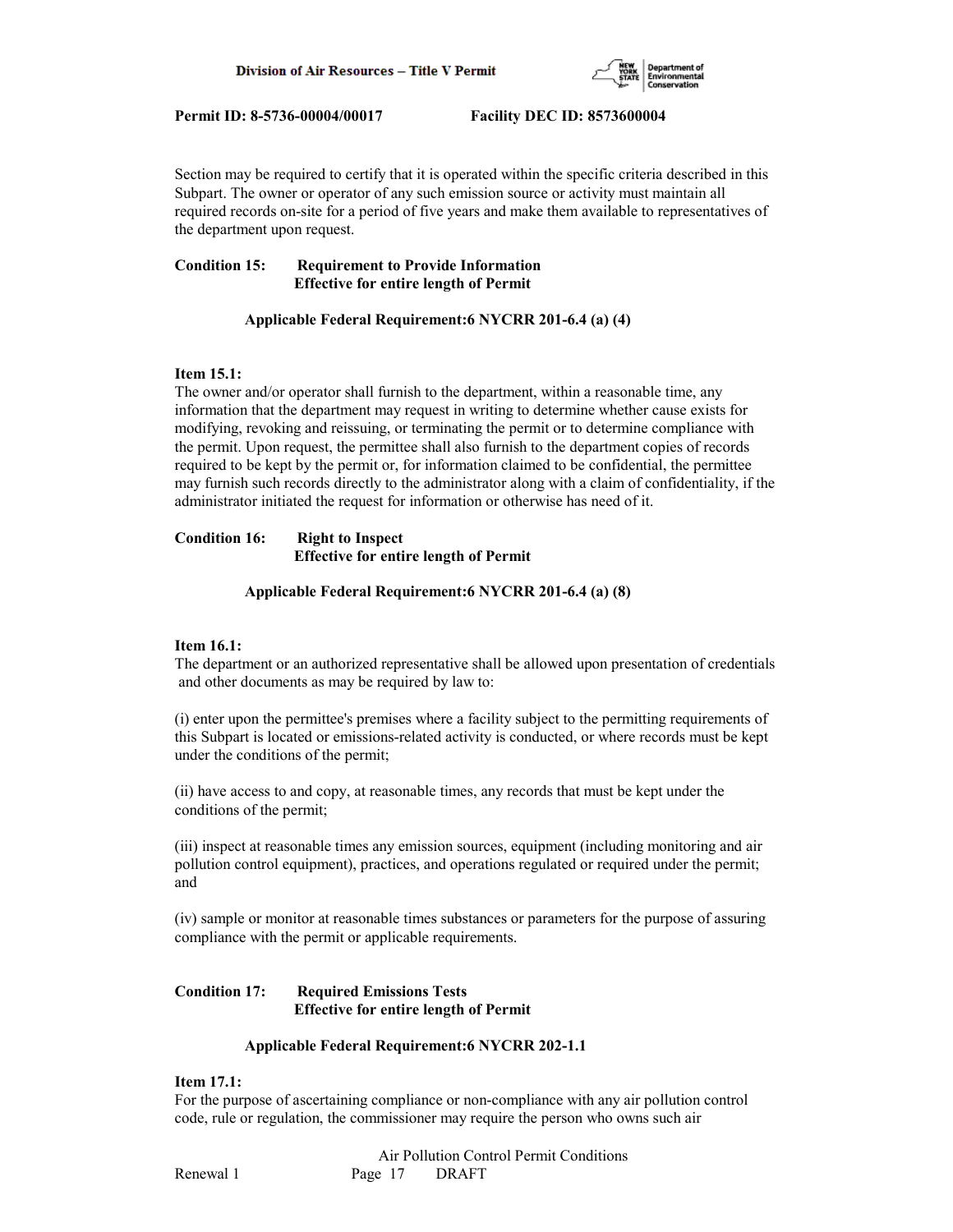

contamination source to submit an acceptable report of measured emissions within a stated time.

## **Condition 18: Accidental release provisions. Effective for entire length of Permit**

### **Applicable Federal Requirement:40 CFR Part 68**

#### **Item 18.1:**

If a chemical is listed in Tables 1,2,3 or 4 of 40 CFR §68.130 is present in a process in quantities greater than the threshold quantity listed in Tables 1,2,3 or 4, the following requirements will apply:

a) The owner or operator shall comply with the provisions of 40 CFR Part 68 and;

b) The owner or operator shall submit at the time of permit issuance (if not previously submitted) one of the following, if such quantities are present:

1) A compliance schedule for meeting the requirements of 40 CFR Part 68 by the date provided in 40 CFR §68.10(a) or,

2) A certification statement that the source is in compliance with all requirements of 40 CFR Part 68, including the registration and submission of the Risk Management Plan. Information should be submitted to:

Risk Management Plan Reporting Center C/O CSC 8400 Corporate Dr Carrollton, Md. 20785

### **Condition 19: Recycling and Emissions Reduction Effective for entire length of Permit**

### **Applicable Federal Requirement:40CFR 82, Subpart F**

### **Item 19.1:**

The permittee shall comply with all applicable provisions of 40 CFR Part 82.

## **The following conditions are subject to annual compliance certification requirements for Title V permits only.**

**Condition 20: Emission Unit Definition Effective for entire length of Permit**

### **Applicable Federal Requirement:6 NYCRR Subpart 201-6**

**Item 20.1:**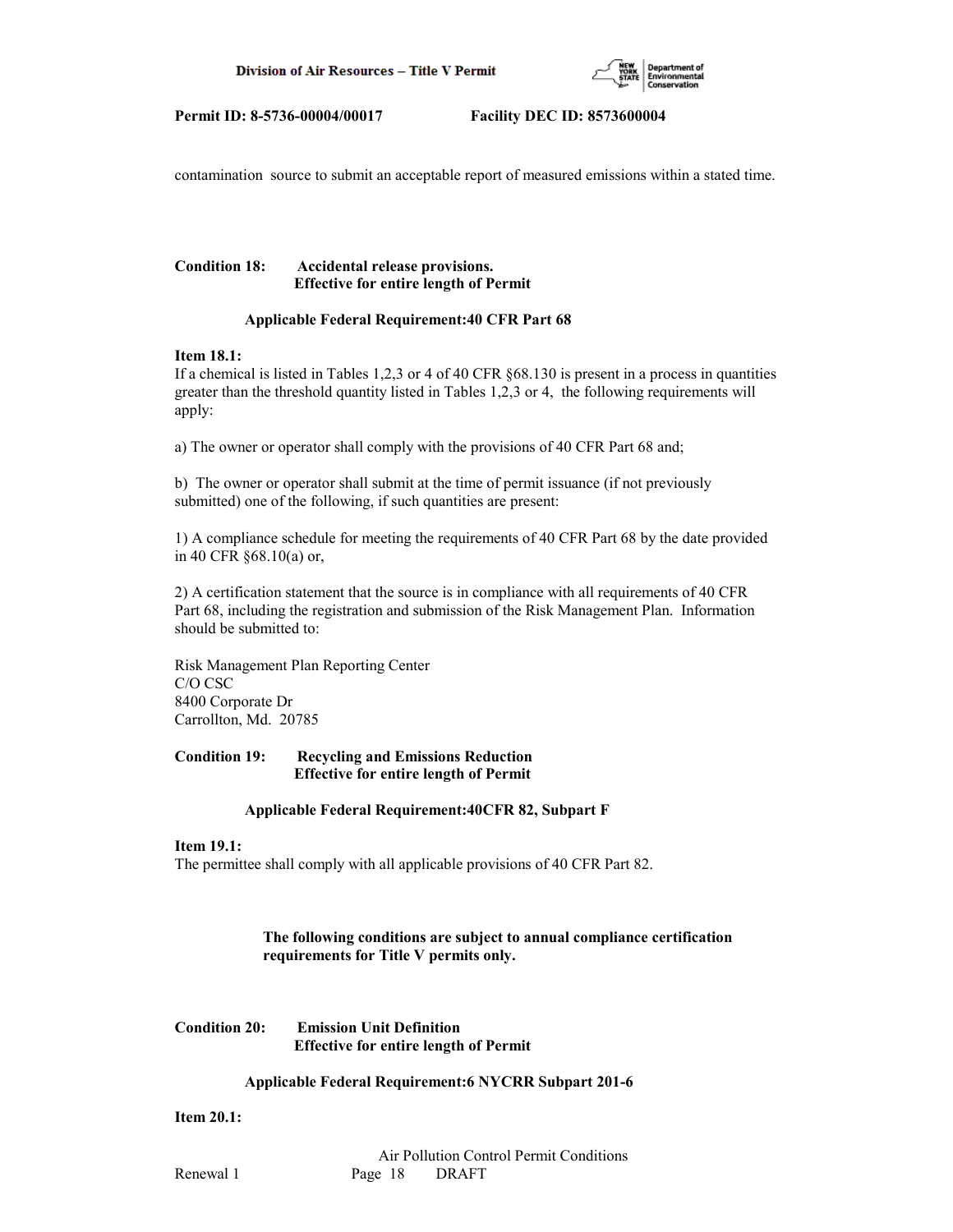

The facility is authorized to perform regulated processes under this permit for: Emission Unit: G-00004

Emission Unit Description:

 Combustion Engineering boiler, rated at 1,117 MMBtu/hr maximum heat input, which is identified as boiler #6. The boiler predominantly fires up to 100% natural gas, but may also fire natural gas with clean unadulterated wood and/or kiln dried wood (including resinated wood) up to 19% on a heat rate basis. The boiler is equipped with advanced low NOx burners, closed-coupled and staged over-fire air, SNCR, and SCR to control NOx emissions, and a baghouse to control particulate emissions.

Building(s): BOILER

#### **Item 20.2:**

The facility is authorized to perform regulated processes under this permit for: Emission Unit: G-00005

Emission Unit Description:

Miscellaneous process emission sources.

Building(s): HMILL

#### **Item 20.3:**

The facility is authorized to perform regulated processes under this permit for: Emission Unit: G-00008

Emission Unit Description:

 Process operations associated with the aqueous urea system.

Building(s): BOILER

#### **Item 20.4:**

The facility is authorized to perform regulated processes under this permit for: Emission Unit: G-FABAH Emission Unit Description:

> This emission unit includes all process emission sources and emission points of the fly and bottom ash handling, storage, and disposal system.

## **Item 20.5:**

The facility is authorized to perform regulated processes under this permit for: Emission Unit: G-FUGTV Emission Unit Description: This emission unit includes all emission sources and activities at the facility that have the potential to

generate fugitive particulate emissions.

#### **Item 20.6:**

The facility is authorized to perform regulated processes under this permit for: Emission Unit: G-XEMPT Emission Unit Description: This emission unit includes the following exempt sources: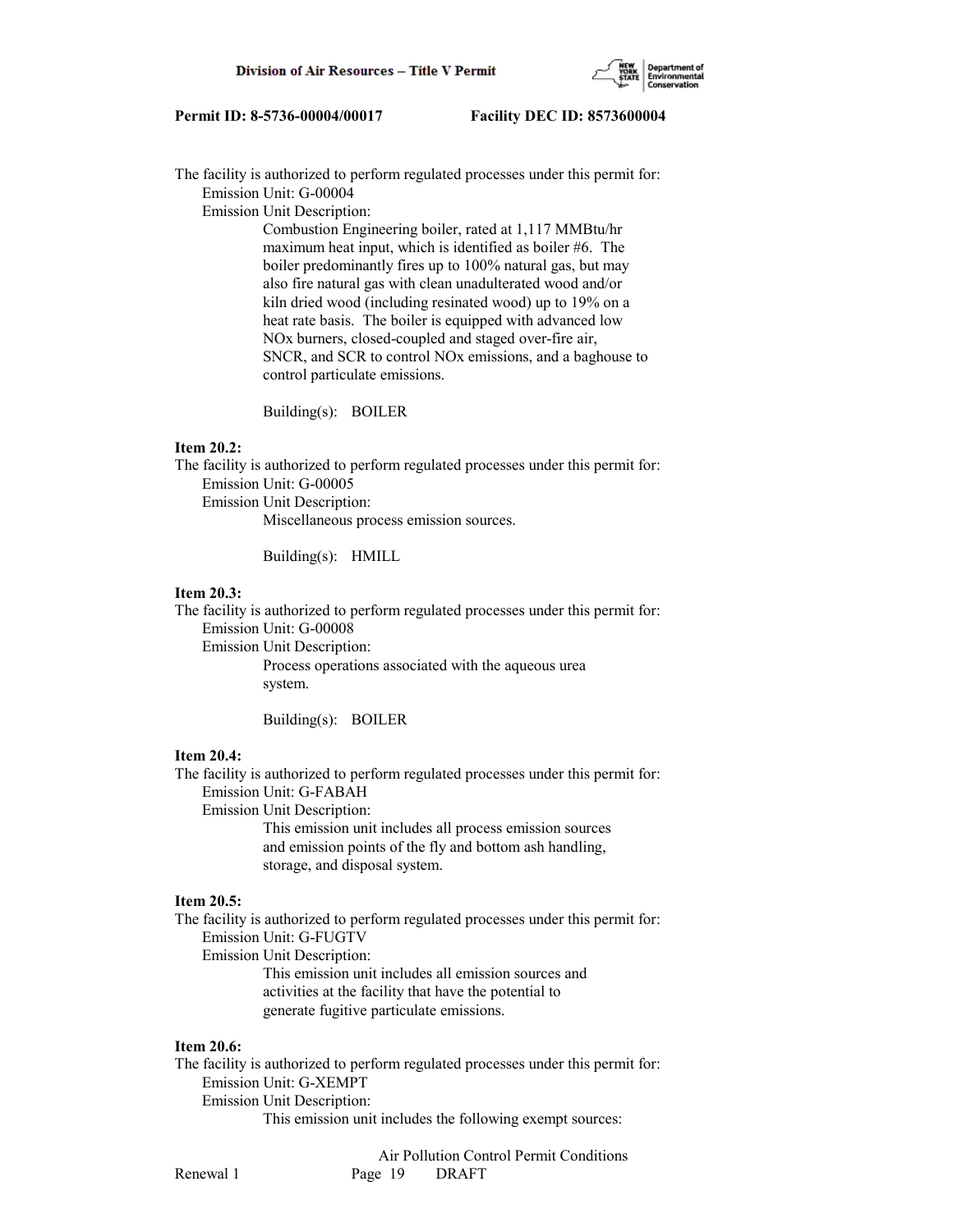

 Emergency Diesel Generator and the Natural Gas Heater and their associated emission points. There are two processes associated with this emission unit:

 Process EGN: Emergency Generator Process NGH: Natural Gas Heater

## **Condition 21: Progress Reports Due Semiannually Effective for entire length of Permit**

#### **Applicable Federal Requirement:6 NYCRR 201-6.4 (d) (4)**

## **Item 21.1:**

Progress reports consistent with an applicable schedule of compliance are to be submitted at least semiannually, or at a more frequent period if specified in the applicable requirement or by the department. Such progress reports shall contain the following:

(i) dates for achieving the activities, milestones, or compliance required in the schedule of compliance, and dates when such activities, milestones or compliance were achieved; and

(ii) an explanation of why any dates in the schedule of compliance were not or will not be met, and any preventive or corrective measures adopted.

## **Condition 22: Operational Flexibility Effective for entire length of Permit**

### **Applicable Federal Requirement:6 NYCRR 201-6.4 (f)**

#### **Item 22.1:**

A permit modification is not required for changes that are provided for in the permit. Such changes include approved alternate operating scenarios and changes that have been submitted and approved pursuant to an established operational flexibility protocol and the requirements of this section. Each such change cannot be a modification under any provision of Title I of the Clean Air Act or exceed, or cause the facility to exceed, an emissions cap or limitation in the permit. The facility owner or operator must incorporate all changes into any compliance certifications, record keeping, and/or reporting required by the permit.

### **Condition 23: Facility Permissible Emissions Effective for entire length of Permit**

#### **Applicable Federal Requirement:6 NYCRR Subpart 201-7**

## **Item 23.1:**

The sum of emissions from the emission units specified in this permit shall not equal or exceed the following

Potential To Emit (PTE) rate for each regulated contaminant: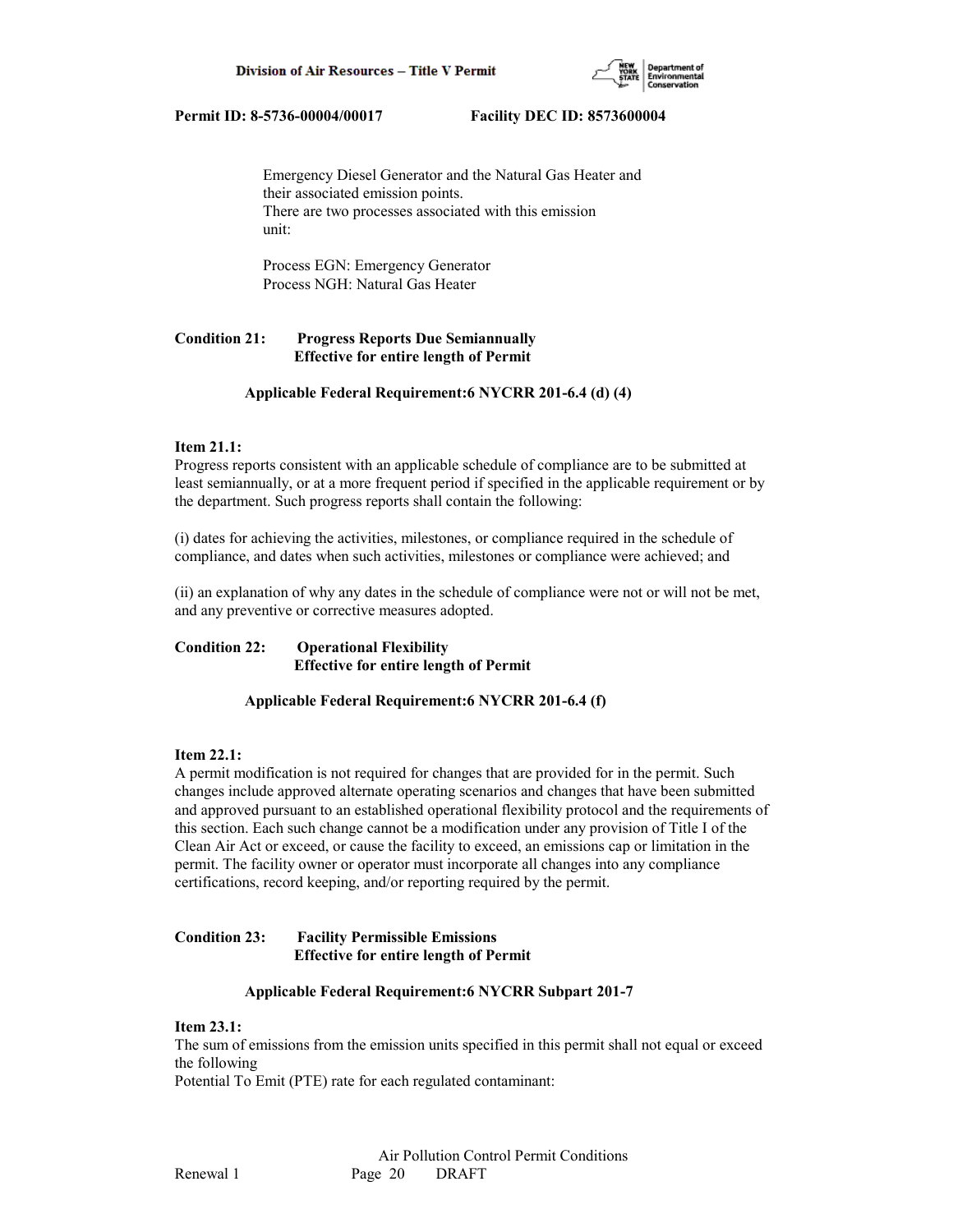

| CAS No: $007446-09-5$<br>Name: SULFUR DIOXIDE |  | PTE: 78,000 pounds per year |
|-----------------------------------------------|--|-----------------------------|
| CAS No: 0NY998-00-0<br>Name: VOC              |  | PTE: 98,000 pounds per year |

## **Condition 24: Visible Emissions Limited Effective for entire length of Permit**

### **Applicable Federal Requirement:6 NYCRR 211.2**

### **Item 24.1:**

Except as permitted by a specific part of this Subchapter and for open fires for which a restricted burning permit has been issued, no person shall cause or allow any air contamination source to emit any material having an opacity equal to or greater than 20 percent (six minute average) except for one continuous six-minute period per hour of not more than 57 percent opacity.

### **Condition 25: Compliance Certification Effective for entire length of Permit**

## **Applicable Federal Requirement:6 NYCRR 225-1.2 (d)**

## **Item 25.1:**

The Compliance Certification activity will be performed for the Facility.

## **Item 25.2:**

Compliance Certification shall include the following monitoring:

## Monitoring Type: WORK PRACTICE INVOLVING SPECIFIC OPERATIONS

Monitoring Description:

 Owners or operators of emission sources that fire distillate oil are limited to a 0.0015 percent sulfur content by weight of the fuel. Compliance with the sulfur-in-fuel limitation is based on fuel vendor receipts. All fuel vendor receipts must be maintained on site or at a Department approved alternative location for a minimum of five years.

 Note - Process sources and incinerators must comply with the above requirements on or after July 1, 2023.

Work Practice Type: PARAMETER OF PROCESS MATERIAL Process Material: DISTILLATES - NUMBER 1 AND NUMBER 2 OIL Parameter Monitored: SULFUR CONTENT Upper Permit Limit: 0.0015 percent by weight Monitoring Frequency: PER DELIVERY Averaging Method: MAXIMUM - NOT TO BE EXCEEDED AT ANY TIME (INSTANTANEOUS/DISCRETE OR GRAB) Reporting Requirements: SEMI-ANNUALLY (CALENDAR) Reports due 30 days after the reporting period. Subsequent reports are due every 6 calendar month(s).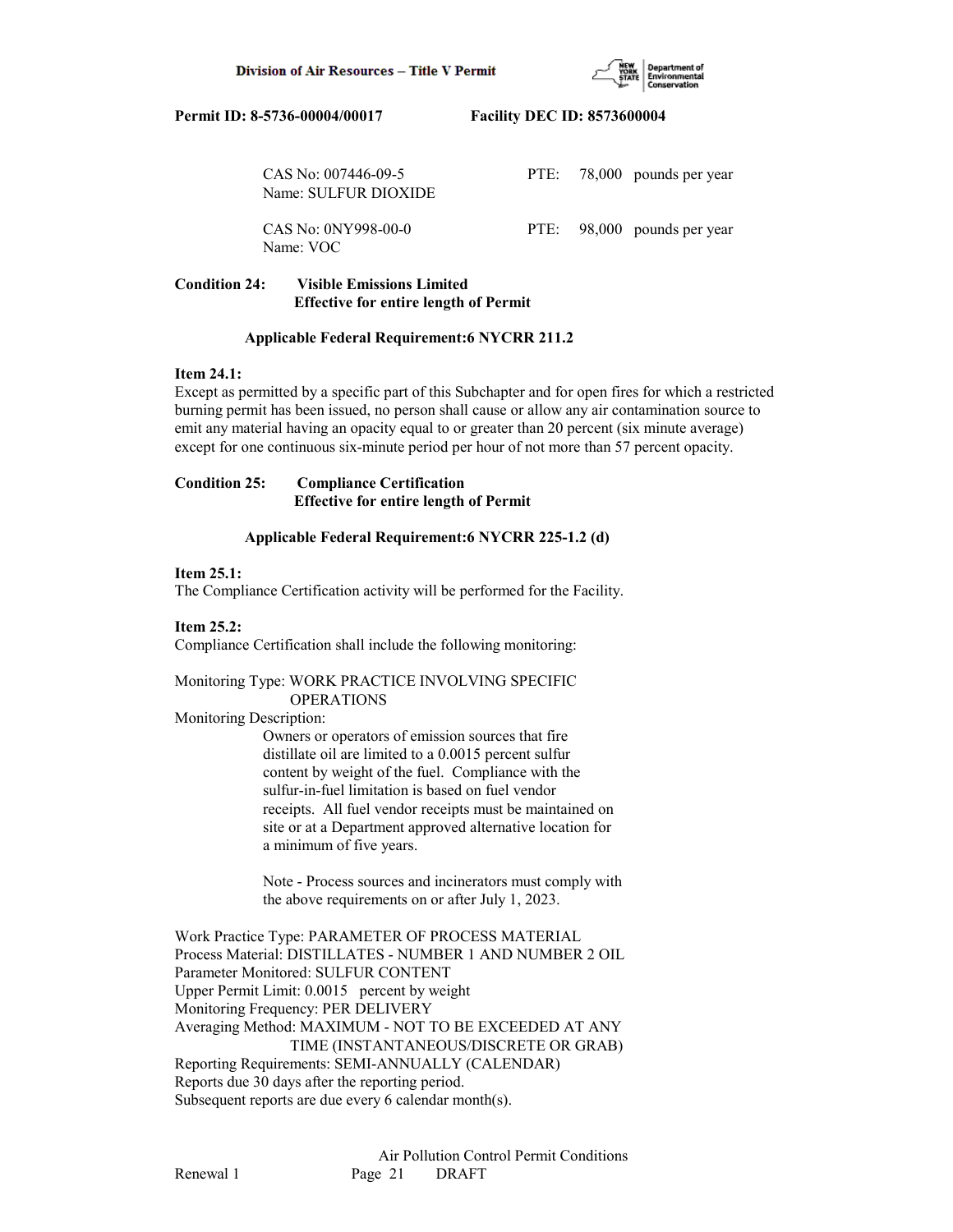

## **Condition 26: Compliance Certification Effective for entire length of Permit**

### **Applicable Federal Requirement:6 NYCRR 225-1.5 (c)**

## **Item 26.1:**

The Compliance Certification activity will be performed for the Facility.

## **Item 26.2:**

Compliance Certification shall include the following monitoring:

## Monitoring Type: RECORD KEEPING/MAINTENANCE PROCEDURES Monitoring Description:

 The owner or operator must make daily measurements of the rate of each fuel fired at the facility. The owner or operator must also measure the gross heat content and ash content of each fuel fired at least once each week if this information is not provided in the vendor fuel certification receipts. Owners or operators of stationary combustion installations producing electricity for sale must measure the average electrical output and the hourly generation rate of the facility. These records must be maintained on site or at a Department approved alternative location for a minimum of five years.

### Monitoring Frequency: AS REQUIRED - SEE PERMIT MONITORING DESCRIPTION

Reporting Requirements: SEMI-ANNUALLY (CALENDAR) Reports due 30 days after the reporting period. Subsequent reports are due every 6 calendar month(s).

## **Condition 27: Compliance Certification Effective for entire length of Permit**

### **Applicable Federal Requirement:6 NYCRR 231-5.5**

## **Item 27.1:**

The Compliance Certification activity will be performed for the Facility.

### **Item 27.2:**

Compliance Certification shall include the following monitoring:

## Monitoring Type: RECORD KEEPING/MAINTENANCE PROCEDURES Monitoring Description:

 177 tons of ERCs have been allocated as offsets for NOx emissions from Greenidge Station. They have been obtained from 1046.4 tons which Greenidge acquired from the shutdown of Westover Generating Station.

153.9 tons  $NOx =$  facility PTE 146.8 tons allocated to boiler (EU 00004, permit condition 58) 7.1 tons for other (exempt) sources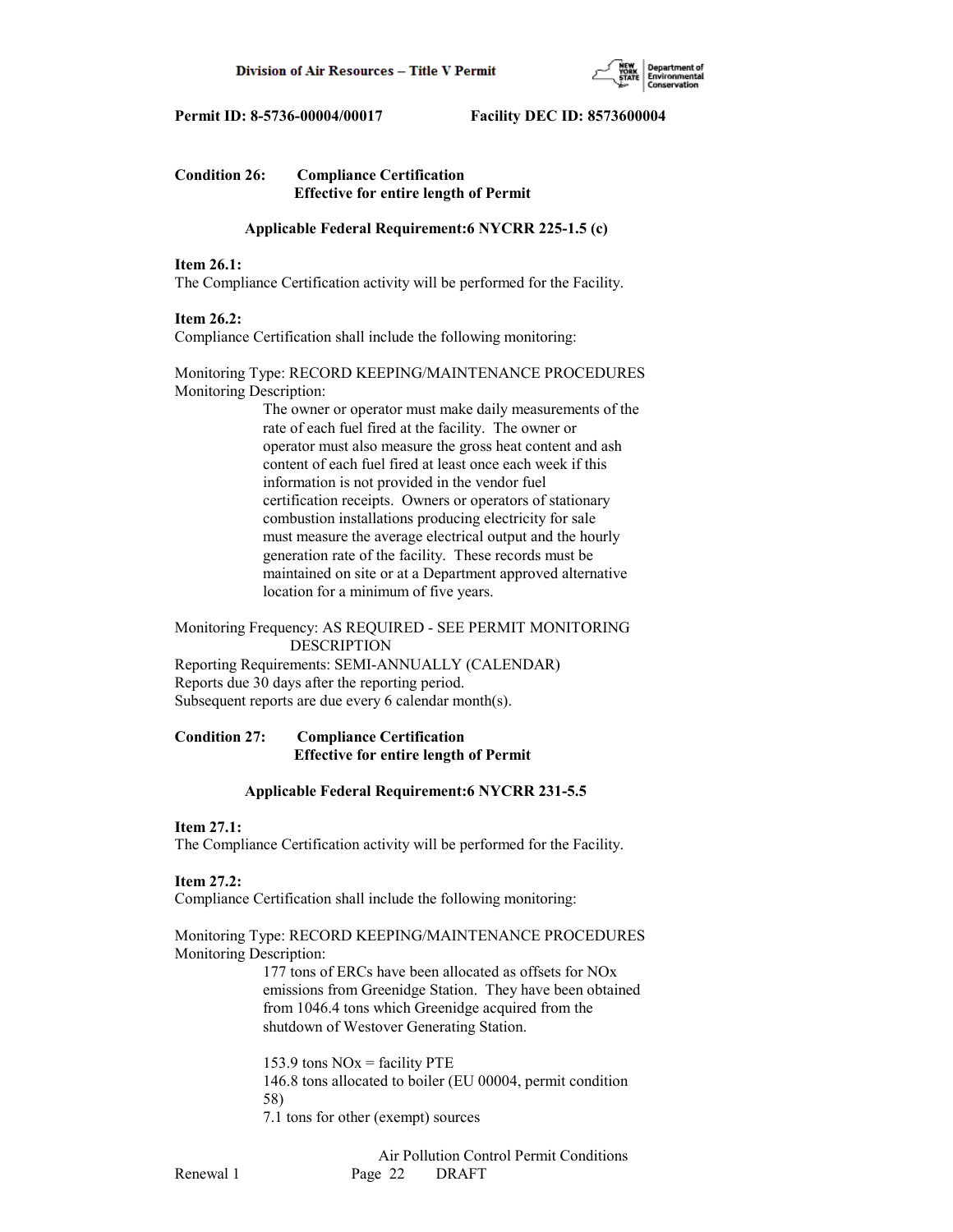

 Offset by 1.15: 177 tons NOx offsets allocated for the project

Monitoring Frequency: AS REQUIRED - SEE PERMIT MONITORING DESCRIPTION

Reporting Requirements: SEMI-ANNUALLY (CALENDAR) Reports due 30 days after the reporting period. Subsequent reports are due every 6 calendar month(s).

**Condition 28: Compliance Certification Effective for entire length of Permit**

#### **Applicable Federal Requirement:6 NYCRR 231-7.5**

#### **Item 28.1:**

The Compliance Certification activity will be performed for the Facility.

 Regulated Contaminant(s): CAS No: 0NY750-00-0 CARBON DIOXIDE EQUIVALENTS

#### **Item 28.2:**

Compliance Certification shall include the following monitoring:

#### Monitoring Type: MONITORING OF PROCESS OR CONTROL DEVICE PARAMETERS AS SURROGATE

Monitoring Description:

 Facility-wide greenhouse gas emissions are limited to 53,788.1 tons of CO2e per 30-day rolling average. This facility wide limit includes the CO2e emissions from Boiler #6, emergency diesel generator, and natural gas heater.

 For calculating the actual tons of CO2e from Boiler #6, the Permittee shall use the procedures set forth in 40 CFR Part 98 to determine resulting GHG emissions (as CO2e) based on the combination of measured by CEMS CO2 emissions and calculated CO2e of CH4 and N2O. For the purposes of showing compliance with the GHG BACT emission limits, the CH4 and N2O emission factors listed in 40 CFR Part 98, Tables C-1 and C-2, and the global warming potential factors listed in 40 CFR Part 98, subpart A, Table A-1 shall be used. The actual CO2e from the emergency diesel generator and natural gas heater shall be calculated as specified elsewhere in this permit.

Parameter Monitored: CARBON DIOXIDE EQUIVALENTS Upper Permit Limit: 53788.1 tons Monitoring Frequency: MONTHLY Averaging Method: 30-DAY ROLLING AVERAGE Reporting Requirements: SEMI-ANNUALLY (CALENDAR) Reports due 30 days after the reporting period.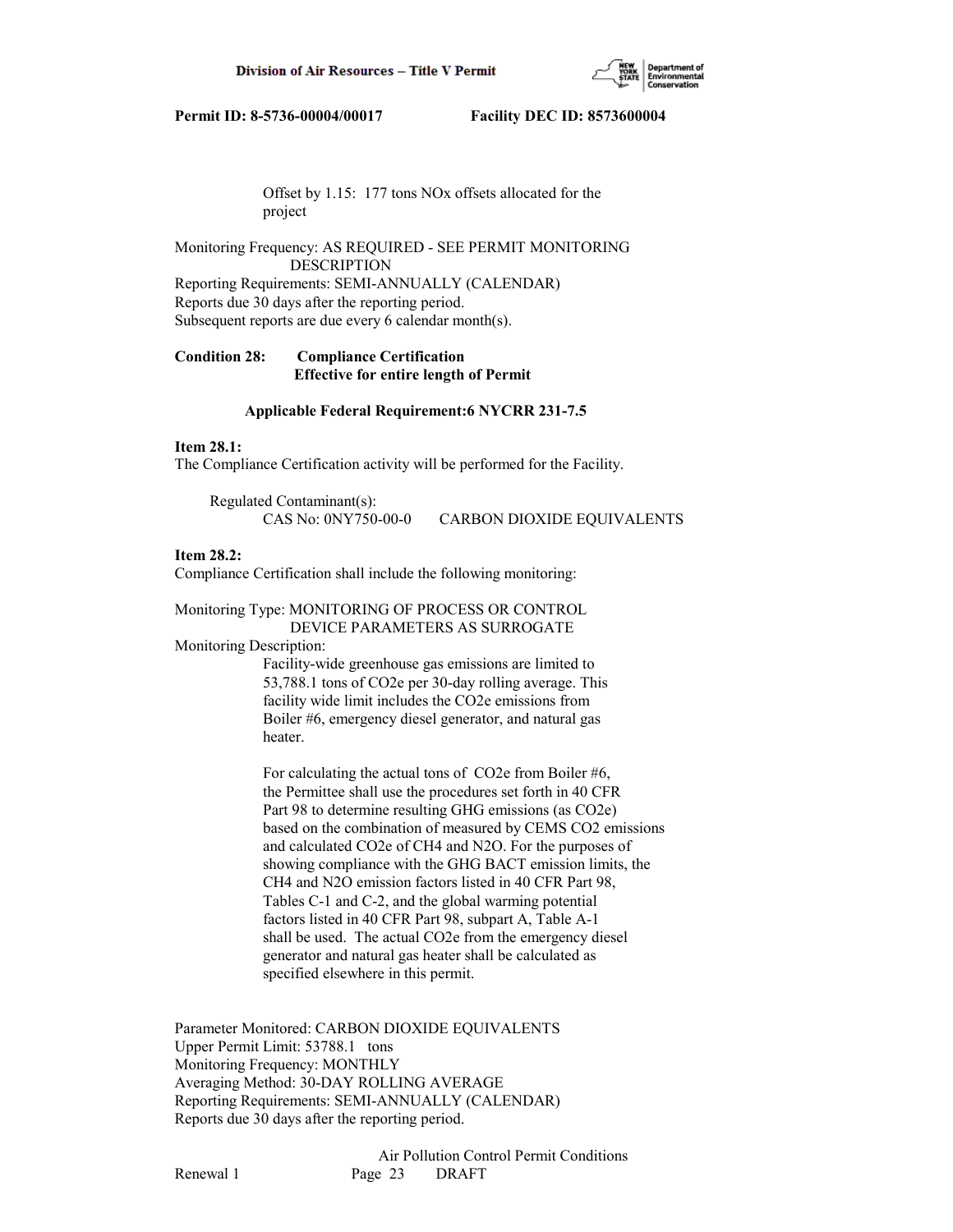

Subsequent reports are due every 6 calendar month(s).

## **Condition 29: Compliance Certification Effective for entire length of Permit**

### **Applicable Federal Requirement:6 NYCRR 231-7.5**

#### **Item 29.1:**

The Compliance Certification activity will be performed for the Facility.

 Regulated Contaminant(s): CAS No: 0NY210-00-0 OXIDES OF NITROGEN

#### **Item 29.2:**

Compliance Certification shall include the following monitoring:

#### Monitoring Type: MONITORING OF PROCESS OR CONTROL DEVICE PARAMETERS AS SURROGATE

Monitoring Description:

 Facility-wide NOx is limited to no more than 153.8 tons per 12-month rolling total. This facility wide limit includes the NOx emissions from Boiler #6, emergency diesel generator, and natural gas heater.

Parameter Monitored: OXIDES OF NITROGEN Upper Permit Limit: 153.8 tons per year Reference Test Method: 40 CFR 60 App A Monitoring Frequency: MONTHLY Averaging Method: ANNUAL TOTAL ROLLED MONTHLY Reporting Requirements: SEMI-ANNUALLY (CALENDAR) Reports due 30 days after the reporting period. Subsequent reports are due every 6 calendar month(s).

## **Condition 30: Compliance Certification Effective for entire length of Permit**

### **Applicable Federal Requirement:6 NYCRR 231-7.5**

### **Item 30.1:**

The Compliance Certification activity will be performed for the Facility.

 Regulated Contaminant(s): CAS No: 0NY750-00-0 CARBON DIOXIDE EQUIVALENTS

### **Item 30.2:**

Compliance Certification shall include the following monitoring:

## Monitoring Type: MONITORING OF PROCESS OR CONTROL DEVICE PARAMETERS AS SURROGATE

Monitoring Description:

 Facility-wide greenhouse gas emissions are limited to 641,878 tons/year of CO2e on a 12-month rolling total basis, rolled monthly. This facility wide limit includes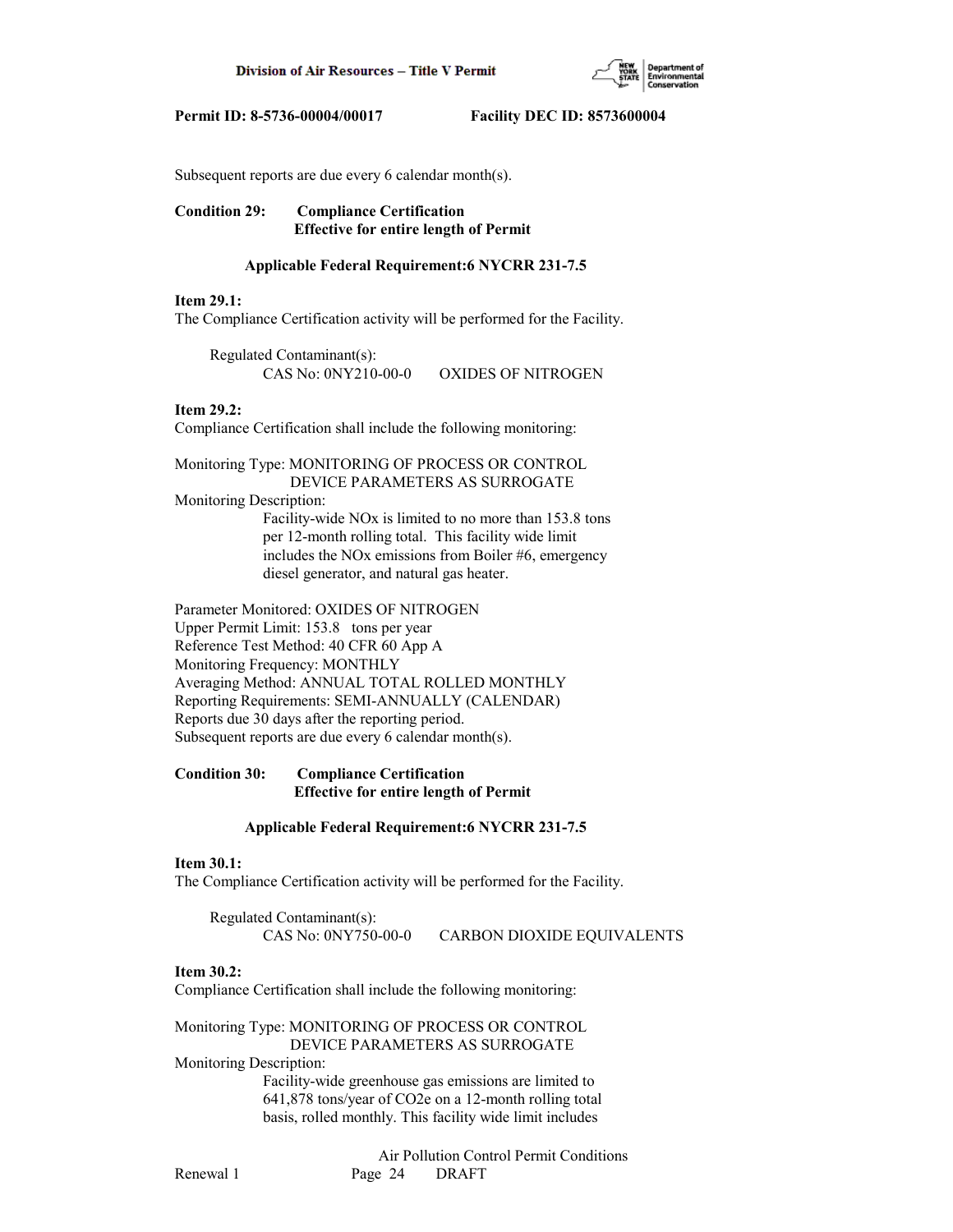

 the CO2e emissions from Boiler #6, emergency diesel generator, and natural gas heater.

 For calculating the actual tons of CO2e from Boiler #6, the Permittee shall use the procedures set forth in 40 CFR Part 98 to determine resulting GHG emissions (as CO2e) based on the combination of measured by CEMS CO2 emissions and calculated CO2e of CH4 and N2O. For the purposes of showing compliance with the GHG BACT emission limits, the CH4 and N2O emission factors listed in 40 CFR Part 98, Tables C-1 and C-2, and the global warming potential factors listed in 40 CFR Part 98, subpart A, Table A-1 shall be used. The actual CO2e from the emergency diesel generator and natural gas heater shall be calculated as specified elsewhere in this permit.

Parameter Monitored: CARBON DIOXIDE EQUIVALENTS Upper Permit Limit: 641878 tons per year Monitoring Frequency: MONTHLY Averaging Method: ANNUAL TOTAL ROLLED MONTHLY Reporting Requirements: SEMI-ANNUALLY (CALENDAR) Reports due 30 days after the reporting period. Subsequent reports are due every 6 calendar month(s).

### **Condition 31: General Provisions Effective for entire length of Permit**

#### **Applicable Federal Requirement:40CFR 63, Subpart A**

#### **Item 31.1:**

This emission source is subject to the applicable provisions of 40 CFR 63 Subpart A. The facility owner is responsible for complying with all applicable technical, administrative and reporting requirements.

### **Condition 32: Compliance Certification Effective for entire length of Permit**

#### **Applicable Federal Requirement:40CFR 63, Subpart ZZZZ**

#### **Item 32.1:**

The Compliance Certification activity will be performed for the facility: The Compliance Certification applies to:

 Emission Unit: G-XEMPT Process: EGN

## **Item 32.2:**

Compliance Certification shall include the following monitoring:

Monitoring Type: RECORD KEEPING/MAINTENANCE PROCEDURES Monitoring Description: This requirement applies to Emission Unit G-XEMPT, Process EGN.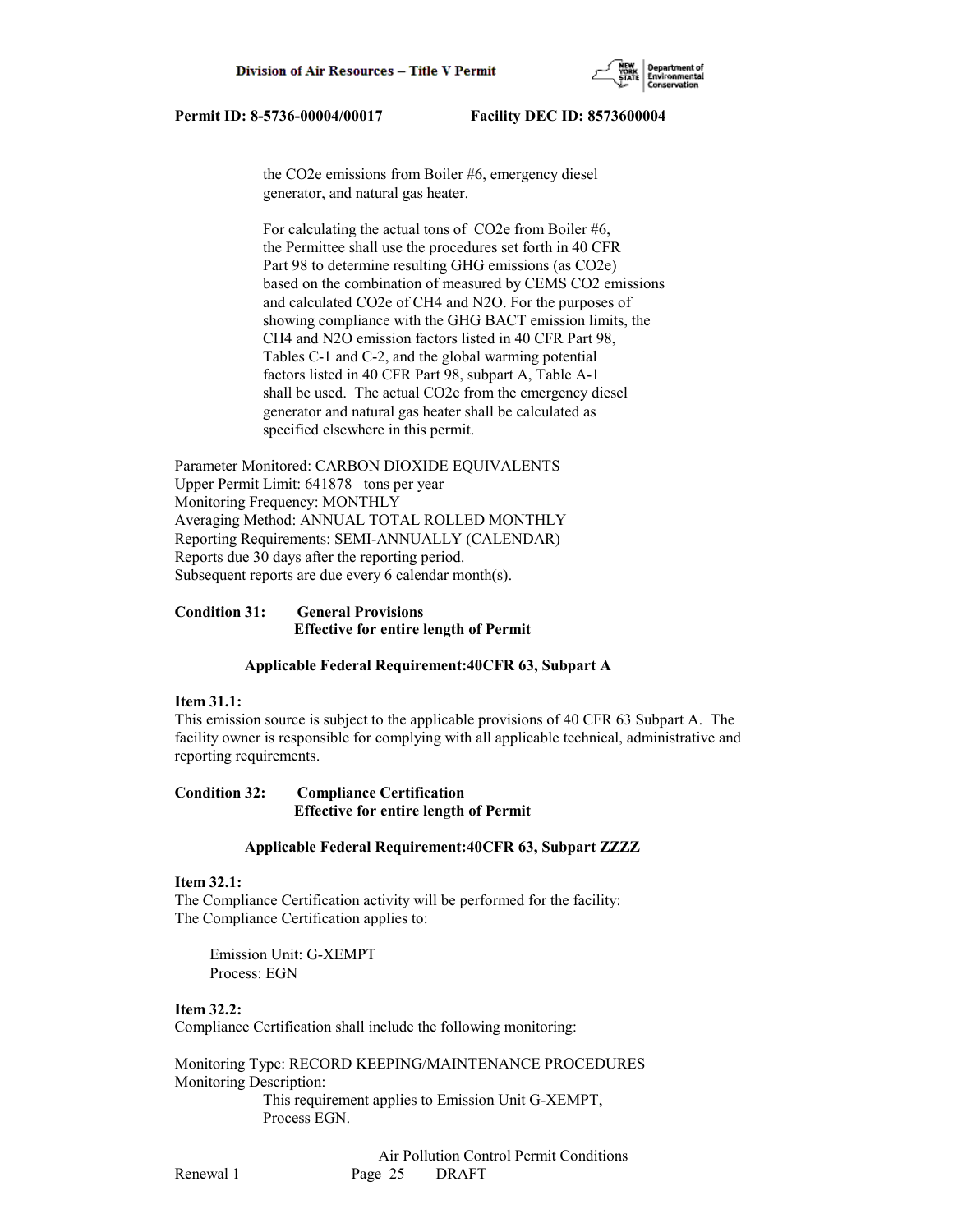

 Facilities that have reciprocating internal combustion engines must comply with applicable portions of 40 CFR 63 subpart ZZZZ. The facility is required to comply with the following conditions for the Emergency Generator:

 The existing emergency generator is comprised of a compression ignition (CI) stationary reciprocating internal combustion engine fired by Ultralow Sulfur Diesel (ULSD) fuel oil # 2, rated at 375 horsepower hour (HP).

 The Permittee shall comply with the definition of emergency stationary RICE in 40 CFR 63.6675 and the following provisions:

I. Compliance Date:

 The compliance date for the existing engine: May 3, 2013. [40 CFR 63.6595 (a)]

 II. General Requirements for Complying with Subpart ZZZZ

 1. The Permittee must be in compliance with the emission limitations, operating limitations and other applicable requirements of Subpart ZZZZ at all times. [40 CFR 63.6605 (a)]

 2. At all times, the Permittee must operate and maintain any affected source, including associated air pollution control equipment and monitoring equipment, in a manner consistent with safety and good air pollution control practices for minimizing emissions. The general duty to minimize emissions does not require the facility to make any further efforts to reduce emissions if levels required by this standard have been achieved. Determination of whether such operation and maintenance procedures are being used will be based on information available to EPA Region 2 which may include, but is not limited to, monitoring results, review of operation and maintenance procedures, review of operation and maintenance records, and inspection of the source. [40 CFR 63.6605 (b)]

 III. Emission Limitations, Management Practices and Other Requirements:

 1. The Permittee shall comply with the following requirements of 40 CFR 63.6602 and Table 2c, Section 4 of Subpart ZZZZ: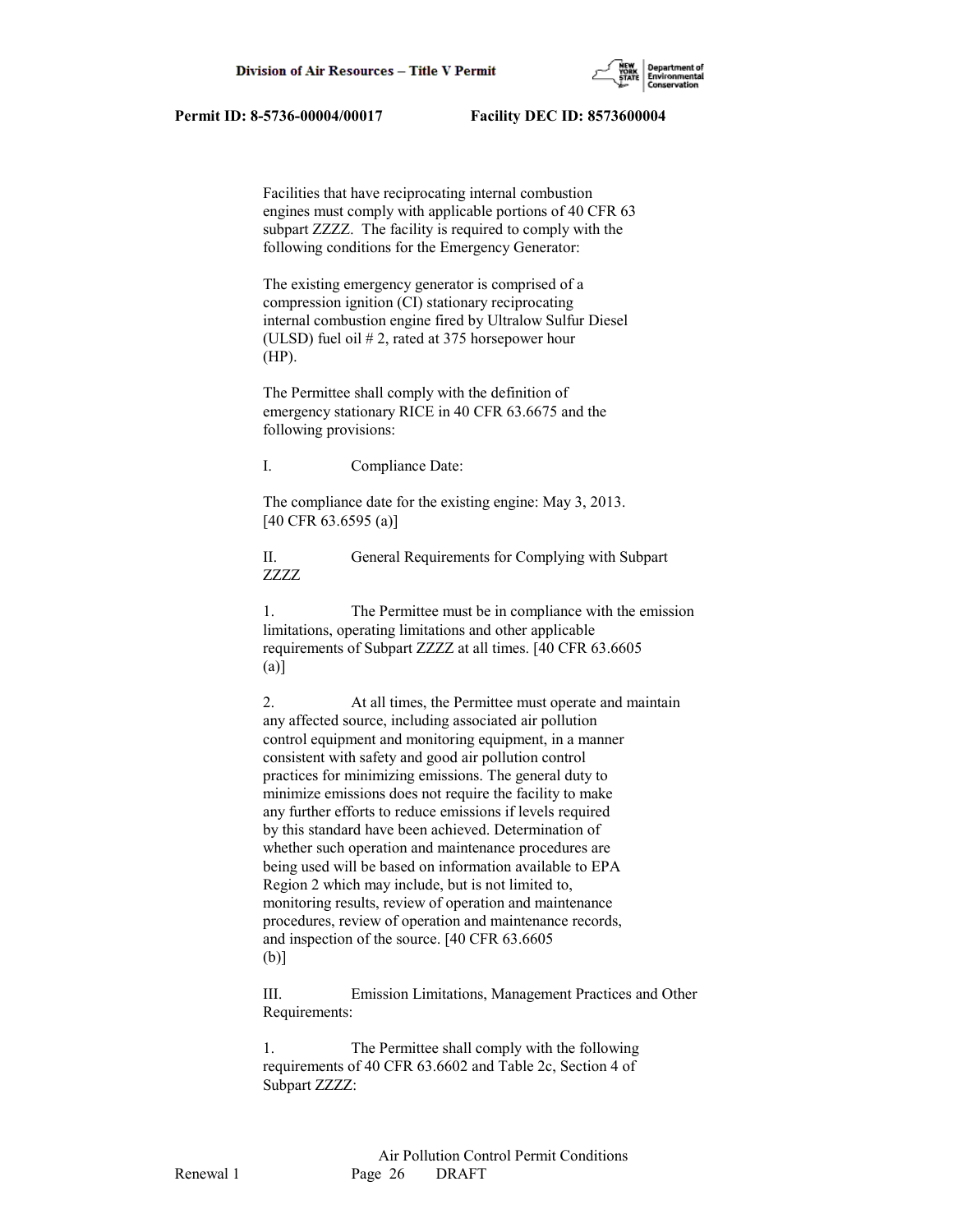

 The requirements a through c must be met at all times, except during periods of startup.

 a. Change the oil and filter every 500 hours of operation or annually, whichever comes first. The Permittee has the option to utilize an oil analysis program as described in 63.6625(i) in order to extend the specified oil change requirements.

 b. Inspect the air cleaner every 1,000 hours of operation or annually, whichever comes first, and replace as necessary.

 c. Inspect all hoses and belts every 500 hours of operation or annually, whichever comes first, and replace as necessary.

 d. The Permittee must minimize the engine's time spent at idle during startup and minimize the engine's startup time at startup to a period needed for appropriate and safe loading of the engine, not to exceed 30 minutes after which time the emission standards applicable to all times other than startup apply. [40 CFR 63.6625(h)]

 e. If the engine is operating during an emergency and it is not possible to shut down the engine in order to perform the management practice requirements on the schedules required in Table 2c of Subpart ZZZZ, or if performing the management practice on the required schedules would otherwise pose an unacceptable risk under federal, state or local law, the management practices can be delayed until the emergency is over or the unacceptable risk under federal, state, or local law has abated. The management practice shall be performed as soon as possible after the emergency has ended or the unacceptable risk has abated. The Permittee shall report any failure to perform the management practice on the schedule required and the federal, state, or local law under which the risk was deemed unacceptable.

 2. Operate and maintain the engine and after-treatment control device (if any) according to the manufacturer's emission-related operation and maintenance instructions; or develop and follow your its own maintenance plan which must provide to the extent practicable for the maintenance and operation of the engine in a manner consistent with good pollution control practices for minimizing emissions. [40 CFR 63.6625 (e)]

 3. Install a non-resettable hour meter if one is not already installed. [40 CFR 63.6625 (f)]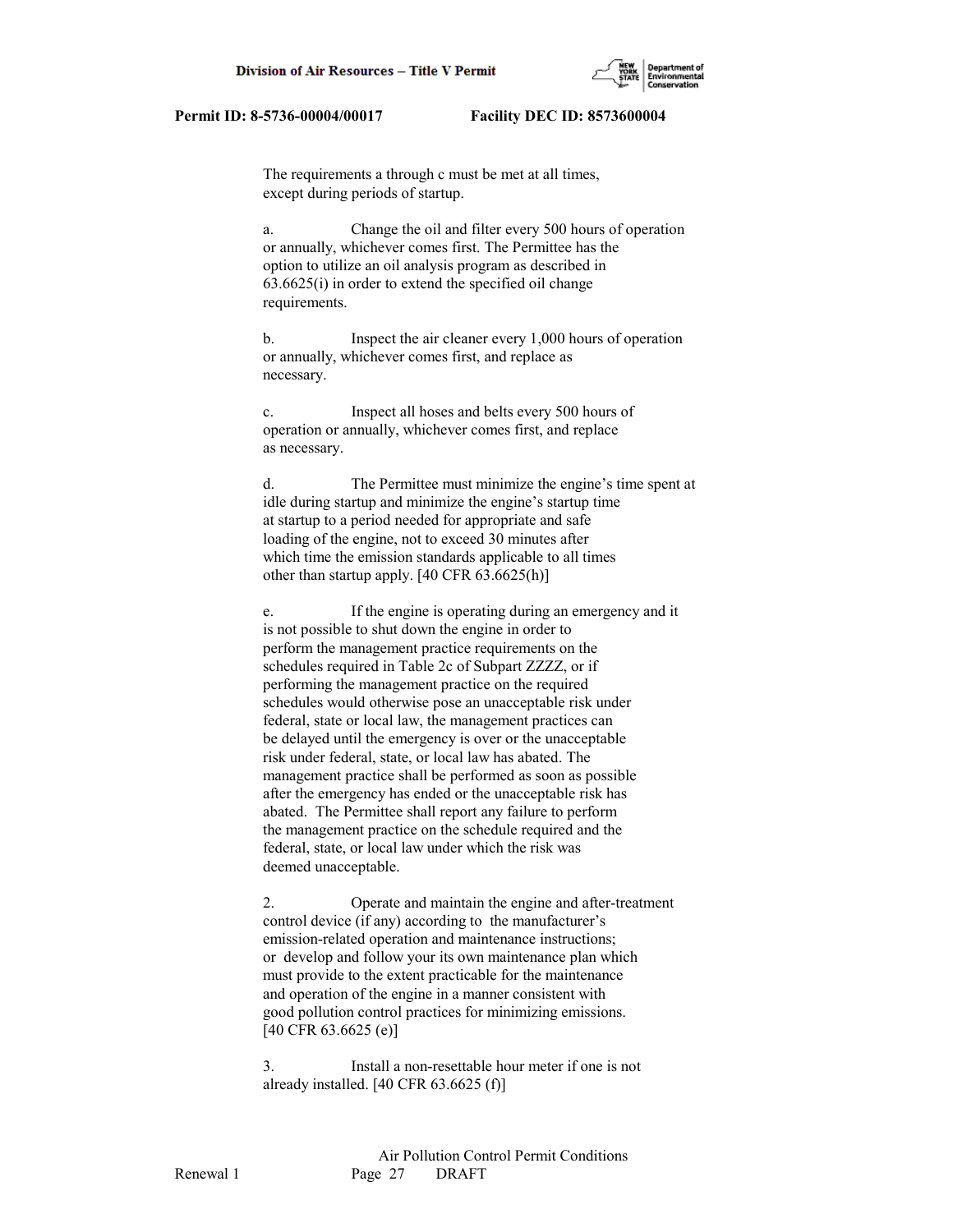4. The Permittee may utilize an oil analysis program in order to extend the oil change requirements specified in 63.602 (a) and Table 2c. The oil analysis must be performed as specified in 63.6625 (i).

 5. The Permittee must demonstrate continuous compliance with the each applicable operating limitation in Table 2c in accordance to methods specified in Table 6. [40 CFR 63.6640 (a)]

 6. If the Permittee does not operate the engine according to the requirements in  $63.6640(f)$  (1) though (f) (4), then the engine will not be considered an emergency engine under Subpart ZZZZ and must meet all requirements for non-emergency engines. [40 CFR 63.6640 (f)]

 The engine may be operated for maintenance checks and readiness testing, provided that the tests are recommended by federal, state or local government, the manufacturer, the vendor, the regional transmission authority or equivalent balancing authority and transmission operator, or the insurance company associated with the engine. The Permittee may petition the Administrator for approval of additional hours to be used for maintenance checks and readiness testing, but a petition is not required if the Permittee maintains records indicating that federal, state, or local standards require maintenance and testing of the engine beyond 100 hours per calendar year. [40 CFR 63.6640 (f) (2) (i)]

IV. Fuel Requirements

 Pursuant to 40 CFR 63.6604(b) the following the Permittee shall comply with the following fuel requirements:

 Beginning January 1, 2015, emergency engines that meet all the following conditions must use diesel fuel that meets the requirements in 40 CFR 80.510(b) for nonroad diesel fuel, except that any existing diesel fuel purchased prior to January 1, 2015 may be used until depleted.

Greater than 100 brake HP;

 • Displacement of less than 30 liters per cylinder;

 • Operates for the purposes specified in 63.6640  $(f)(4)(ii)$ 

 The diesel fuel requirements of 40 CFR 80.510(b) are as follows: (1) Sulfur content of 15 ppm maximum; and (2) A minimum cetane index of 40, or a maximum aromatic content of 35 volume percent.

V. Recordkeeping Requirements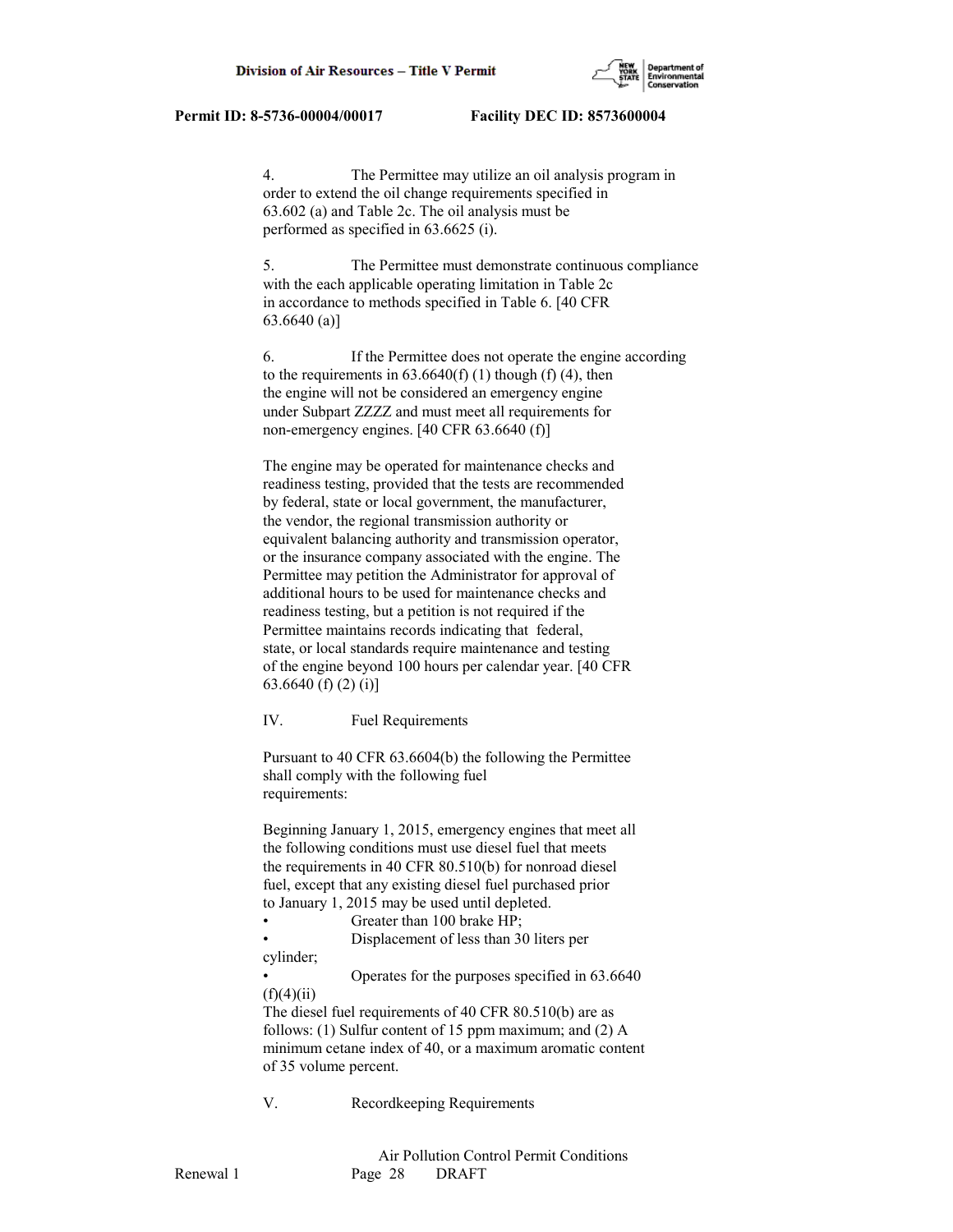

The Permittee shall keep records showing:

 1. The Permittee must keep the records required in Table 6 of Subpart ZZZZ to show continuous compliance with each applicable emission or operating limitation in 40 CFR Part 63, Subpart ZZZZ. [40 CFR 63.6655 (a) and (d)]

 2. If applicable, the parameters that are analyzed as part of the oil analysis program, the results of the analysis, and the oil changes for the engine.[40CFR 63.6655 (e)]

 3. The hours of operation of the engine that is recorded through the non-resettable hour meter. The Permittee must document how many hours are spent for emergency operation, including what classified the operation as emergency. The Permittee must keep records of the notification of the emergency situation, and the date, start time and end time of the engine operation for these purposes.[40 CFR 63.6655 (f)]

 4. The records must be in a form suitable and readily available for expeditious review. [40 CFR 63.6660 (a) and 40 CFR 63.10 (b) (1)]

 5. The Permittee must keep each record for 5 years following the date of each occurrence, measurement, maintenance, corrective action, report, or record. [40 CFR 63.6660 (b) and 40 CFR 63.10 (b) (1)]

 6. The Permittee must keep each record readily accessible in hard copy or electronic form on site at the source for 5 years after the date of each occurrence, measurement, maintenance, corrective action, report, or record, according to 63.10 (b)(1). [40 CFR63.6660 (c) and 40 CFR 63.10 (b) (1)]

VI. Reporting Requirements

 The Permittee must report to EPA Region 2 each instance in which it did not meet each applicable emission limitation or operating limitation in Table 2c. These instances are deviations from the emission and operating limitations in this subpart. These deviations must be reported to EPA Region 2 according to the requirements in 63.6650. [40 CFR 63.6640 (b)]

40 CFR 63 Subpart A-General Provisions

 The Permittee shall comply with all applicable provisions of 40 CFR Subpart A as outlined in Table 8 of 40 CFR 63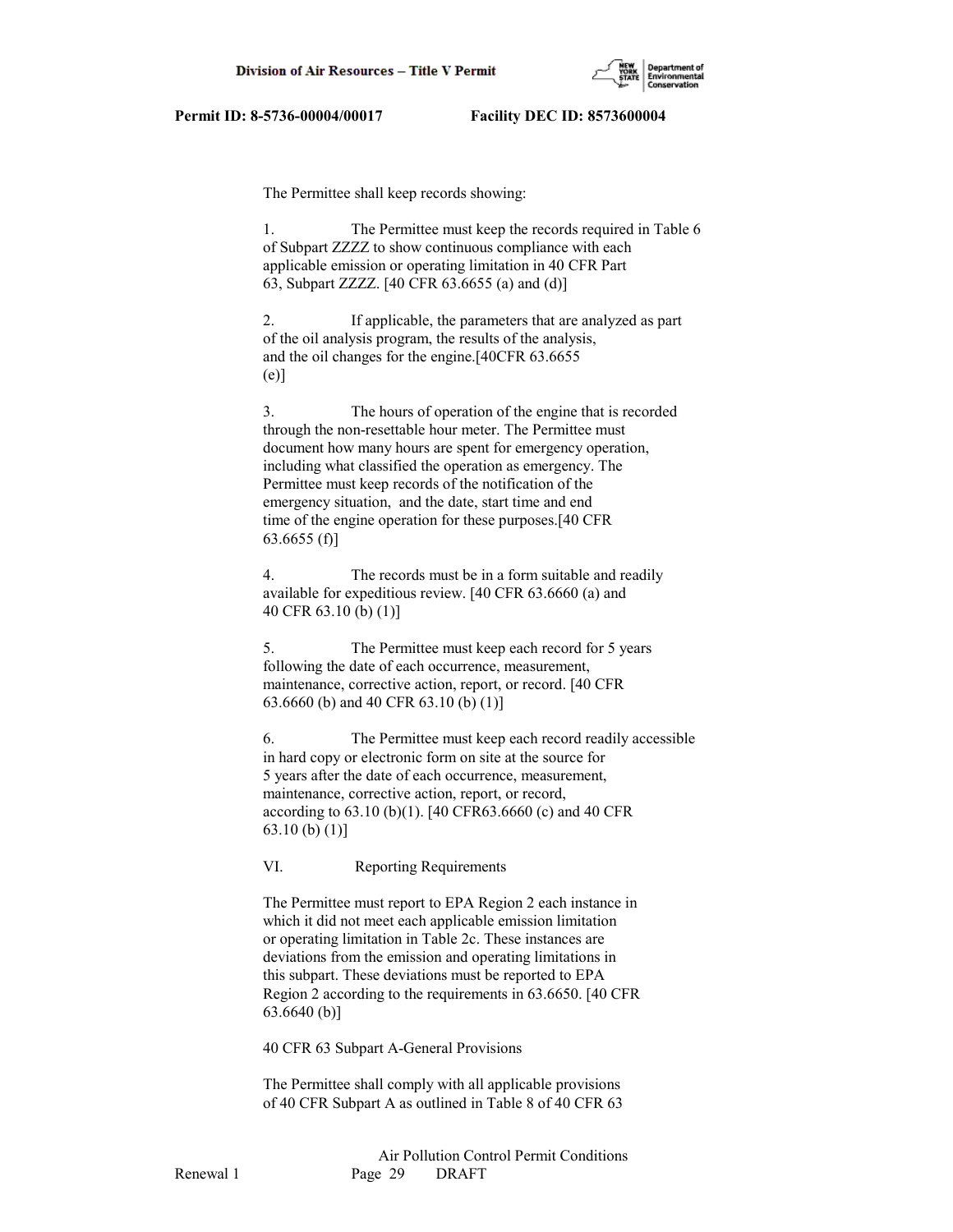

## Subpart ZZZZ.

Monitoring Frequency: AS REQUIRED - SEE PERMIT MONITORING DESCRIPTION Reporting Requirements: SEMI-ANNUALLY (CALENDAR) Reports due 30 days after the reporting period.

Subsequent reports are due every 6 calendar month(s).

# **Condition 33: Compliance Certification Effective for entire length of Permit**

## **Applicable Federal Requirement:40CFR 97.1006, Subpart GGGGG**

## **Item 33.1:**

The Compliance Certification activity will be performed for the Facility.

 Regulated Contaminant(s): CAS No: 0NY210-00-0 OXIDES OF NITROGEN

# **Item 33.2:**

Compliance Certification shall include the following monitoring:

Monitoring Type: RECORD KEEPING/MAINTENANCE PROCEDURES Monitoring Description:

> (1) The facility shall comply with the requirement to have a designated representative, and may have an alternate designated representative, in accordance with §§97.1013 through 97.1018 of Subpart GGGGG. The facility shall notify the Department of this representative (and alternate) with contact information upon issuance of this permit and when any changes are made to the representative (or alternate) or their contact information.

 (2) The facility, and the designated representative, of each CSAPR NOx Ozone Season Group 3 source (facility) and each CSAPR NOx Ozone Season Group unit at the facility must comply with the monitoring, reporting, and recordkeeping requirements of §§97.1030 through 97.1035 of Subpart GGGGG and subpart H of part 75 of this chapter. This includes but is not limited to: requirements for installation, certification, and data accounting for all required monitoring systems; requirements for recording, reporting, and quality assurance of the data; and certification of compliance of such data. Data from continuous emission monitoring equipment are to be submitted quarterly (calendar year). These reports are generally due 30 days after the end of a calendar quarter. All other monitoring data are to be submitted to the DEC semiannually (calendar year). These reports are due on January 30th and July 30th of each year.

 (3) The emissions data determined shall be used to calculate allocations of CSAPR NOx Ozone Season allowances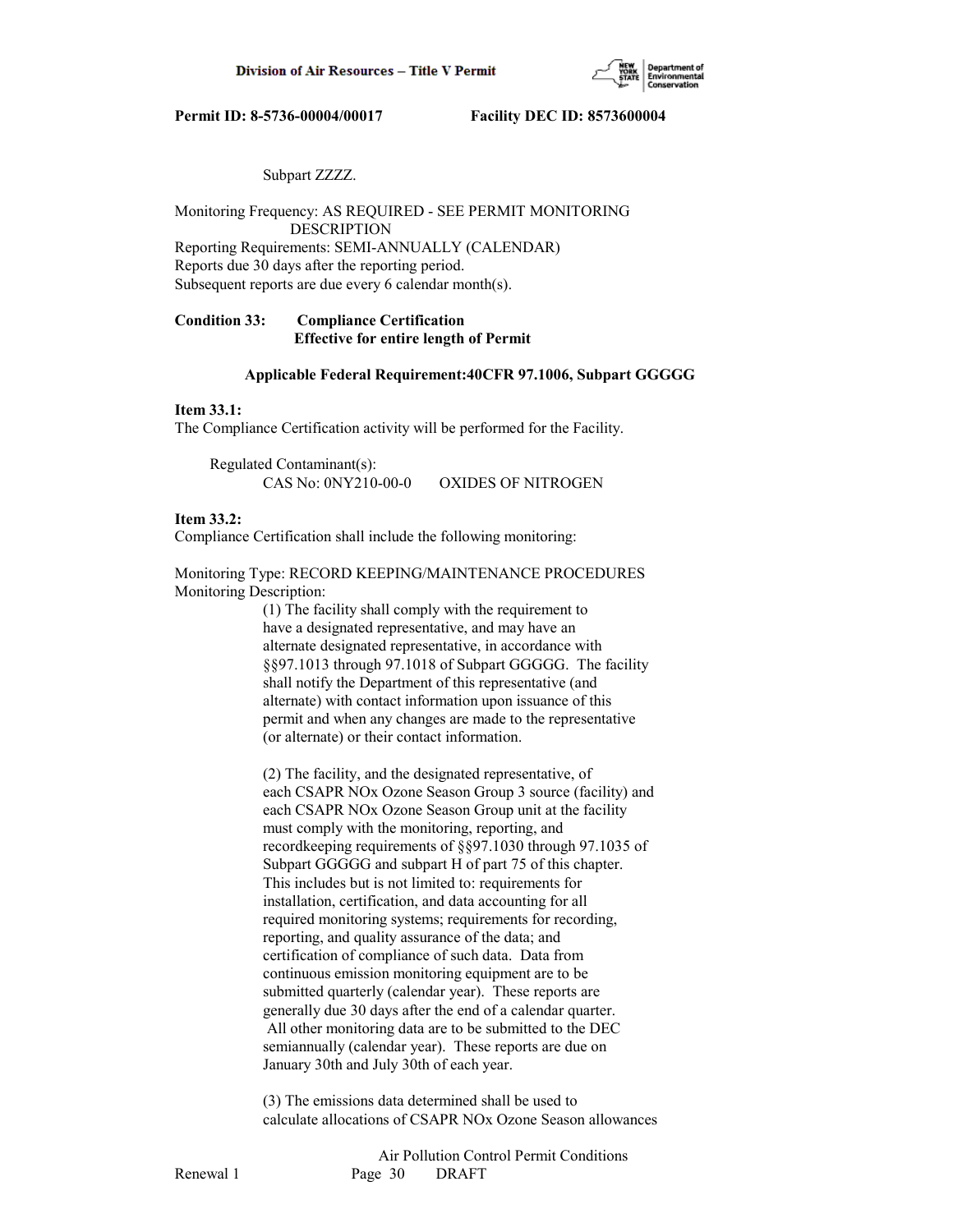

 and to determine compliance with the CSAPR NOx Ozone Season emissions limitation and assurance provisions. As of the allowance transfer deadline for a control period in a given year, the owners and operators of each CSAPR NOx Ozone Season facility and each CSAPR NOx Ozone Season Unit at the facility shall hold, in the facilities compliance account, CSAPR NOx Ozone Season allowances available for deduction for such control period under §97.1024(a) in an amount not less than the tons of total NOx emissions for such control period from all CSAPR NOx Ozone Season Group 3 units at the facility.

Monitoring Frequency: AS REQUIRED - SEE PERMIT MONITORING DESCRIPTION Reporting Requirements: AS REQUIRED - SEE MONITORING DESCRIPTION

# **Condition 34: Mandatory greenhouse gas reporting Effective for entire length of Permit**

## **Applicable Federal Requirement:40 CFR Part 98**

## **Item 34.1:**

40 CFR Part 98 establishes mandatory greenhouse gas (GHG) reporting requirements for owners and operators of certain facilities that directly emit GHG as well as for certain fossil fuel suppliers and industrial GHG suppliers. For suppliers, the GHGs reported are the quantity that would be emitted from combustion or use of the products supplied.

Owners and operators of facilities and suppliers that are subject to 40 CFR Part 98 must follow the requirements of subpart A and all applicable subparts of 40 CFR Part 98. If a conflict exists between a provision in subpart A and any other applicable subpart, the requirements of the applicable subpart shall take precedence.

# **\*\*\*\* Emission Unit Level \*\*\*\***

# **Condition 35: Emission Point Definition By Emission Unit Effective for entire length of Permit**

## **Applicable Federal Requirement:6 NYCRR Subpart 201-6**

### **Item 35.1:**

The following emission points are included in this permit for the cited Emission Unit:

Emission Unit: G-00004

 Emission Point: 00004 Height (ft.): 227 Diameter (in.): 156 NYTMN (km.): 4727.002 NYTME (km.): 340.321 Building: BOILER

### **Item 35.2:**

The following emission points are included in this permit for the cited Emission Unit:

|           |         | Air Pollution Control Permit Conditions |
|-----------|---------|-----------------------------------------|
| Renewal 1 | Page 31 | DRAFT                                   |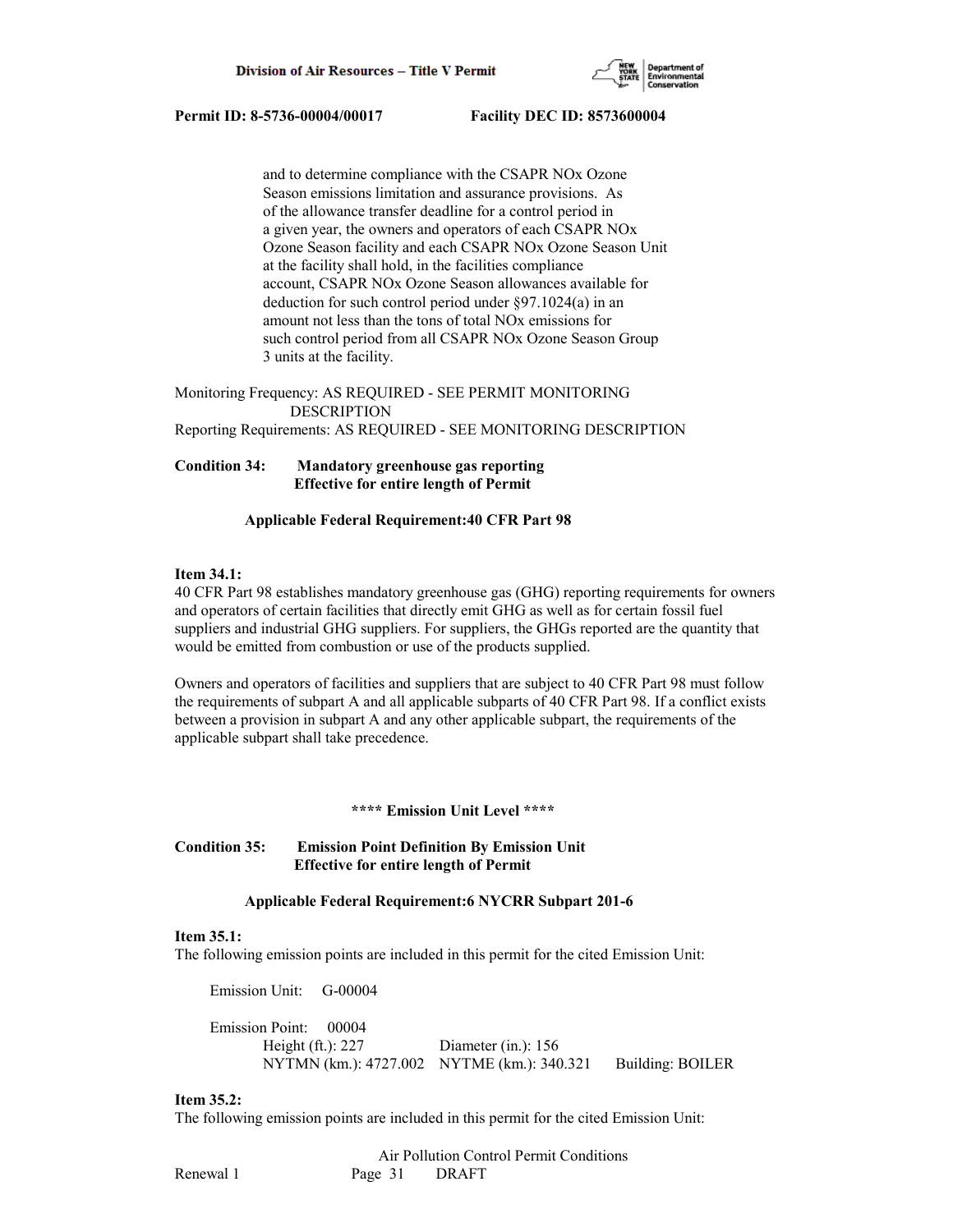

| Emission Unit: G-00005                      |                                                                    |                 |
|---------------------------------------------|--------------------------------------------------------------------|-----------------|
| Emission Point: 00005<br>Height $(ft.): 23$ | Diameter (in.): $64$<br>NYTMN (km.): 4727.002 NYTME (km.): 340.321 | Building: HMILL |
|                                             |                                                                    |                 |

# **Item 35.3:**

The following emission points are included in this permit for the cited Emission Unit:

| Emission Unit: G-FABAH                                                                                                       |                                            |                    |
|------------------------------------------------------------------------------------------------------------------------------|--------------------------------------------|--------------------|
| Emission Point: 00009<br>Height $(ft.): 80$<br>NYTMN (km.): 4727.025 NYTME (km.): 340.346                                    | Length (in.): $46$                         | Width (in.): 46    |
| Emission Point: 00010<br>Height $(ft.): 80$<br>NYTMN (km.): 4727.025 NYTME (km.): 340.346                                    | Length (in.): $46$                         | Width $(in.)$ : 46 |
| Emission Point: 00011<br>Height $(\text{ft.})$ : 57 Length $(\text{in.})$ : 30<br>NYTMN (km.): 4727.025 NYTME (km.): 340.346 |                                            | Width $(in.)$ : 30 |
| Emission Point: 00012<br>Height $(\text{ft.})$ : 57 Length $(\text{in.})$ : 30<br>NYTMN (km.): 4727.025 NYTME (km.): 340.346 |                                            | Width $(in.)$ : 30 |
| Emission Point: 00013<br>Height $(ft.)$ : 90<br>NYTMN (km.): 4727.025                                                        | Diameter (in.): 48<br>NYTME (km.): 340.346 |                    |

# **Item 35.4:**

The following emission points are included in this permit for the cited Emission Unit:

 Emission Unit: G-FUGTV Emission Point: 00017 Height (ft.): Length (in.): Width (in.): NYTMN (km.): 4727.025 NYTME (km.): 340.346

### **Item 35.5:**

The following emission points are included in this permit for the cited Emission Unit:

 Emission Unit: G-XEMPT Emission Point: 00021 Height (ft.): 25 Diameter (in.): 6 NYTMN (km.): 4727.025 NYTME (km.): 340.346 Emission Point: 00023 Height (ft.): 15 Diameter (in.): 20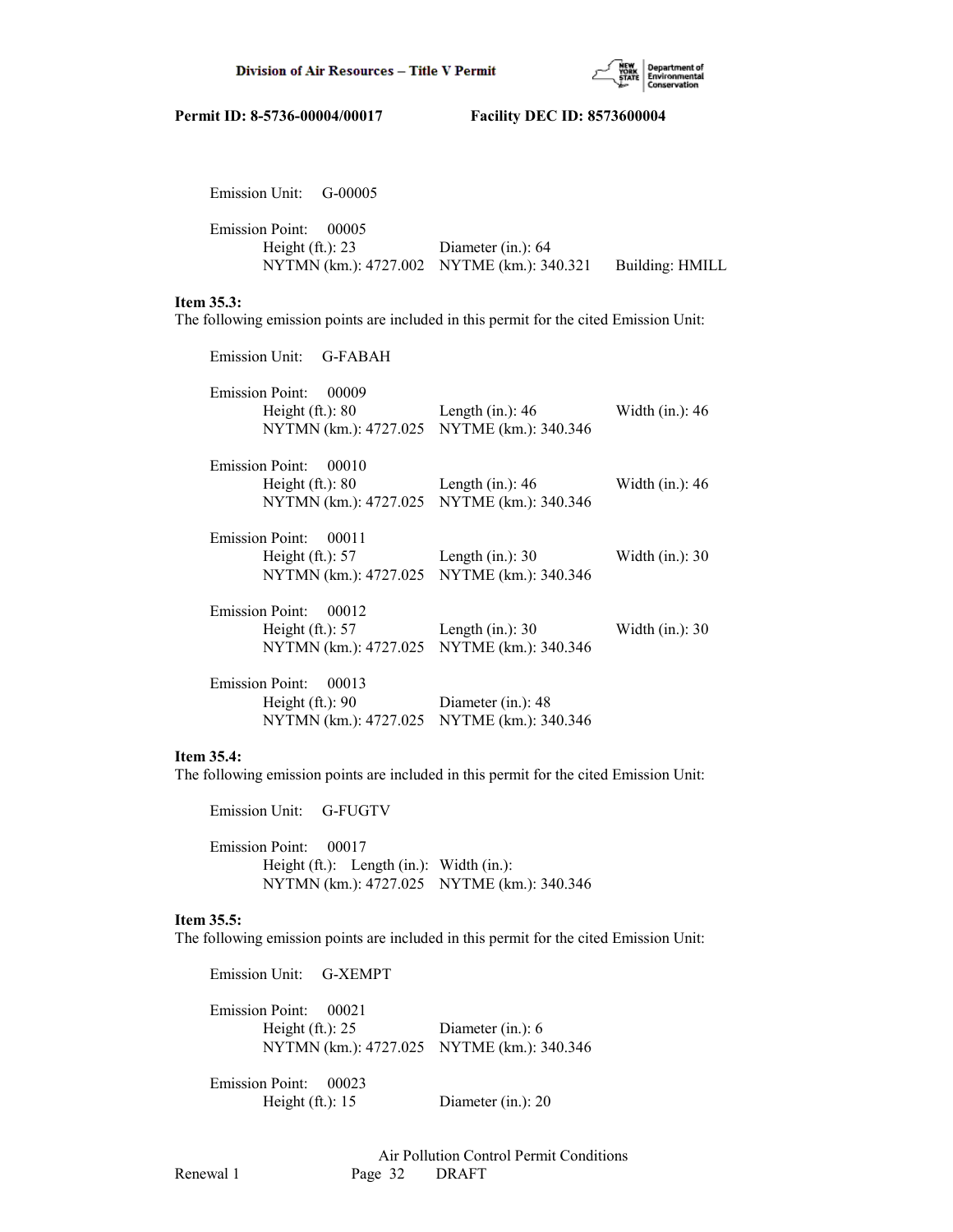

# NYTMN (km.): 4727.025 NYTME (km.): 340.346

**Condition 36: Process Definition By Emission Unit Effective for entire length of Permit**

## **Applicable Federal Requirement:6 NYCRR Subpart 201-6**

### **Item 36.1:**

This permit authorizes the following regulated processes for the cited Emission Unit:

 Emission Unit: G-00004 Process: P65 Source Classification Code: 1-01-006-01 Process Description: Combustion of 100% natural gas.

> Nitrogen oxides emissions are controlled through the use of a combination of advanced low NOx firing system(ALNFS), closed-coupled overfire air and staged overfire air combustion practices in conjunction with selective non-catalytic reduction (SNCR) and selective catalytic reduction (SCR). The SNCR and SCR shall be operated at all times, except during startup and shutdown periods as specified elsewhere in this permit. Emissions of nitrogen oxides are measured by the continuous emissions monitoring system (CEMS) on emission point 00004.

 Emission Source/Control: B0006 - Combustion Design Capacity: 1,117 million Btu per hour

 Emission Source/Control: LNB06 - Control Control Type: LOW NOx BURNER

 Emission Source/Control: NCR06 - Control Control Type: SELECTIVE NON-CATALYTIC REDUCTION (SNCR)

 Emission Source/Control: OFA06 - Control Control Type: OVERFIRE AIR

 Emission Source/Control: SCR06 - Control Control Type: SELECTIVE CATALYTIC REDUCTION (SCR)

### **Item 36.2:**

This permit authorizes the following regulated processes for the cited Emission Unit:

 Emission Unit: G-00004 Process: P75 Source Classification Code: 1-01-009-01 Process Description: Combustion of a mixture of natural gas, and biomass [unadulterated wood, including kiln-dried wood, and resinated wood (e.g. particle board)]. The quantity of biomass present in the mixture shall not exceed: 1) 19% on an hourly heat rate basis; and 2) 15 % on an annual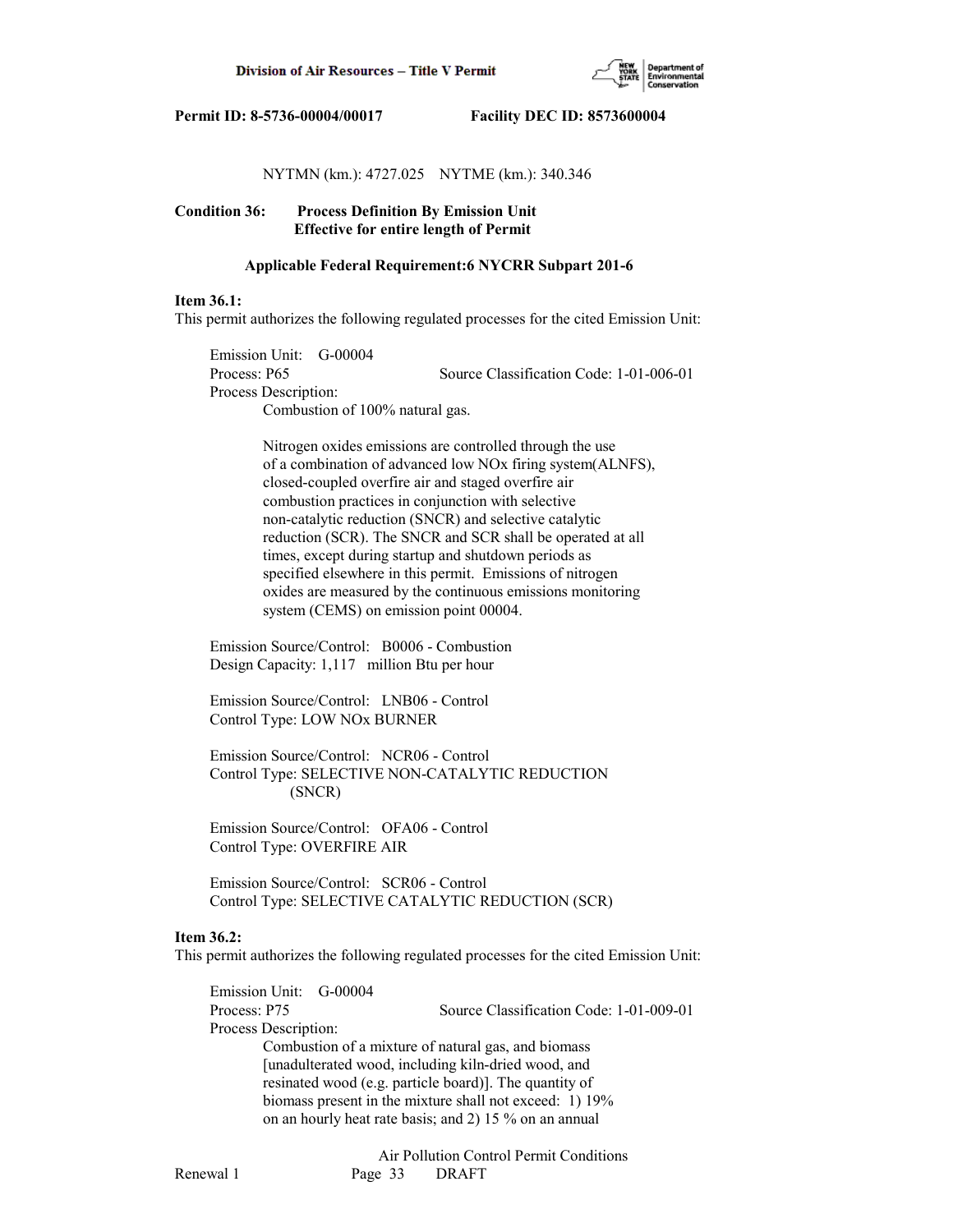

 heat input basis. The combustion of resinated wood requires the issuance of a case-specific Beneficial Use Determination under 6 NYCRR Part 360-1.15.

 Nitrogen oxides emissions are controlled through the use of a combination of advanced low NOx firing system(ALNFS), closed-coupled overfire air and staged overfire air combustion practices in conjunction with selective non-catalytic reduction (SNCR) and selective catalytic reduction (SCR). The SNCR and SCR shall be operated at all times, except during startup and shutdown periods as specified elsewhere in this permit. Particulate matter emissions are controlled by a baghouse when co-firing natural gas and biomass. Emissions of nitrogen oxides are measured by the continuous emissions monitoring system (CEMS) on emission point 00004.

 Emission Source/Control: B0006 - Combustion Design Capacity: 1,117 million Btu per hour

 Emission Source/Control: BAG06 - Control Control Type: FABRIC FILTER

 Emission Source/Control: LNB06 - Control Control Type: LOW NOx BURNER

 Emission Source/Control: NCR06 - Control Control Type: SELECTIVE NON-CATALYTIC REDUCTION (SNCR)

 Emission Source/Control: OFA06 - Control Control Type: OVERFIRE AIR

 Emission Source/Control: SCR06 - Control Control Type: SELECTIVE CATALYTIC REDUCTION (SCR)

### **Item 36.3:**

This permit authorizes the following regulated processes for the cited Emission Unit:

 Emission Unit: G-00005 Process: BIO Source Classification Code: 3-05-103-99 Process Description: Biomass handling, storage and processing.

Emission Source/Control: WPILE - Process

# **Item 36.4:**

This permit authorizes the following regulated processes for the cited Emission Unit:

 Emission Unit: G-00005 Process: MIS Source Classification Code: 3-99-999-99 Process Description: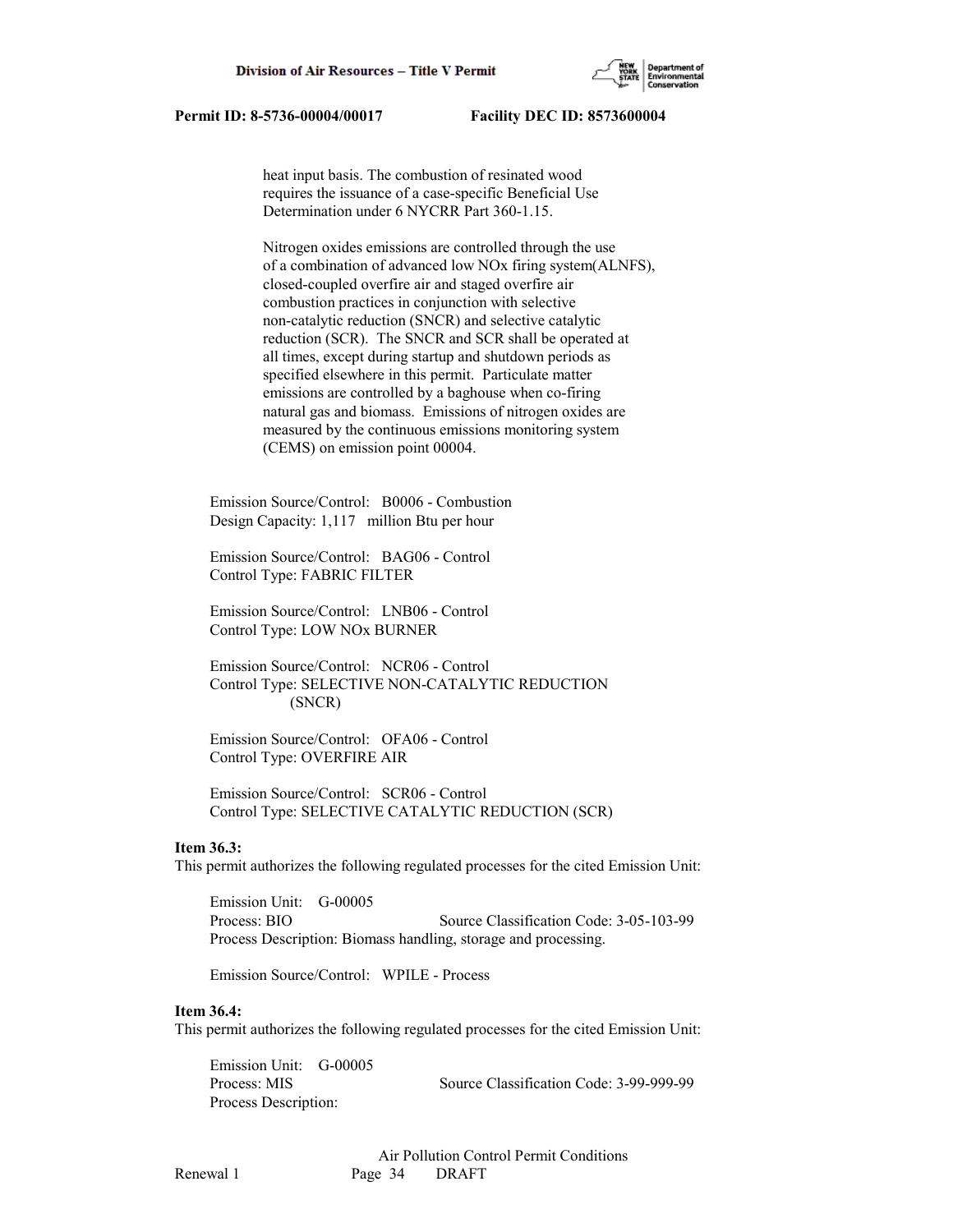

 General process emission sources associated with Biomass (wood) handling and processing.

 Emission Source/Control: BAG08 - Control Control Type: FABRIC FILTER

Emission Source/Control: HMILL - Process

## **Item 36.5:**

This permit authorizes the following regulated processes for the cited Emission Unit:

 Emission Unit: G-00008 Process: P8U Source Classification Code: 3-99-999-99 Process Description: Aqueous urea system

Emission Source/Control: TNK08 - Process

## **Item 36.6:**

This permit authorizes the following regulated processes for the cited Emission Unit:

 Emission Unit: G-FABAH Process: FBA Source Classification Code: 3-05-102-99 Process Description: Fly ash and bottom ash handling.

 Emission Source/Control: BAG10 - Control Control Type: FABRIC FILTER

 Emission Source/Control: BIN01 - Control Control Type: FABRIC FILTER

 Emission Source/Control: BIN02 - Control Control Type: FABRIC FILTER

 Emission Source/Control: BIN03 - Control Control Type: FABRIC FILTER

 Emission Source/Control: BIN04 - Control Control Type: FABRIC FILTER

Emission Source/Control: VENT1 - Process

Emission Source/Control: VENT2 - Process

Emission Source/Control: VENT3 - Process

Emission Source/Control: VENT4 - Process

Emission Source/Control: VENT5 - Process

### **Item 36.7:**

This permit authorizes the following regulated processes for the cited Emission Unit: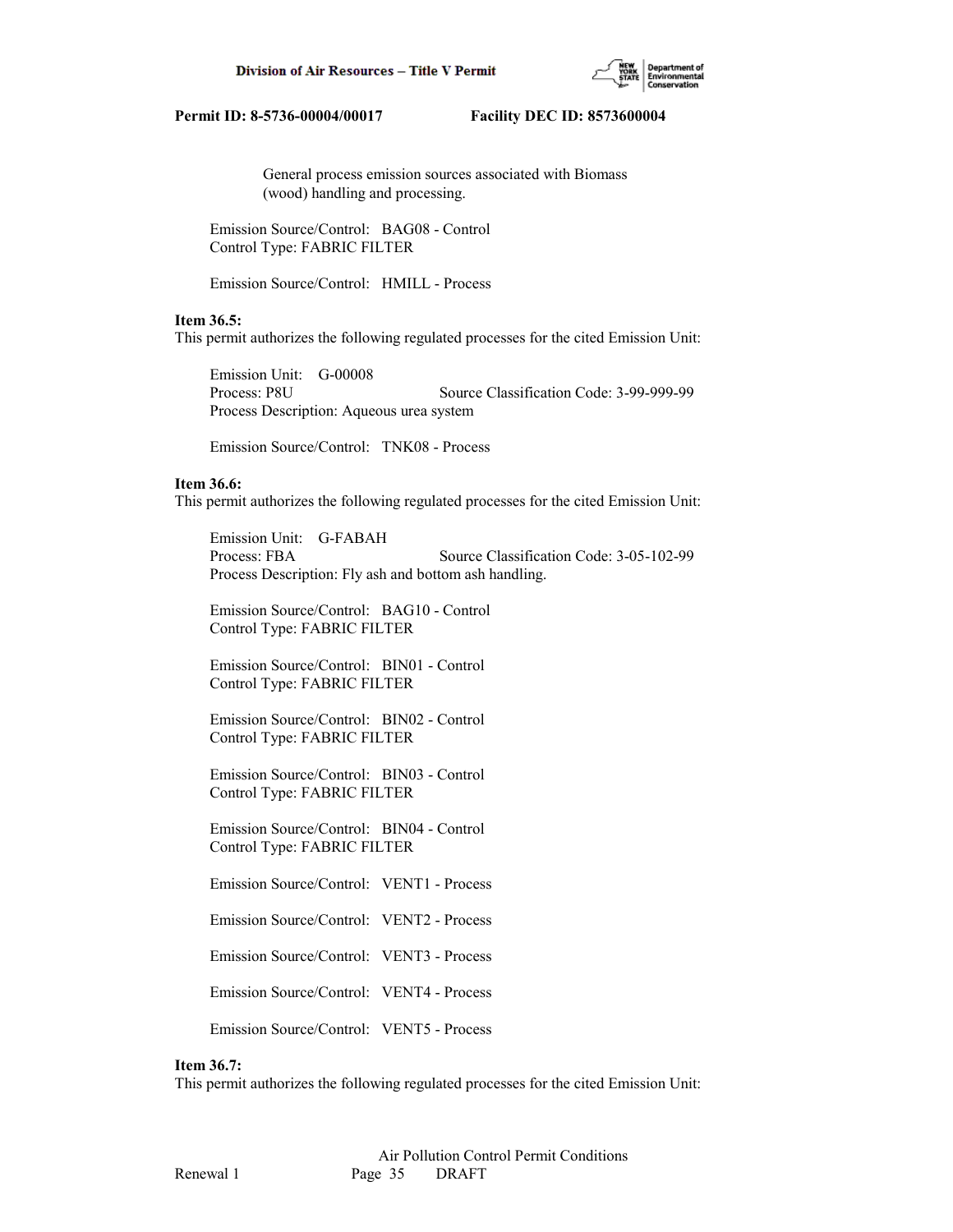

 Emission Unit: G-FUGTV Process: FUG Source Classification Code: 3-99-999-99 Process Description: Miscellaneous fugitive sources.

Emission Source/Control: FUG01 - Process

# **Item 36.8:**

This permit authorizes the following regulated processes for the cited Emission Unit:

 Emission Unit: G-XEMPT Process: EGN Source Classification Code: 2-02-001-02 Process Description: Emergency Generator

 Emission Source/Control: EGN01 - Combustion Design Capacity: 375 brake horsepower

# **Item 36.9:**

This permit authorizes the following regulated processes for the cited Emission Unit:

 Emission Unit: G-XEMPT Process: NGH Source Classification Code: 1-05-001-06 Process Description: Natural gas heater

Emission Source/Control: NGH01 - Combustion

# **Condition 37: Capping Monitoring Condition Effective for entire length of Permit**

# **Applicable Federal Requirement:6 NYCRR Subpart 201-7**

# **Item 37.1:**

Under the authority of 6 NYCRR Part 201-7, this condition contains an emission cap for the purpose of limiting emissions from the facility, emission unit or process to avoid being subject to the following applicable requirement(s) that the facility, emission unit or process would otherwise be subject to:

6 NYCRR Subpart 231-5

## **Item 37.2:**

Operation of this facility shall take place in accordance with the approved criteria, emission limits, terms, conditions and standards in this permit.

# **Item 37.3:**

The owner or operator of the permitted facility must maintain all required records on-site for a period of five years and make them available to representatives of the Department upon request. Department representatives must be granted access to any facility regulated by this Subpart, during normal operating hours, for the purpose of determining compliance with this and any other state and federal air pollution control requirements, regulations or law.

# **Item 37.4:**

On an annual basis, unless otherwise specified below, beginning one year after the granting of an emissions cap, the responsible official shall provide a certification to the Department that the

 Air Pollution Control Permit Conditions Renewal 1 Page 36 DRAFT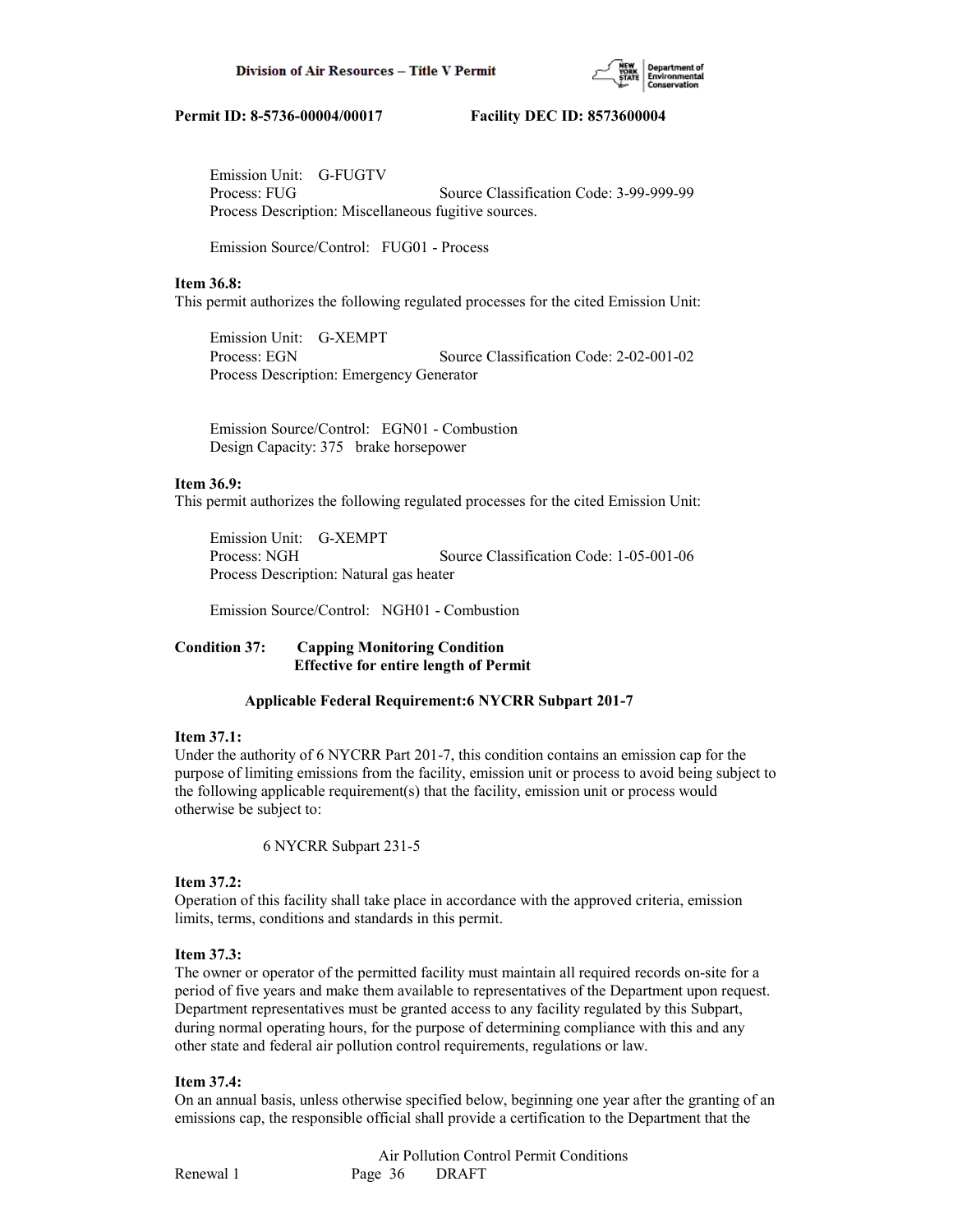

facility has operated all emission units within the limits imposed by the emission cap. This certification shall include a brief summary of the emissions subject to the cap for that time period and a comparison to the threshold levels that would require compliance with an applicable requirement.

# **Item 37.5:**

The emission of pollutants that exceed the applicability thresholds for an applicable requirement, for which the facility has obtained an emissions cap, constitutes a violation of Part 201 and of the Act.

## **Item 37.6:**

The Compliance Certification activity will be performed for:

Emission Unit: G-00004

 Regulated Contaminant(s): CAS No: 0NY998-00-0 VOC

### **Item 37.7:**

Compliance Certification shall include the following monitoring:

### Capping: Yes

Monitoring Type: CONTINUOUS EMISSION MONITORING (CEM) Monitoring Description:

> To avoid applicability of Non Attainment regulations, the Permittee will limit VOC emissions (including formaldehyde) to below the applicability threshold of 50 tpy, calculated on a 12-month rolling total.

> To demonstrate that the actual VOC emissions (including formaldehyde emissions) would not exceed the NSR applicability threshold, the Permittee shall calculate VOC emissions monthly from all sources with a potential to emit greater than 1 ton per year. Boiler emissions, Unit G-00004, will be calculated using continuous flow meter data and emission rates from the most recent approved performance test.

> VOC emissions from any other sources at the facility with the potential to emit less than 1 ton per year VOC, including exempt sources, will be calculated triennially and the average monthly emissions will be added to the monthly totals.

Manufacturer Name/Model Number: flow monitor Parameter Monitored: FLOW RATE Upper Permit Limit: 49 tons per year Reference Test Method: 40 CFR 60 app F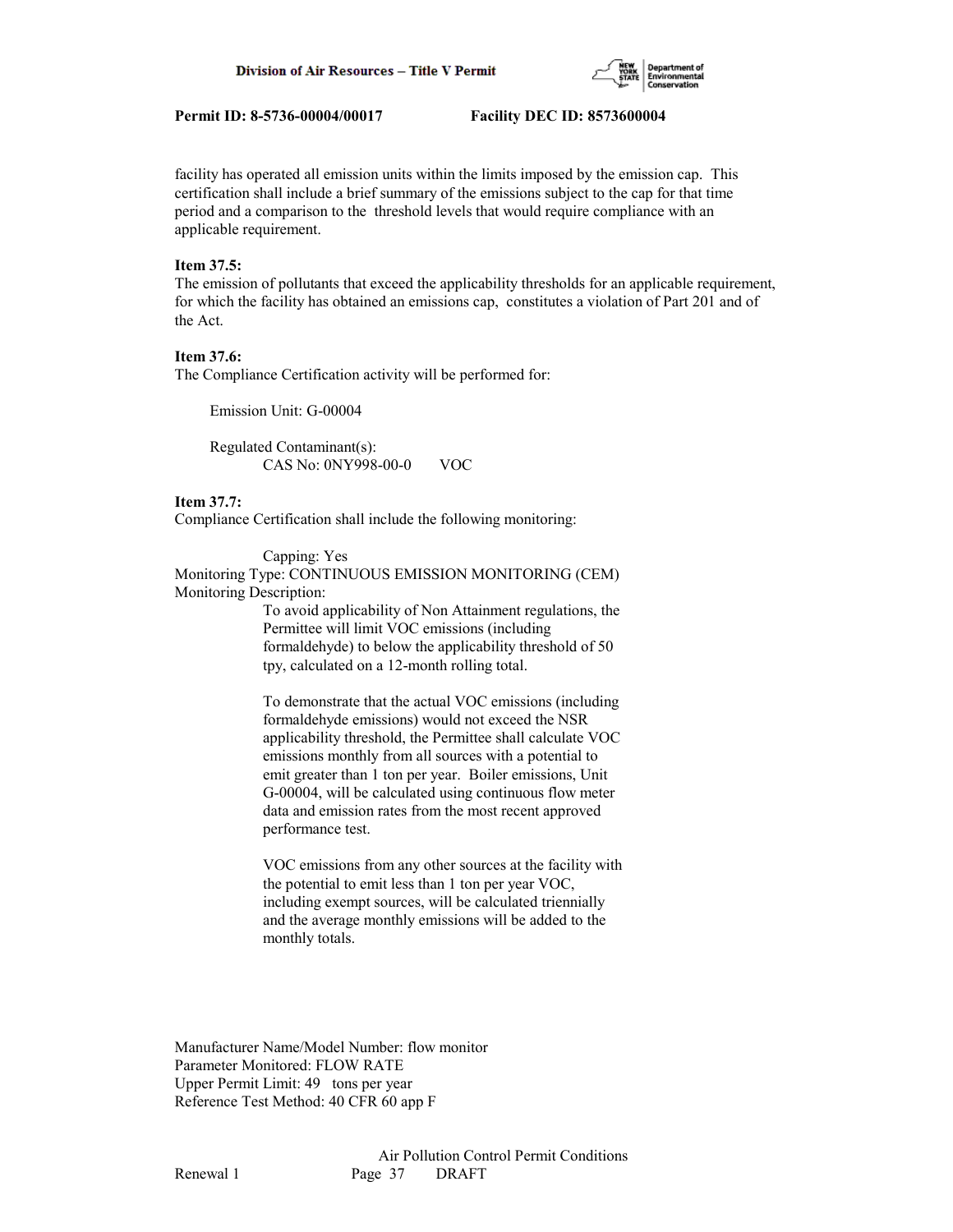

Monitoring Frequency: AS REQUIRED - SEE PERMIT MONITORING DESCRIPTION Averaging Method: ANNUAL TOTAL ROLLED MONTHLY Reporting Requirements: SEMI-ANNUALLY (CALENDAR) Reports due 30 days after the reporting period. Subsequent reports are due every 6 calendar month(s).

# **Condition 38: Capping Monitoring Condition Effective for entire length of Permit**

## **Applicable Federal Requirement:6 NYCRR Subpart 201-7**

## **Item 38.1:**

Under the authority of 6 NYCRR Part 201-7, this condition contains an emission cap for the purpose of limiting emissions from the facility, emission unit or process to avoid being subject to the following applicable requirement(s) that the facility, emission unit or process would otherwise be subject to:

6 NYCRR Subpart 231-7

## **Item 38.2:**

Operation of this facility shall take place in accordance with the approved criteria, emission limits, terms, conditions and standards in this permit.

# **Item 38.3:**

The owner or operator of the permitted facility must maintain all required records on-site for a period of five years and make them available to representatives of the Department upon request. Department representatives must be granted access to any facility regulated by this Subpart, during normal operating hours, for the purpose of determining compliance with this and any other state and federal air pollution control requirements, regulations or law.

# **Item 38.4:**

On an annual basis, unless otherwise specified below, beginning one year after the granting of an emissions cap, the responsible official shall provide a certification to the Department that the facility has operated all emission units within the limits imposed by the emission cap. This certification shall include a brief summary of the emissions subject to the cap for that time period and a comparison to the threshold levels that would require compliance with an applicable requirement.

## **Item 38.5:**

The emission of pollutants that exceed the applicability thresholds for an applicable requirement, for which the facility has obtained an emissions cap, constitutes a violation of Part 201 and of the Act.

### **Item 38.6:**

The Compliance Certification activity will be performed for:

Emission Unit: G-00004

 Regulated Contaminant(s): CAS No: 007446-09-5 SULFUR DIOXIDE

**Item 38.7:**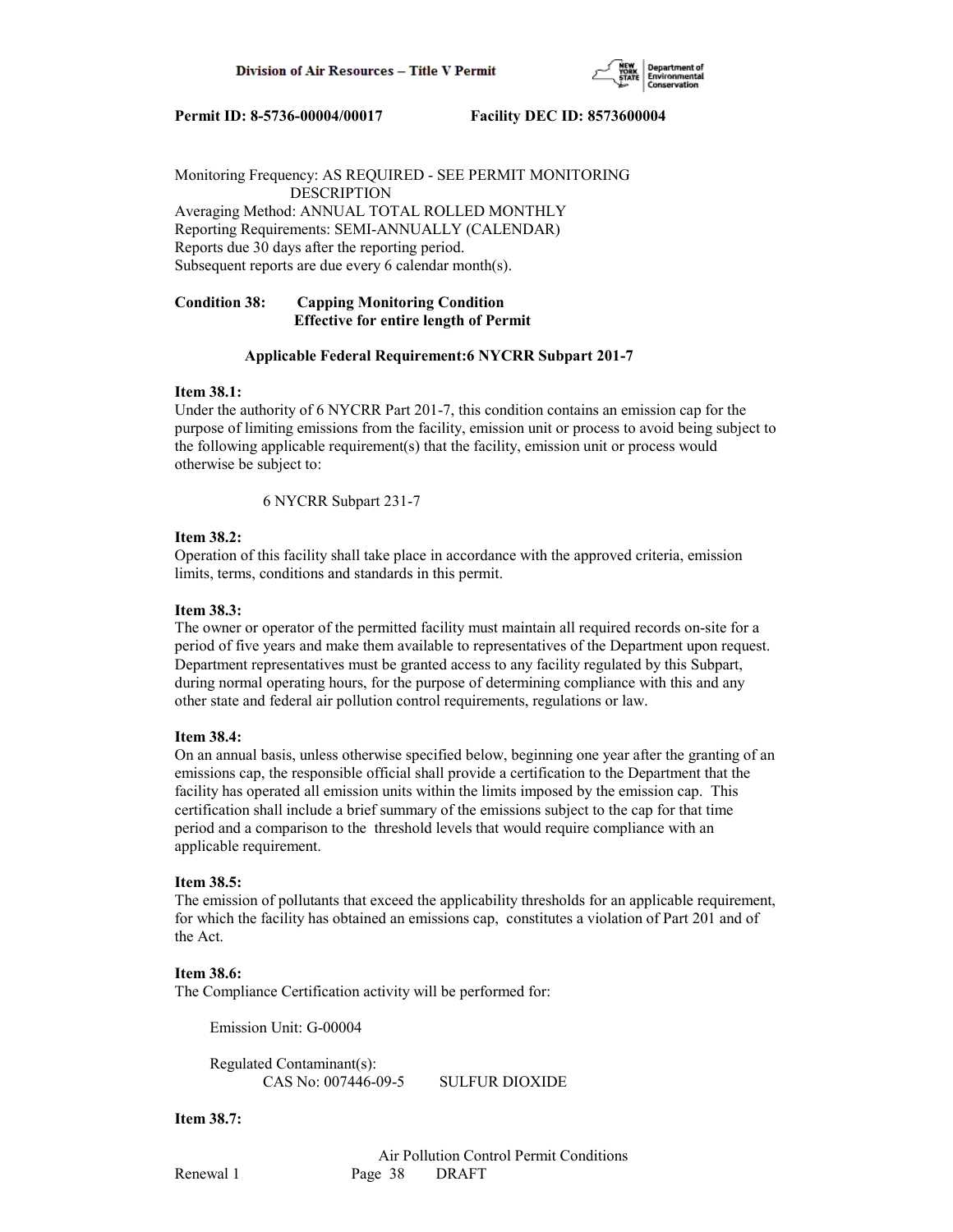

Compliance Certification shall include the following monitoring:

 Capping: Yes Monitoring Type: CONTINUOUS EMISSION MONITORING (CEM) Monitoring Description: SO2 emissions shall not exceed 39.0 tons per year on a rolling monthly basis including all startups, shutdowns, malfunctions and equipment and process upsets. This limit will avoid the applicability of SO2 BACT and will be demonstrated through use of an SO2 CEMS.

Manufacturer Name/Model Number: Continuous Emission Monitor Parameter Monitored: SULFUR DIOXIDE Upper Permit Limit: 39 tons per year Reference Test Method: 40 CFR 60 App A Monitoring Frequency: CONTINUOUS Averaging Method: ANNUAL TOTAL ROLLED MONTHLY Reporting Requirements: SEMI-ANNUALLY (CALENDAR) Reports due 30 days after the reporting period. Subsequent reports are due every 6 calendar month(s).

# **Condition 39: Compliance Certification Effective for entire length of Permit**

### **Applicable Federal Requirement:6 NYCRR 231-5.4**

# **Item 39.1:**

The Compliance Certification activity will be performed for:

Emission Unit: G-00004

| Regulated Contaminant(s): |                           |
|---------------------------|---------------------------|
| CAS No: 0NY210-00-0       | <b>OXIDES OF NITROGEN</b> |

### **Item 39.2:**

Compliance Certification shall include the following monitoring:

Monitoring Type: CONTINUOUS EMISSION MONITORING (CEM) Monitoring Description:

> NOx emissions shall not exceed 146.8 tons on a 12-month rolling total, rolled monthly, including all startups, shutdowns, malfunctions and equipment and process upsets. This limit will satisfy LAER regulatory requirements and be demonstrated through use of NOx CEMS. This limit is based on 0.03 lb/MMBtu of NOx based on a 12-month rolling average.

Manufacturer Name/Model Number: Continuous Emission Monitor Upper Permit Limit: 146.8 tons per year Reference Test Method: 40 CFR 60 App B and F Monitoring Frequency: CONTINUOUS Averaging Method: ANNUAL TOTAL ROLLED MONTHLY Reporting Requirements: SEMI-ANNUALLY (CALENDAR)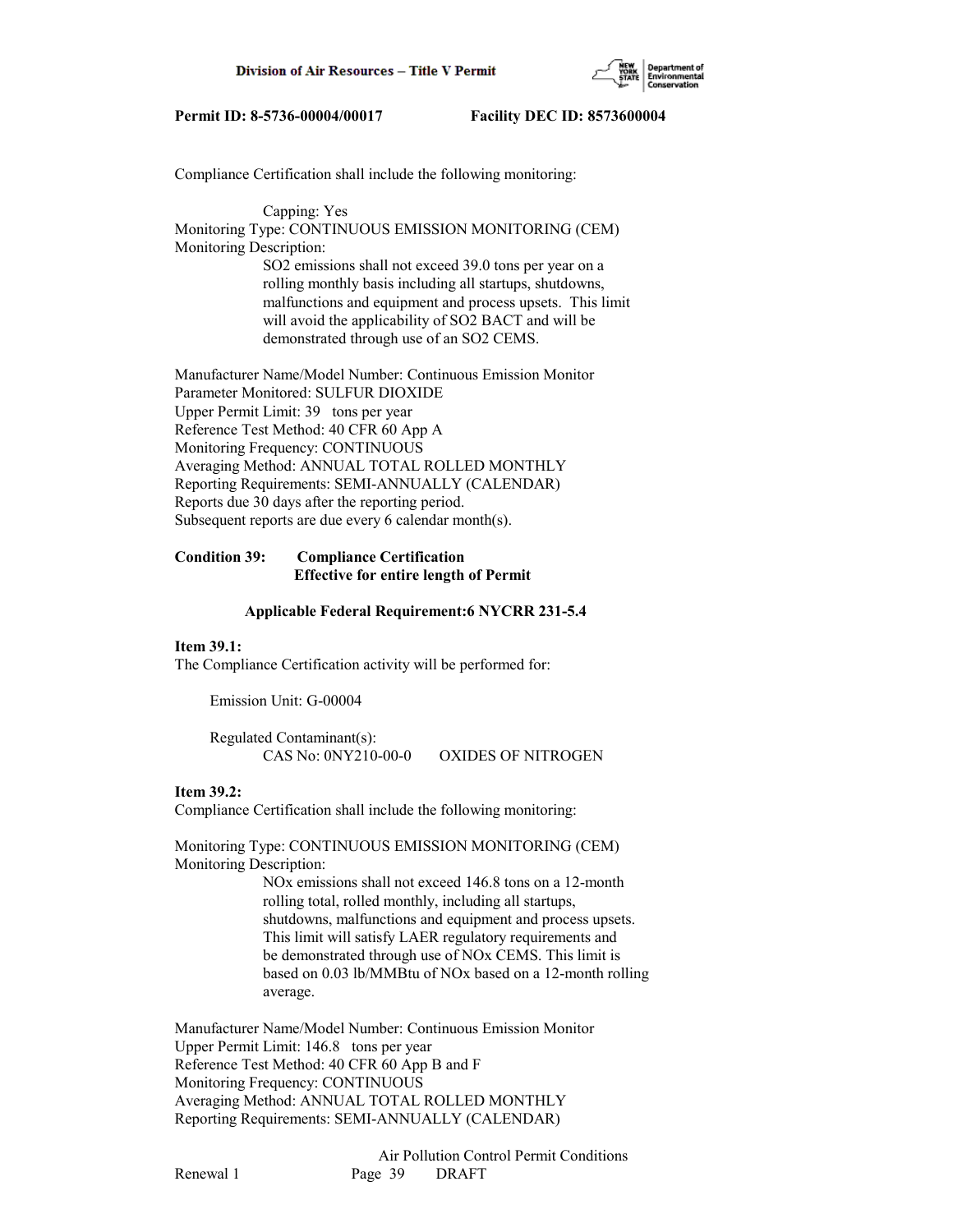

Reports due 30 days after the reporting period. Subsequent reports are due every 6 calendar month(s).

# **Condition 40: Compliance Certification Effective for entire length of Permit**

# **Applicable Federal Requirement:6 NYCRR 231-7.5**

# **Item 40.1:**

The Compliance Certification activity will be performed for:

Emission Unit: G-00004

 Regulated Contaminant(s): CAS No: 0NY075-00-5 PM-10

## **Item 40.2:**

Compliance Certification shall include the following monitoring:

Monitoring Type: CONTINUOUS EMISSION MONITORING (CEM) Monitoring Description:

> Total emissions of PM-10 shall not exceed 151.7 tons per year on a 12 month rolling total basis, rolled monthly including all startups, shutdowns, malfunctions and upsets. This limit is BACT under Part 231-7.6.

 Ongoing compliance with the PM-10 emission limitation will be through the use of a continuous flow meter. Stack flow will be used as a surrogate to PM-10 emissions as measured during the most recent approved emissions test. The flow meter will be maintained in accordance with manufacturer's specifications. In the event that the continuous flow meter is nonoperational for an extended period of time (14 consecutive operating days), the Facility will perform a Method 9 test.

PM-10 emissions will be calculated monthly.

Manufacturer Name/Model Number: flow monitor Parameter Monitored: FLOW RATE Upper Permit Limit: 151.7 tons per year Reference Test Method: 40 CFR 60 App F Monitoring Frequency: MONTHLY Averaging Method: ANNUAL TOTAL ROLLED MONTHLY Reporting Requirements: SEMI-ANNUALLY (CALENDAR) Reports due 30 days after the reporting period. Subsequent reports are due every 6 calendar month(s).

# **Condition 41: Compliance Certification Effective for entire length of Permit**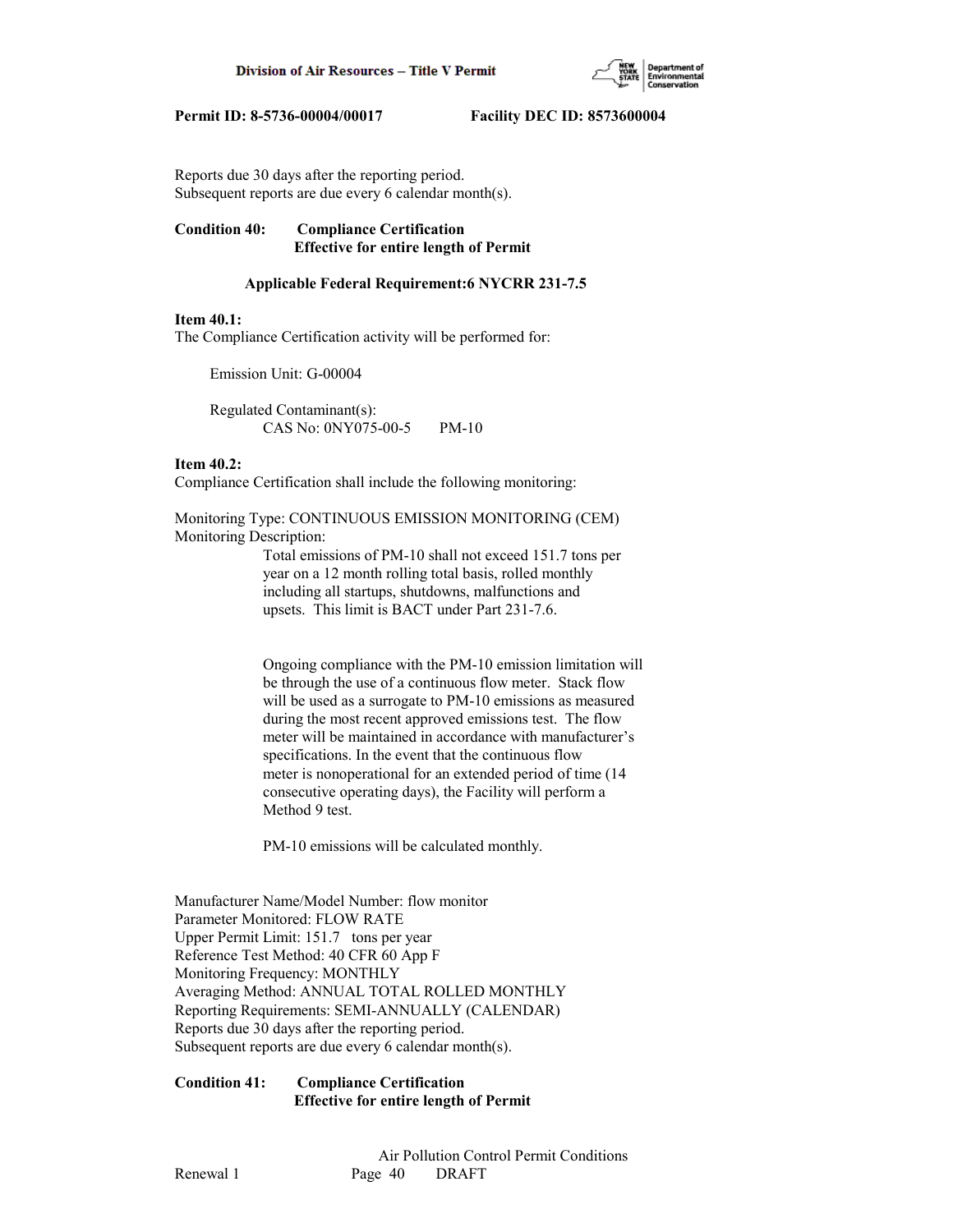

## **Applicable Federal Requirement:6 NYCRR 231-7.5**

## **Item 41.1:**

The Compliance Certification activity will be performed for:

Emission Unit: G-00004

 Regulated Contaminant(s): CAS No: 0NY075-02-5 PM 2.5

## **Item 41.2:**

Compliance Certification shall include the following monitoring:

Monitoring Type: CONTINUOUS EMISSION MONITORING (CEM) Monitoring Description: PM-2.5 emissions shall not exceed 151.7 tons per year on

 a 12 month rolling total including all startups, shutdowns, malfunctions and upsets. This limit is BACT under Part 231-7.6.

 Ongoing compliance with the PM-2.5 emission limitation will be through the use of a continuous flow meter. Stack flow will be used as a surrogate to PM-2.5 emissions as measured during the most recent approved emissions test. The flow meter will be maintained in accordance with manufacturer's specifications. In the event that the continuous flow meter is nonoperational for an extended period of time (14 consecutive operating days), the Facility will perform a Method 9 test.

PM-2.5 emissions will be calculated monthly.

Manufacturer Name/Model Number: flow monitor Parameter Monitored: FLOW RATE Upper Permit Limit: 151.7 tons per year Reference Test Method: 40 CFR 60 App F Monitoring Frequency: AS REQUIRED - SEE PERMIT MONITORING DESCRIPTION Averaging Method: ANNUAL TOTAL ROLLED MONTHLY Reporting Requirements: SEMI-ANNUALLY (CALENDAR) Reports due 30 days after the reporting period. Subsequent reports are due every 6 calendar month(s).

# **Condition 42: Compliance Certification Effective for entire length of Permit**

### **Applicable Federal Requirement:6 NYCRR 231-7.5**

## **Item 42.1:**

The Compliance Certification activity will be performed for:

Emission Unit: G-00004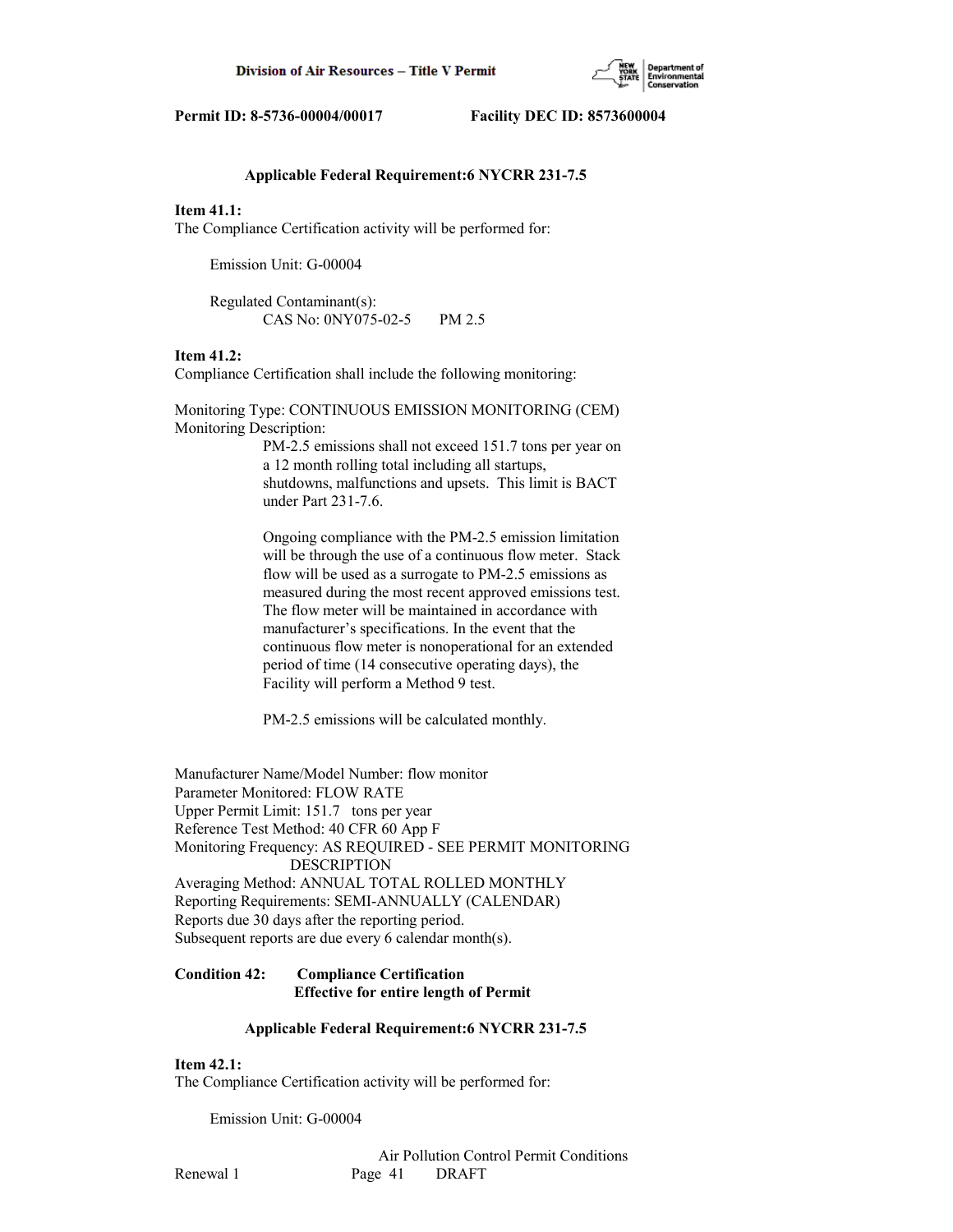

 Regulated Contaminant(s): CAS No: 000124-38-9 CARBON DIOXIDE

# **Item 42.2:**

Compliance Certification shall include the following monitoring:

Monitoring Type: CONTINUOUS EMISSION MONITORING (CEM) Monitoring Description: Carbon Dioxide emissions shall not exceed 1,562 lb per event during each Startup and Shutdown event while firing natural gas only. Compliance with this limit shall be demonstrated by a CO2 Continuous Emission Monitoring System (CEMS).

Manufacturer Name/Model Number: Continuous Emission Monitor Upper Permit Limit: 1562 pounds per event Reference Test Method: 40 CFR 60 App A Monitoring Frequency: CONTINUOUS Averaging Method: MAXIMUM - NOT TO BE EXCEEDED PER **OCCURRENCE** Reporting Requirements: SEMI-ANNUALLY (CALENDAR) Reports due 30 days after the reporting period. Subsequent reports are due every 6 calendar month(s).

# **Condition 43: Compliance Certification Effective for entire length of Permit**

# **Applicable Federal Requirement:6 NYCRR 231-7.5**

# **Item 43.1:**

The Compliance Certification activity will be performed for:

Emission Unit: G-00004

 Regulated Contaminant(s): CAS No: 0NY750-00-0 CARBON DIOXIDE EQUIVALENTS

# **Item 43.2:**

Compliance Certification shall include the following monitoring:

Monitoring Type: RECORD KEEPING/MAINTENANCE PROCEDURES Monitoring Description:

 The facility will develop and implement a Leak Detection and Repair (LDAR) Program for the above ground piping on the facility property to minimize fugitive Greenhouse Gases (GHGs) from the natural gas pipeline system.

Monitoring Frequency: AS REQUIRED - SEE PERMIT MONITORING DESCRIPTION Reporting Requirements: SEMI-ANNUALLY (CALENDAR) Reports due 30 days after the reporting period. Subsequent reports are due every 6 calendar month(s).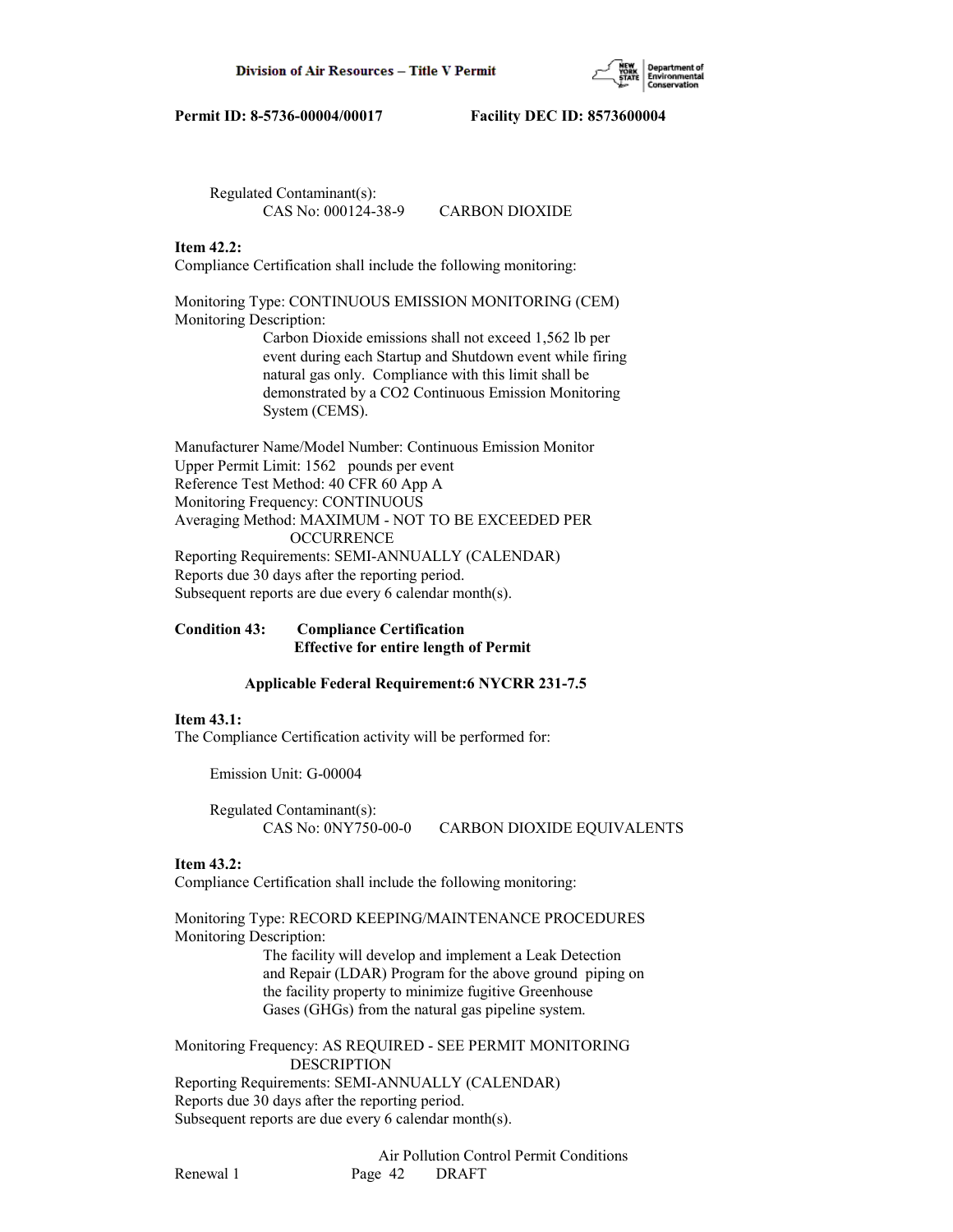

# **Condition 44: Compliance Certification Effective for entire length of Permit**

# **Applicable Federal Requirement:6 NYCRR 231-7.5**

# **Item 44.1:**

The Compliance Certification activity will be performed for:

Emission Unit: G-00004

 Regulated Contaminant(s): CAS No: 000124-38-9 CARBON DIOXIDE

# **Item 44.2:**

Compliance Certification shall include the following monitoring:

Monitoring Type: CONTINUOUS EMISSION MONITORING (CEM) Monitoring Description:

> Carbon Dioxide emissions shall not exceed 130.17 lb/MMBtu on a 1-hour block average basis while firing natural gas only or co-firing natural gas and up to 19% biomass during steady state operating conditions. Compliance with this limit shall be demonstrated by a CO2 Continuous Emission Monitoring System (CEMS).

Manufacturer Name/Model Number: Continuous Emission Monitor Upper Permit Limit: 130.17 pounds per million Btus Reference Test Method: 40 CFR 60 App A Monitoring Frequency: CONTINUOUS Averaging Method: AVERAGING METHOD - SEE MONITORING DESCRIPTION Reporting Requirements: SEMI-ANNUALLY (CALENDAR) Reports due 30 days after the reporting period. Subsequent reports are due every 6 calendar month(s).

# **Condition 45: Compliance Certification Effective for entire length of Permit**

# **Applicable Federal Requirement:6 NYCRR 231-7.6**

# **Item 45.1:**

The Compliance Certification activity will be performed for:

Emission Unit: G-00004

 Regulated Contaminant(s): CAS No: 0NY075-00-0 PARTICULATES

# **Item 45.2:**

Compliance Certification shall include the following monitoring:

Monitoring Type: CONTINUOUS EMISSION MONITORING (CEM)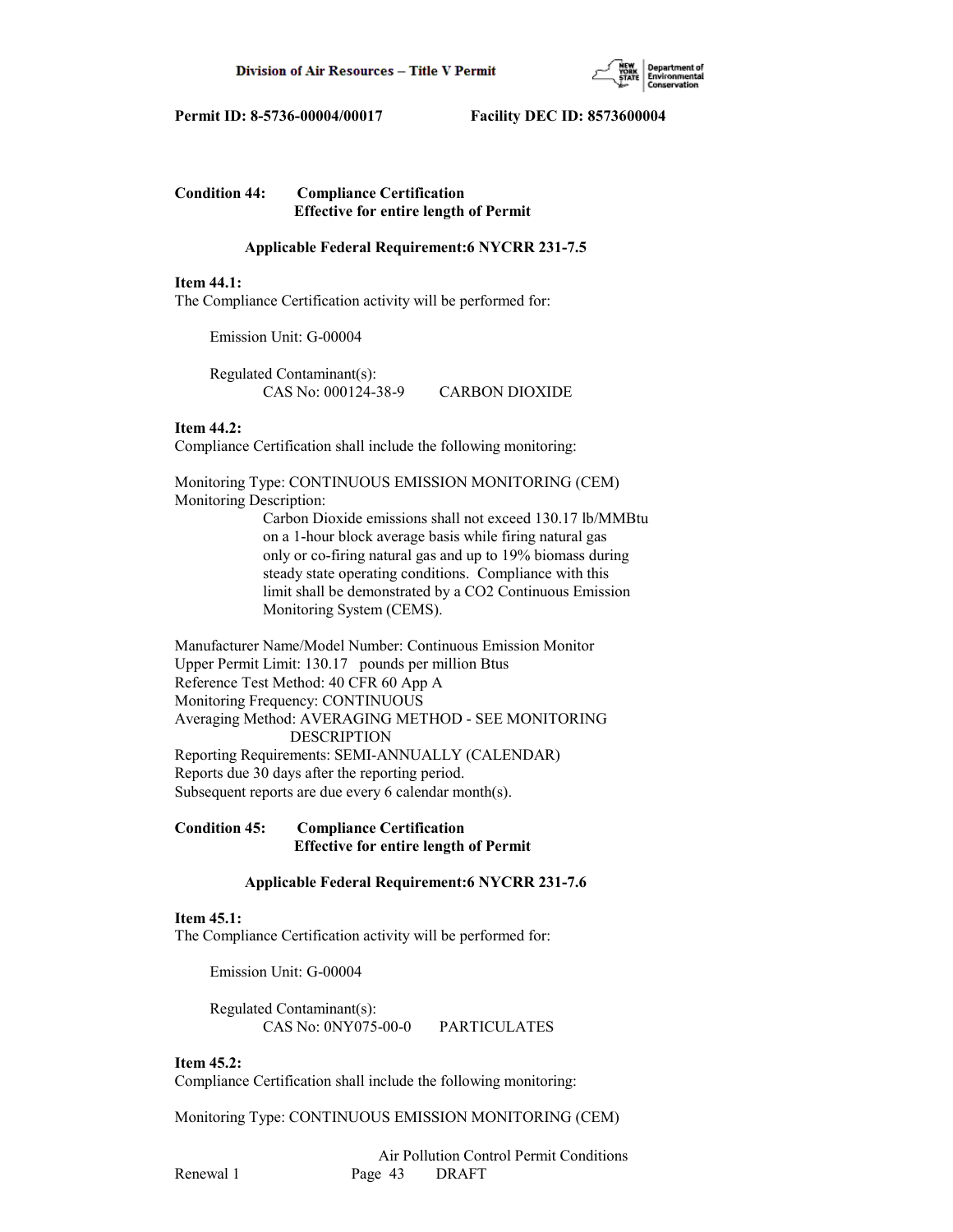

Monitoring Description:

 Total filterable particulate emissions shall not exceed 48.9 tons per 12-month rolling total, rolled monthly including all startups, shutdowns, malfunctions and upsets. This limit is BACT under Part 231-7.6.

 Ongoing compliance with the PM emission limitation will be through the use of a continuous flow meter. Stack flow will be used as a surrogate to PM-2.5 emissions as measured during the most recent approved emissions test. The flow meter will be maintained in accordance with manufacturer's specifications. In the event that the continuous flow meter is nonoperational for an extended period of time (14 consecutive operating days), the Facility will perform a Method 9 test.

PM emissions will be calculated monthly.

Manufacturer Name/Model Number: flow monitor Parameter Monitored: FLOW RATE Upper Permit Limit: 48.9 tons per year Reference Test Method: 40 CFR 60 App F Monitoring Frequency: AS REQUIRED - SEE PERMIT MONITORING DESCRIPTION Averaging Method: ANNUAL TOTAL ROLLED MONTHLY Reporting Requirements: SEMI-ANNUALLY (CALENDAR) Reports due 30 days after the reporting period. Subsequent reports are due every 6 calendar month(s).

# **Condition 46: Compliance Certification Effective for entire length of Permit**

# **Applicable Federal Requirement:6 NYCRR 231-7.6**

### **Item 46.1:**

The Compliance Certification activity will be performed for:

Emission Unit: G-00004

 Regulated Contaminant(s): CAS No: 000630-08-0 CARBON MONOXIDE

# **Item 46.2:**

Compliance Certification shall include the following monitoring:

Monitoring Type: CONTINUOUS EMISSION MONITORING (CEM) Monitoring Description:

> A carbon monoxide emission limit of 464.8 tons per year on a 12-month rolling total, rolled monthly shall include all startups, shutdowns, malfunctions and upsets. This limit is BACT under Part 231-7.6 and will be monitored by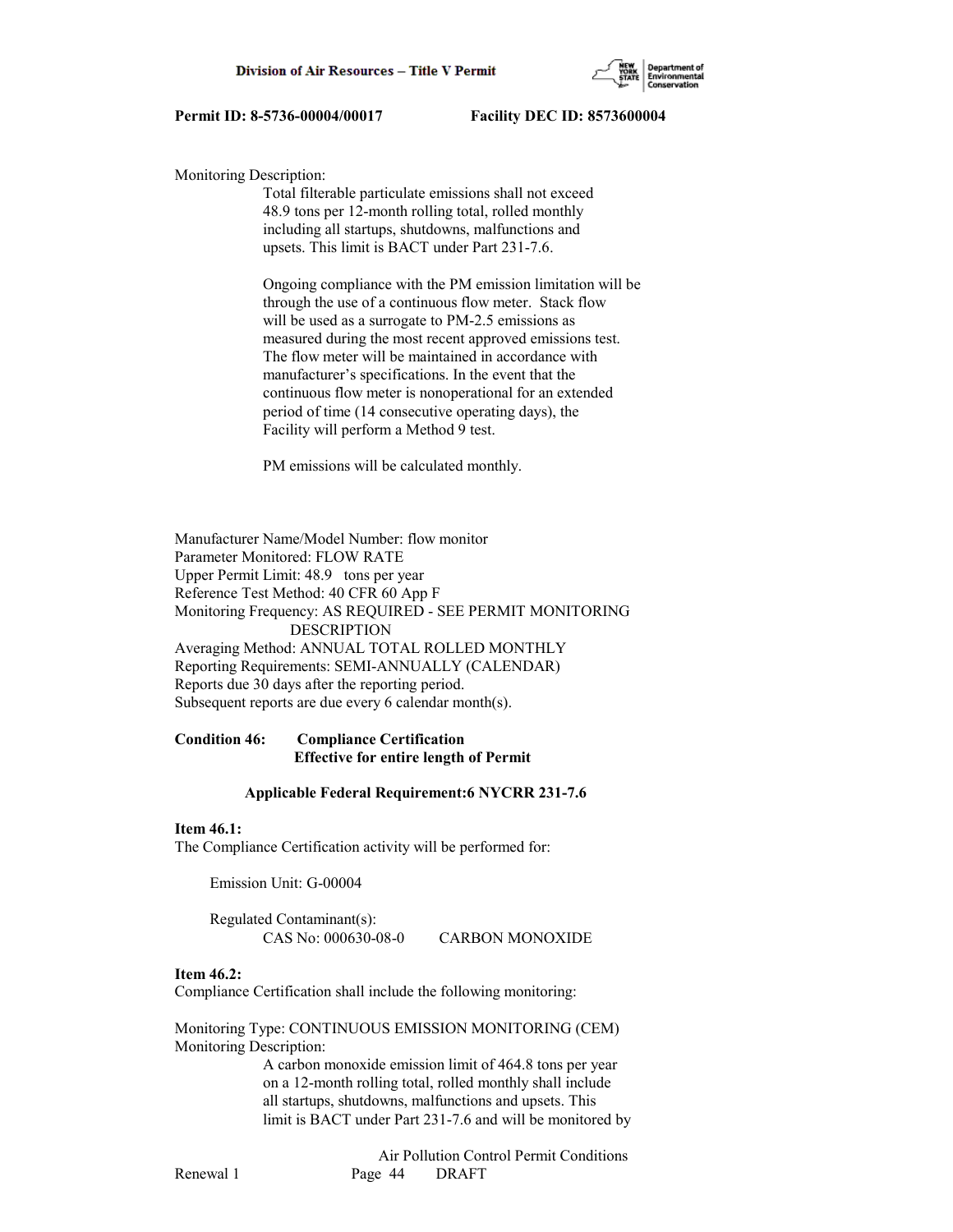

 a CEMS. This CO tpy limit is based on a CO limit of 0.095 lb/MMBTU on a 12-month rolling average.

Manufacturer Name/Model Number: Continuous Emission Monitor Upper Permit Limit: 464.8 tons per year Reference Test Method: 40 CFR 60 Appendix B and F Monitoring Frequency: CONTINUOUS Averaging Method: ANNUAL TOTAL ROLLED MONTHLY Reporting Requirements: SEMI-ANNUALLY (CALENDAR) Reports due 30 days after the reporting period. Subsequent reports are due every 6 calendar month(s).

# **Condition 47: Compliance Certification Effective for entire length of Permit**

## **Applicable Federal Requirement:40CFR 63, Subpart DDDDD**

## **Item 47.1:**

The Compliance Certification activity will be performed for:

Emission Unit: G-00004

# **Item 47.2:**

Compliance Certification shall include the following monitoring:

Monitoring Type: MONITORING OF PROCESS OR CONTROL DEVICE PARAMETERS AS SURROGATE

# Monitoring Description:

 Pursuant to 40 CFR 63.7491(a), a natural gas-fired EGU as defined in 40 CFR Subpart UUUUU which fires at least 85% natural gas on an annual heat input basis is exempt from 40 CFR 63 Subpart DDDDD. The facility shall maintain records which demonstrate that Unit G-00004 fires at least 85% natural gas on an annual heat input basis to document its status as a natural gas only unit.

Process Material: FUEL CONSUMPTION Parameter Monitored: HEAT INPUT Lower Permit Limit: 85 percent Monitoring Frequency: MONTHLY Averaging Method: ANNUAL TOTAL ROLLED MONTHLY Reporting Requirements: SEMI-ANNUALLY (CALENDAR) Reports due 30 days after the reporting period. Subsequent reports are due every 6 calendar month(s).

# **Condition 48: Compliance Certification Effective for entire length of Permit**

# **Applicable Federal Requirement:40CFR 72.6(a)(1), Subpart A**

# **Item 48.1:**

The Compliance Certification activity will be performed for: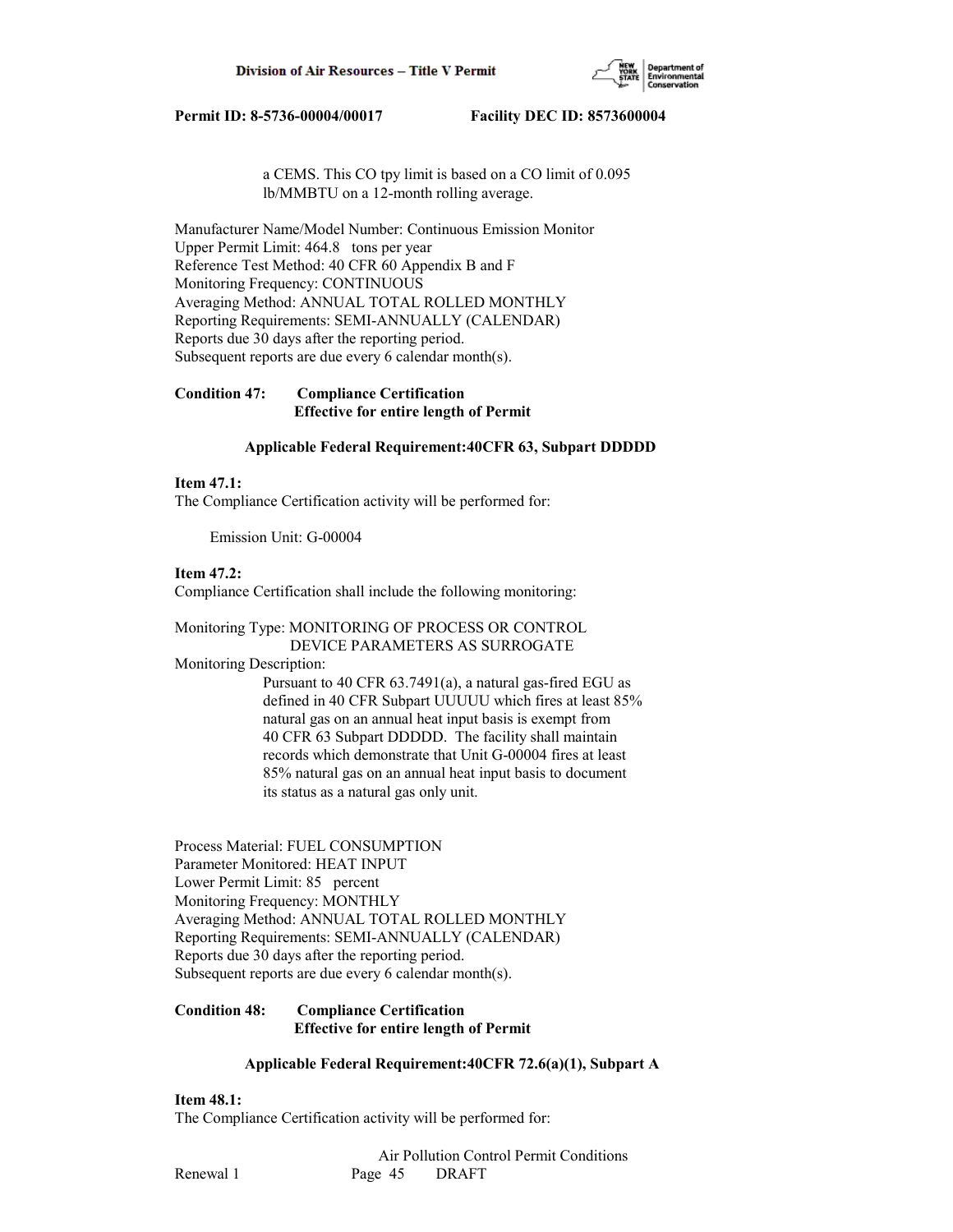Emission Unit: G-00004

**Item 48.2:**

Compliance Certification shall include the following monitoring:

# Monitoring Type: RECORD KEEPING/MAINTENANCE PROCEDURES Monitoring Description:

 This facility is subject to the Title IV Acid Rain Regulations found in 40 CFR Parts 72, 73, 75, 76, 77 and 78. The Acid Rain Permit is attached to this Title V facility operating permit.

# Monitoring Frequency: AS REQUIRED - SEE PERMIT MONITORING DESCRIPTION Reporting Requirements: SEMI-ANNUALLY (CALENDAR) Reports due 30 days after the reporting period. Subsequent reports are due every 6 calendar month(s).

# **Condition 49: Compliance Certification Effective for entire length of Permit**

## **Applicable Federal Requirement:40CFR 75.10(a), Subpart B**

## **Item 49.1:**

The Compliance Certification activity will be performed for:

Emission Unit: G-00004

# **Item 49.2:**

Compliance Certification shall include the following monitoring:

# Monitoring Type: RECORD KEEPING/MAINTENANCE PROCEDURES Monitoring Description:

 The owner or operator shall measure opacity and all SO2, NOx, CO, NH3, and CO2 emissions for each affected unit as follows:

 (1) The owner or operator shall install, certify, operate, and maintain, in accordance with all the requirements of this part, a SO2 CEMS and a flow monitoring system with the automated data acquisition and handling system for measuring and recording SO2 concentration (in ppm), volumetric gas flow (in scfh), and SO2 mass emissions (in lb/hr) discharged to the atmosphere, except as provided in §§75.11 and 75.16 and subpart E of this part;

 (2) The owner or operator shall install, certify, operate, and maintain, in accordance with all the requirements of this part, a NOx CEMS (consisting of a NOx pollutant concentration monitor and an O2 or CO2 diluent gas monitor) with the automated data acquisition and handling system for measuring and recording NOx concentration (in ppm), O2 or CO2 concentration (in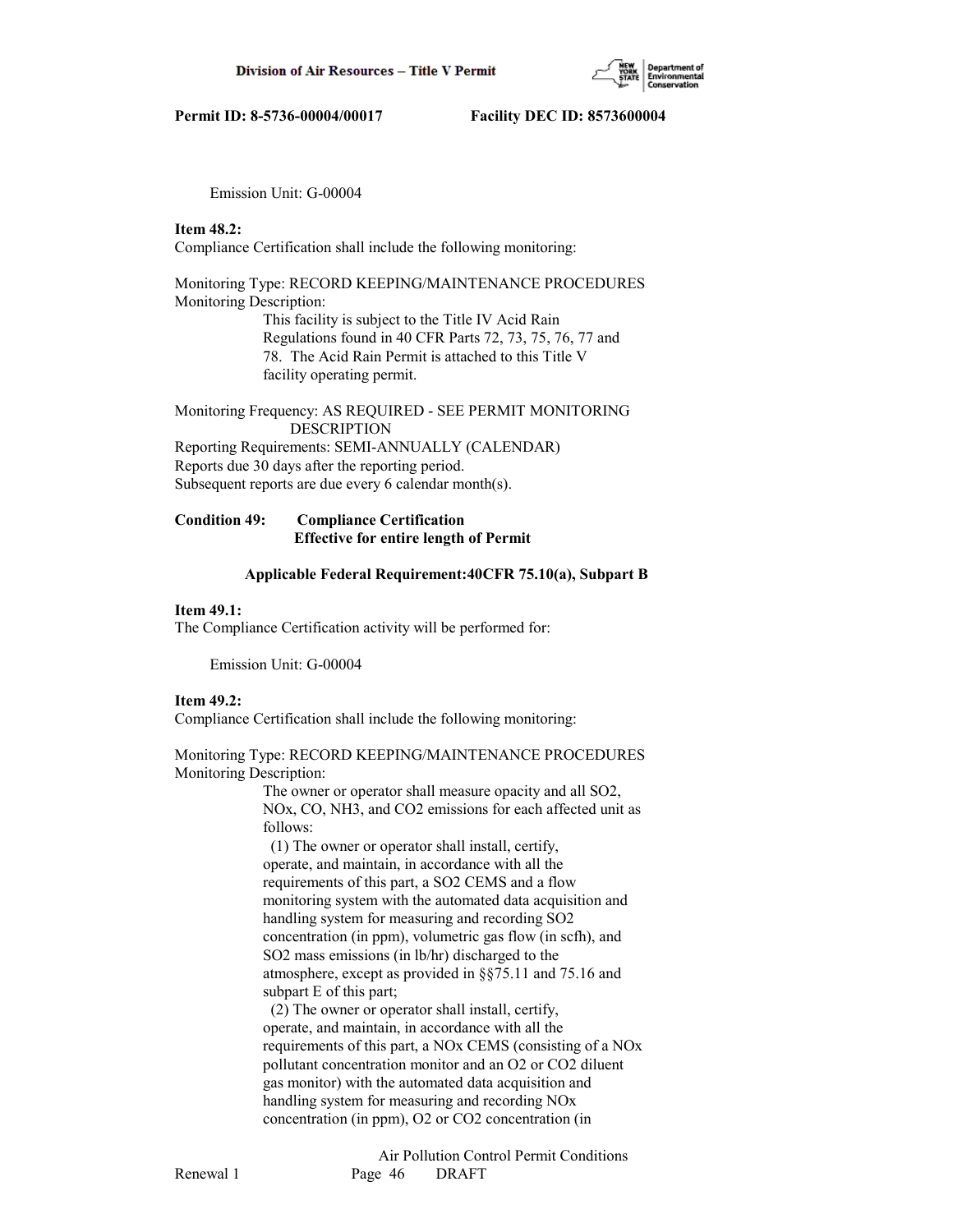percent O2 or CO2) and NOx emission rate (in lb/MMBtu) discharged to the atmosphere. The owner or operator shall account for total NOx emissions, both NO and NO2, either by monitoring for both NO and NO2 or by monitoring for NO only and adjusting the emissions data to account for NO2;

 (3) The owner or operator shall install, certify, operate, and maintain, in accordance with all the requirements of this part, a CO2 CEMS and a flow monitoring system with the automated data acquisition and handling system for measuring and recording CO2 concentration (in ppm or percent), volumetric gas flow (in scfh), and CO2 mass emissions (in tons/hr) discharged to the atmosphere;

 (4) The owner or operator shall install, certify, operate, and maintain, in accordance with all the requirements in this part, a continuous opacity monitoring system with the automated data acquisition and handling system for measuring and recording the opacity of emissions (in percent opacity) discharged to the atmosphere;.

 (5) The owner or operator shall install, certify, operate, and maintain, in accordance with all the requirements in this part, a continuous CO CEMS with the automated data acquisition and handling system for measuring and recording the CO emissions (in lb/MMBtu) discharged to the atmosphere;

 (6) The owner or operator shall install, certify, operate, and maintain, in accordance with all the requirements in this part, a continuous Ammonia (NH3) CEMS with the automated data acquisition and handling system for measuring and recording the NH3 emissions (in ppmvd  $(a)$ ) 3% O2) discharged to the atmosphere.

Monitoring Frequency: AS REQUIRED - SEE PERMIT MONITORING DESCRIPTION Reporting Requirements: SEMI-ANNUALLY (CALENDAR)

Reports due 30 days after the reporting period. Subsequent reports are due every 6 calendar month(s).

# **Condition 50: Compliance Certification Effective for entire length of Permit**

## **Applicable Federal Requirement:40CFR 75.10(b), Subpart B**

# **Item 50.1:**

The Compliance Certification activity will be performed for:

Emission Unit: G-00004

## **Item 50.2:**

Compliance Certification shall include the following monitoring: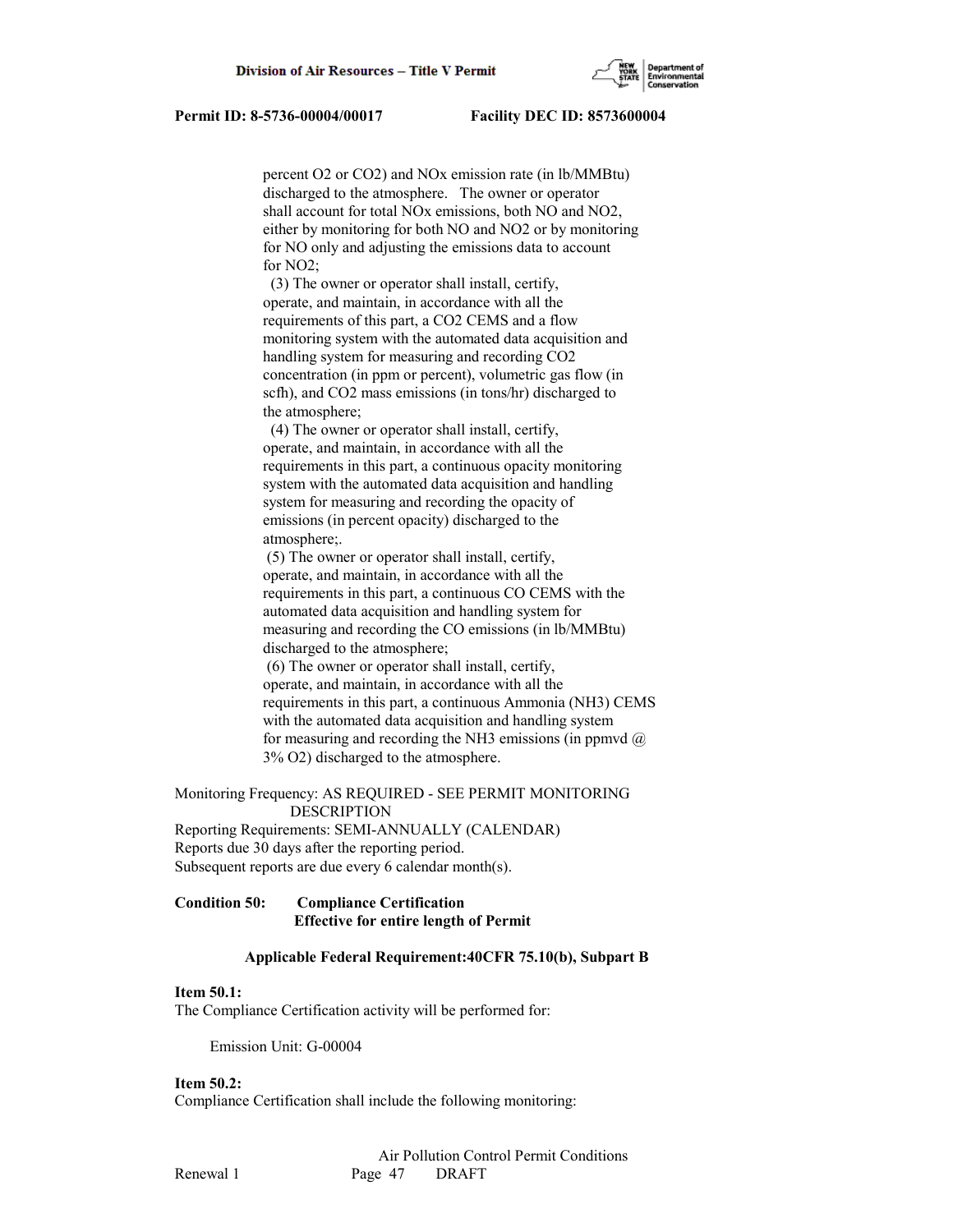

Monitoring Type: RECORD KEEPING/MAINTENANCE PROCEDURES Monitoring Description:

> Primary Equipment Performance Requirements. The owner or operator shall ensure that each CEMS required by this part meets the equipment, installation, and performance specifications in Appendix A to this part; and is maintained according to the quality assurance and quality control procedures in Appendix B to this part; and shall record SO2 and NOx emissions in the appropriate units of measurement (i.e., lb/hr for SO2 and lb/mmBtu for NOx).

Monitoring Frequency: AS REQUIRED - SEE PERMIT MONITORING DESCRIPTION

Reporting Requirements: SEMI-ANNUALLY (CALENDAR) Reports due 30 days after the reporting period. Subsequent reports are due every 6 calendar month(s).

# **Condition 51: Compliance Certification Effective for entire length of Permit**

## **Applicable Federal Requirement:40CFR 75.10(c), Subpart B**

## **Item 51.1:**

The Compliance Certification activity will be performed for:

Emission Unit: G-00004

### **Item 51.2:**

Compliance Certification shall include the following monitoring:

# Monitoring Type: RECORD KEEPING/MAINTENANCE PROCEDURES Monitoring Description:

 The Permittee shall install, calibrate, maintain, and operate on a continuous basis monitoring systems or devices for the following parameters:.

 a. Steam turbine's energy output in megawatts hour (MW-hour) on an hourly basis.

- b. The volume of natural gas consumed on an hourly basis.
- c. The amount of each type of biomass charged.

 d. Actual heat input rate (MMBtu/hr), which shall be determined as follows:

 1. The actual heat input rate from natural gas shall be determined as the product of the actual measured amount of natural gas consumed and the heating value specified in this permit.

 2. The actual heat input from biomass shall be determined as the product of the actual (weighted) amount of biomass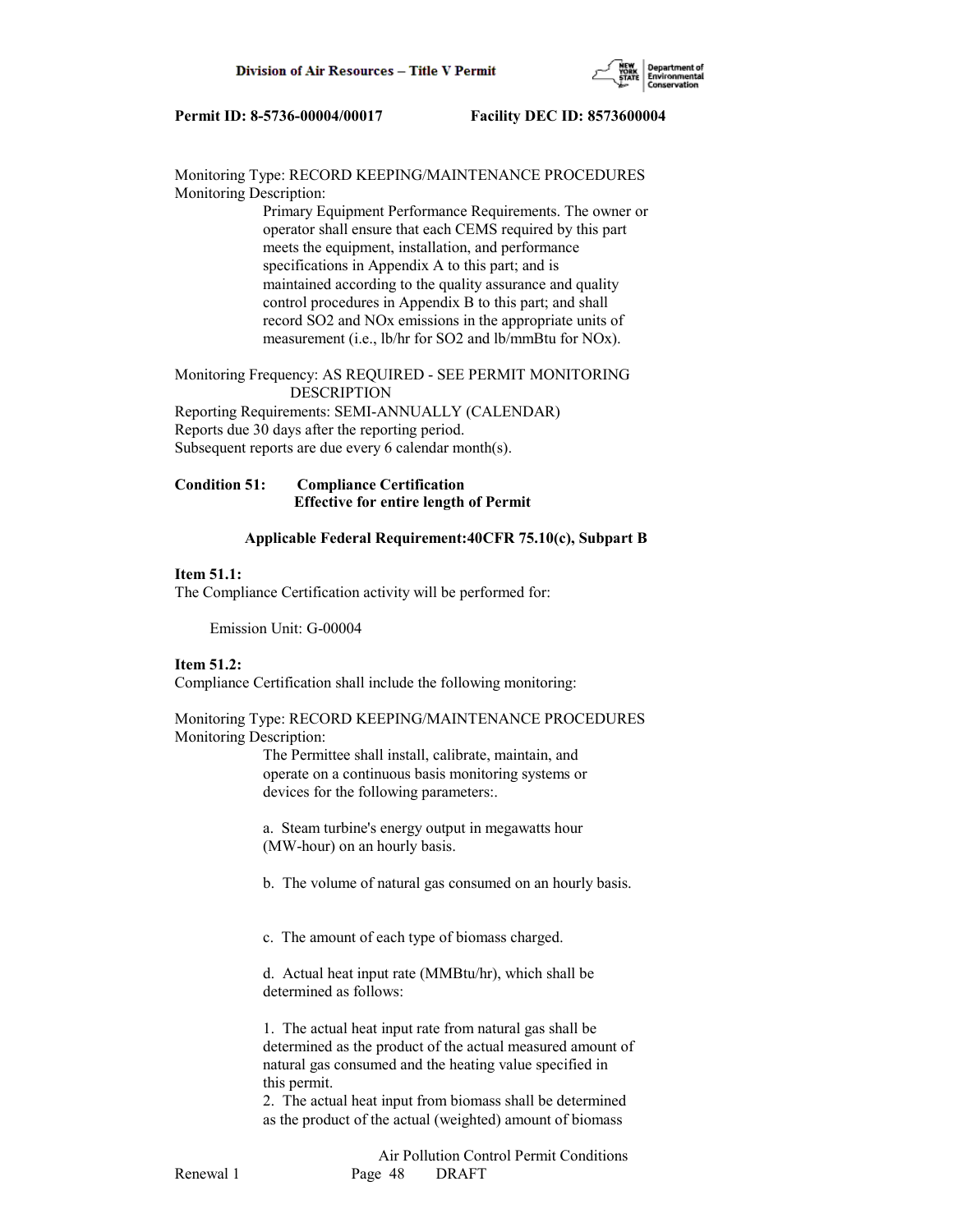

 charged to the boiler, and the actual heating value (i.e., heat content) of the biomass expressed as MMBtu/ton. The heating value (MMBtu/ton) of the biomass shall be determined by the procedures contained in the American Society of Mechanical Engineers (ASME) Performance Test, or other procedures upon NYSDEC's approval. 3. The biomass charged to the boiler  $# 6$  must have a minimum heating value of 5,000 BTU/lb.

Monitoring Frequency: AS REQUIRED - SEE PERMIT MONITORING DESCRIPTION Reporting Requirements: SEMI-ANNUALLY (CALENDAR) Reports due 30 days after the reporting period.

Subsequent reports are due every 6 calendar month(s).

**Condition 52: Compliance Certification Effective for entire length of Permit**

# **Applicable Federal Requirement:40CFR 75.10(d), Subpart B**

# **Item 52.1:**

The Compliance Certification activity will be performed for:

Emission Unit: G-00004

# **Item 52.2:**

Compliance Certification shall include the following monitoring:

Monitoring Type: RECORD KEEPING/MAINTENANCE PROCEDURES Monitoring Description:

> Primary equipment hourly operating requirements. The owner or operator shall ensure that all continuous emission and opacity monitoring systems required by this part are in operation and monitoring unit emissions or opacity at all times that the affected unit combusts any fuel except as provided in §75.11(e) and during periods of calibration, quality assurance, or preventive maintenance, performed pursuant to §75.21 and appendix B of this part, periods of repair, periods of backups of data from the data acquisition and handling system, or recertification performed pursuant to §75.20. The owner or operator shall also ensure, subject to the exceptions above in this paragraph, that all continuous opacity monitoring systems required by this part are in operation and monitoring opacity during the time following combustion when fans are still operating, unless fan operation is not required to be included under any other applicable Federal, State, or local regulation, or permit. The owner or operator shall ensure that the following requirements are met:

> (1) The owner or operator shall ensure that each CEMS and component thereof is capable of completing a minimum of one cycle of operation (sampling, analyzing, and data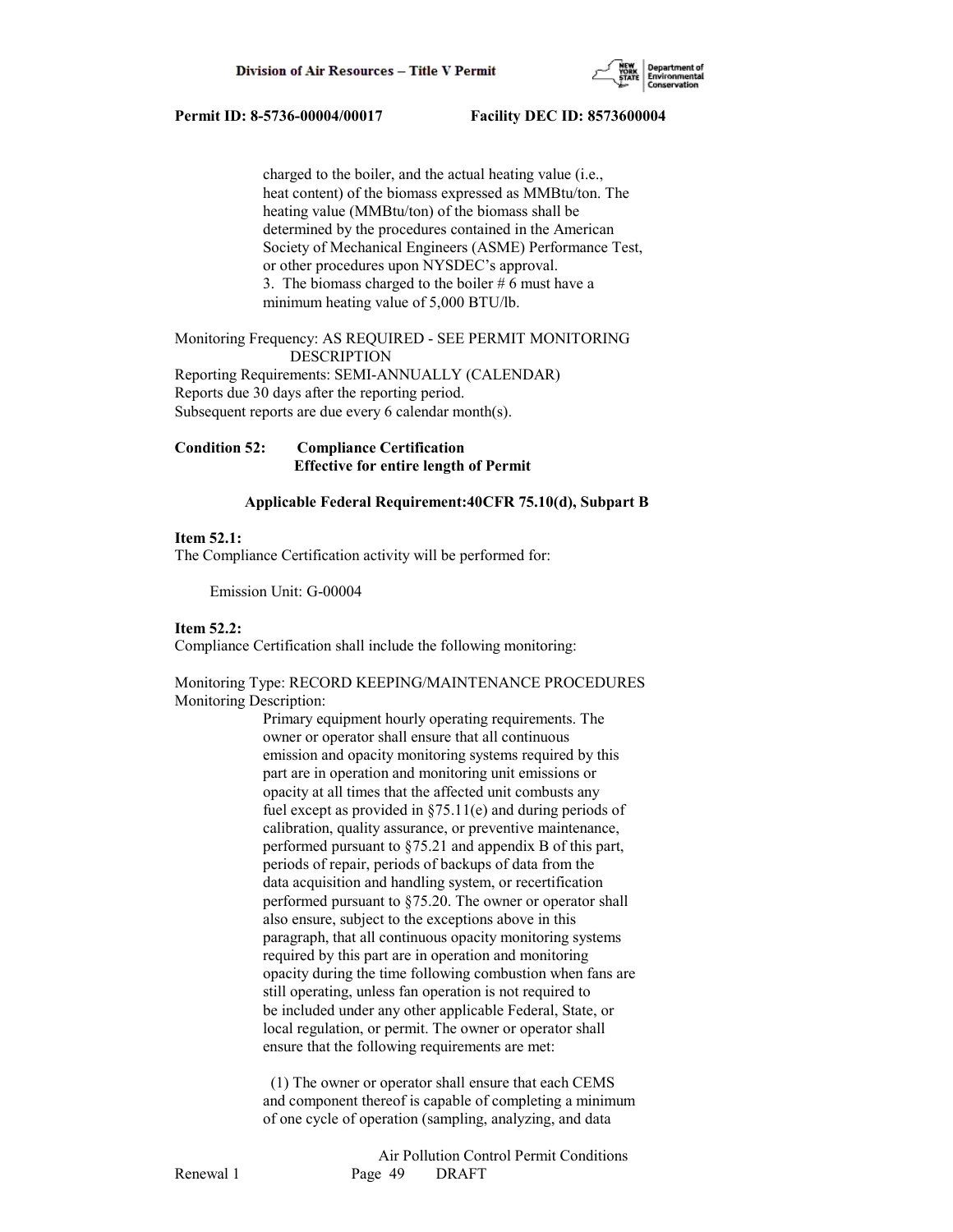

 recording) for each successive 15-min interval. The owner or operator shall reduce all SO2 concentrations, volumetric flow, SO2 mass emissions, SO2 emission rate in lb/mmBtu (if applicable), CO2 concentration, O2 concentration, CO2 mass emissions (if applicable), NOx concentration, NOx emission rate data, and NH3 concentration data collected by the monitors to hourly averages. Hourly averages shall be computed using at least one data point in each fifteen minute quadrant of an hour, where the unit combusted fuel during that quadrant of an hour. Notwithstanding this requirement, an hourly average may be computed from at least two data points separated by a minimum of 15 minutes (where the unit operates for more than one quadrant of an hour) if data are unavailable as a result of the performance of calibration, quality assurance, or preventive maintenance activities pursuant to §75.21 and appendix B of this part, backups of data from the data acquisition and handling system, or recertification, pursuant to §75.20. The owner or operator shall use all valid measurements or data points collected during an hour to calculate the hourly averages. All data points collected during an hour shall be, to the extent practicable, evenly spaced over the hour.

 (2) The owner or operator shall ensure that each continuous opacity monitoring system is capable of completing a minimum of one cycle of sampling and analyzing for each successive 10-sec period and one cycle of data recording for each successive 6-min period. The owner or operator shall reduce all opacity data to 6-min averages calculated in accordance with the provisions of part 51, appendix M of this chapter, except where the applicable State implementation plan or operating permit requires a different averaging period, in which case the State requirement shall satisfy this Acid Rain Program requirement.

 (3) Failure of an SO2, CO2 or O2 pollutant concentration monitor, flow monitor, NH3 or NOx CEMS, to acquire the minimum number of data points for calculation of an hourly average in paragraph  $(d)(1)$  of this section, shall result in the failure to obtain a valid hour of data and the loss of such component data for the entire hour. An hourly average NOx or SO2 emission rate in lb/mmBtu is valid only if the minimum number of data points are acquired by both the pollutant concentration monitor (NOx or SO2) and the diluent monitor (CO2 or O2). Except for SO2 emission rate data in lb/mmBtu, if a valid hour of data is not obtained, the owner or operator shall estimate and record emission or flow data for the missing hour by means of the automated data acquisition and handling system, in accordance with the applicable procedure for missing data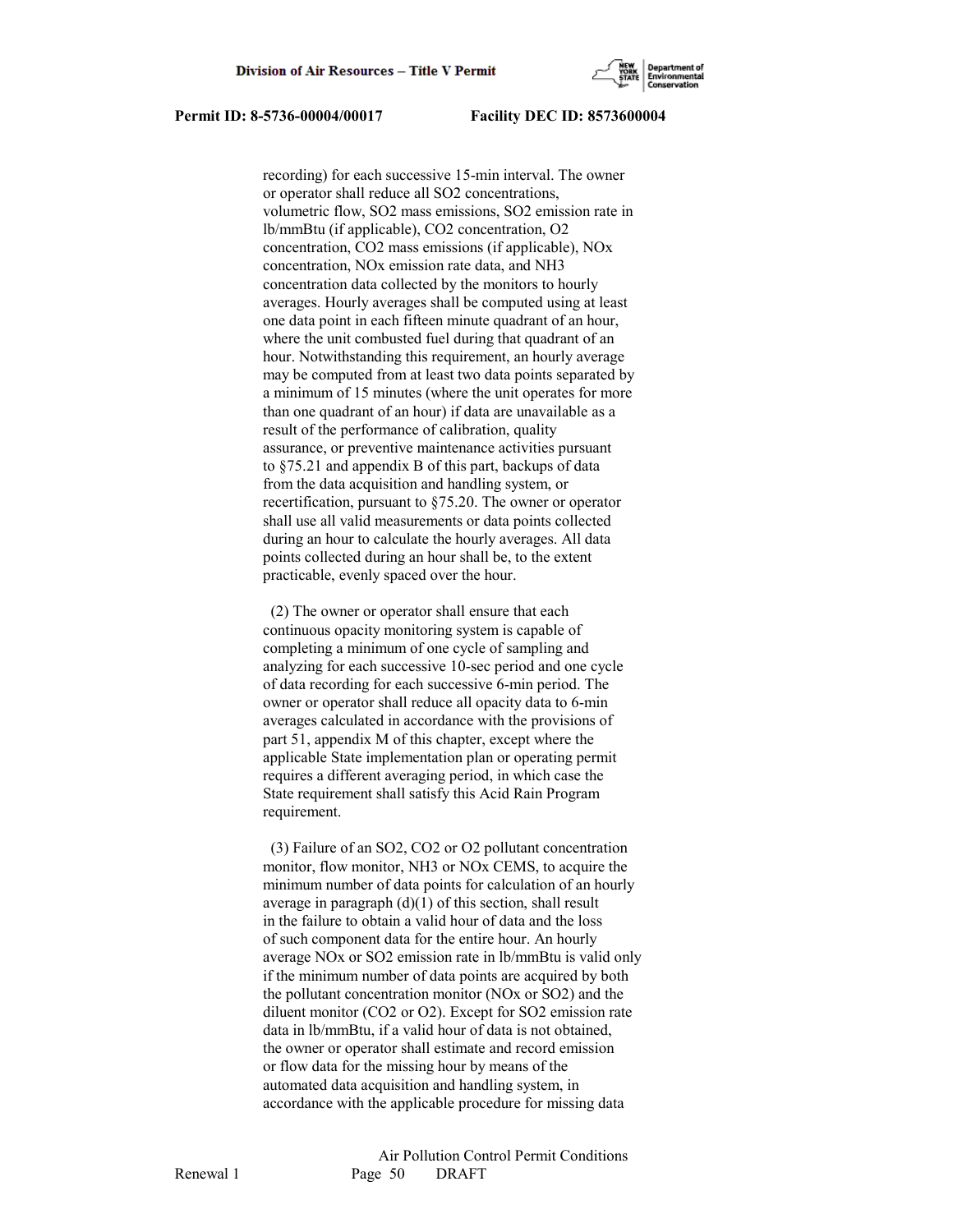

substitution in subpart D of this part.

Monitoring Frequency: AS REQUIRED - SEE PERMIT MONITORING DESCRIPTION Reporting Requirements: SEMI-ANNUALLY (CALENDAR) Reports due 30 days after the reporting period.

Subsequent reports are due every 6 calendar month(s).

# **Condition 53: Compliance Certification Effective for entire length of Permit**

## **Applicable Federal Requirement:40CFR 75.13(a), Subpart B**

# **Item 53.1:**

The Compliance Certification activity will be performed for:

Emission Unit: G-00004

### **Item 53.2:**

Compliance Certification shall include the following monitoring:

Monitoring Type: RECORD KEEPING/MAINTENANCE PROCEDURES Monitoring Description:

> The owner or operator shall meet the general operating requirements in §75.10 for a CO2 and NH3 continuous emission monitoring system and flow monitoring system for each affected unit. The owner or operator shall comply with the applicable provisions specified in  $\S$ §75.11(a) through (e) or §75.16, except that the phrase "CO2 continuous emission monitoring system" and/or "NH3 continuous emission monitoring system" shall apply rather than "SO2 continuous emission monitoring system," the phrase "CO2 concentration" and/or "NH3 concentration" shall apply rather than "SO2 concentration," the term "maximum potential concentration of CO2" "maximum potential concentration of NH3" shall apply rather than "maximum potential concentration of SO2," and the phrase "CO2 mass emissions" and/or "NH3 mass emissions" shall apply rather than "SO2 mass emissions."

## Monitoring Frequency: AS REQUIRED - SEE PERMIT MONITORING DESCRIPTION

Reporting Requirements: SEMI-ANNUALLY (CALENDAR) Reports due 30 days after the reporting period. Subsequent reports are due every 6 calendar month(s).

# **Condition 54: Compliance Certification Effective for entire length of Permit**

# **Applicable Federal Requirement:40CFR 75.20, Subpart C**

### **Item 54.1:**

The Compliance Certification activity will be performed for: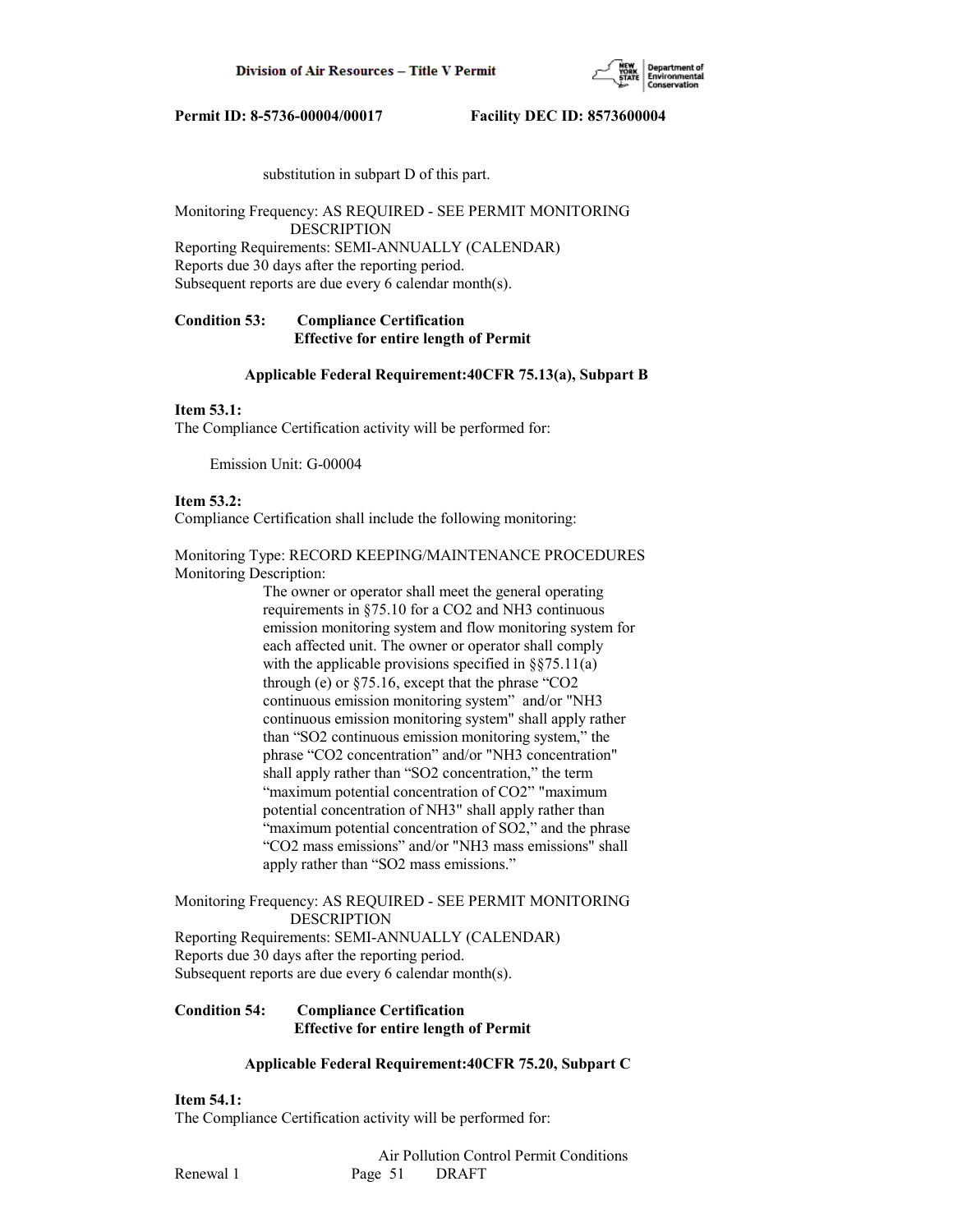

Emission Unit: G-00004

## **Item 54.2:**

Compliance Certification shall include the following monitoring:

# Monitoring Type: RECORD KEEPING/MAINTENANCE PROCEDURES Monitoring Description:

 Whenever the owner or operator makes a replacement, modification, or change in a certified continuous emission monitoring system or continuous opacity monitoring system that may significantly affect the ability of the system to accurately measure or record the NH3, SO2 or CO2 concentration, stack gas volumetric flow rate, NOx emission rate, NOx concentration, percent moisture, or opacity, or to meet the requirements of §75.21 or appendix B to this part, the owner or operator shall recertify the continuous emission monitoring system or continuous opacity monitoring system, according to the procedures in this paragraph. Furthermore, whenever the owner or operator makes a replacement, modification, or change to the flue gas handling system or the unit operation that may significantly change the flow or concentration profile, the owner or operator shall recertify the monitoring system according to the procedures in this paragraph. Examples of changes which require recertification include: replacement of the analyzer; change in location or orientation of the sampling probe or site; and complete replacement of an existing continuous emission monitoring system or continuous opacity monitoring system.

Monitoring Frequency: AS REQUIRED - SEE PERMIT MONITORING DESCRIPTION Reporting Requirements: SEMI-ANNUALLY (CALENDAR) Reports due 30 days after the reporting period. Subsequent reports are due every 6 calendar month(s).

## **Condition 55: Compliance Certification Effective for entire length of Permit**

# **Applicable Federal Requirement:40CFR 75.64(a), Subpart G**

### **Item 55.1:**

The Compliance Certification activity will be performed for:

Emission Unit: G-00004

### **Item 55.2:**

Compliance Certification shall include the following monitoring:

Monitoring Type: RECORD KEEPING/MAINTENANCE PROCEDURES Monitoring Description: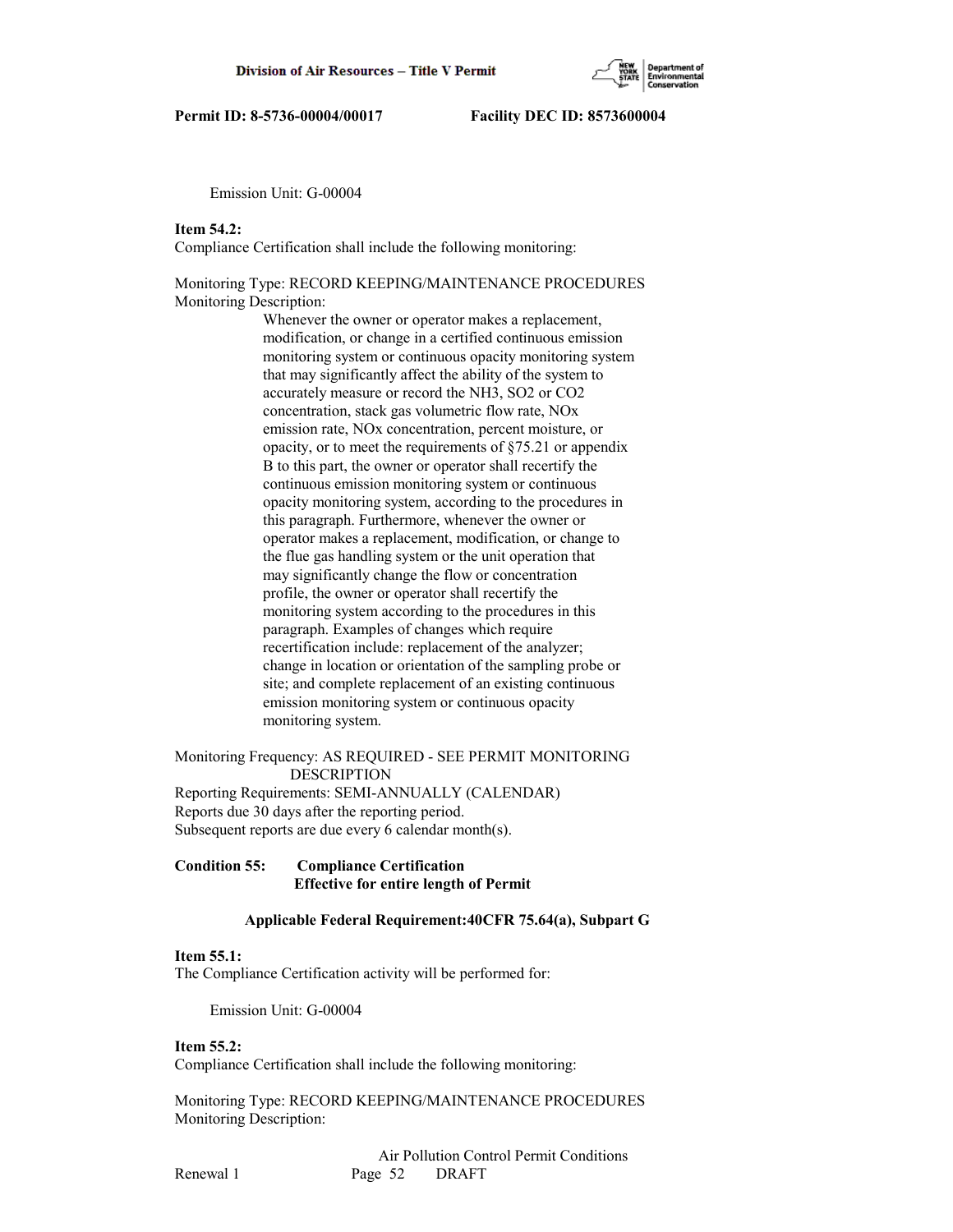

 The designated representative for an affected unit shall electronically report the data and information indicated below to USEPA quarterly. Each report must be submitted within 30 days of the end of each calendar quarter and shall include:

 (1) The information and hourly data required in 40 CFR 75.50 through 75.52 (or 75.54 through 75.56), excluding descriptions of adjustments, corrective action, and maintenance; information which is incompatible with electronic reporting (e.g., field data sheets, lab analyses, quality control plan); opacity data listed in 40 CFR  $75.50(f)$  or  $75.54(f)$ ; for units with SO2 or NOx add-on emission controls that do not elect to use the approved site-specific parametric monitoring procedures for calculation of substitute data, the information in 40 CFR 75.55(b)(3); and the information recorded under 40 CFR  $75.56(a)(7)$  fro the period prior to January 1, 1996.

 (2) Tons (rounded to the nearest tenth) of SO2 emitted during the quarter and cumulative SO2 emissions for the calendar year.

 (3) Average NOx emission rate (pounds per million BTU, rounded to the nearest hundredth) during the quarter and cumulative NOx emission rate for the calendar year.

 (4) Tons of CO2 emitted during the quarter and cumulative CO2 emissions for the calendar year.

 (5) Total heat input (million BTU) for the quarter and cumulative heat input for the calendar year.

Monitoring Frequency: AS REQUIRED - SEE PERMIT MONITORING DESCRIPTION Reporting Requirements: SEMI-ANNUALLY (CALENDAR) Reports due 30 days after the reporting period.

Subsequent reports are due every 6 calendar month(s).

# **Condition 56: Compliance Certification Effective for entire length of Permit**

# **Applicable Federal Requirement:40CFR 97.406, Subpart AAAAA**

# **Item 56.1:**

The Compliance Certification activity will be performed for:

Emission Unit: G-00004

 Regulated Contaminant(s): CAS No: 0NY210-00-0 OXIDES OF NITROGEN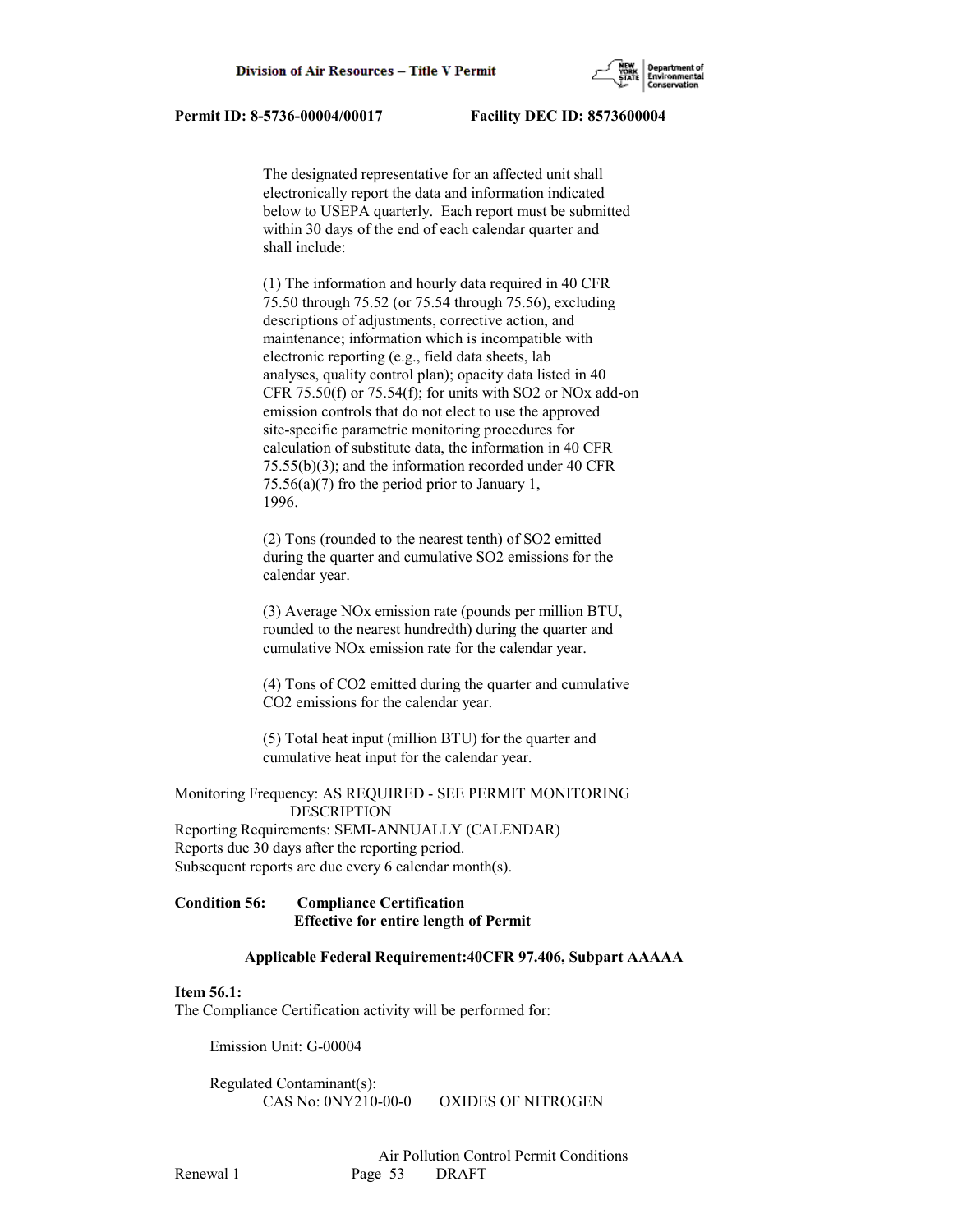## **Item 56.2:**

Compliance Certification shall include the following monitoring:

Monitoring Type: RECORD KEEPING/MAINTENANCE PROCEDURES Monitoring Description:

> (1) The facility shall comply with the requirement to have a designated representative, and may have an alternate designated representative, in accordance with §§97.413 through 97.418 of Subpart AAAAA. The facility shall notify the Department of this representative (and alternative) with contact information upon issuance of this permit and when any changes are made to the representative (or alternative) or their contact information.

 (2) The facility, and the designated representative, of each TR NOX Annual source (facility) and each TR NOx Annual Unit at the facility shall comply with the monitoring, reporting, and recordkeeping requirements of §§97.430 through 97.435 of Subpart AAAAA and subpart H of part 75 of this chapter. This includes but is not limited to: requirements for installation, certification, and data accounting for all required monitoring systems; requirements for recording, reporting, and quality-assurance of the data; and certification of compliance of such data. Data from continuous emission monitoring equipment are submitted quarterly (calendar year). These reports are generally due 30 days after the end of a calendar quarter. All other monitoring data are submitted to the DEC semiannually (calendar year). These reports are due on January 30th and July 30th of each year.

 (3) The emissions data determined shall be used to calculate allocations of TR NOx Annual allowances and to determine compliance with the TR NOx Annual emissions limitation and assurance provisions. As of the allowance transfer deadline for a control period in a given year, the owners and operators of each TR NOx Annual facility and each TR NOx Annual Unit at the facility shall hold, in the facilities compliance account, TR NOx Annual allowances available for deduction for such control period under §97.424(a) in an amount not less than the tons of total NOx emissions for such control period from all TR NOX Annual Units at the facility.

Monitoring Frequency: AS REQUIRED - SEE PERMIT MONITORING DESCRIPTION Reporting Requirements: AS REQUIRED - SEE MONITORING DESCRIPTION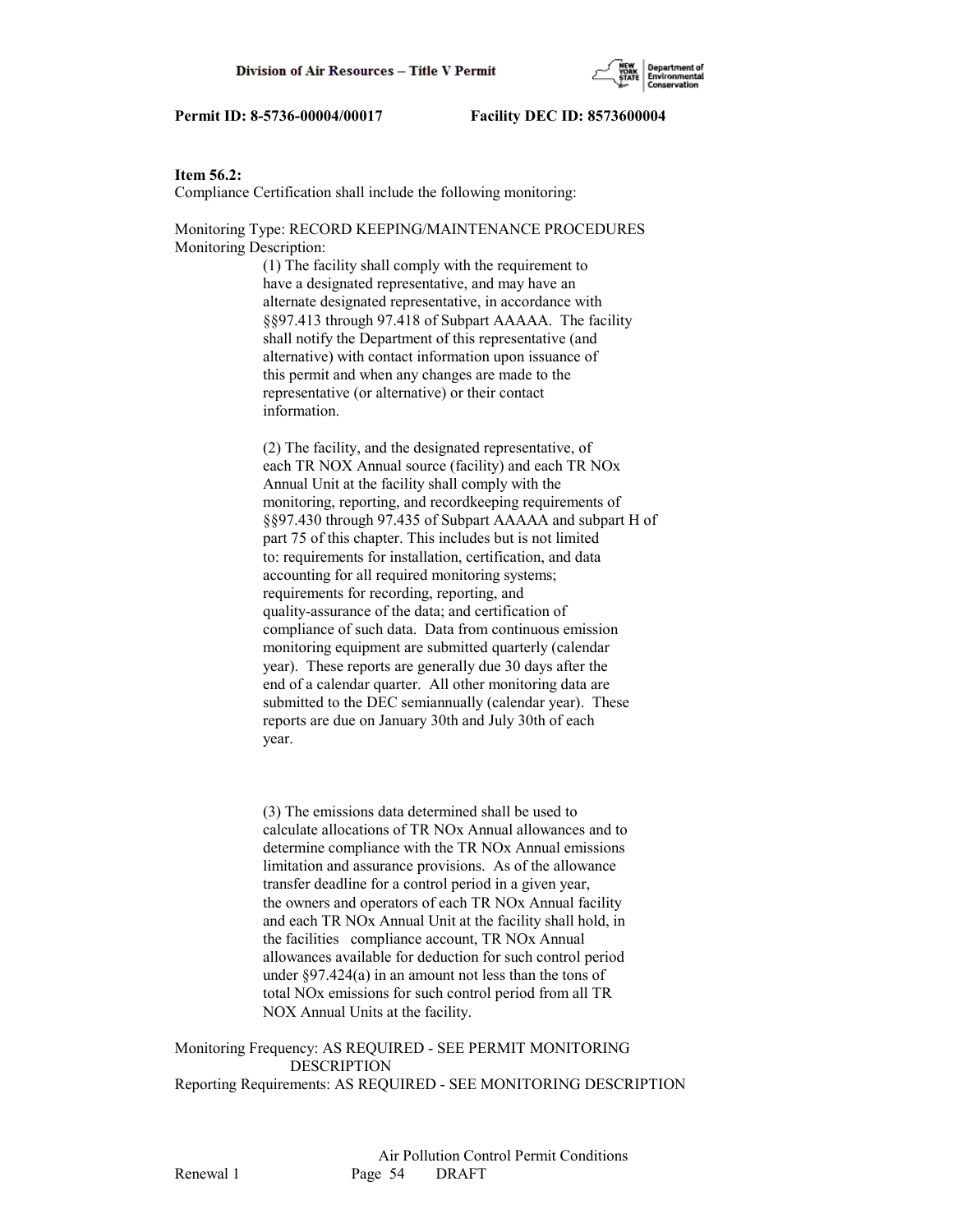

# **Condition 57: Compliance Certification Effective for entire length of Permit**

## **Applicable Federal Requirement:40CFR 97.606, Subpart CCCCC**

# **Item 57.1:**

The Compliance Certification activity will be performed for:

Emission Unit: G-00004

 Regulated Contaminant(s): CAS No: 007446-09-5 SULFUR DIOXIDE

# **Item 57.2:**

Compliance Certification shall include the following monitoring:

Monitoring Type: RECORD KEEPING/MAINTENANCE PROCEDURES Monitoring Description:

> (1) The facility shall comply with the requirement to have a designated representative, and may have an alternate designated representative, in accordance with §§97.613 through 97.618 of Subpart CCCCC. The facility shall notify the Department of this representative (and alternative) with contact information upon issuance of this permit and when any changes are made to the representative (or alternative) or their contact information.

 (2) The facility, and the designated representative, of each TR SO2 Group 1 source (facility) and each TR SO2 Group 1 Unit at the facility shall comply with the monitoring, reporting, and recordkeeping requirements of §§97.630 through 97.635 of Subpart CCCCC and subpart H of part 75 of this chapter. This includes but is not limited to: requirements for installation, certification, and data accounting for all required monitoring systems; requirements for recording, reporting, and quality-assurance of the data; and certification of compliance of such data. Data from continuous emission monitoring equipment are submitted quarterly (calendar year). These reports are generally due 30 days after the end of a calendar quarter. All other monitoring data are submitted to the DEC semiannually (calendar year). These reports are due on January 30th and July 30th of each year.

 (3) The emissions data determined shall be used to calculate allocations of TR SO2 Group 1 allowances and to determine compliance with the TR SO2 Group 1 emissions limitation and assurance provisions. As of the allowance transfer deadline for a control period in a given year, the owners and operators of each TR SO2 Group 1 facility and each TR SO2 Group 1 Unit at the facility shall hold,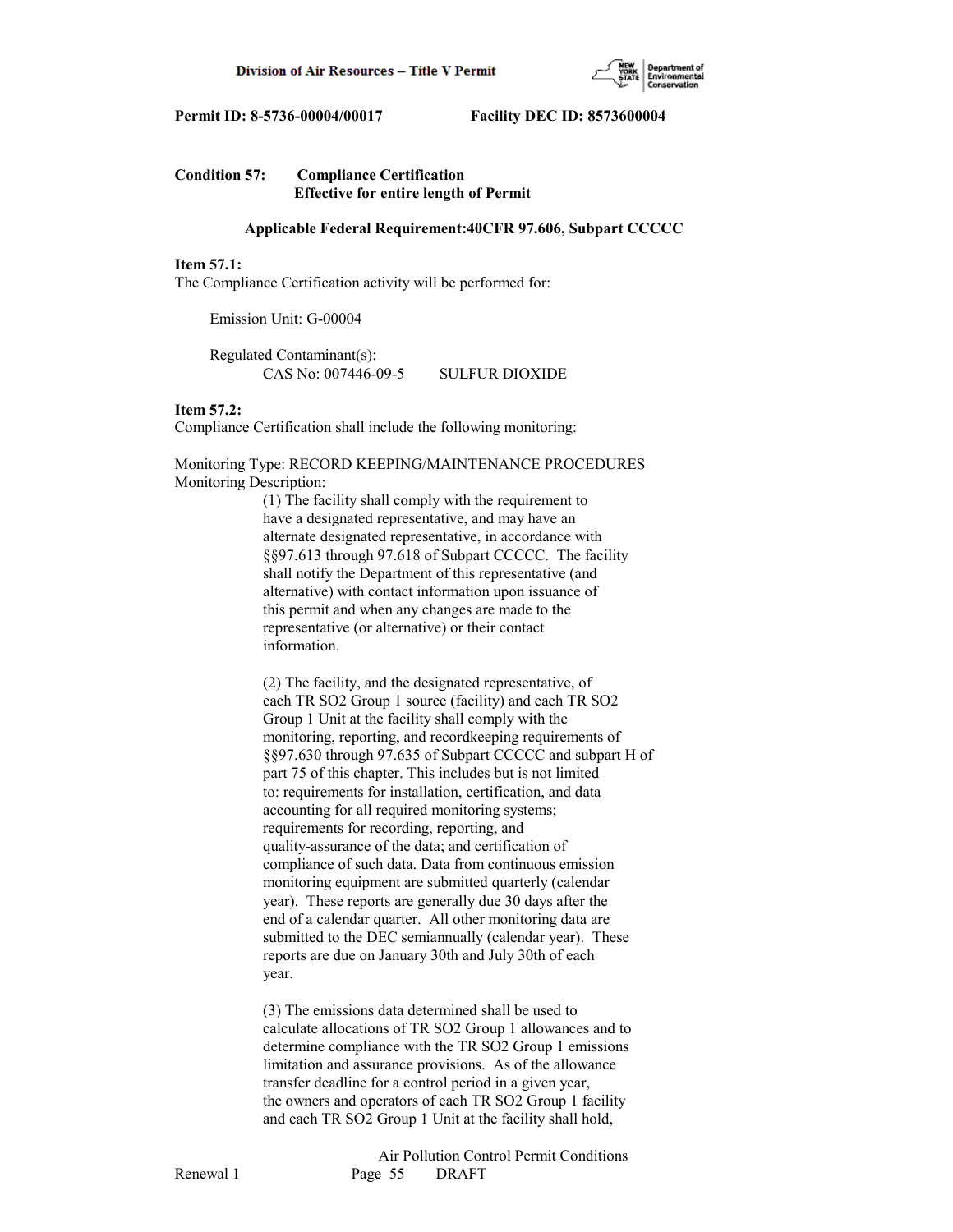

 in the facilities compliance account, TR SO2 Group 1 allowances available for deduction for such control period under §97.624(a) in an amount not less than the tons of total SO2 emissions for such control period from all TR SO2 Group 1 Units at the facility.

Monitoring Frequency: AS REQUIRED - SEE PERMIT MONITORING DESCRIPTION

Reporting Requirements: AS REQUIRED - SEE MONITORING DESCRIPTION

**Condition 58: Compliance Certification Effective for entire length of Permit**

## **Applicable Federal Requirement:6 NYCRR Subpart 201-6**

# **Item 58.1:**

The Compliance Certification activity will be performed for:

 Emission Unit: G-00004 Process: P65

 Regulated Contaminant(s): CAS No: 007664-41-7 AMMONIA

## **Item 58.2:**

Compliance Certification shall include the following monitoring:

Monitoring Type: CONTINUOUS EMISSION MONITORING (CEM) Monitoring Description:

> Compliance with this limit shall be demonstrated by an Ammonia Continuous Emission Monitoring System (CEMS). The Permittee shall not allow to discharge emissions of ammonia (NH3) into the atmosphere in excess of 20 ppmvd  $@$  3% O2 (1-hour block average) from the SNCR/SCR system controlling Boiler #6. The Permittee shall install and operate CEMS for NH3 slip emissions.

Manufacturer Name/Model Number: Continuous Emission Monitor Upper Permit Limit: 20 parts per million by volume (dry, corrected to 3% oxygen) Reference Test Method: 40 CFR 60 App A Monitoring Frequency: CONTINUOUS Averaging Method: AVERAGING METHOD - SEE MONITORING DESCRIPTION Reporting Requirements: SEMI-ANNUALLY (CALENDAR) Reports due 30 days after the reporting period. Subsequent reports are due every 6 calendar month(s).

## **Condition 59: Compliance Certification Effective for entire length of Permit**

 **Applicable Federal Requirement:6 NYCRR 231-5.4**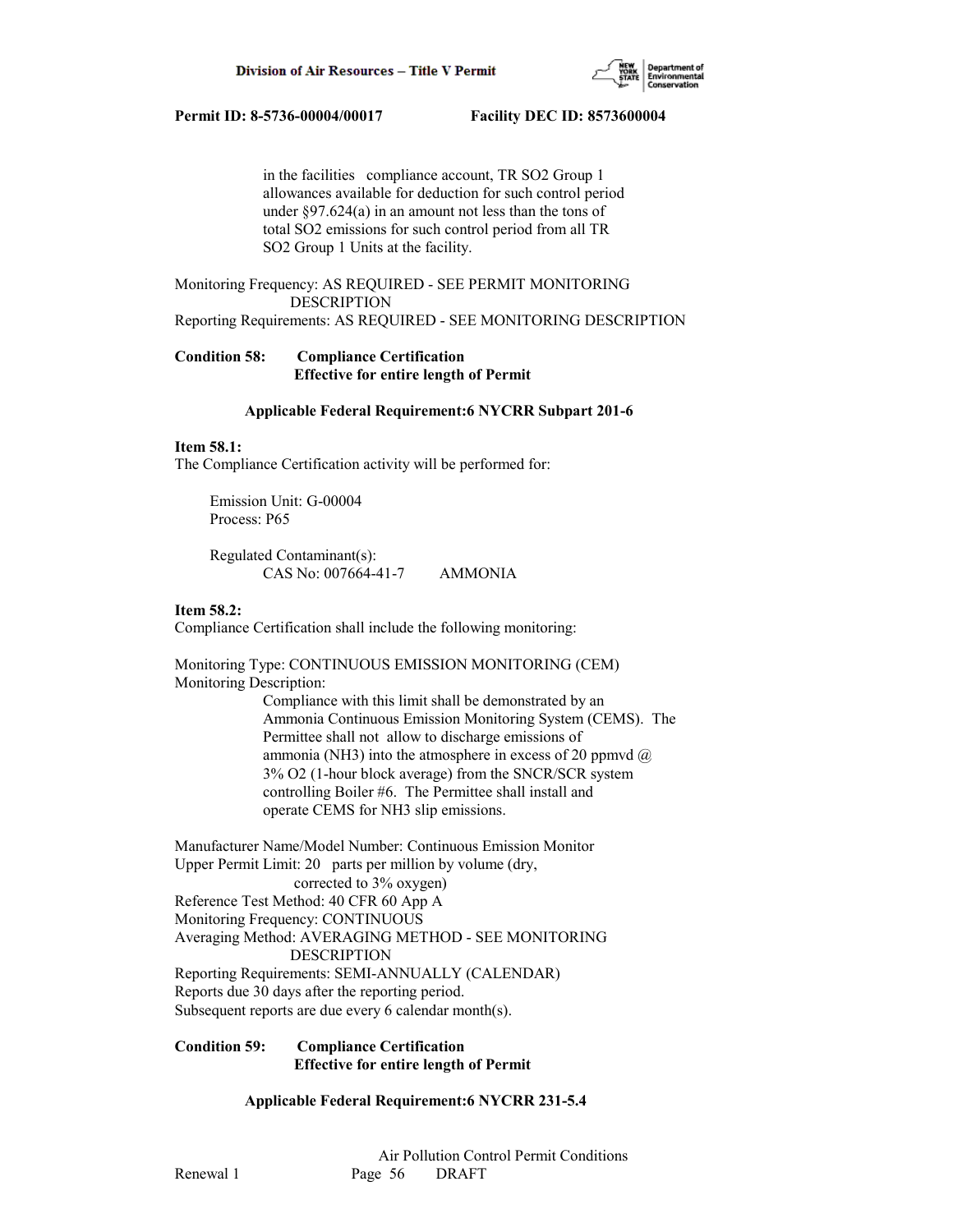# **Item 59.1:**

The Compliance Certification activity will be performed for:

 Emission Unit: G-00004 Process: P65

 Regulated Contaminant(s): CAS No: 0NY210-00-0 OXIDES OF NITROGEN

# **Item 59.2:**

Compliance Certification shall include the following monitoring:

Monitoring Type: CONTINUOUS EMISSION MONITORING (CEM) Monitoring Description:

> NOx emissions shall not exceed 0.0365 lb/MMBtu on a 1 hr block basis while firing natural gas only. This limit does not include startups, shutdowns, malfunctions or upsets. This limit will satisfy LAER regulatory requirements and be demonstrated through use of NOx CEMS. This limit is more stringent than the NOx RACT requirements of 6 NYCRR Part 227-2. That being the case, only the most stringent NOx limitation (LAER) is included in the permit to avoid conflicting NOx emission limits for this process.

Manufacturer Name/Model Number: Continuous Emission Monitor Upper Permit Limit: 0.0365 pounds per million Btus Reference Test Method: 40 CFR 60 App A Monitoring Frequency: CONTINUOUS Averaging Method: AVERAGING METHOD - SEE MONITORING DESCRIPTION Reporting Requirements: SEMI-ANNUALLY (CALENDAR) Reports due 30 days after the reporting period. Subsequent reports are due every 6 calendar month(s).

# **Condition 60: Compliance Certification Effective for entire length of Permit**

# **Applicable Federal Requirement:6 NYCRR 231-7.5**

# **Item 60.1:**

The Compliance Certification activity will be performed for:

 Emission Unit: G-00004 Process: P65

 Regulated Contaminant(s): CAS No: 0NY075-02-5 PM 2.5

# **Item 60.2:**

Compliance Certification shall include the following monitoring:

Monitoring Type: INTERMITTENT EMISSION TESTING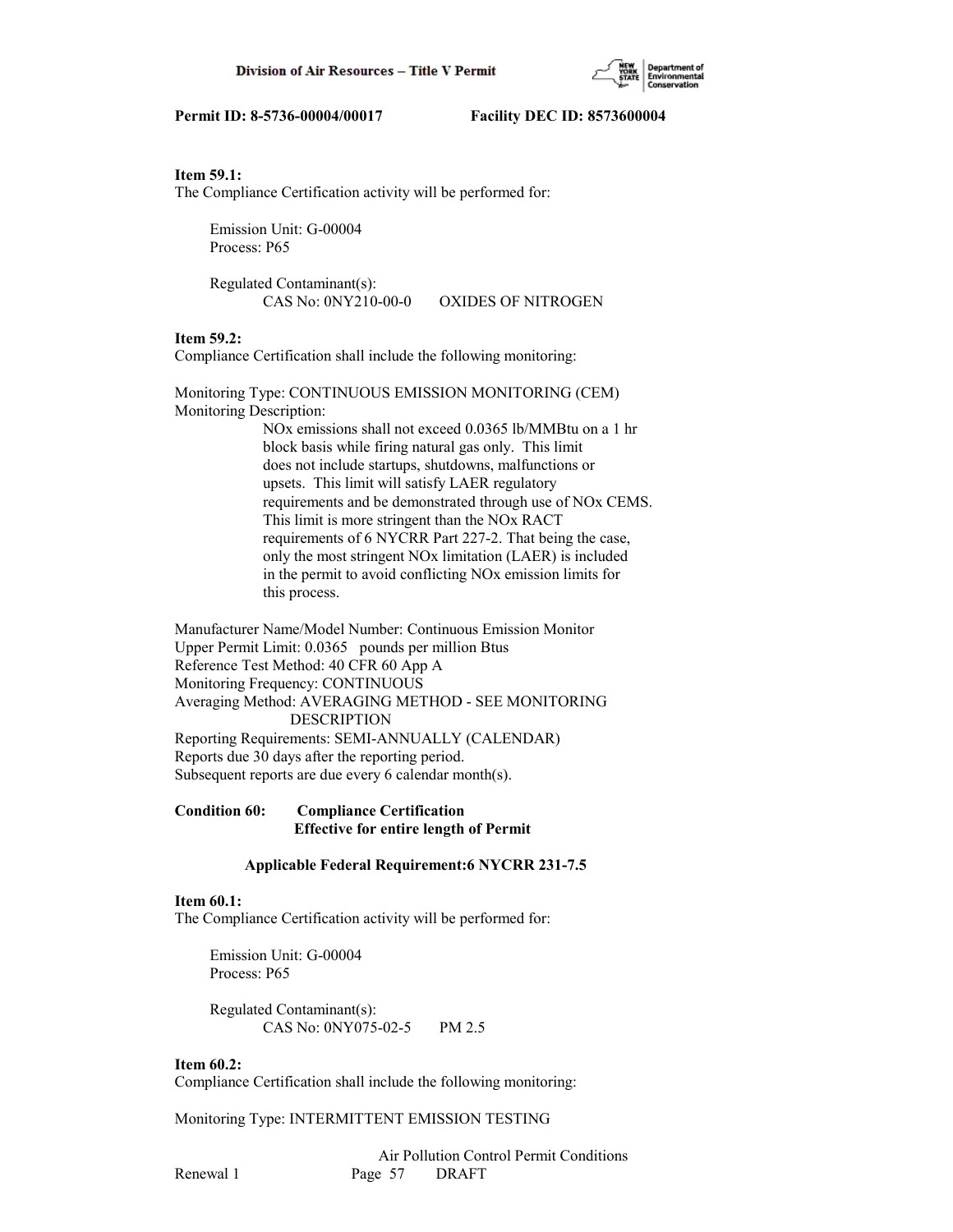

Monitoring Description:

 While firing natural gas only emissions of PM-2.5 from Unit G-00004 must not exceed 0.00825 lb/MMBtu. Annual stack test results from 2017-2021 demonstrate that the Facility is in compliance with the PM-2.5 emission rate (comprised of 3 test runs of not less than 1-hour sampling period per test run). An updated emissions test will be completed upon request.

 Ongoing compliance with the PM-2.5 emission limitation will be demonstrated through the use of a continuous flow meter. The continuous flow meter will record stack flow as a surrogate to PM-2.5 emissions as measured during the most recent approved emissions test.

Upper Permit Limit: 0.00825 pounds per million Btus Reference Test Method: Method 201A/202 Monitoring Frequency: AS REQUIRED - SEE PERMIT MONITORING DESCRIPTION Averaging Method: 1-HOUR AVERAGE Reporting Requirements: SEMI-ANNUALLY (CALENDAR) Reports due 30 days after the reporting period. Subsequent reports are due every 6 calendar month(s).

# **Condition 61: Compliance Certification Effective for entire length of Permit**

## **Applicable Federal Requirement:6 NYCRR 231-7.5**

## **Item 61.1:**

The Compliance Certification activity will be performed for:

 Emission Unit: G-00004 Process: P65

 Regulated Contaminant(s): CAS No: 0NY075-00-5 PM-10

## **Item 61.2:**

Compliance Certification shall include the following monitoring:

Monitoring Type: INTERMITTENT EMISSION TESTING Monitoring Description:

> While firing natural gas only emissions of PM-10 from Unit G-00004 must not exceed 0.00825 lb/MMBtu. Annual stack test results from 2017-2021 demonstrate that the Facility is in compliance with the PM-10 emission rate (comprised of 3 test runs of not less than 1-hour sampling period per test run). An updated emissions test will be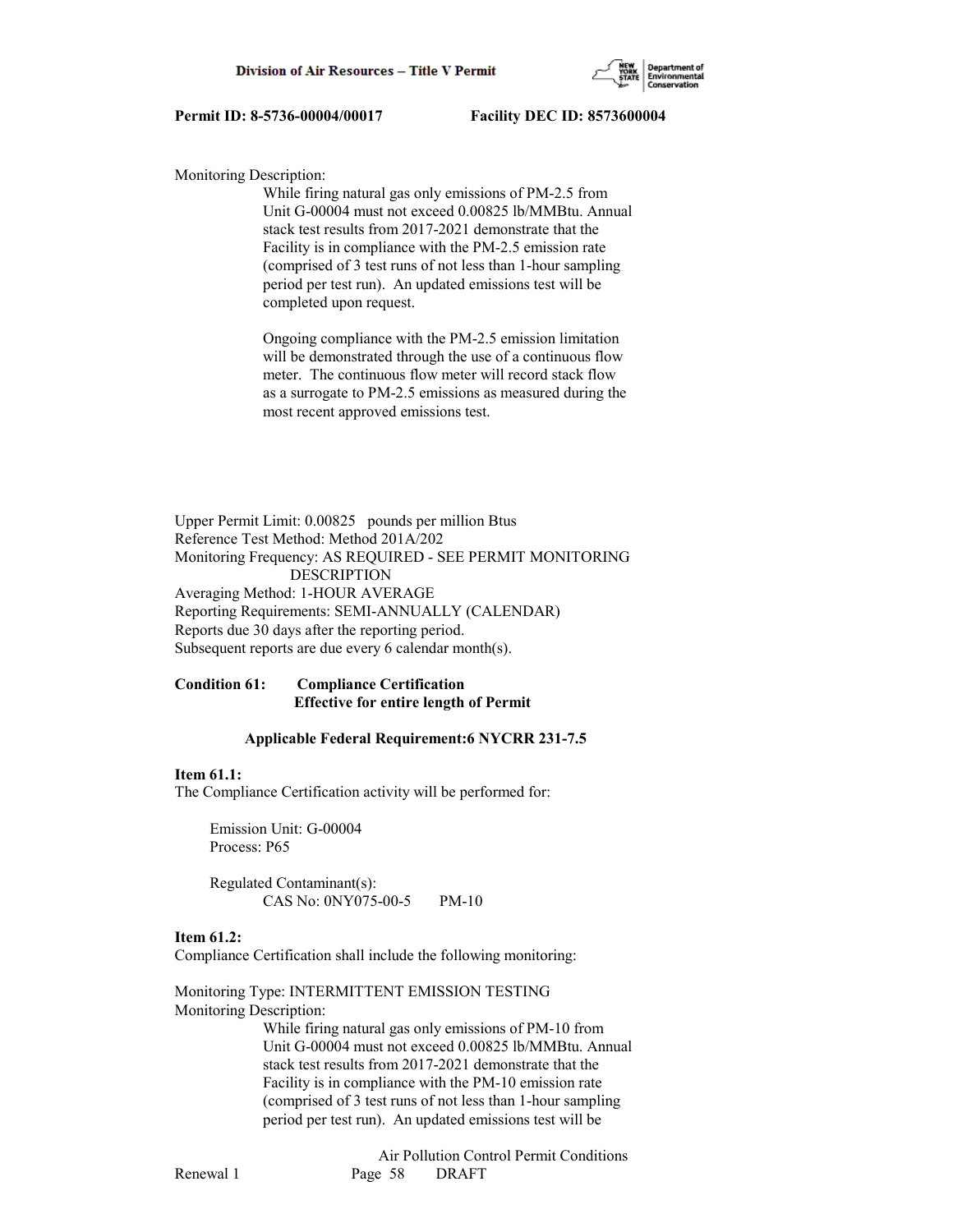

completed upon request.

 Ongoing compliance with the PM-10 emission limitation will be demonstrated through the use of a continuous flow meter. The continuous flow meter will record stack flow as a surrogate to PM-10 emissions as measured during the most recent approved emissions test.

Upper Permit Limit: 0.00825 pounds per million Btus Reference Test Method: Method 201A Monitoring Frequency: AS REQUIRED - SEE PERMIT MONITORING DESCRIPTION Averaging Method: 1-HOUR AVERAGE Reporting Requirements: SEMI-ANNUALLY (CALENDAR) Reports due 30 days after the reporting period. Subsequent reports are due every 6 calendar month(s).

# **Condition 62: Compliance Certification Effective for entire length of Permit**

## **Applicable Federal Requirement:6 NYCRR 231-7.5**

### **Item 62.1:**

The Compliance Certification activity will be performed for:

 Emission Unit: G-00004 Process: P65

 Regulated Contaminant(s): CAS No: 0NY075-00-0 PARTICULATES

# **Item 62.2:**

Compliance Certification shall include the following monitoring:

Monitoring Type: INTERMITTENT EMISSION TESTING Monitoring Description:

> While firing natural gas only emissions of PM from Unit G-00004 must not exceed 0.002 lb/MMBtu. Annual stack test results from 2017-2021 demonstrate that the Facility is in compliance with the PM emission rate (comprised of 3 test runs of not less than 1-hour sampling period per test run). An updated emissions test will be completed once during the term of the permit.

 Ongoing compliance with the PM emission limitation will be demonstrated through the use of a continuous flow meter. The continuous flow meter will record stack flow as a surrogate to PM emissions as measured during the most recent approved emissions test.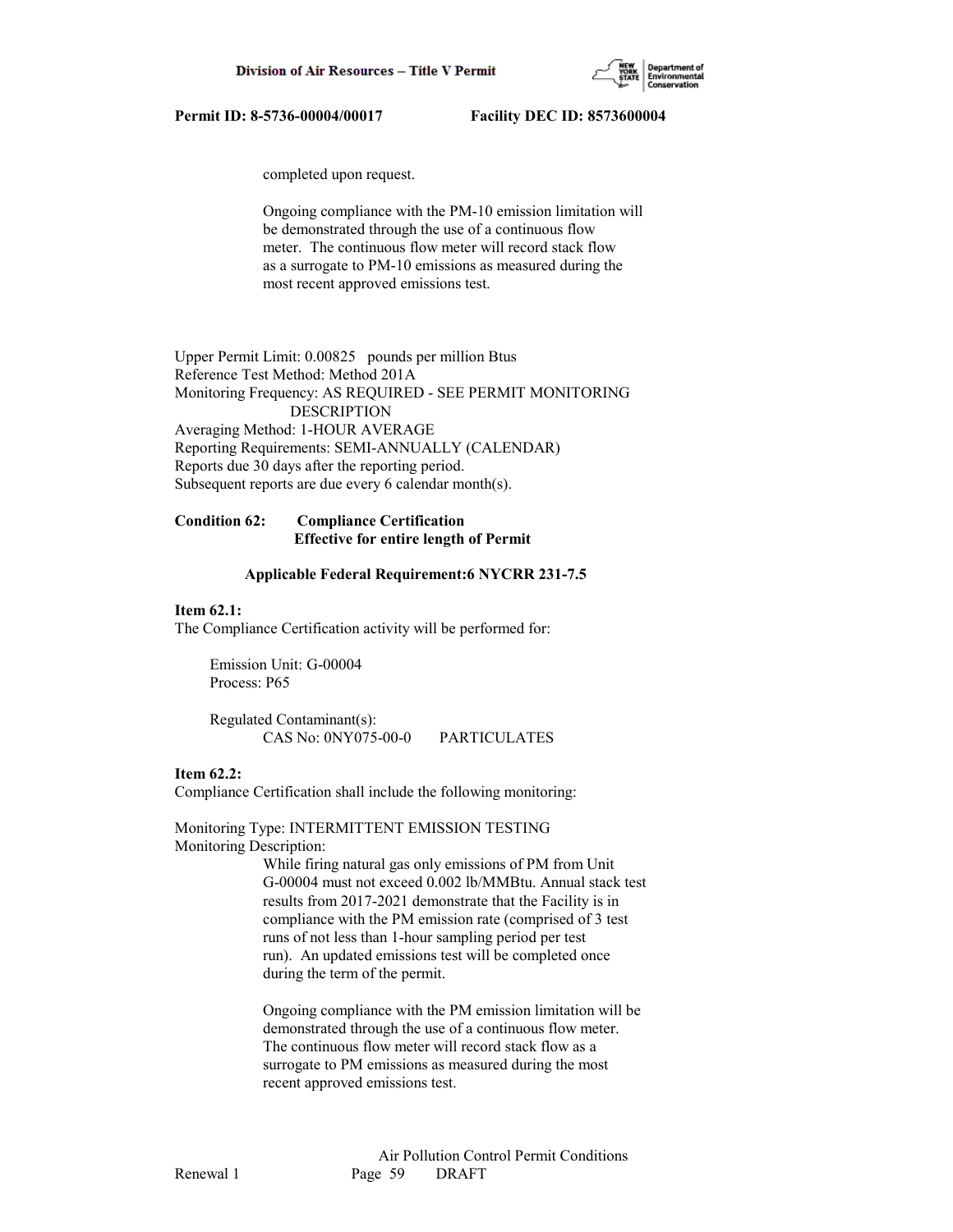

Upper Permit Limit: 0.002 pounds per million Btus Reference Test Method: Method 5 Monitoring Frequency: ONCE DURING THE TERM OF THE PERMIT Averaging Method: 1-HOUR AVERAGE Reporting Requirements: SEMI-ANNUALLY (CALENDAR) Reports due 30 days after the reporting period. Subsequent reports are due every 6 calendar month(s).

# **Condition 63: Compliance Certification Effective for entire length of Permit**

# **Applicable Federal Requirement:6 NYCRR 231-7.6**

# **Item 63.1:**

The Compliance Certification activity will be performed for:

 Emission Unit: G-00004 Process: P65

 Regulated Contaminant(s): CAS No: 000630-08-0 CARBON MONOXIDE

# **Item 63.2:**

Compliance Certification shall include the following monitoring:

Monitoring Type: CONTINUOUS EMISSION MONITORING (CEM) Monitoring Description:

 CO emissions shall not exceed 100 ppm by volume at 3% O2 on a 24-hour weighted block average. This equates to 0.075 lb/MMBtu on a 24-hour weighted block average. The previously permitted BACT limit of 50 ppm was unattainable concurrently with NOx LAER, therefore, 100 ppm or 0.075 lb CO/MMBtu is BACT while complying with NOx LAER.

Manufacturer Name/Model Number: Continuous Emission Monitor Upper Permit Limit: 0.075 pounds per million Btus Reference Test Method: 40 CFR 60 App A Monitoring Frequency: CONTINUOUS Averaging Method: AVERAGING METHOD - SEE MONITORING DESCRIPTION Reporting Requirements: SEMI-ANNUALLY (CALENDAR) Reports due 30 days after the reporting period. Subsequent reports are due every 6 calendar month(s).

# **Condition 64: Compliance Certification Effective for entire length of Permit**

# **Applicable Federal Requirement:6 NYCRR Subpart 201-6**

**Item 64.1:**

The Compliance Certification activity will be performed for: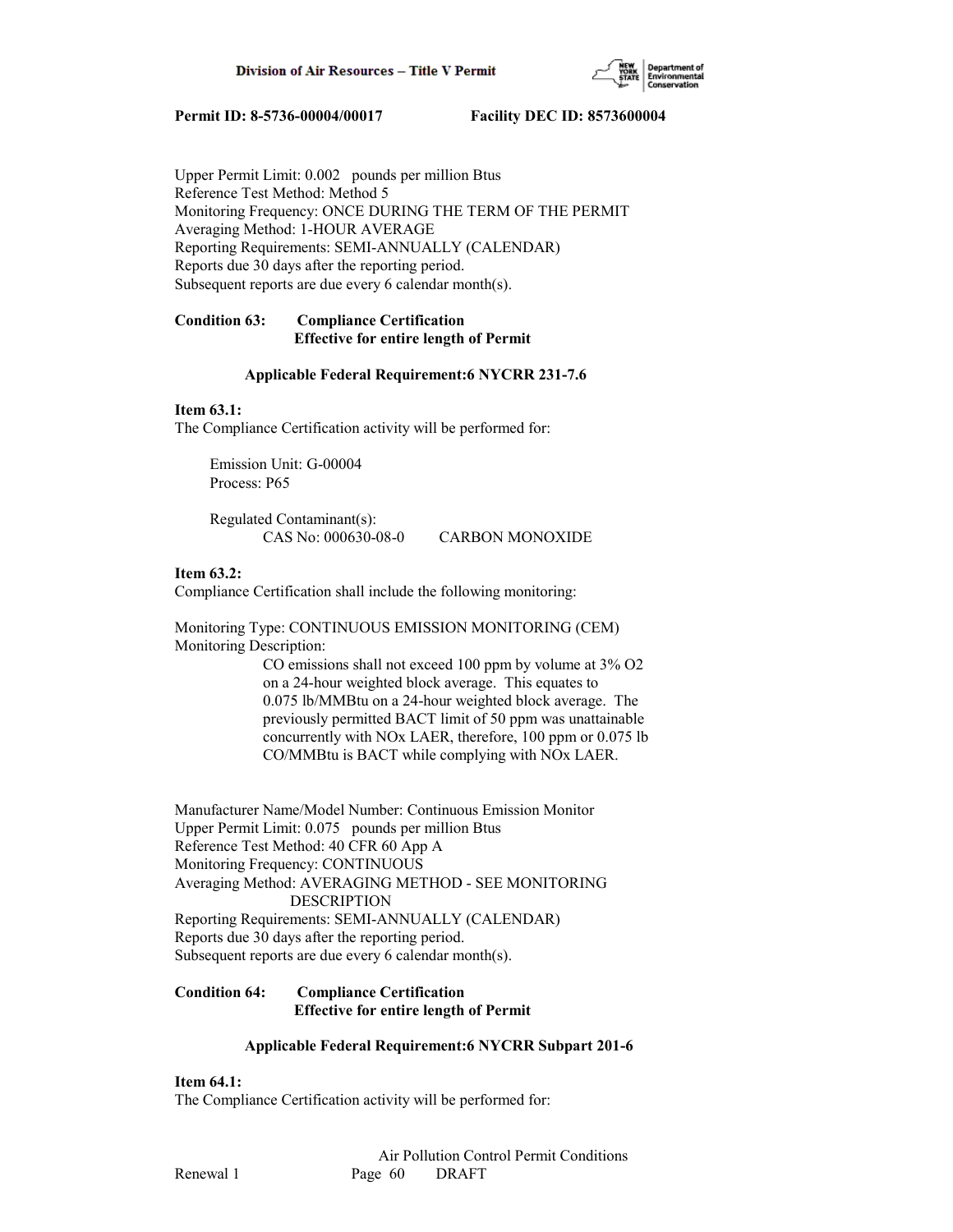Emission Unit: G-00004 Process: P75

## **Item 64.2:**

Compliance Certification shall include the following monitoring:

# Monitoring Type: RECORD KEEPING/MAINTENANCE PROCEDURES Monitoring Description:

 The permittee shall only burn wood which has not been treated with creosote, pentachlorophenol chromate, copper arsenate, or other copper, chromium or arsenical preservatives.

 Each delivery must be accompanied by documentation from suppliers demonstrating that the respective load meets biomass specifications listed in this permit.

 The Permittee shall inspect each delivery upon receipt and during unloading for any materials or items that are not authorized by this permit. If any such materials are identified those materials must be removed and the supplier be notified. Those materials must be disposed following the plan approved by NYSDEC.

 The Permittee shall develop a plan that shall explicitly identify the procedures that should be used to manage and dispose those materials that were identifies as not permitted for combustion. This plan shall be approved by NYSDEC.

 The Permittee shall maintain records of: (1) documentation from the suppliers and (2) the amount of removed/rejected materials, and the reason for rejection.

 Biomass Specifications: For the purposes of this permit biomass shall consist of: clean unadulterated wood, including unadulterated kiln-dried wood, and resinated wood.

 Clean unadulterated wood can include items specified in the definition unadulterated wood in NYSDEC Policy DAR-3: wood that is not painted or treated with chemicals such as glues, preservatives or adhesives. Any painted wood or chemically treated wood (e.g., pressure treated wood, treated railroad ties) or wood containing glues or adhesives (e.g., plywood, particle board) is considered adulterated wood.

 Resinated wood can include items specified in NYSDEC Policy DAR-3 for particle board. Particle board shall be considered to consist of particle board from all different sources, except if the particle board has been coated with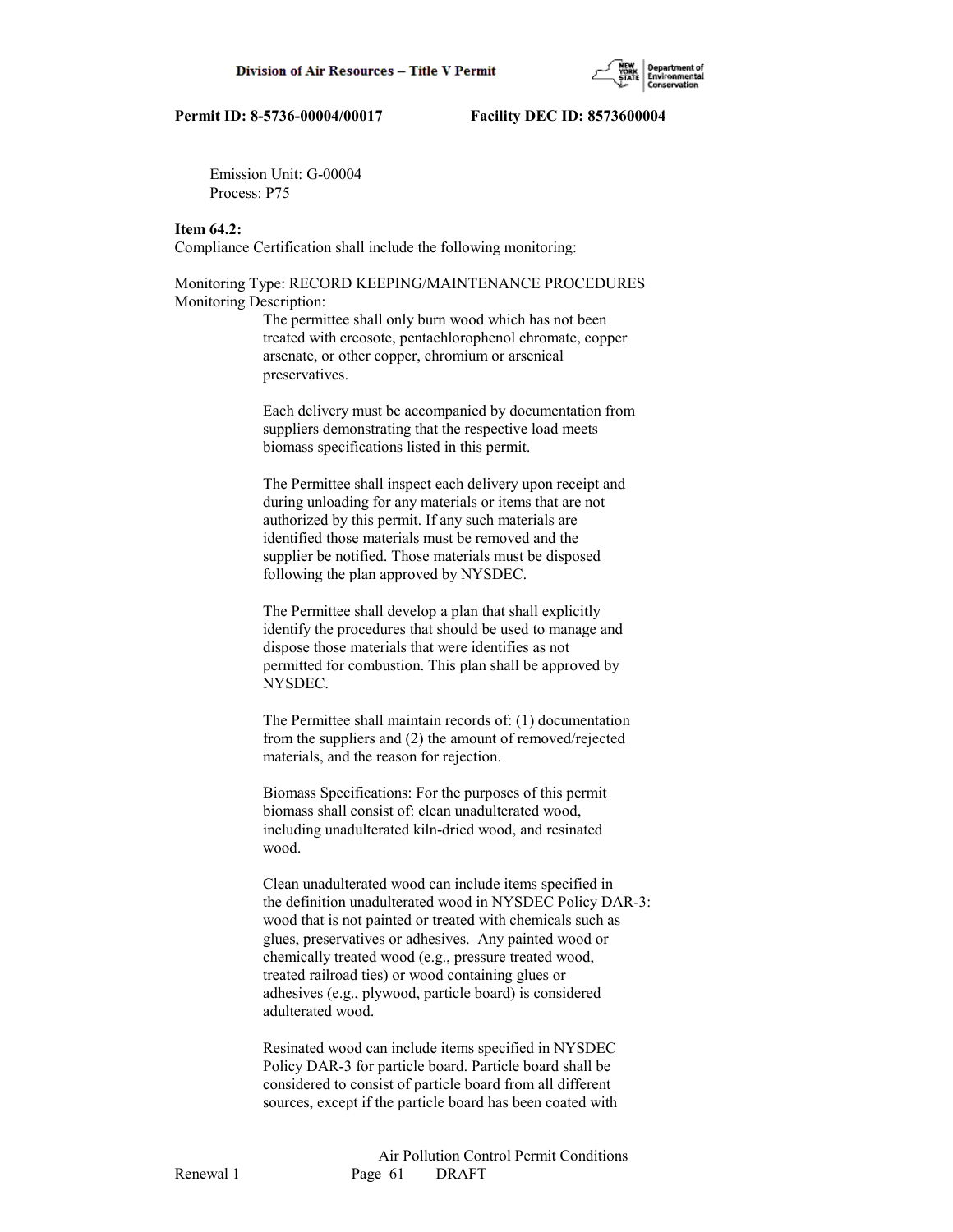

 chemical adulterants other than the glues used to manufacture it (e.g., paints or other treatments). Particle board laminated with unadulterated wood or paper shall also be included in this category."

Monitoring Frequency: AS REQUIRED - SEE PERMIT MONITORING DESCRIPTION Reporting Requirements: SEMI-ANNUALLY (CALENDAR) Reports due 30 days after the reporting period. Subsequent reports are due every 6 calendar month(s).

# **Condition 65: Capping Monitoring Condition Effective for entire length of Permit**

### **Applicable Federal Requirement:6 NYCRR Subpart 201-7**

### **Item 65.1:**

Under the authority of 6 NYCRR Part 201-7, this condition contains an emission cap for the purpose of limiting emissions from the facility, emission unit or process to avoid being subject to the following applicable requirement(s) that the facility, emission unit or process would otherwise be subject to:

6 NYCRR Subpart 231-5

## **Item 65.2:**

Operation of this facility shall take place in accordance with the approved criteria, emission limits, terms, conditions and standards in this permit.

### **Item 65.3:**

The owner or operator of the permitted facility must maintain all required records on-site for a period of five years and make them available to representatives of the Department upon request. Department representatives must be granted access to any facility regulated by this Subpart, during normal operating hours, for the purpose of determining compliance with this and any other state and federal air pollution control requirements, regulations or law.

## **Item 65.4:**

On an annual basis, unless otherwise specified below, beginning one year after the granting of an emissions cap, the responsible official shall provide a certification to the Department that the facility has operated all emission units within the limits imposed by the emission cap. This certification shall include a brief summary of the emissions subject to the cap for that time period and a comparison to the threshold levels that would require compliance with an applicable requirement.

### **Item 65.5:**

The emission of pollutants that exceed the applicability thresholds for an applicable requirement, for which the facility has obtained an emissions cap, constitutes a violation of Part 201 and of the Act.

### **Item 65.6:**

The Compliance Certification activity will be performed for:

 Emission Unit: G-00004 Process: P75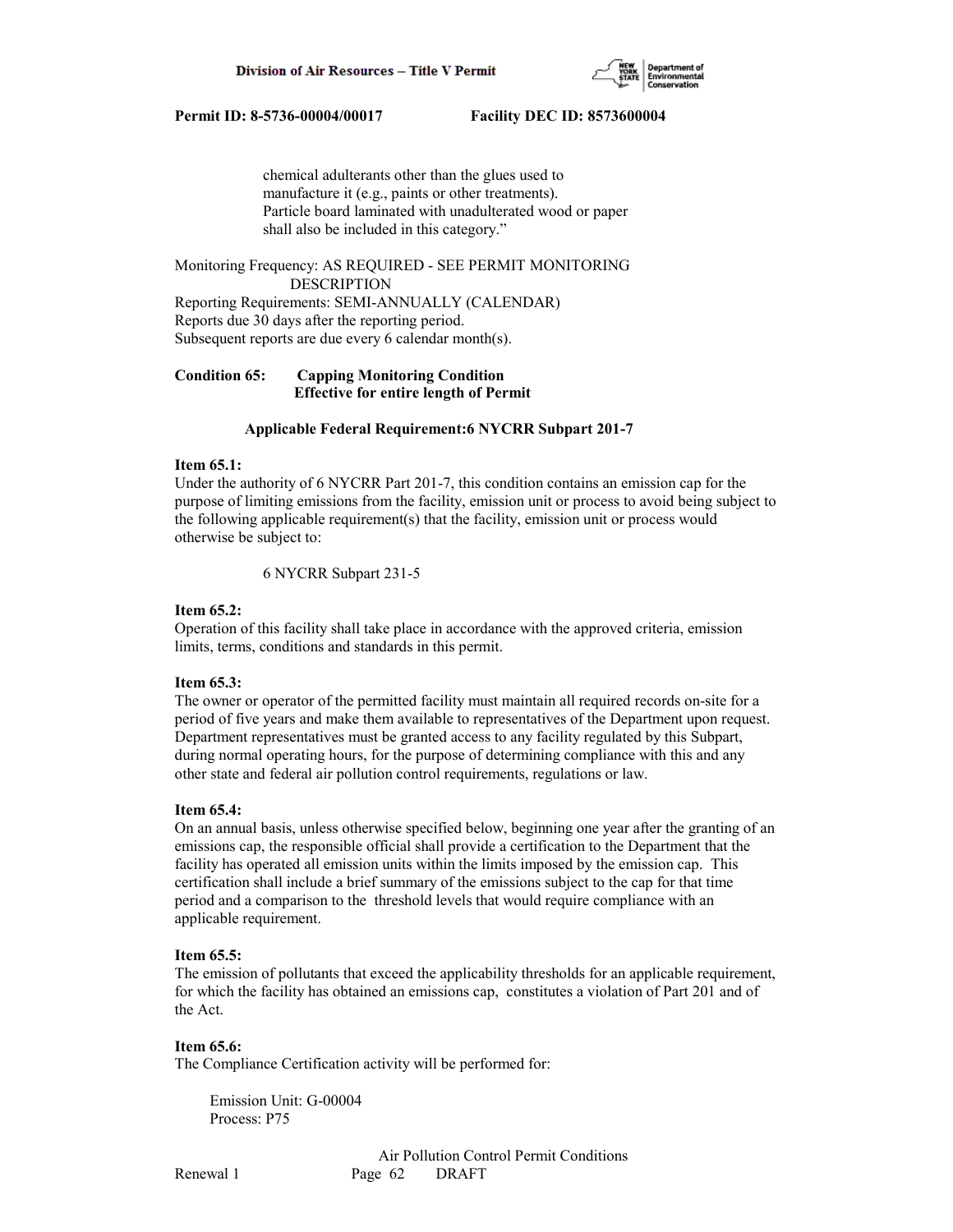

 Regulated Contaminant(s): CAS No: 0NY998-00-0 VOC

# **Item 65.7:**

Compliance Certification shall include the following monitoring:

 Capping: Yes Monitoring Type: INTERMITTENT EMISSION TESTING Monitoring Description: The Permittee shall conduct performance testing while

 operating Process P75, firing natural gas and up to 19% biomass, on an annual basis. Annual testing is only required in any year in which process P75 was operational for any part of at least 30 calendar days in a year.

 VOC emissions, including formaldehyde, will be determined using Method 25A and 316 or other testing methodology approved by the Department.

Upper Permit Limit: 49 tons per year Reference Test Method: Method 25A, Method 316 Monitoring Frequency: AS REQUIRED - SEE PERMIT MONITORING DESCRIPTION Averaging Method: ANNUAL MAXIMUM ROLLED MONTHLY Reporting Requirements: SEMI-ANNUALLY (CALENDAR) Reports due 30 days after the reporting period. Subsequent reports are due every 6 calendar month(s).

# **Condition 66: Compliance Certification Effective for entire length of Permit**

### **Applicable Federal Requirement:6 NYCRR 231-5.4**

# **Item 66.1:**

The Compliance Certification activity will be performed for:

 Emission Unit: G-00004 Process: P75

 Regulated Contaminant(s): CAS No: 0NY210-00-0 OXIDES OF NITROGEN

### **Item 66.2:**

Compliance Certification shall include the following monitoring:

Monitoring Type: CONTINUOUS EMISSION MONITORING (CEM) Monitoring Description:

> The NOx emission limit will be 0.05 lb/MMBtu for a 30 day block weighted average while co-firing natural gas and up to 19% biomass. This limit does not apply during start up, shutdown, malfunction, and upsets. This limit is more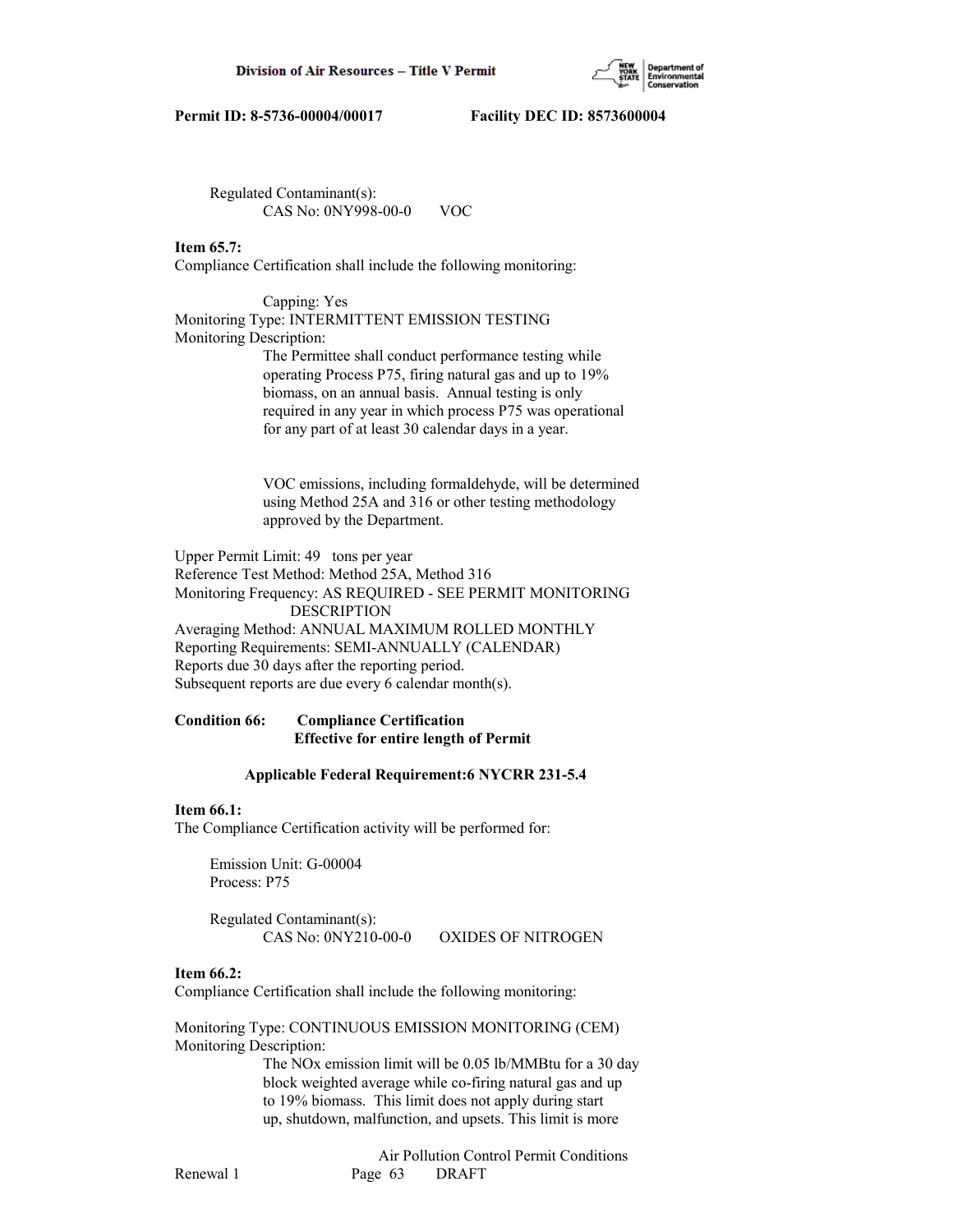

 stringent than the NOx RACT requirements of 6 NYCRR Part 227-2. That being the case, only the most stringent NOx limitation (LAER) is included in the permit to avoid conflicting NOx emission limits for this process.

Manufacturer Name/Model Number: Continuous Emission Monitor Upper Permit Limit: 0.05 pounds per million Btus Reference Test Method: 40 CFR 60 App A Monitoring Frequency: CONTINUOUS Averaging Method: AVERAGING METHOD - SEE MONITORING DESCRIPTION Reporting Requirements: SEMI-ANNUALLY (CALENDAR) Reports due 30 days after the reporting period. Subsequent reports are due every 6 calendar month(s).

**Condition 67: Compliance Certification Effective for entire length of Permit**

## **Applicable Federal Requirement:6 NYCRR 231-5.4**

## **Item 67.1:**

The Compliance Certification activity will be performed for:

 Emission Unit: G-00004 Process: P75

 Regulated Contaminant(s): CAS No: 0NY210-00-0 OXIDES OF NITROGEN

# **Item 67.2:**

Compliance Certification shall include the following monitoring:

Monitoring Type: CONTINUOUS EMISSION MONITORING (CEM) Monitoring Description:

> This emission limitation of 0.058 lb/MMBtu 1-hour block average represents the Lowest Achievable Emission Rate (LAER) when the facility is co-firing natural gas and up to 19% biomass. This limit does not apply during start up, shutdown, malfunction and upsets. Continuous compliance will be demonstrated by use of a NOx CEMS. The averaging period for this limit is 1 block-hour period. In the event that the CEMS outlet data collected by the Permittee before the date of the initial compliance performance testing or the actual data supplied by the initial compliance performance testing indicates that the Permittee cannot meet the 0.058 lb/MMBtu NOx limit, the NYSDEC may adjust this NOx emission limit upward at a level not to exceed two standard deviations above the mean of the three 1-hour test runs. The new (adjusted) level of NOx emission limit cannot exceed 0.08 lb/MMBtu, while the boiler is fired on a combination of natural gas and up to 19% biomass. The new limit can only be established based on the NYSDEC and EPA's review of the stack test results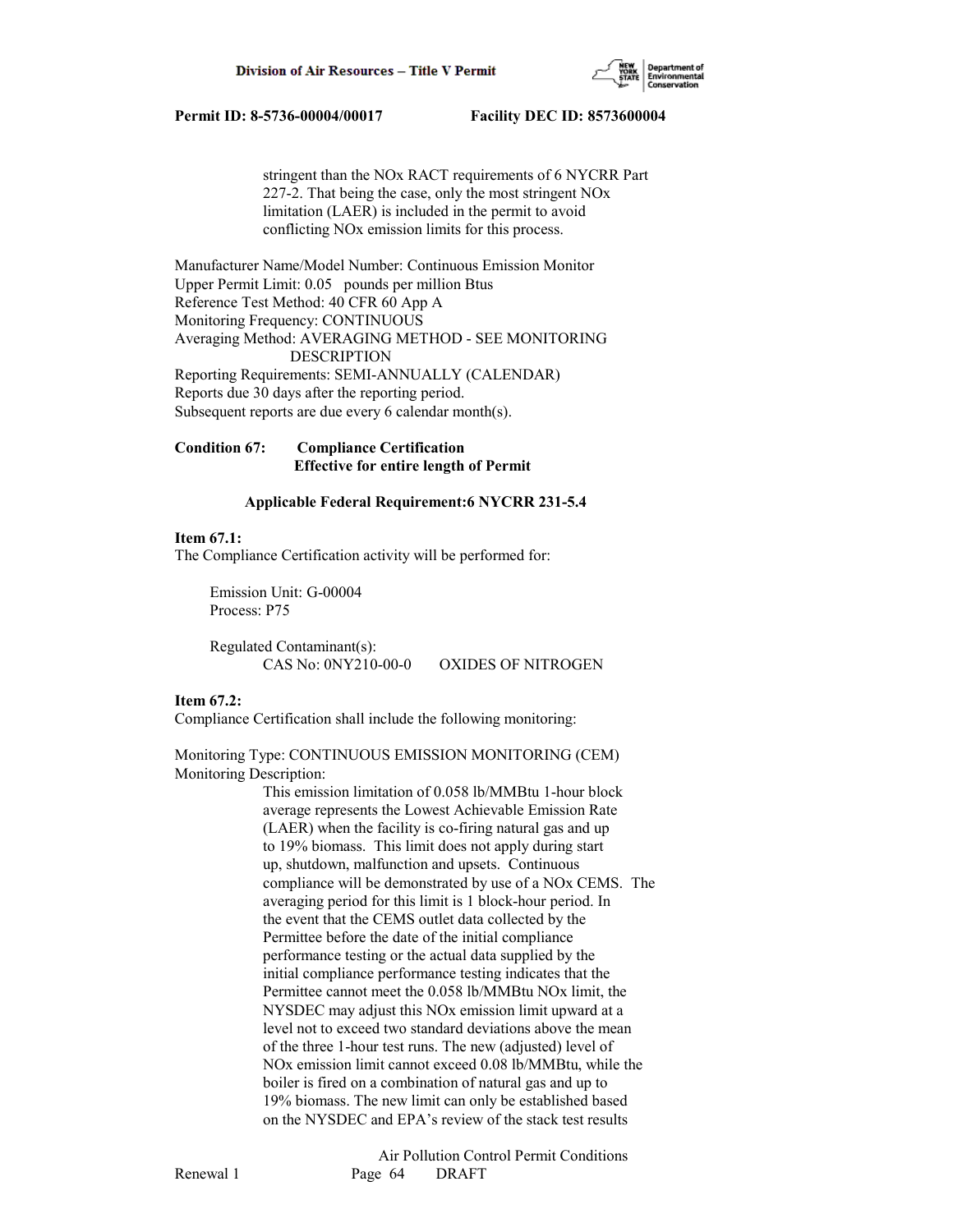

 and CEMS outlet data. This change in the permit may be accomplished administratively. The exceedances of the NOx limit of 0.058 lb/MMBtu that may occur prior to the date of the initial compliance performance testing, and, which would be below 0.08 lb/MMBtu (for a combination of natural gas and up to 19% biomass) shall not be considered a violation of the permit conditions.

 Any adjustment to the NOx emission limit for Unit G-00004, made in accordance with the provisions of the previous paragraph, will be considered an administrative amendment as defined at 6 NYCRR 201-6.6(b) and not subject to the requirements for modifications of 6 NYCRR 201-6.6(c) or (d), 6 NYCRR Part 621 or 6 NYCRR Part 231-11.

 This limit is more stringent than the NOx RACT requirements of 6 NYCRR Part 227-2. That being the case, only the most stringent NOx limitation (LAER) is included in the permit to avoid conflicting NOx emission limits for this process.

Manufacturer Name/Model Number: Continuous Emission Monitor Upper Permit Limit: 0.058 pounds per million Btus Reference Test Method: 40 CFR 60 App A Monitoring Frequency: CONTINUOUS Averaging Method: AVERAGING METHOD - SEE MONITORING DESCRIPTION Reporting Requirements: SEMI-ANNUALLY (CALENDAR) Reports due 30 days after the reporting period. Subsequent reports are due every 6 calendar month(s).

# **Condition 68: Compliance Certification Effective for entire length of Permit**

# **Applicable Federal Requirement:6 NYCRR 231-7.5**

### **Item 68.1:**

The Compliance Certification activity will be performed for:

 Emission Unit: G-00004 Process: P75

 Regulated Contaminant(s): CAS No: 0NY075-02-5 PM 2.5

### **Item 68.2:**

Compliance Certification shall include the following monitoring:

Monitoring Type: INTERMITTENT EMISSION TESTING Monitoring Description:

> While co-firing natural gas and up to 19% biomass emissions of PM-2.5 from Unit G-00004 must not exceed 0.031 lb/MMBtu. An initial stack test to demonstrate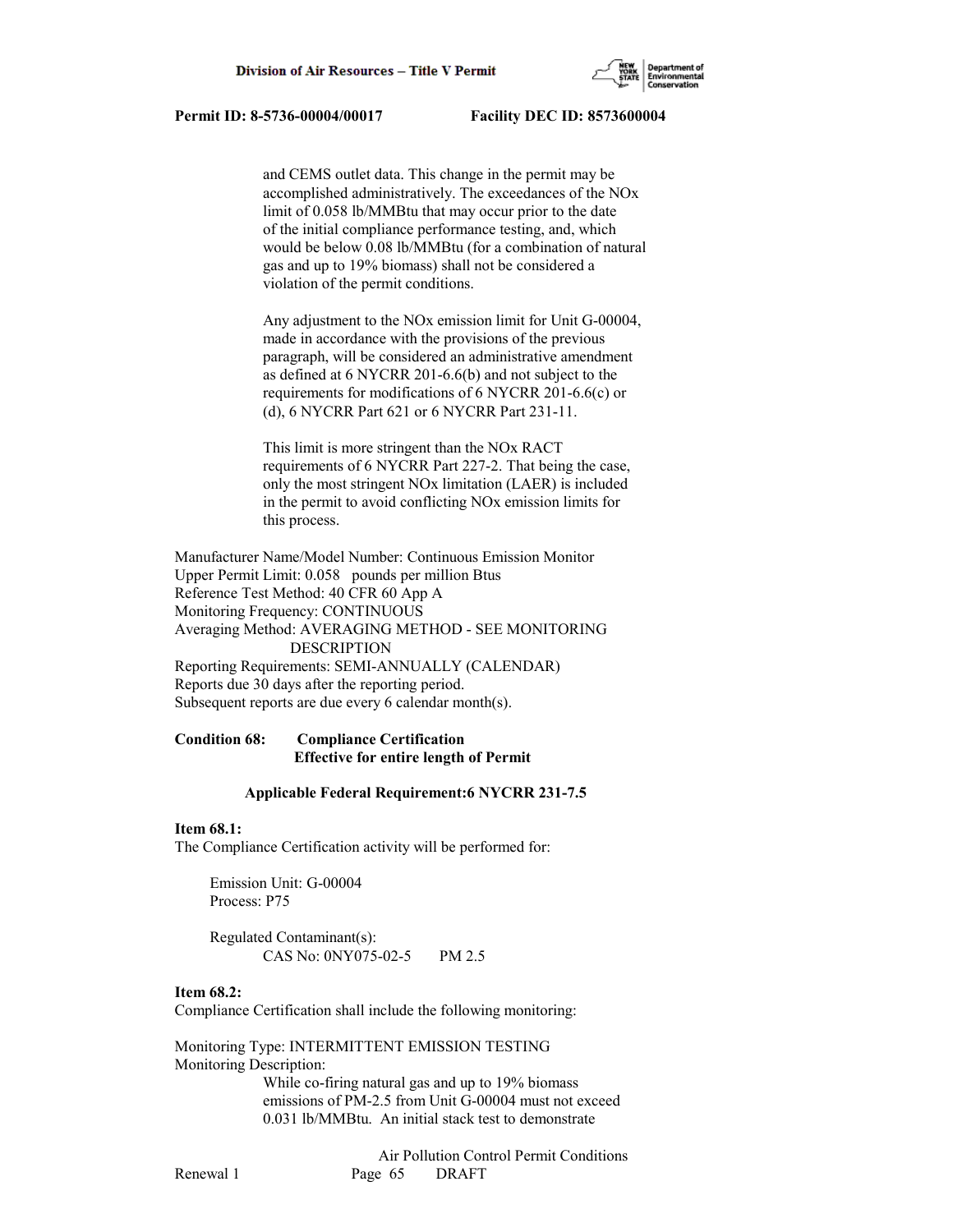

 compliance with the PM-2.5 emission rate (comprised of 3 test runs of not less than 1-hour sampling period per test run), must be completed within 180 days of introduction of biomass co-firing for the purposes of commercial production of power, but no later than 180 days after the initial startup of Boiler #6.

 For the purposes of this permit: (1) "beginning of commercial production of power" shall mean the first time when Unit #4 (which is the combination of the existing turbine steam generator and Boiler #6) achieves minimum operating load of 40 Megawatts; and (2) startup means the setting in operation of an affected facility for any purpose, as defined at 40 CFR 60.2.

 In the event that during the initial compliance performance testing it would be determined that the Permittee cannot meet the 0.031 lb/MMBtu co-firing natural gas and biomass, the NYSDEC may adjust each emission limit upward at a level not to exceed two standard deviations above the mean (which is the average of the three stack test runs of no less than 1-hour sampling period for each test run). The new (adjusted) levels of total PM2.5 emission limits cannot exceed 0.0419 lb/MMBtu. The new limits can only be established based on the NYSDEC's and EPA's review of the performance compliance testing data. The exceedances of the PM-2.5 limit of 0.031 lb/MMBtu that may occur during the initial compliance performance testing and, that would be below 0.0419 lb/MMBtu shall not be considered violations of the permit conditions.

 Any adjustment to the PM-2.5 emission limit for Unit G-00004, made in accordance with the provisions of the previous paragraph, will be considered an administrative amendment as defined at 6 NYCRR 201-6.6(b) and not subject to the requirements for modifications of 6 NYCRR 201-6.6(c) or (d), 6 NYCRR Part 621 or 6 NYCRR Part 231-11.

 Additional compliance testing for PM-2.5 emissions from Unit G-00004 will be required annually.

Upper Permit Limit: 0.031 pounds per million Btus Reference Test Method: 40 CFR 60 App A M-5 and 40 CFR 51 App M M-202 Monitoring Frequency: AS REQUIRED - SEE PERMIT MONITORING DESCRIPTION Averaging Method: 1-HOUR AVERAGE Reporting Requirements: SEMI-ANNUALLY (CALENDAR) Reports due 30 days after the reporting period. Subsequent reports are due every 6 calendar month(s).

# **Condition 69: Compliance Certification**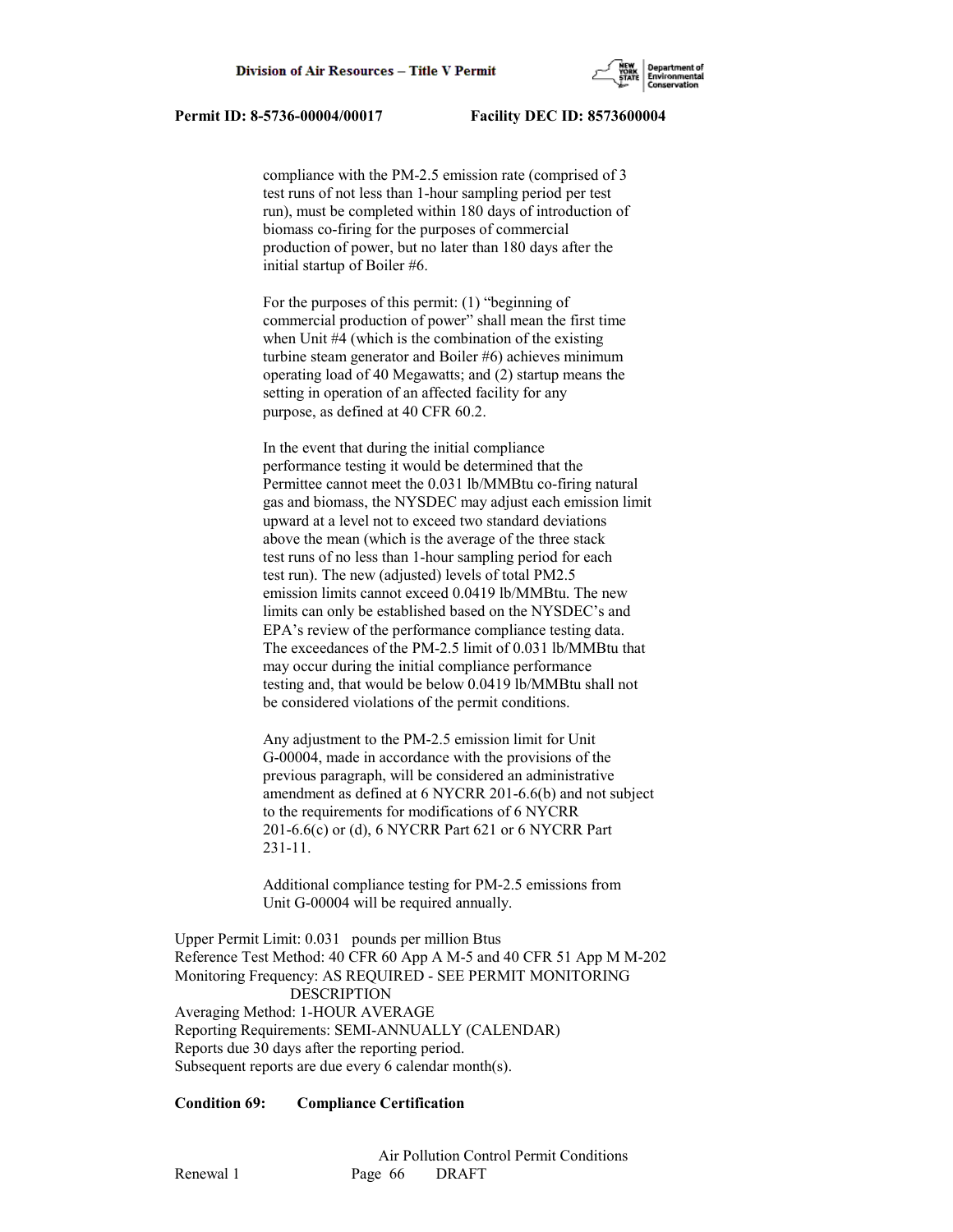

# **Effective for entire length of Permit**

#### **Applicable Federal Requirement:6 NYCRR 231-7.5**

## **Item 69.1:**

The Compliance Certification activity will be performed for:

 Emission Unit: G-00004 Process: P75

 Regulated Contaminant(s): CAS No: 0NY075-00-0 PARTICULATES

# **Item 69.2:**

Compliance Certification shall include the following monitoring:

Monitoring Type: INTERMITTENT EMISSION TESTING Monitoring Description:

> While co-firing natural gas and up to 19% biomass emissions of filterable PM from Unit G-00004 must not exceed 0.01 lb/MMBtu. An initial stack test to demonstrate compliance with the PM emission rate (comprised of 3 test runs of not less than 1-hour sampling period per test run), must be completed within 180 days of the beginning of commercial production of power, but not later than 180 days after initial startup of Boiler #6.

> For the purposes of this permit: (1) "beginning of commercial production of power" shall mean the first time when Unit #4 (which is the combination of the existing turbine steam generator and Boiler #6) achieves minimum operating load of 40 Megawatts; and (2) startup means the setting in operation of an affected facility for any purpose, as defined at 40 CFR 60.2.

> Additional compliance testing for PM emissions from Unit G-00004 will be conducted annually.

 This condition will also satisfy the requirements of 6 NYCRR Part 227-1.

Upper Permit Limit: 0.01 pounds per million Btus Reference Test Method: 40 CFR 60 App A M-5 Monitoring Frequency: ANNUALLY Averaging Method: 1-HOUR AVERAGE Reporting Requirements: SEMI-ANNUALLY (CALENDAR) Reports due 30 days after the reporting period. Subsequent reports are due every 6 calendar month(s).

**Condition 70: Compliance Certification Effective for entire length of Permit**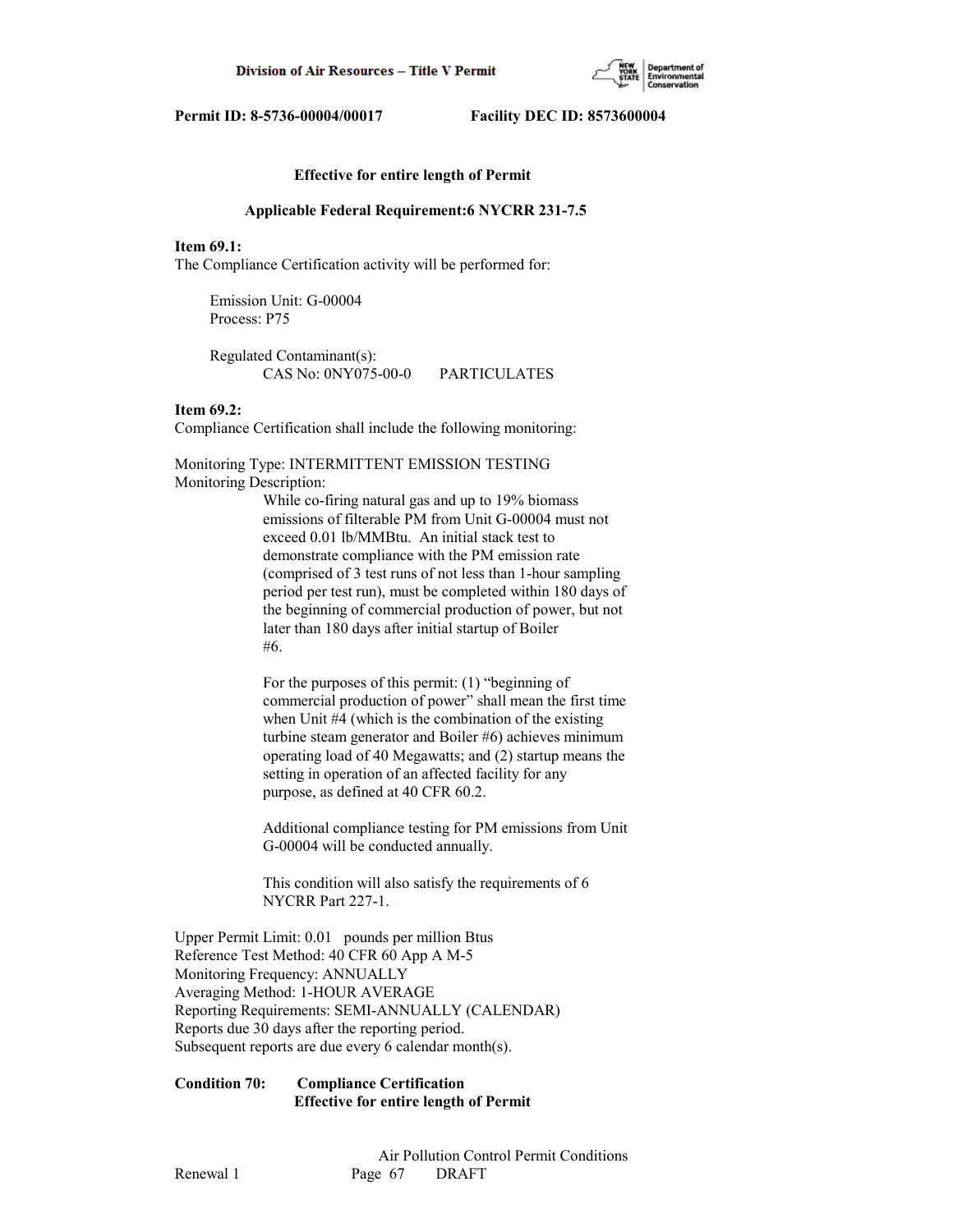

## **Applicable Federal Requirement:6 NYCRR 231-7.5**

### **Item 70.1:**

The Compliance Certification activity will be performed for:

 Emission Unit: G-00004 Process: P75

 Regulated Contaminant(s): CAS No: 0NY075-00-5 PM-10

#### **Item 70.2:**

Compliance Certification shall include the following monitoring:

Monitoring Type: INTERMITTENT EMISSION TESTING Monitoring Description:

> While co-firing natural gas and biomass emissions of PM-10 from Unit G-00004 must not exceed 0.031 lb/MMBtu. An initial stack test to demonstrate compliance with the PM-10 emission rate (comprised of 3 test runs of not less than 1-hour sampling period per test run), must be completed within 180 days of the beginning of commercial production of power, but no later than 180 days after initial startup of Boiler #6.

 For the purposes of this permit: (1) "beginning of commercial production of power" shall mean the first time when Unit #4 (which is the combination of the existing turbine steam generator and Boiler #6) achieves minimum operating load of 40 Megawatts; and (2) startup means the setting in operation of an affected facility for any purpose, as defined at 40 CFR 60.2.

 In the event that during the initial compliance performance testing it would be determined that the Permittee cannot meet the 0.031 lb/MMBtu co-firing natural gas and biomass, the NYSDEC may adjust the emission limit upward at a level not to exceed two standard deviations above the mean (which is the average of the three stack test runs of no less than 1-hour sampling period for each test run). The new (adjusted) levels of PM-10 emission limits cannot exceed 0.0419 lb/MMBTU. The new limits can only be established based on the NYSDEC's and EPA's review of the performance compliance testing data. The exceedances of the PM-10 limits of 0.031 lb/MMBTU that may occur during the initial compliance performance testing and, that would be below 0.0419 lb/MMBtu shall not be considered violations of the permit conditions.

 Any adjustment to the PM-10 emission limit for Unit G-00004, made in accordance with the provisions of the previous paragraph, will be considered an administrative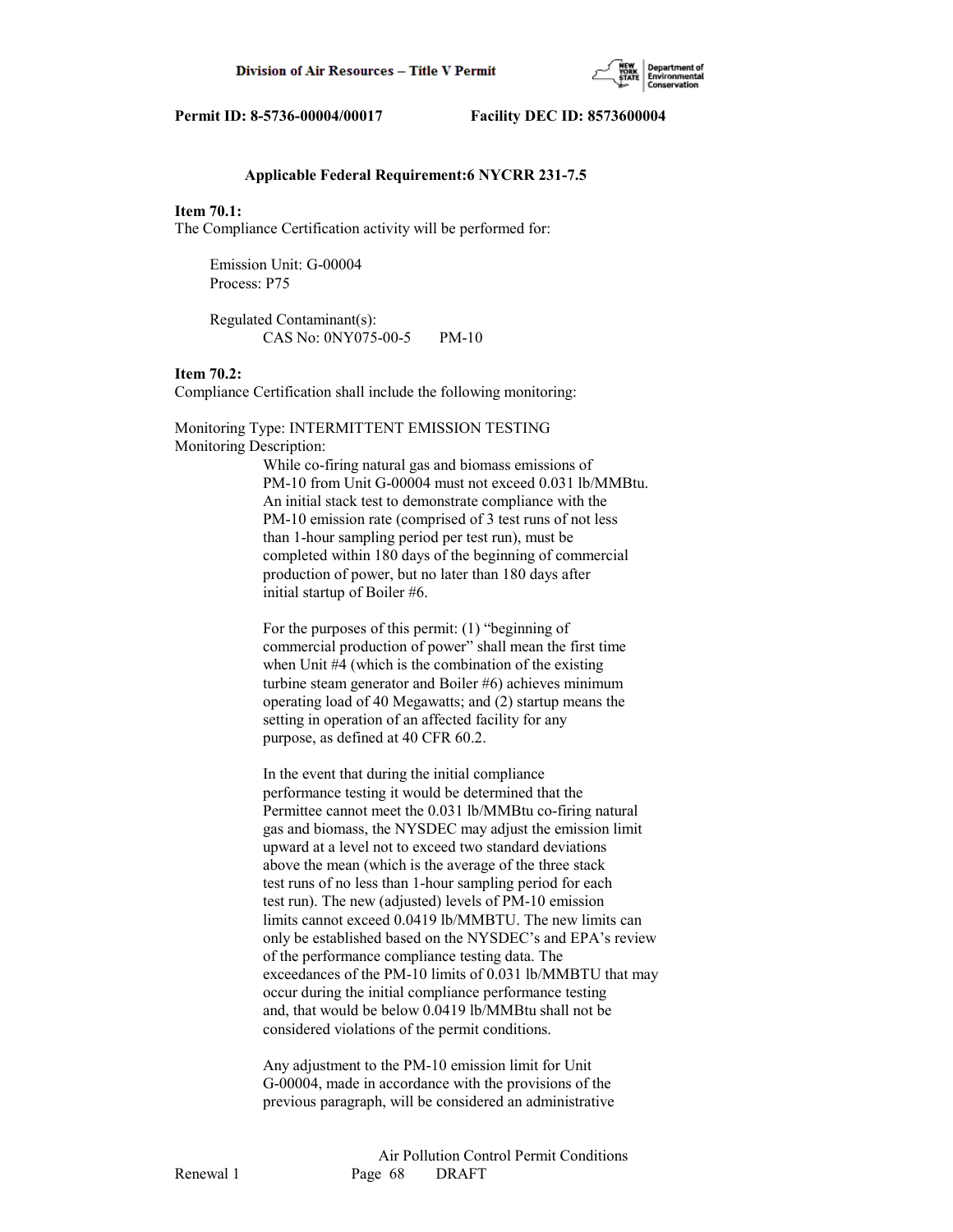

 amendment as defined at 6 NYCRR 201-6.6(b) and not subject to the requirements for modifications of 6 NYCRR 201-6.6(c) or (d), 6 NYCRR Part 621 or 6 NYCRR Part 231-11.

 Additional compliance testing for PM-10 emissions from Unit G-00004 will be conducted annually.

Upper Permit Limit: 0.031 pounds per million Btus Reference Test Method: 40 CFR 60 App A M-5 and 40 CFR 51 App M M-202 Monitoring Frequency: ANNUALLY Averaging Method: 1-HOUR AVERAGE Reporting Requirements: SEMI-ANNUALLY (CALENDAR) Reports due 30 days after the reporting period. Subsequent reports are due every 6 calendar month(s).

# **Condition 71: Compliance Certification Effective for entire length of Permit**

## **Applicable Federal Requirement:6 NYCRR 231-7.6**

# **Item 71.1:**

The Compliance Certification activity will be performed for:

 Emission Unit: G-00004 Process: P75

 Regulated Contaminant(s): CAS No: 0NY075-00-0 PARTICULATES

# **Item 71.2:**

Compliance Certification shall include the following monitoring:

Monitoring Type: RECORD KEEPING/MAINTENANCE PROCEDURES Monitoring Description:

> Leak detectors shall be used to ensure proper operation of the baghouse. The Permittee shall install, calibrate, maintain, and continuously operate a Bag Leak Detection System; Each Bag Leak Detection System must be installed, operated, calibrated and maintained in a manner consistent with the manufacturer's written specifications and recommendation.

> The Bag Leak Detection System sensor must provide output relative or absolute particulate matter loadings, and must be equipped with a device to continuously record the output signal from the sensor.

 The Bag Leak Detection System must be equipped with an alarm system that will sound automatically when an increase in relative particulate matter emissions over a preset level is detected. The alarm must be located where it is easily heard by plant operating personnel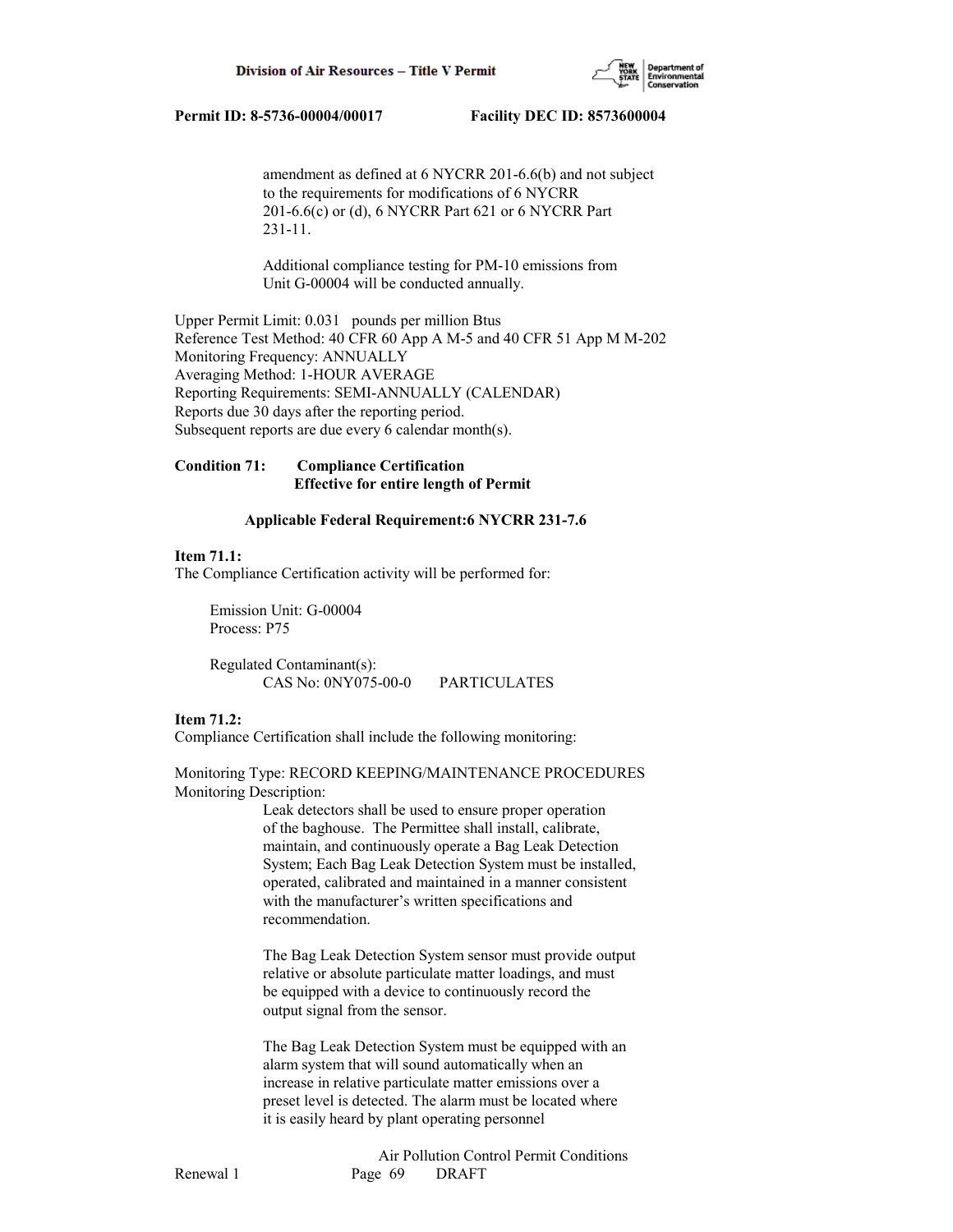

 If an alarm is received, a visual inspection will be made to determine the cause of the alarm. Visual inspections shall be conducted as soon as practical, but no later than one hour after the alarm is received. If a leak is detected by visual inspection the affected baghouse module will be taken offline and necessary repairs shall be made before resuming use of the module.

 Records of alarms, inspection results and filter replacements shall be maintained on site an made available to the Department upon request.

 This condition also satisfies the requirements of 6 NYCRR Part 227-1.

Monitoring Frequency: AS REQUIRED - SEE PERMIT MONITORING DESCRIPTION Reporting Requirements: QUARTERLY (CALENDAR) Reports due 30 days after the reporting period. Subsequent reports are due every 3 calendar month(s).

# **Condition 72: Compliance Certification Effective for entire length of Permit**

#### **Applicable Federal Requirement:6 NYCRR 231-7.6**

## **Item 72.1:**

The Compliance Certification activity will be performed for:

 Emission Unit: G-00004 Process: P75

 Regulated Contaminant(s): CAS No: 0NY075-00-0 PARTICULATES

#### **Item 72.2:**

Compliance Certification shall include the following monitoring:

### Monitoring Type: MONITORING OF PROCESS OR CONTROL DEVICE PARAMETERS AS SURROGATE

#### Monitoring Description:

 The Permittee shall use the fabric filters baghouse at all times biomass is fired in Boiler #6.

 Bag house pressure drop shall be measured and recorded as an indicator of particulate emission control. The pressure drop values are valid between 30 and 107 MW operating load.

 On a calendar quarter basis, the owner or operator shall submit to the DEC a report stating all periods where the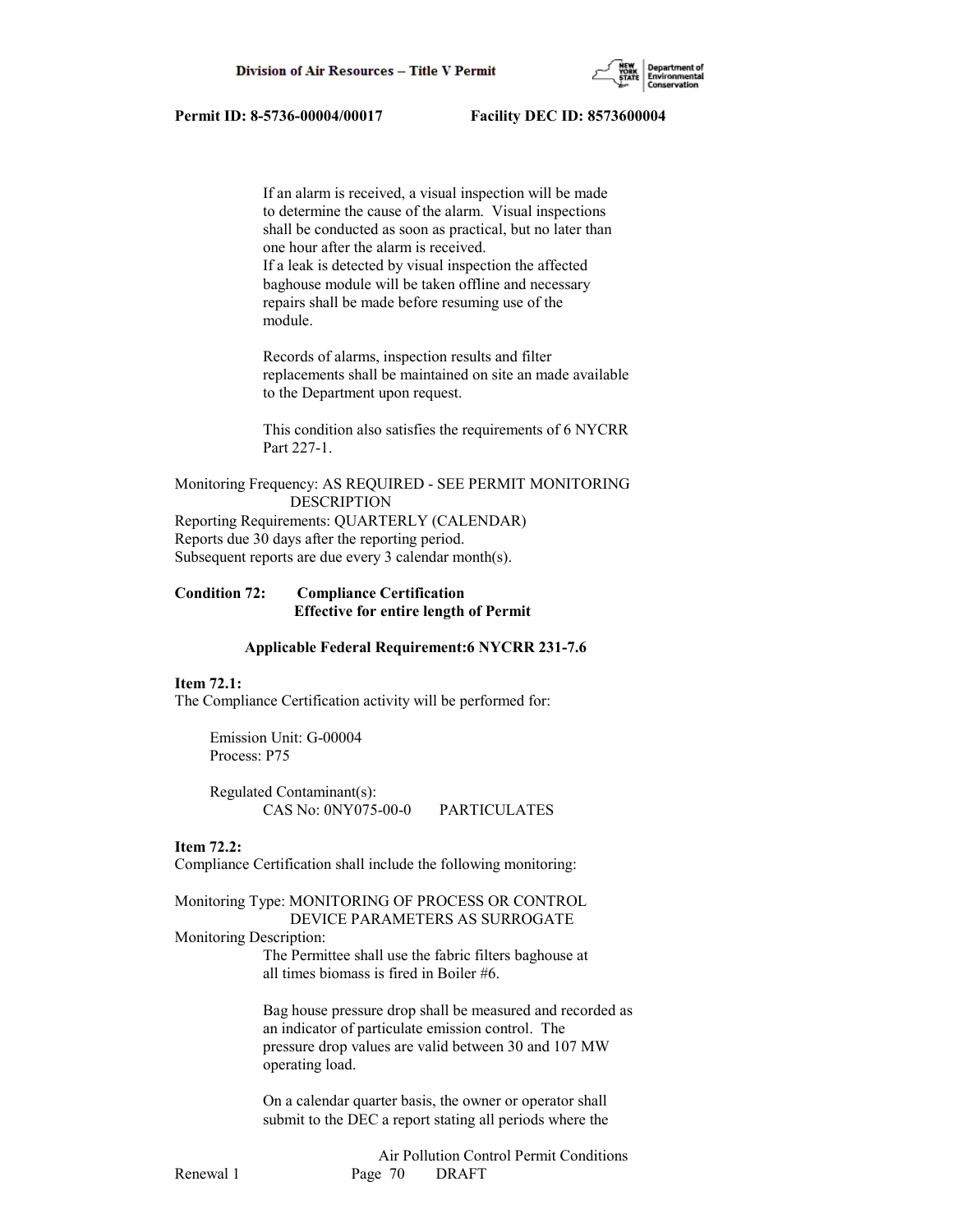

 baghouse differential pressure exceeded the permitted levels. For each such period, the owner or operator shall state the time the excursion commenced; the time the excursion ceased; the cause of the excursion; and the corrective action taken to resolve the excursion.

 This condition also covers emission control and monitoring otherwise required by 6 NYCRR Part 227-1 and 40 CFR 64.

Parameter Monitored: PRESSURE DROP Lower Permit Limit: 3.0 inches of water Upper Permit Limit: 10.0 inches of water Reference Test Method: 40 CFR 60 Appendix A, Method 5 Monitoring Frequency: DAILY Averaging Method: RANGE-NOT TO FALL OUTSIDE OF STATED RANGE EXCEPT DURING STARTUP/SHUTDOWN Reporting Requirements: SEMI-ANNUALLY (CALENDAR) Reports due 30 days after the reporting period. Subsequent reports are due every 6 calendar month(s).

# **Condition 73: Compliance Certification Effective for entire length of Permit**

#### **Applicable Federal Requirement:6 NYCRR 231-7.6**

#### **Item 73.1:**

The Compliance Certification activity will be performed for:

 Emission Unit: G-00004 Process: P75

 Regulated Contaminant(s): CAS No: 000630-08-0 CARBON MONOXIDE

#### **Item 73.2:**

Compliance Certification shall include the following monitoring:

# Monitoring Type: CONTINUOUS EMISSION MONITORING (CEM) Monitoring Description:

 CO emissions shall not exceed 100 ppm by volume at 3% O2 on a 24-hour weighted block average while cofiring natural gas and up to 19% biomass. This equates to 0.075 lb/MMBtu on a 24-hour block average. In the event that the CEMS outlet data collected by the Permittee before the date of the initial compliance performance testing (provided that the Permittee has conducted the CEMS performance evaluation as required by EPA), which is required by the permit for other pollutants, would indicate that the Permittee cannot meet the 0.075 lb/MMBtu CO BACT limits, NYSDEC may adjust each one of the CO emissions limits upward at a level not to exceed two standard deviations above the average of the CO CEMS outlet data collected by the Permittee before the date of the initial compliance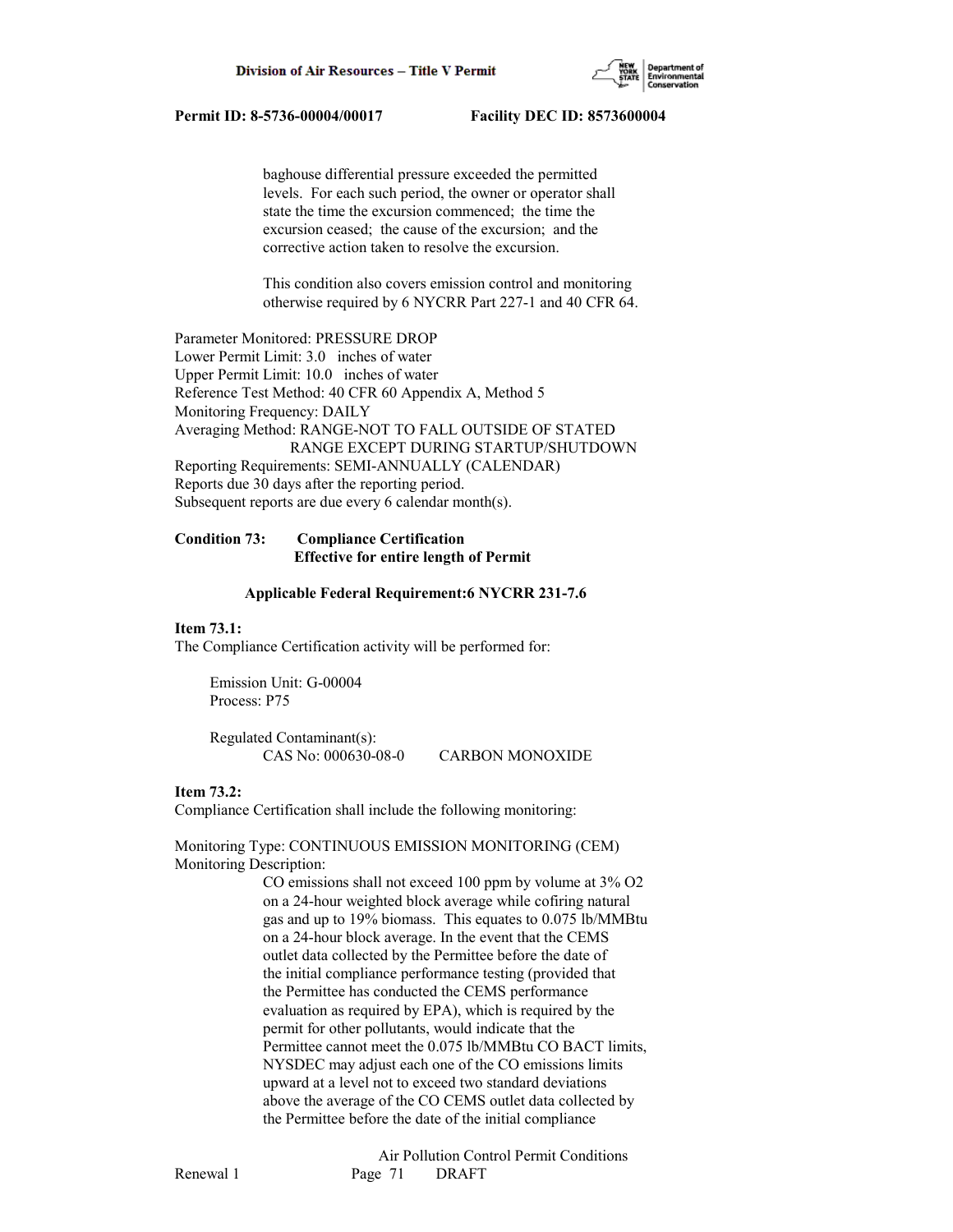

 performance testing. The new (adjusted) CO emission limits cannot exceed 0.151 lb/MMBtu and 200 ppm by volume, while the boiler is fired on a combination of natural gas and up to 19% biomass. The new limits can only be established based on the NYSDEC and EPA's review of the CEMS outlet data. This change in the permit may be accomplished administratively. The exceedances of the CO limit of 0.075 lb/MMBtu and 100 ppm by volume that may occur prior to the date of the initial compliance performance testing required by this permit for other pollutants and, which would be below 0.151 lb/MMBtu and 200 ppm by volume (for a combination of natural gas and up to 19% biomass) shall not be considered violations of the permit conditions.

 Any adjustment to the CO emission limit for Unit G-00004, made in accordance with the provisions of the previous paragraph, will be considered an administrative amendment as defined at 6 NYCRR 201-6.6(b) and not subject to the requirements for modifications of 6 NYCRR 201-6.6(c) or (d), 6 NYCRR Part 621 or 6 NYCRR Part 231-11.

Manufacturer Name/Model Number: Continuous Emission Monitor Upper Permit Limit: 0.075 pounds per million Btus Reference Test Method: 40 CFR 60 App A Monitoring Frequency: CONTINUOUS Averaging Method: AVERAGING METHOD - SEE MONITORING DESCRIPTION Reporting Requirements: SEMI-ANNUALLY (CALENDAR) Reports due 30 days after the reporting period. Subsequent reports are due every 6 calendar month(s).

# **Condition 74: Compliance Certification Effective for entire length of Permit**

# **Applicable Federal Requirement:6 NYCRR 231-7.6**

# **Item 74.1:**

The Compliance Certification activity will be performed for:

 Emission Unit: G-00004 Process: P75

 Regulated Contaminant(s): CAS No: 000630-08-0 CARBON MONOXIDE

# **Item 74.2:**

Compliance Certification shall include the following monitoring:

Monitoring Type: CONTINUOUS EMISSION MONITORING (CEM) Monitoring Description:

CO emissions shall not exceed 100 ppm by volume at 3% O2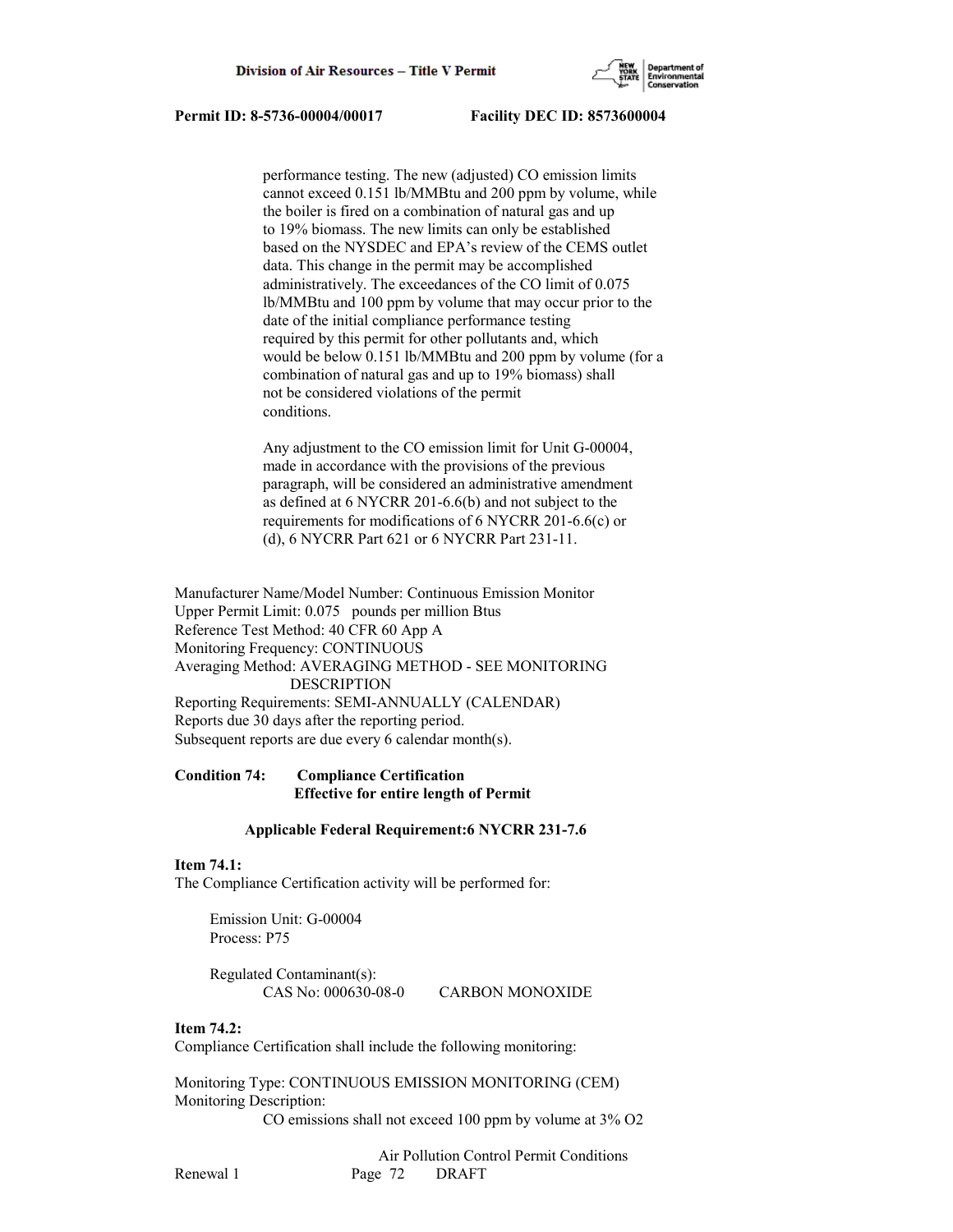

 on a 30-operating day weighted block average while co-firing natural gas and up to 19% biomass. This equates to 0.075 lb/MMBtu on a 30-operating day weighted block average.

Manufacturer Name/Model Number: Continuous Emission Monitor Upper Permit Limit: 0.075 pounds per million Btus Reference Test Method: 40 CFR 60 App A Monitoring Frequency: CONTINUOUS Averaging Method: AVERAGING METHOD - SEE MONITORING DESCRIPTION Reporting Requirements: SEMI-ANNUALLY (CALENDAR) Reports due 30 days after the reporting period. Subsequent reports are due every 6 calendar month(s).

**Condition 75: Compliance Certification Effective for entire length of Permit**

## **Applicable Federal Requirement:6 NYCRR 227-1.4 (a)**

## **Item 75.1:**

The Compliance Certification activity will be performed for:

 Emission Unit: G-00004 Emission Point: 00004 Process: P65

## **Item 75.2:**

Compliance Certification shall include the following monitoring:

Monitoring Type: MONITORING OF PROCESS OR CONTROL DEVICE PARAMETERS AS SURROGATE

Monitoring Description:

 No owner or operator of a stationary combustion installation subject to this Subpart shall operate an emission source which exhibits greater than 20 percent opacity (based on a six minute average), except for one 6 minute period per hour of not more than 27 percent opacity. The owner or operator will conduct a Method 9 test annually. A report of the results of the test will be submitted to the Department within 30 days of the completion of the Method 9 test. All records generated by the permittee must be maintained at the facility or at an alternative location approved by the Department for a minimum of five years.

Parameter Monitored: OPACITY

Upper Permit Limit: 20 percent Reference Test Method: 40 CFR 60, Appendix A, Method 9 Monitoring Frequency: ANNUALLY Averaging Method: 6-MINUTE AVERAGE (METHOD 9) Reporting Requirements: SEMI-ANNUALLY (CALENDAR) Reports due 30 days after the reporting period. Subsequent reports are due every 6 calendar month(s).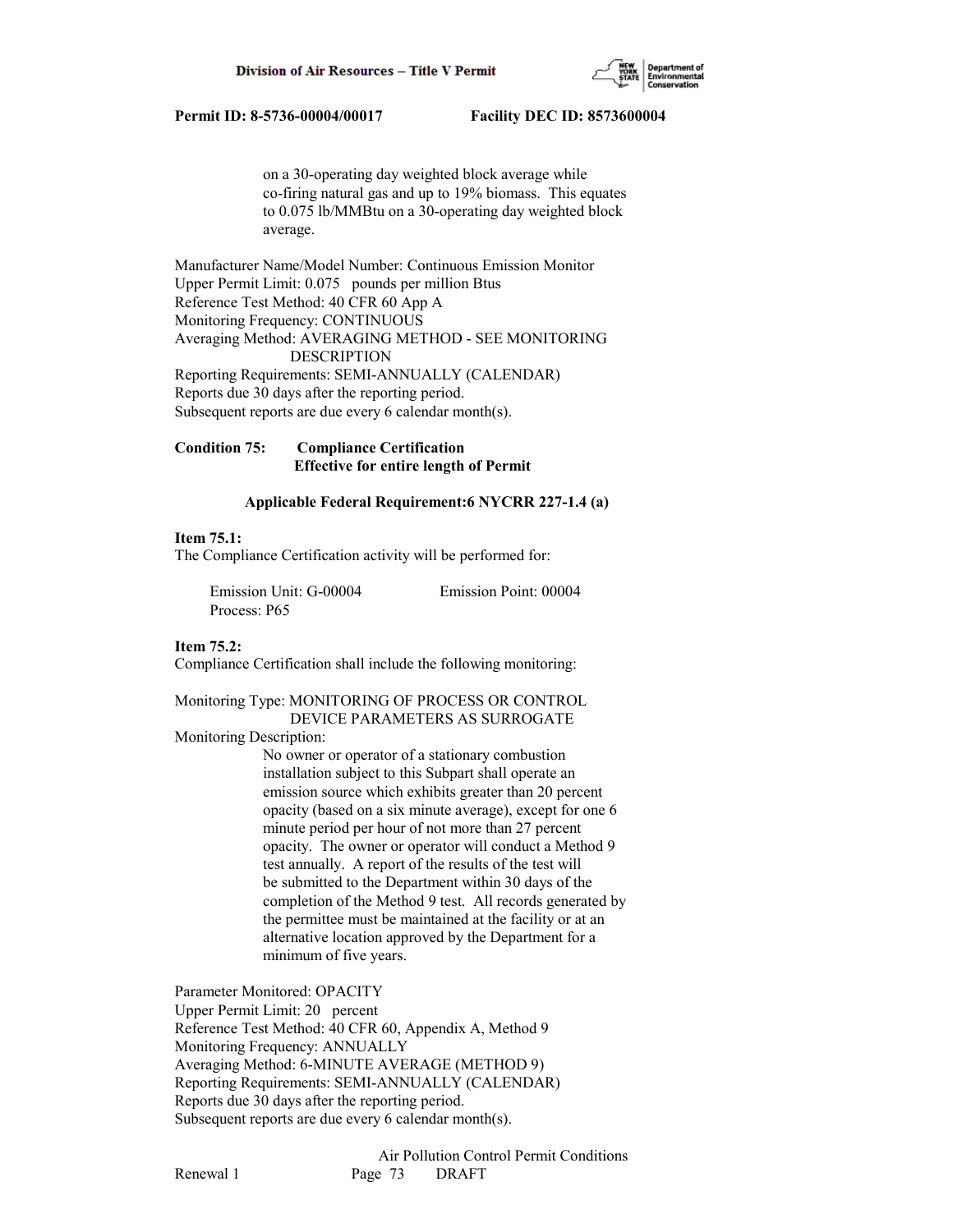

# **Condition 76: Compliance Certification Effective for entire length of Permit**

# **Applicable Federal Requirement:6 NYCRR 227-1.4 (a)**

## **Item 76.1:**

The Compliance Certification activity will be performed for:

| Emission Unit: G-00004 | Emission Point: 00004 |
|------------------------|-----------------------|
| Process: P75           |                       |

## **Item 76.2:**

Compliance Certification shall include the following monitoring:

Monitoring Type: MONITORING OF PROCESS OR CONTROL DEVICE PARAMETERS AS SURROGATE

## Monitoring Description:

 No owner or operator of a combustion installation shall emit greater than 20 percent opacity except for one six minute period per hour, not to exceed 27 percent, based upon the six minute average utilizing a continuous opacity monitor (COM) and maintain a record of all measurements made by the COM and the hours of COM downtime. All records generated by the permittee must be maintained at the facility or at an alternative location approved by the Department for a minimum of five years.

Parameter Monitored: OPACITY Upper Permit Limit: 20 percent Monitoring Frequency: CONTINUOUS Averaging Method: 6 MINUTE AVERAGE Reporting Requirements: QUARTERLY (CALENDAR) Reports due 30 days after the reporting period. Subsequent reports are due every 3 calendar month(s).

# **Condition 77: Compliance Certification Effective for entire length of Permit**

# **Applicable Federal Requirement:6 NYCRR Subpart 201-6**

# **Item 77.1:**

The Compliance Certification activity will be performed for:

Emission Unit: G-00005

#### **Item 77.2:**

Compliance Certification shall include the following monitoring:

Monitoring Type: RECORD KEEPING/MAINTENANCE PROCEDURES Monitoring Description:

> The facility receives clean wood via truck delivery. Trucks delivering wood to the facility are weighed prior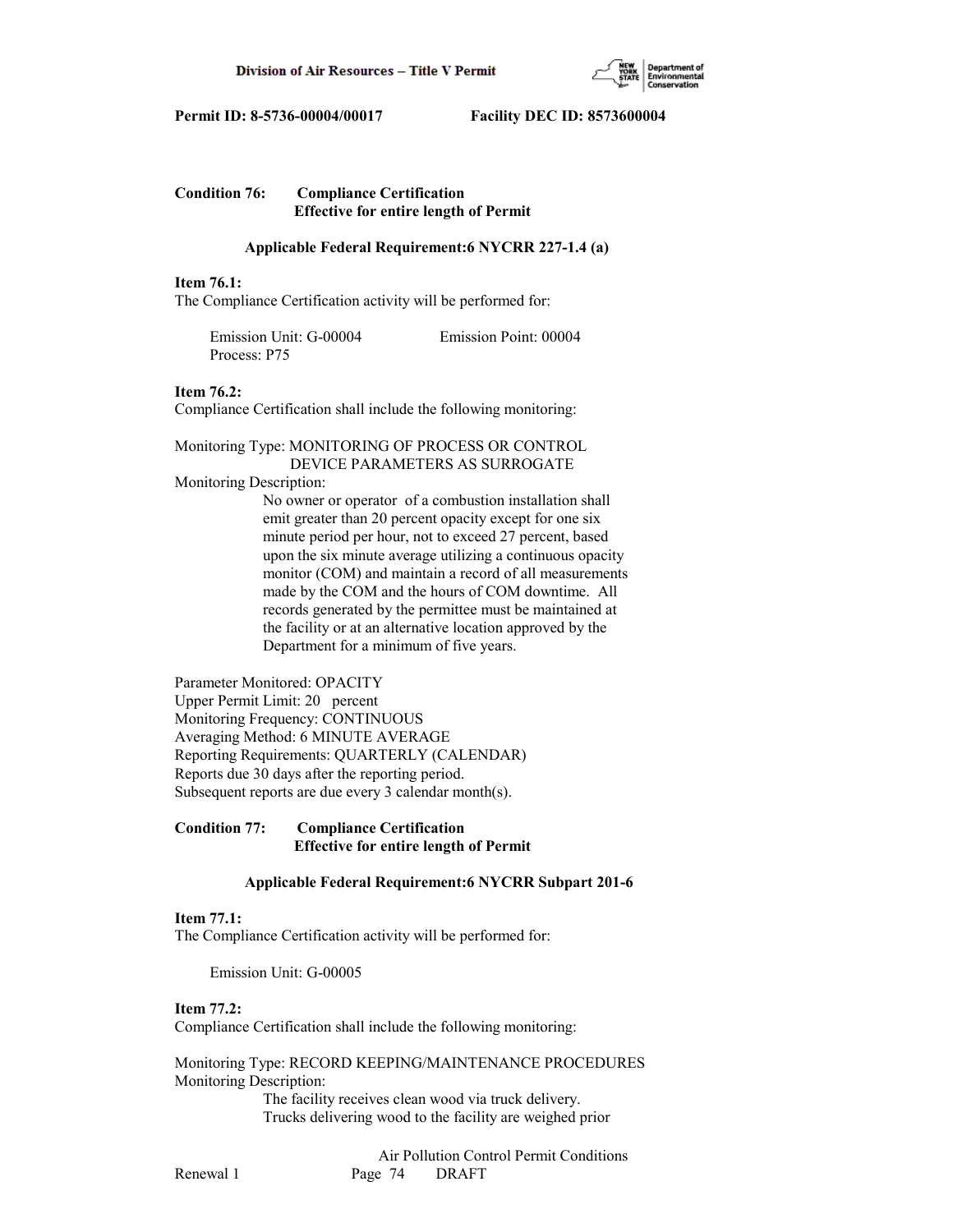

 to unloading (gross weight) and immediately after unloading (tare weight). The gross and tare weights for each truck are automatically recorded by the facility truck scale system. A copy of the driver's weigh slip can be produced upon request.

 The material is unloaded and stockpiled in a covered 8,000 ft2 storage area. The primary wood storage area is a covered building located west of the generating plant. This storage area has the capacity to store approximately twenty truck loads or 50,000 ft3 of wood. It has a floor drain that discharges water for treatment in the plant's existing waste water treatment plant. Any deliveries beyond the storage capability of the covered storage area can be temporarily stockpiled and covered with tarps at secondary storage locations until transported back to the processing area. The secondary storage locations are located at the southeast section of the existing lined [former] coal pile while the other is on the asphalt pavement located to the west of the primary wood storage area.

 When needed the stockpiled wood in the covered storage area is pushed by a front-end loader onto a hydraulic walking floor for transport to the processing area. The biomass passes through detectors to remove any metal and then is screened to size. The wood is then processed through two parallel hammer mills with a maximum combined feed rate of 30 tons per hour (TPH) and a turn down capability of three (3) TPH. All processed wood is pneumatically conveyed to the biomass storage silos. As needed, this stored processed wood is weighed and pneumatically conveyed to the boiler at a maximum feed rate of 25 TPH.

 The received wood is pushed with a front-end type loader onto a hydraulic walking floor that automatically moves it to a conveyor at a varying rate that is controlled by the level in the hammer mill metering bin. The conveyor passes the wood through a ferrous and non-ferrous detector for automatic metal removal before being fed into a screener.

 The screener is capable of separating oversized pieces (greater than 2") and undersized pieces  $(\frac{1}{4}$ " minus) from the biomass stream. Oversized material is conveyed to a container for appropriate disposal. Metal is either recycled or properly disposed. The undersized material (  $\frac{1}{4}$ " minus) from the screener is pneumatically conveyed to the processed wood storage area and transfer into a silo, without further processing.

The remainder of the biomass material is transported via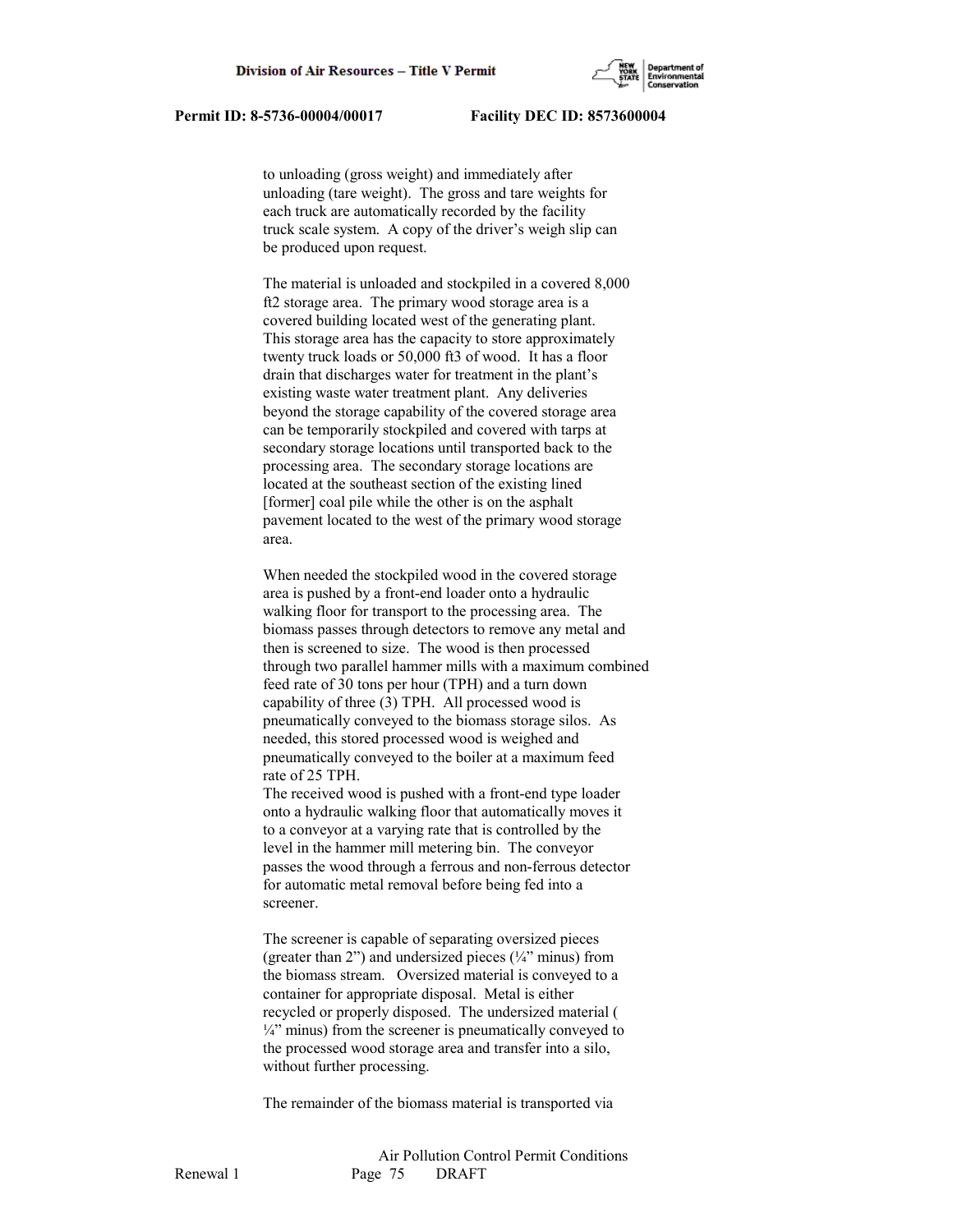

 conveyor to the hammer mill area at a maximum rate of 2,500 ft3/hr. It is deposited into a 1,000 ft3 metering bin that feeds two parallel hammer mills. The level in this metering bin is measured by an ultrasonic level detector which is used to control the feed rate of the walking floor. The two hammer mills produce  $\frac{1}{4}$ " minus material at a combined maximum rate of 3,000 ft3/hr.

All material which passes the  $\frac{1}{4}$ " minus screening along with the biomass that is produced by the hammer mills is pneumatically conveyed to one of two 23,000 ft3 storage silos. Then, on an as needed basis, all processed biomass is weighed and conveyed to a transport metering bin that can feed four individual pneumatic lines. Each pneumatic line is powered by its own blower where any combination of three blowers can deliver a maximum of 10 TPH (nominal 212 MMBtu/hr) of biomass to the boiler. The ground biomass is pneumatically conveyed from the silos to the boiler. The boiler still uses the same biomass injection ports that were used to co-fire with pulverized coal. The ports are simple tubes located on three levels, and in each corner (there are presently 12 total), one each directly above each T-fired corner burner assembly. Natural gas is fired in these burners. The biomass is pneumatically "blown-in" (as you would picture the placement of blown-in" wall insulation in a home) directly into the swirling fireball combustion geometry of a T-fired boiler. The biomass is therefore said to burn in suspension.

 The facility cannot fire biomass by itself – the unit is designed only for co-firing of biomass together with a primary fuel. Greenidge has committed to limiting the boiler startup fuel to natural gas only. Biomass would not be introduced until the air pollution control train is at operating temperature, ammonia is being injected, and all emission limitations are in compliance. Only then would biomass firing be added gradually through the installed injection ports. Greenidge will have the ability to control the addition of biomass at a rate and amount as-necessary to maintain compliance with all of its federally enforceable emission limitations. Similarly, in a planned outage, biomass firing will be suspended prior to transitioning to zero load on natural gas.

The biomass charged to the boiler  $# 6$  must have a minimum heating value of 5,000 Btu/lb.

 The requirements of 6 NYCRR Part 212 are effectively met as these conditons are beyond what Part 212 would typically require.

Monitoring Frequency: AS REQUIRED - SEE PERMIT MONITORING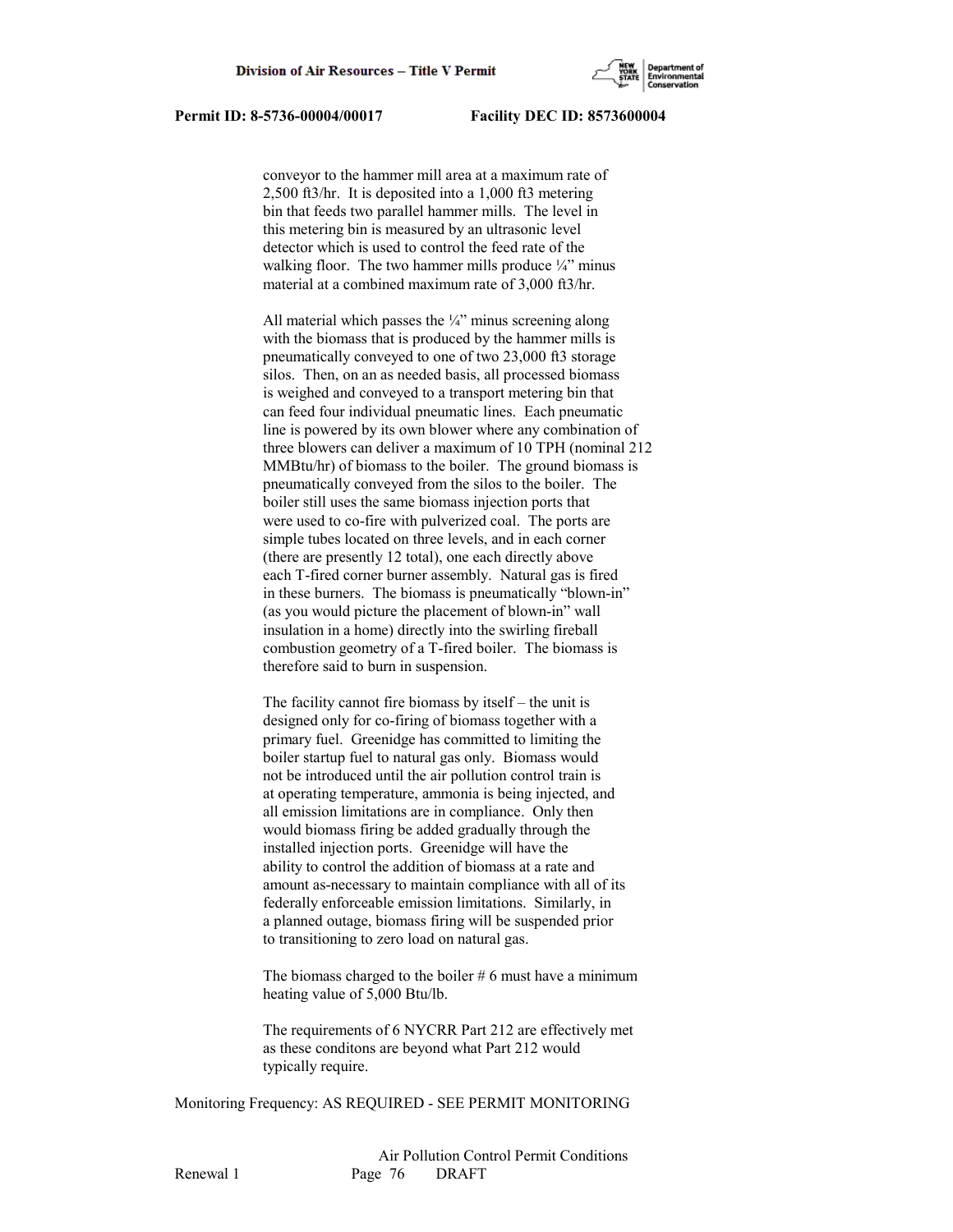

# DESCRIPTION

Reporting Requirements: SEMI-ANNUALLY (CALENDAR) Reports due 30 days after the reporting period. Subsequent reports are due every 6 calendar month(s).

# **Condition 78: Compliance Certification Effective for entire length of Permit**

# **Applicable Federal Requirement:6 NYCRR 212-1.6 (a)**

# **Item 78.1:**

The Compliance Certification activity will be performed for:

Emission Unit: G-00005

# **Item 78.2:**

Compliance Certification shall include the following monitoring:

# Monitoring Type: MONITORING OF PROCESS OR CONTROL DEVICE PARAMETERS AS SURROGATE

Monitoring Description:

 No facility owner or operator shall cause or allow emissions having an average opacity during any six consecutive minutes of 20 percent or greater from any process emission source or emission point, except for the emission of uncombined water. Monitoring shall consist of daily observation of equipment operation. Any observed visible emissions will be immediately investigated and corrected and documented in semiannual reporting.

Parameter Monitored: OPACITY Upper Permit Limit: 20 percent Reference Test Method: 40 CFR 60 Appendix A Method 9 Monitoring Frequency: AS REQUIRED - SEE PERMIT MONITORING DESCRIPTION Averaging Method: 6-MINUTE AVERAGE (METHOD 9) Reporting Requirements: SEMI-ANNUALLY (CALENDAR) Reports due 30 days after the reporting period.

Subsequent reports are due every 6 calendar month(s).

# **Condition 79: Compliance Certification Effective for entire length of Permit**

# **Applicable Federal Requirement:6 NYCRR Subpart 231-7**

# **Item 79.1:**

The Compliance Certification activity will be performed for:

Emission Unit: G-00005

# **Item 79.2:**

Compliance Certification shall include the following monitoring: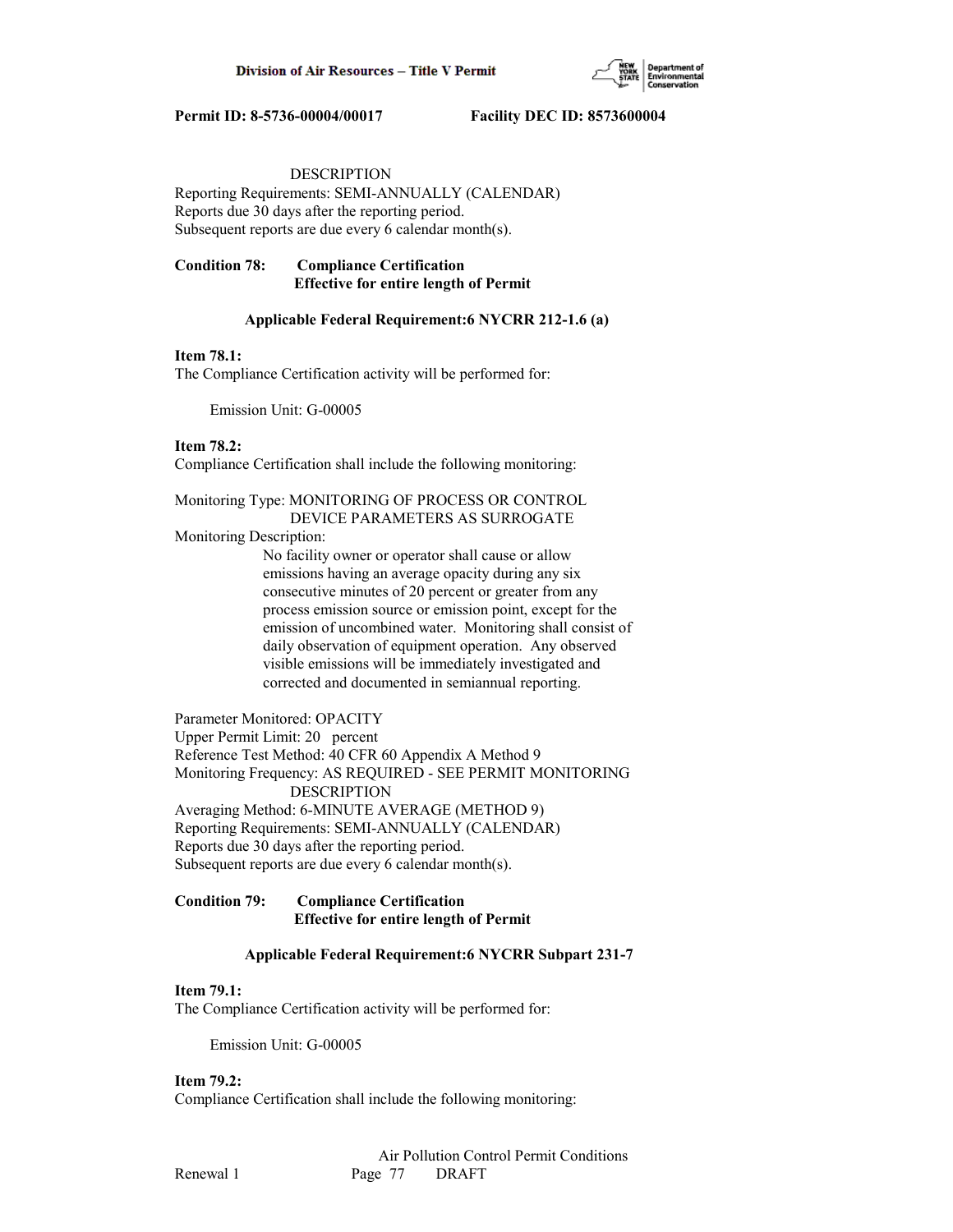

Monitoring Type: RECORD KEEPING/MAINTENANCE PROCEDURES Monitoring Description:

> The biomass handling, storage, and processing system is described elsewhere in this permit.

Air Pollution Equipment

 Compliance with PSD regulations for the biomass handling, storage, and processing system shall be demonstrated by the following the established operating and work practices

 The Permittee shall install and continuously operate and maintain the following air pollution control equipment for the control of particulate emissions resulting from the biomass handling, storage, and processing system:

• Fabric Filter for the wood hammer mill

• Bin Vent Filter for the processed wood conveyance system

 The pressure drop (inches of column water) across the fabric filter controlling the wood hammer mill and the bin vent filter controlling the wood conveyance system shall be maintained within a range of 1 to 5 inches while the emission unit is in operation.

 The permittee shall continuously monitor the pressure drop across each bin vent filter and the fabric filter.

 The wood conveyors and the conveyor transfer points shall be enclosed, sealed, and kept under negative pressure.

 The Permittee shall maintain and inspect the bin vent filters and the fabric filter following the manufacturer recommendations.

 The fabric filter bin vent filter and shall be provided with adequate access for inspection.

 The hours of operation for each the fabric filter and the bin vent filter are limited to 2,088 hours per year, respectively 8 hours per day from 10:00 AM to 5:00 PM on weekdays.

## Emissions Limitations

 The emissions of PM, PM10, and PM2.5 from the exhaust of each the fabric filter and the bin vent filter controlling the wood hammer mill and the wood conveyance system shall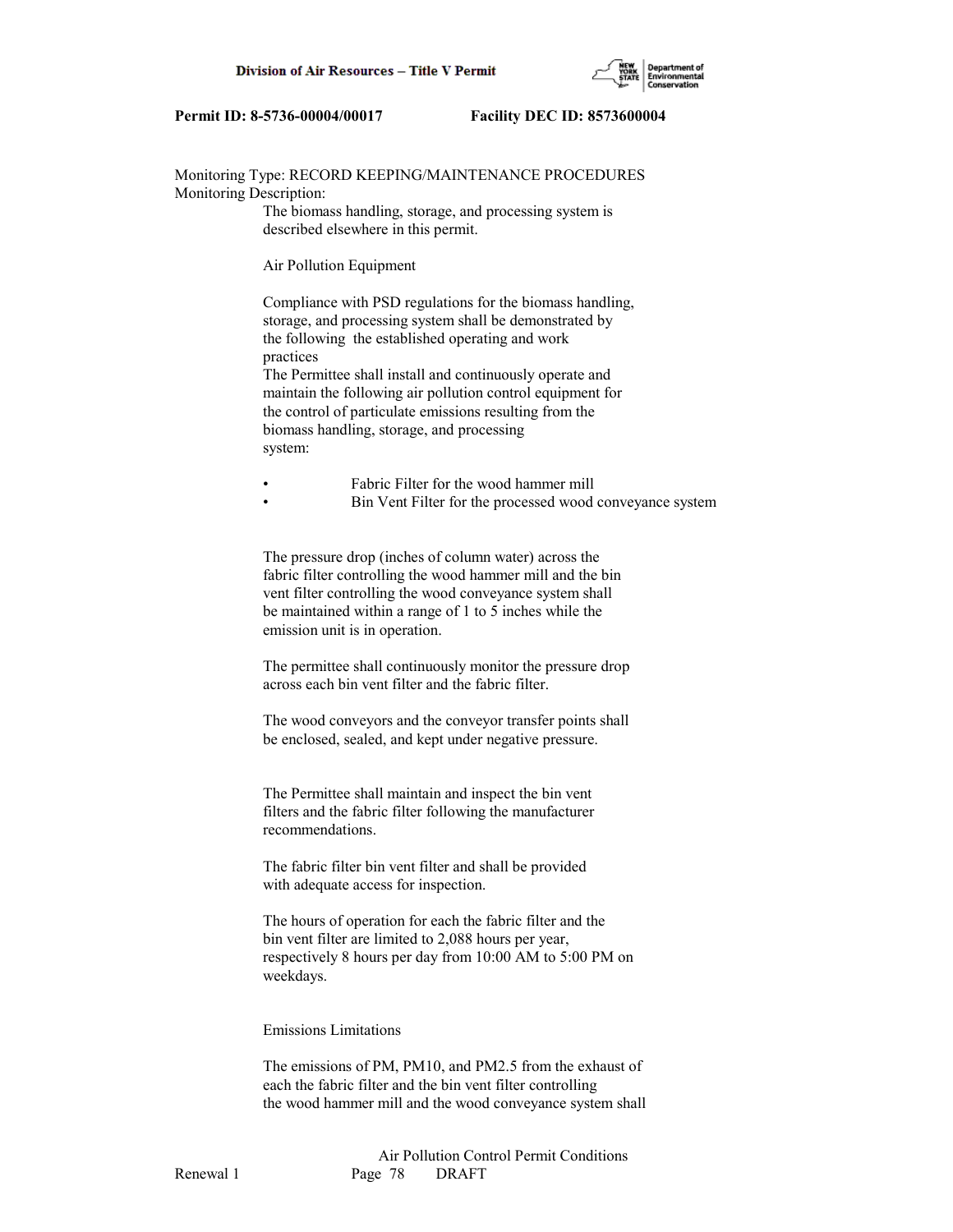

 not exceed the following limits for each BACT pollutant:

- PM BACT emissions limit: 0.0005 lb/hr
- PM10 BACT emissions limit: 0.0003 lb/hr
- PM2.5 BACT emissions limit: 0.00004 lb/hr

PM, PM10 and PM2.5 BACT emissions shall include only filterable particulate matter.

 Visible Emissions – Opacity: Biomass Handling, Storage, and Processing System

 The opacity of emissions from the exhaust of the fabric filter and bin vent filter controlling the wood hammer mill and the wood conveyance system shall not exceed an opacity equal to or greater than 20% opacity (based on six minute average) except for the emissions of uncombined water. This is a BACT requirement.

 Initial Compliance Test: The Permittee shall conduct initial compliance performance testing for visible emissions no later than 180 days from startup of the biomass handling, storage, and processing system.

 Subsequent Compliance Tests: The Permittee shall conduct performance testing for visible emissions on a quarterly basis.

Reference Test Method: Method 9

Monitoring Frequency: AS REQUIRED - SEE PERMIT MONITORING DESCRIPTION Reporting Requirements: SEMI-ANNUALLY (CALENDAR) Reports due 30 days after the reporting period. Subsequent reports are due every 6 calendar month(s).

## **Condition 80: Compliance Certification Effective for entire length of Permit**

#### **Applicable Federal Requirement:6 NYCRR Subpart 231-7**

## **Item 80.1:**

The Compliance Certification activity will be performed for:

Emission Unit: G-FABAH

# **Item 80.2:**

Compliance Certification shall include the following monitoring: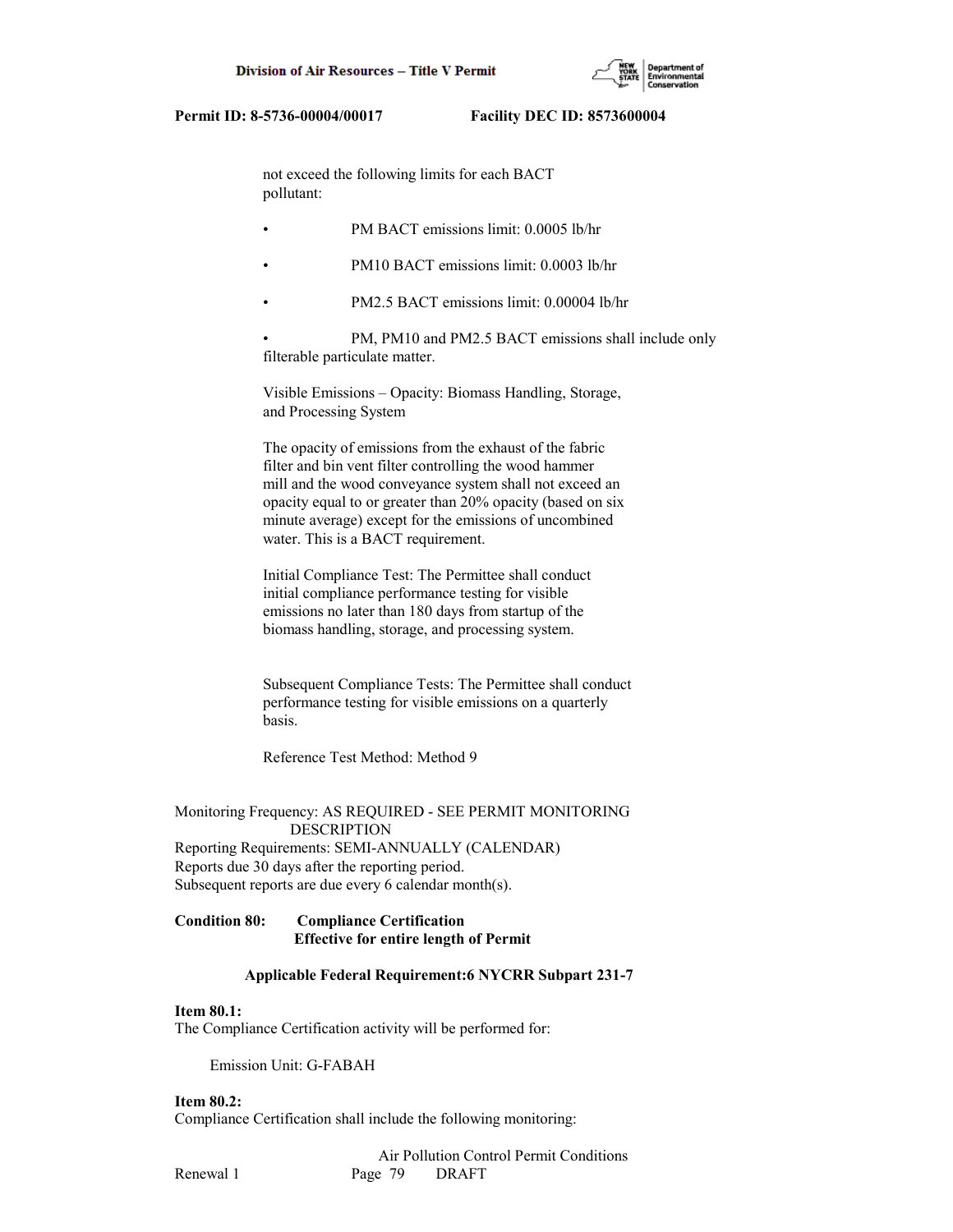

## Monitoring Type: RECORD KEEPING/MAINTENANCE PROCEDURES Monitoring Description:

 Ash Handling, Storage, and Disposal System-BACT Limits

 The combustion of biomass (unadulterated and resinated wood) in Boiler #6 would result in the formation of bottom and fly ash.

 A. Fly Ash Handling, Storage, and Disposal System

Description

 The fly ash handling, storage and disposal system shall include the following air pollution equipment and emissions limitations.

## 1. Air Pollution Equipment

 Compliance with PSD regulations for the fly ash handling, storage, and disposal system shall be demonstrated by the using the following BACT, operating and work practices. The Permittee shall install and continuously operate and maintain the following air pollution control equipment for the control of particulate emissions resulting from the

fly ash handling, storage, and disposal system:

 Two Bin Vent Filters for the Day Fly Ash Silo 1 and Day Fly Ash Two Bin Vent Filters (Bin Filter #1 and #2) for the Main

Fly Ash Silo.

One Fabric Filter for the Main Fly Ash Silo.

 a. The nameplate capacity of each of the bin vent filters controlling the Day Fly Ash Silo 1 and Silo 2 shall not exceed a maximum design inlet gas air flow rate of 100 actual cubic feet per minute (acfm).

b. The nameplate capacity of the Bin Vent Filter #1 controlling the Main Fly Ash Silo shall not exceed a maximum design inlet gas air flow rate of 1,000 actual cubic feet per minute (acfm).

 c. The nameplate capacity of each the fabric filter, and the Bin Vent Filter #2 shall not exceed a maximum design inlet gas air flow rate of 1,600 actual cubic feet per minute (acfm).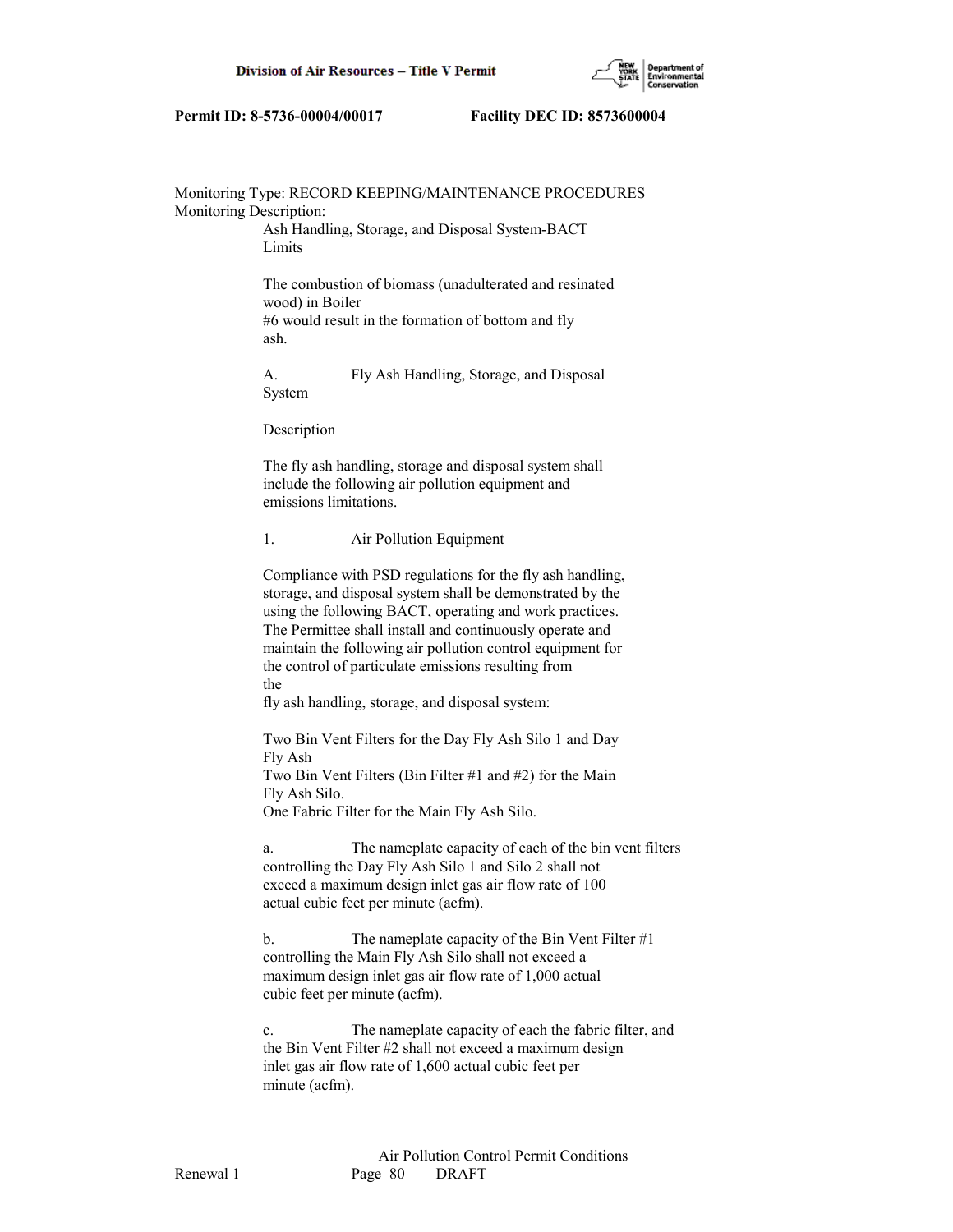

 d. The pressure drop (inches of column water) across each bin vent filter shall be maintained within a range of 1 to 5 inches while the emission unit is in operation.

 e. The pressure drop (inches of column water) across the fabric filter shall be maintained within a range of 1 to 6 inches while the emission unit is in operation.

 f. The permittee shall continuously monitor the pressure drop across each bin vent filter and the fabric filter.

 g. Each bin vent filter and the fabric filter shall be designed to achieve a particulate matter emission rate of 0.01 grains/dscf or less. Compliance with this requirement shall be demonstrated based on the manufacturer's written guarantees.

 h. The fly ash conveyors and the conveyor transfer points shall be enclosed, sealed, and kept under negative pressure.

 i. All fly ash shall be conditioned prior to transfer for disposal.

 j. The Permittee shall maintain and inspect the bin vent filters and the fabric filter following the manufacturer recommendations.

 k. The bin vent filters and the fabric filter shall be provided with adequate access for inspection.

 l. The hours of operation for the two Bin Vent Filters for the Day Fly Ash Silos and the Bin Vent Filters for the Main Fly Ash Silo are limited to 8 hours per day from 10:00 AM to 5:00 PM on weekdays.

2. Emissions Limitations

 The Permittee shall not discharge or cause to discharge emissions into the atmosphere in excess of the following emission limits for the fly ash handling, storage and disposal systems:

 a. The emissions of PM, PM10, and PM2.5 from the exhaust of each bin vent filter controlling the Day Fly Ash Silo 1 and Day Fly Ash Silo 2 shall not exceed the following limits for each BACT pollutant:

• PM/PM10/PM2.5: BACT emissions limit: 0.01 lb/hr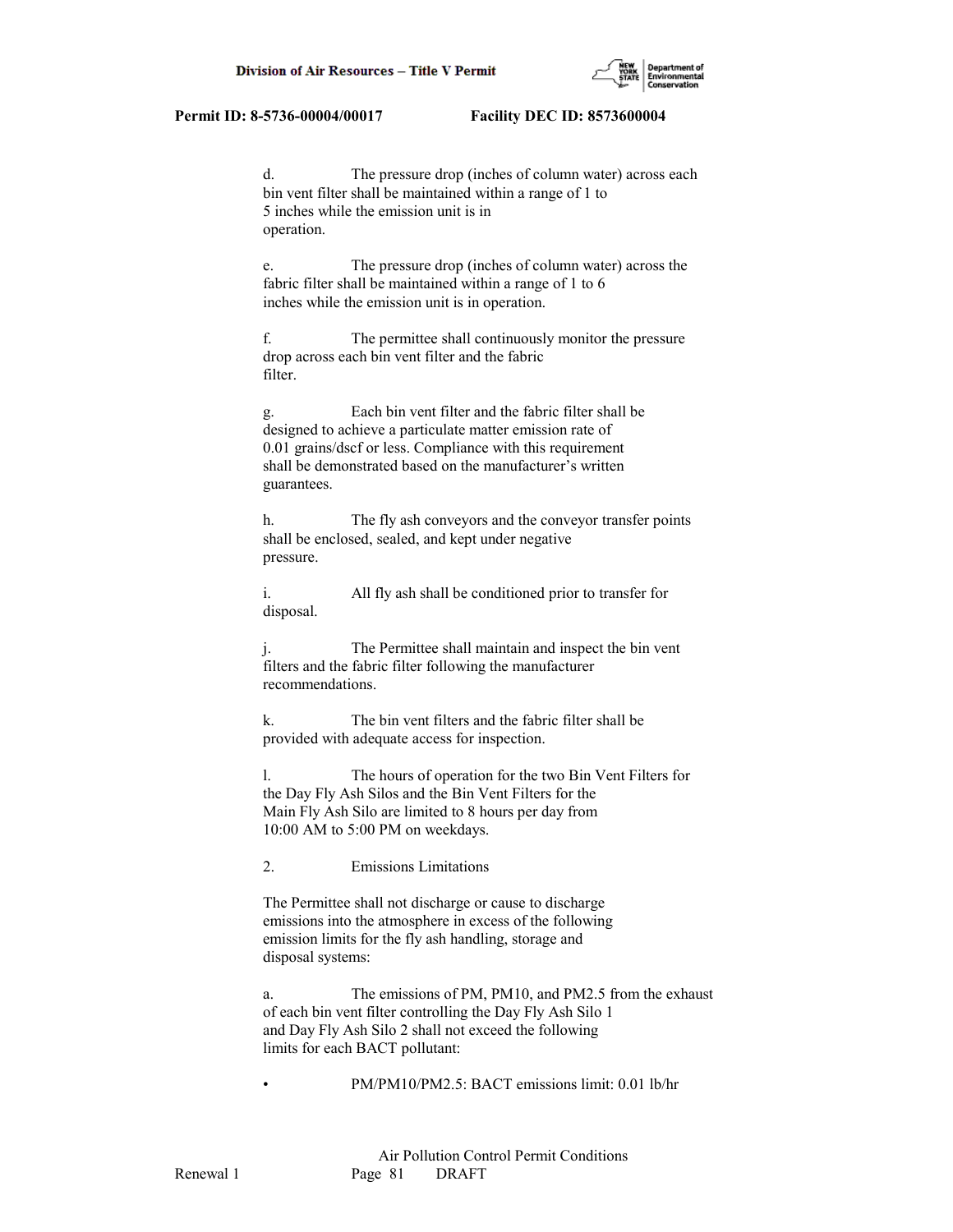

PM, PM10, and PM2.5 emissions shall include only filterable particulate matter.

 b. The emissions of PM, PM10, and PM2.5 from the exhaust of each Bin Vent Filter #2 and the fabric filter shall not exceed the following limits for each BACT pollutant:

• PM/PM10/PM2.5: BACT emissions limit: 0.14 lb/hr

PM, PM10, and PM2.5 emissions shall include only filterable particulate matter.

 c. The emissions of PM, PM10, and PM2.5 from the exhaust of Bin Vent Filter #1 shall not exceed the following limits for each BACT pollutant:

• PM/PM10/PM2.5: BACT emissions limit: 0.09 lb/hr

PM, PM10, and PM2.5 emissions shall include only filterable particulate matter.

 3. Visible Emissions – Opacity: Fly Ash Handling, Storage, and Disposal System

 The opacity of emissions from the exhaust of the bin vent filters and fabric filter, and from the fly ash conveying system shall not exceed an average opacity equal to or greater than 20% opacity (based on six minute average), except for the emissions of uncombined water. This is a BACT requirement.

 Initial Compliance Test: The Permittee shall conduct initial compliance performance testing for visible emissions no later than 180 days of startup of the fly ash handling, storage, and disposal system.

 Subsequent Compliance Tests: The Permittee shall conduct performance testing for visible emissions on a quarterly basis.

Reference Test Method: Method 9

 B. Bottom Ash Handling, Storage, and Disposal System

1. Description

 The bottom ash handling, storage and disposal system air pollution equipment and emissions limitations shall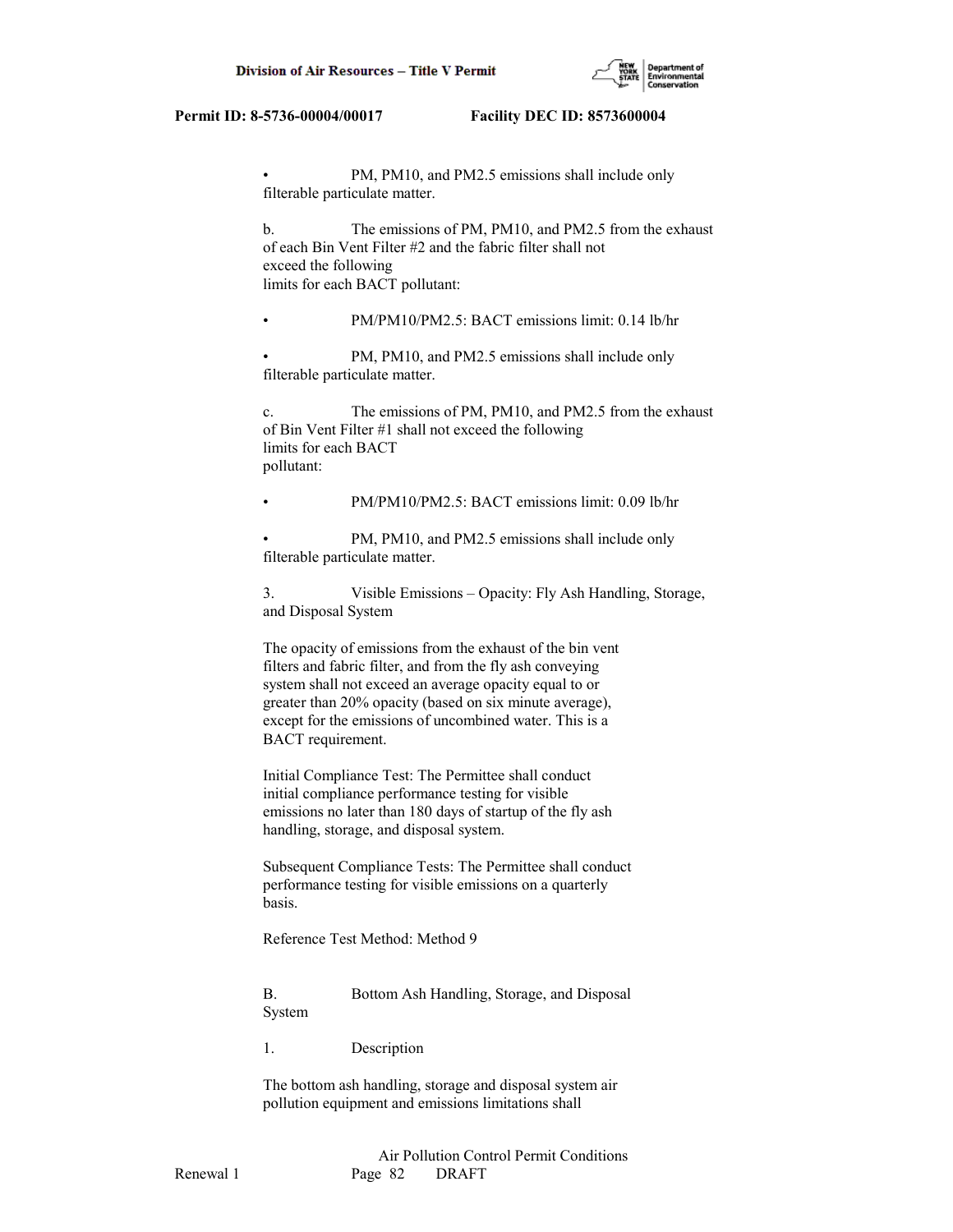

include the following:

## 2. Air Pollution Equipment

 Compliance with PSD regulations for the bottom ash handling, storage, and disposal system shall be demonstrated by the using the following BACT, operating and work practices: Biomass bottom ash is typically consistent with fly ash and will be managed in a manner consistent with the work practices and procedures developed for the fly ash handling and disposal system.

 The bottom ash conveyors and the conveyor transfer points shall be enclosed, sealed, and kept under negative pressure.

3. Emissions Limitations

 The Permittee shall not discharge or cause to discharge emissions into the atmosphere in excess of the following emission limits for the bottom ash handling, storage and disposal systems:

 The emissions of PM, PM10, and PM2.5 from the bottom ash handling, storage, and disposal system shall not exceed the following limits for each BACT pollutant:

PM/PM10/PM2.5: BACT emissions limit: 0.14 lb/hr

 PM, PM10, and PM2.5 emissions shall include only filterable particulate matter.

 4. Visible Emissions – Opacity: Bottom Ash Handling, Storage, and Disposal System

 The opacity of emissions from the exhaust of the bin vent filters and fabric filter, and from the fly ash conveying system shall not exceed an average opacity equal to or greater than 20% opacity (based on six minute average), except for the emissions of uncombined water. This is a BACT requirement.

 Initial Compliance Test: The Permittee shall conduct initial compliance performance testing for visible emissions no later than 180 days of startup of the Bottom Ash Handling, Storage, and Disposal System.

 Subsequent Compliance Tests: The Permittee shall conduct performance testing for visible emissions on a quarterly basis.

Reference Test Method: Method 9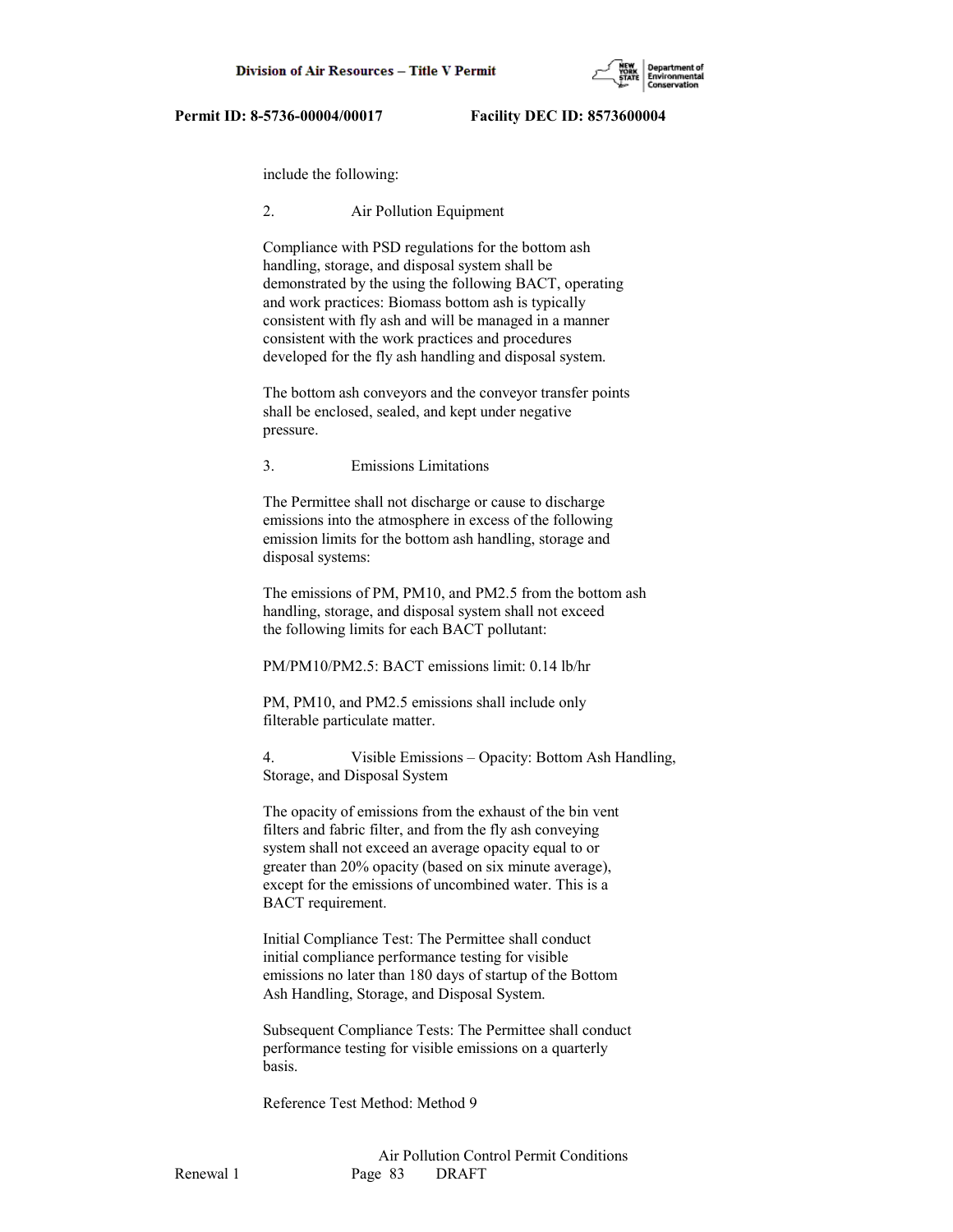

Monitoring Frequency: AS REQUIRED - SEE PERMIT MONITORING DESCRIPTION Reporting Requirements: SEMI-ANNUALLY (CALENDAR)

Reports due 30 days after the reporting period. Subsequent reports are due every 6 calendar month(s).

# **Condition 81: Compliance Certification Effective for entire length of Permit**

## **Applicable Federal Requirement:6 NYCRR Subpart 231-7**

# **Item 81.1:**

The Compliance Certification activity will be performed for:

Emission Unit: G-FUGTV

## **Item 81.2:**

Compliance Certification shall include the following monitoring:

Monitoring Type: RECORD KEEPING/MAINTENANCE PROCEDURES Monitoring Description:

> The fugitive emissions of PM, PM10, and PM2.5 from the outdoor biomass storage, enclosed processing buildings, biomass handling, storage, and processing system, fly and bottom ash handling, storage, and disposal systems, and truck traffic on facility roadways shall not exceed the following limits for each BACT pollutant:

The fugitive PM emissions shall not exceed 5 tons per year (based on 12-month rolling total).

The fugitive PM10 emissions shall not exceed 1.2 tons per year (based on 12-month rolling total).

The fugitive dust PM2.5 emissions shall not exceed 0.23 tons per year (based on 12-month rolling total).

 Compliance with the fugitive PM, PM10, and PM2.5 BACT emissions limits shall be determined by using the emission factors, equations, and assumptions in Section 13.2.1 of the AP-42 Emission Factors, January 2011, for paved roadways. These emission limits shall be determined based on the actual vehicle miles traveled on site per day, actual number of days of operation per year, and 80% control efficiency for PM, PM10 and PM2.5 from using dust suppression measures specified in this permit.

 Visible Emissions – Opacity: Fugitive Particulate Emission Sources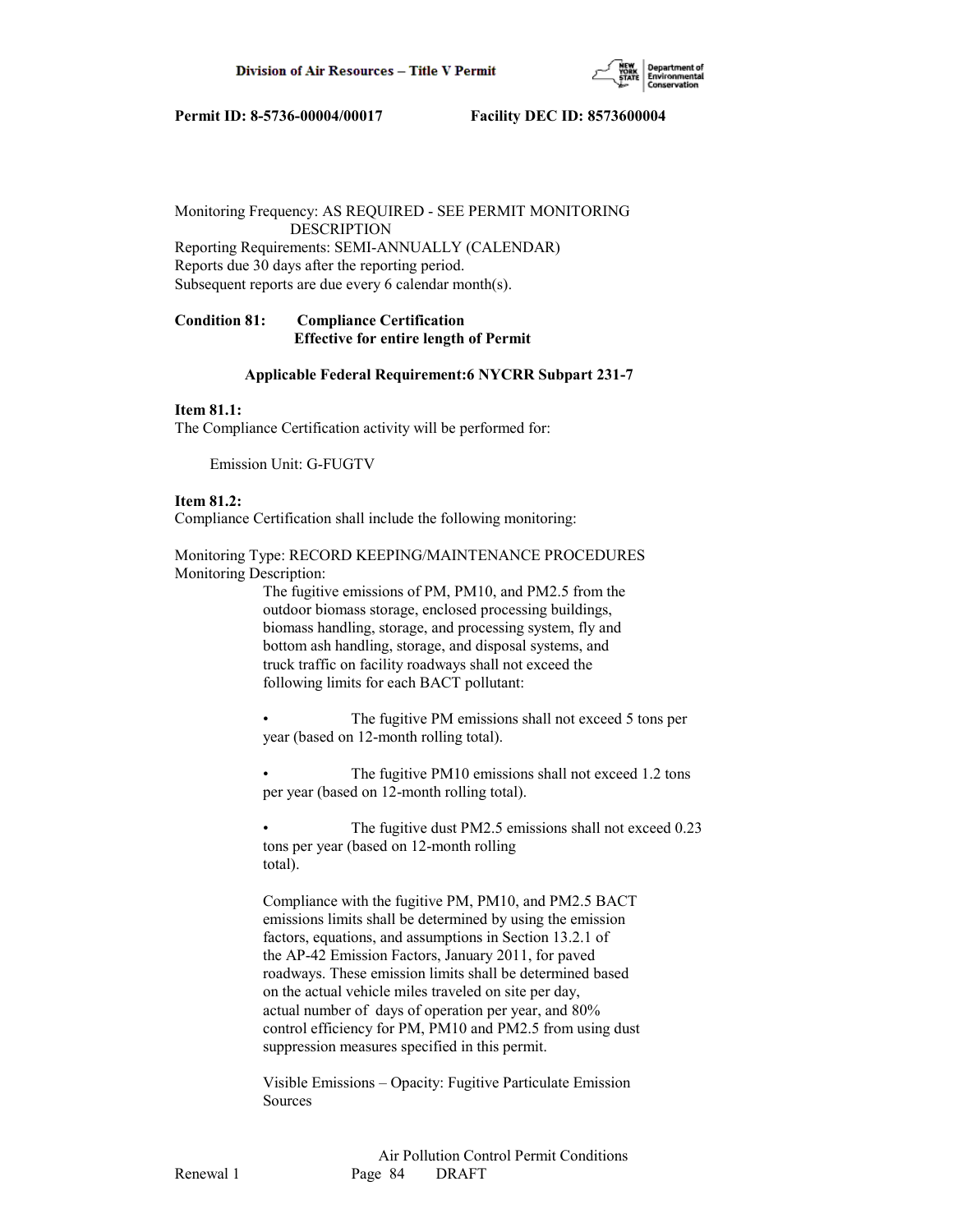

 The Permittee shall not discharge or cause to discharge into the atmosphere visible emissions from any fugitive emission source having an opacity equal to or greater than 20% opacity (based on six minute average) except for one continuous six-minute period per hour of no more than 57% opacity. This is a BACT requirement.

 Initial Compliance Test: The Permittee shall conduct initial compliance performance testing for visible emissions no later than 180 days of startup of the facility and its fugitive emission sources.

 Subsequent Compliance Tests: The Permittee shall conduct performance testing for visible emissions on a quarterly basis.

Reference Test Method: Method 22

Control Measures-Fugitive Particulate Emission Sources

 The control measures to minimize the facility's fugitive particulate emission sources, shall include, but not be limited to, the following operating and work practices measures. These control measures constitute BACT requirements for the fugitive particulate emissions for this facility.

 Maintaining all facility paved roads and parking areas in good conditions. All other areas of the facility site shall be landscaped, to the maximum extent possible, using grass, shrubs, and trees.

 Maintaining the unpaved roads from the facility to the ash landfill and the ash landfill in good conditions to the maximum extent possible.

 Maintaing the outdoor biomass storage piles and limiting the speed of trucks as appropriate to minimize fugitive emissions to the maximum extent possible.

 Treating the paved roadways, parking areas, exterior and interior of the buildings and other areas as necessary by sweeping, vacuuming, and /or watering at sufficient treatment frequencies to minimize the fugitive dust emissions to the maximum extent possible.

 The Permittee shall perform daily inspections of each of the roadway segments and parking areas to determine the need for implementing the fugitive dust control measures. These inspections shall be performed during representative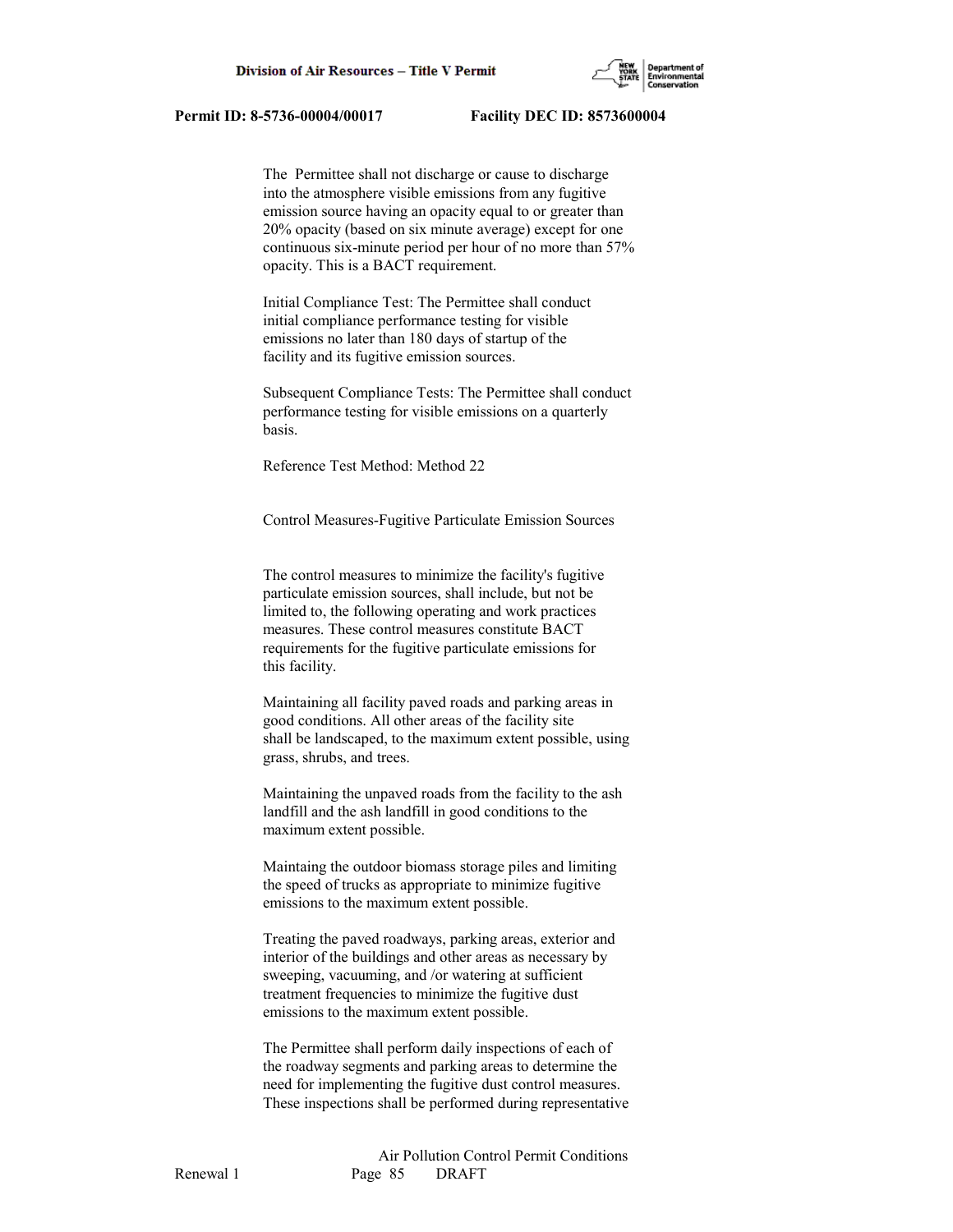

normal traffic conditions.

 All delivery vehicles, including but not limited to, clean unadultered wood and resinated wood, ash delivery vehicles shall be enclosed and covered to prevent release.

 All biomass delivery vehicles shall be unloaded in enclosed storage areas (buildings), as much as possible.

 All vehicles leaving the facility that are used for transporting materials likely to become airborne shall be enclosed or covered to prevent release.

 All processing and blending activities of the biomass shall be done in enclosed buildings.

 In order ro prevent the fugitive particulates emissions from the biomass storage activities, the biomass shall be stored in enclosed buildings as much as possible.

 In order to prevent the fugitive particulate emissions from the biomass unloading, storage, processing system and from the fly and bottom ash handling, storage, and disposal system, the Permittee shall (1) maintain all enclosed buildings under negative pressure (as appropriate); and (2) operate the particulate air pollution controls at all times the respective emission sources are in operation.

 The Permittee shall ensure that the doors from the biomass handling, storage, and processing buildings remain closed to the maximum extent possible using good engineering design.

The Permittee shall perform the following:

 Daily checks for any visible fugitive emissions from the facility processing buildings windows, doors, and roof monitors.

 Weekly inspection of all the processing buildings to ensure that:

 All access doors that are capable of being closed are closed; and

 As required elsewhere in the permit all conveyors shall be fully enclosed, and all fabric filters, and bin vent filters shall be operational at all times as prescribed by the manufacturers.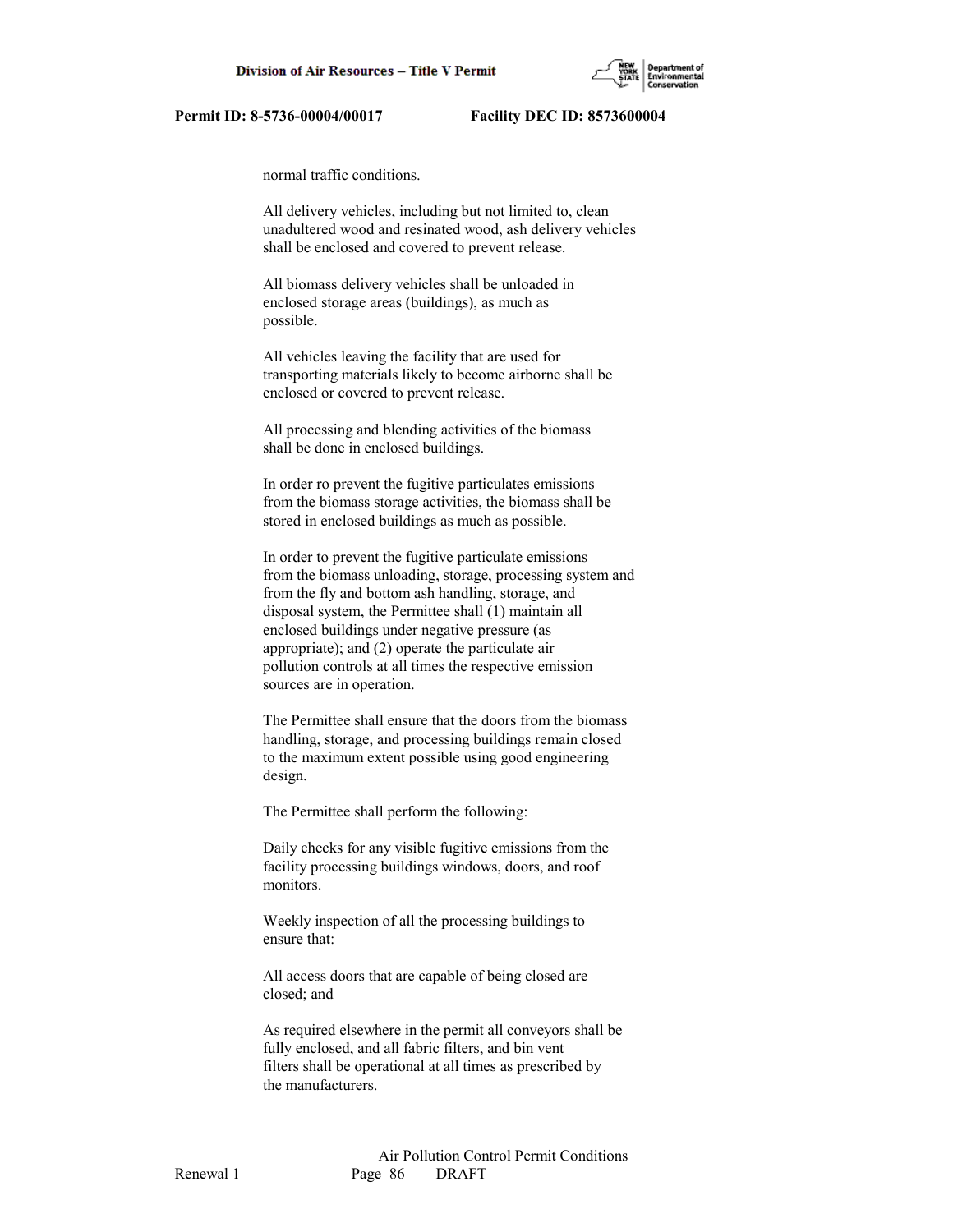If visible emissions are observed as a result of any of the above-specified inspections, the Permittee shall take corrective actions as soon as possible, to minimize and eliminate the visible emissions.

 Notwithstanding the fugitive particulate emissions control measures specified in this permit, the Permittee may employ additional control measures to prevent fugitive particulate emissions from becoming airborne and causing the discharge of visible emissions of fugitive particulate emissions beyond the property line.

 The facility will develop and maintain a Fuel Yard Fire Prevention and Control Plan. The Plan will be maintained on site and available for review upon request.

 The requirements of 6 NYCRR Part 212 are effectively met as these conditons are beyond what Part 212 would typically require.

Monitoring Frequency: AS REQUIRED - SEE PERMIT MONITORING DESCRIPTION Reporting Requirements: SEMI-ANNUALLY (CALENDAR) Reports due 30 days after the reporting period. Subsequent reports are due every 6 calendar month(s).

**Condition 82: Compliance Certification Effective for entire length of Permit**

# **Applicable Federal Requirement:6 NYCRR Subpart 231-7**

# **Item 82.1:**

The Compliance Certification activity will be performed for:

Emission Unit: G-XEMPT

### **Item 82.2:**

Compliance Certification shall include the following monitoring:

Monitoring Type: RECORD KEEPING/MAINTENANCE PROCEDURES Monitoring Description:

> Visible emissions from Emergency Generator combustion source shall not exceed exhibit greater than 20% opacity (based on six minute average) except for one six-minute period per hour of no more than 27% opacity. This is a BACT requirement.

 Compliance Tests: The Permittee shall conduct performance testing for visible emissions upon request by the Department.

Reference Test Method: 40 CFR 60 App A M 9 Monitoring Frequency: AS REQUIRED - SEE PERMIT MONITORING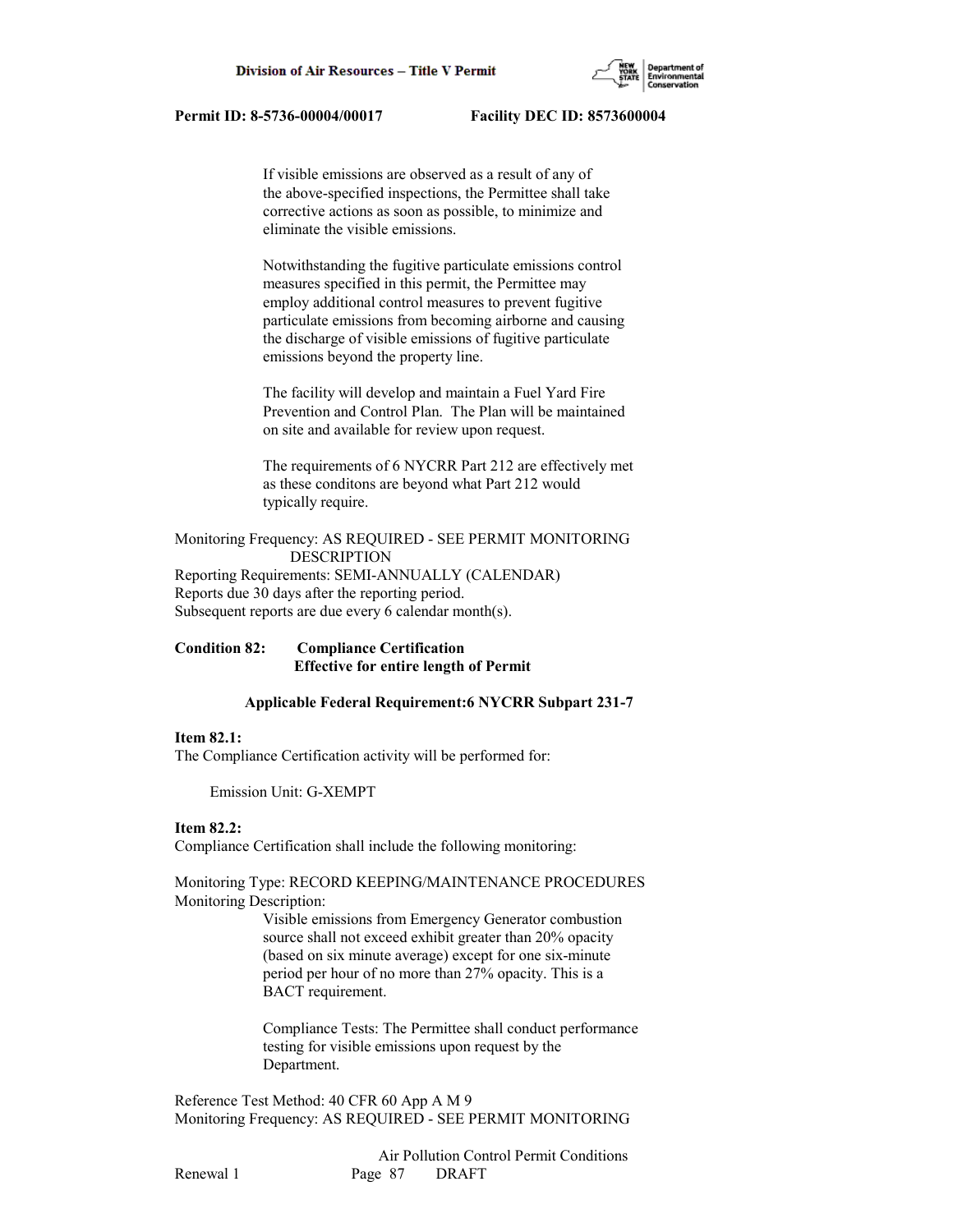

# DESCRIPTION

Reporting Requirements: SEMI-ANNUALLY (CALENDAR) Reports due 30 days after the reporting period. Subsequent reports are due every 6 calendar month(s).

# **Condition 83: Compliance Certification Effective for entire length of Permit**

## **Applicable Federal Requirement:6 NYCRR Subpart 231-7**

## **Item 83.1:**

The Compliance Certification activity will be performed for:

Emission Unit: G-XEMPT

# **Item 83.2:**

Compliance Certification shall include the following monitoring:

Monitoring Type: RECORD KEEPING/MAINTENANCE PROCEDURES Monitoring Description:

> Determination of actual GHG emissions resulting from the emergency generator and natural gas heater:

 The GHG global warming potentials and the default CO2, CH4 and N2O emission factors used for the calculation of the GHG emissions (as CO2e) resulting from the emergency diesel generator and natural gas heater shall be equal with those contained in 40 CFR Part 98.

 The heating values of the ULSD fuel oil No.2, and natural gas used for the calculations of the GHG emissions shall equal the following:

 0.138 MMBtu/gallon for ULSD fuel oil No.2; 1,020 BTU/scf for natural gas;

 The GHG emissions (as CO2e) for the emergency generator and natural gas heater shall be determined separately by calculations based on the:

 Actual measured ULSD fuel oil No.2 and natural gas consumption rates;

 CO2, CH4 and N2O emission factors and fuel heating value specified in this permit;

 GHG emissions (as CO2e) shall be determined by adding the CO2, CH4, and N2O emissions.

Monitoring Frequency: AS REQUIRED - SEE PERMIT MONITORING DESCRIPTION Reporting Requirements: SEMI-ANNUALLY (CALENDAR) Reports due 30 days after the reporting period.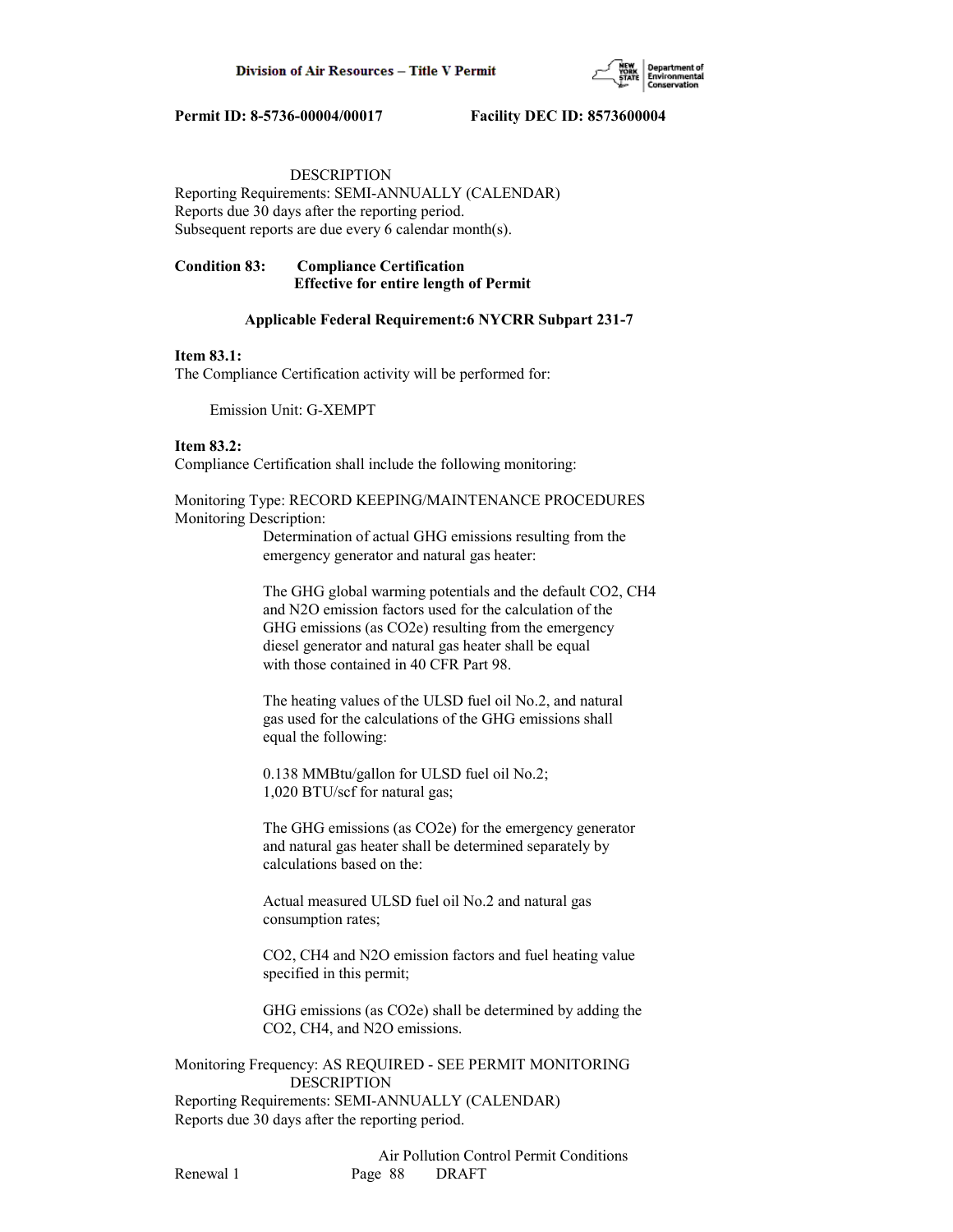

Subsequent reports are due every 6 calendar month(s).

# **Condition 84: Compliance Certification Effective for entire length of Permit**

## **Applicable Federal Requirement:6 NYCRR Subpart 231-7**

## **Item 84.1:**

The Compliance Certification activity will be performed for:

 Emission Unit: G-XEMPT Process: EGN

# **Item 84.2:**

Compliance Certification shall include the following monitoring:

Monitoring Type: RECORD KEEPING/MAINTENANCE PROCEDURES Monitoring Description:

> The following provides a description and compliance requirements for the emergency diesel generator. Compliance demonstration will be made available for review upon request:

Emergency Generator

 The Permittee shall operate an emergency diesel generator that has a nameplate capacity that shall not exceed a maximum power output of 375 brake horse power (BHP).

 The Permittee shall maintain documentation that would demonstrate that the emergency generator was installed on or before 1991.

Emission Limitations:

 The Permitte shall not discharge or cause to discharge emissions into the atmosphere in excess of the following emission limits for the emergency generator:

NOx LAER emissions limit: 11.64 lb/hr.

CO BACT emissions limit: 2.54 lb/hr.

 PM (filterable fraction only) BACT emissions limit: 0.84 lb/hr.

 PM10 (filterable + condensable fraction) BACT emissions limit: 0.84 lb/hr

 PM2.5 (filterable + condensable fraction) BACT emissions limit: 0.84 lb/hr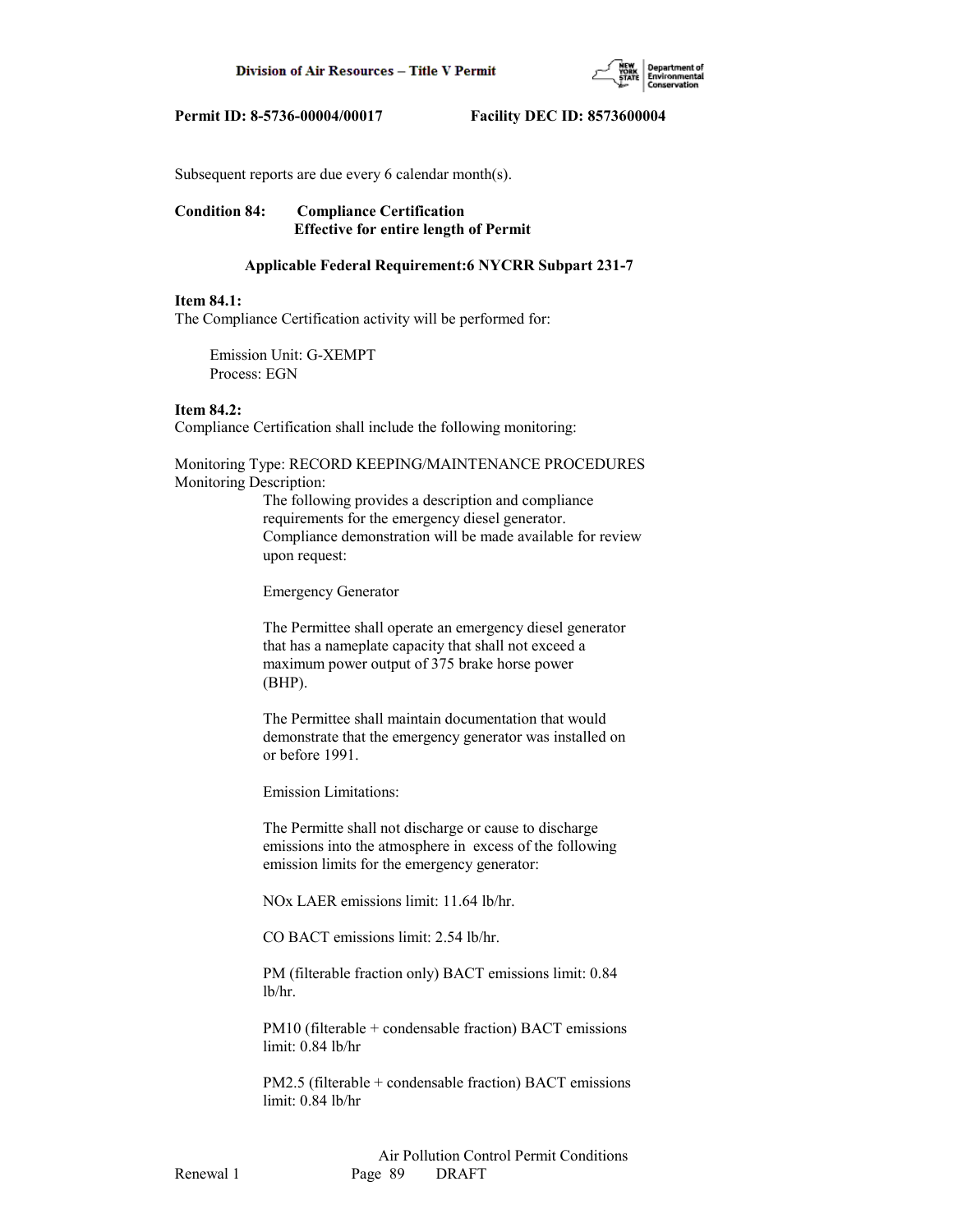GHG BACT (expressed as CO2e) emissions limit shall include combined emissions of CO2, CH4, and N2O, and shall not exceed 97 tons per year (based on 12-month rolling total).

 Compliance with the LAER and BACT requirements shall be demonstrated by implementing the following operating limitations and work practices:

 The maximum operating hours for the emergency generator shall be limited to 500 hours per 12-month rolling total, as determined at the end of each calendar month. The annual permitted hours shall include testing, maintenance and emergency hours, combined.

 The Permittee shall install and maintain an non-resettable operating hour meter as required elsewhere in this permit.

 The emergency generator shall only combust ultra low sulfur distillate (ULSD) fuel oil No.2 as required by regulation.

 The emergency generator shall comply with the applicable provisions of 40 CFR 63 Subpart ZZZZ.

Monitoring Frequency: AS REQUIRED - SEE PERMIT MONITORING DESCRIPTION Reporting Requirements: SEMI-ANNUALLY (CALENDAR) Reports due 30 days after the reporting period. Subsequent reports are due every 6 calendar month(s).

# **Condition 85: Compliance Certification Effective for entire length of Permit**

### **Applicable Federal Requirement:6 NYCRR Subpart 231-7**

### **Item 85.1:**

The Compliance Certification activity will be performed for:

 Emission Unit: G-XEMPT Process: NGH

## **Item 85.2:**

Compliance Certification shall include the following monitoring:

Monitoring Type: RECORD KEEPING/MAINTENANCE PROCEDURES Monitoring Description: Natural Gas Heater

> The Permittee shall install and operate a natural gas heater that has a nameplate that shall not exceed 5 MMBtu/hr. This natural gas heater shall combust only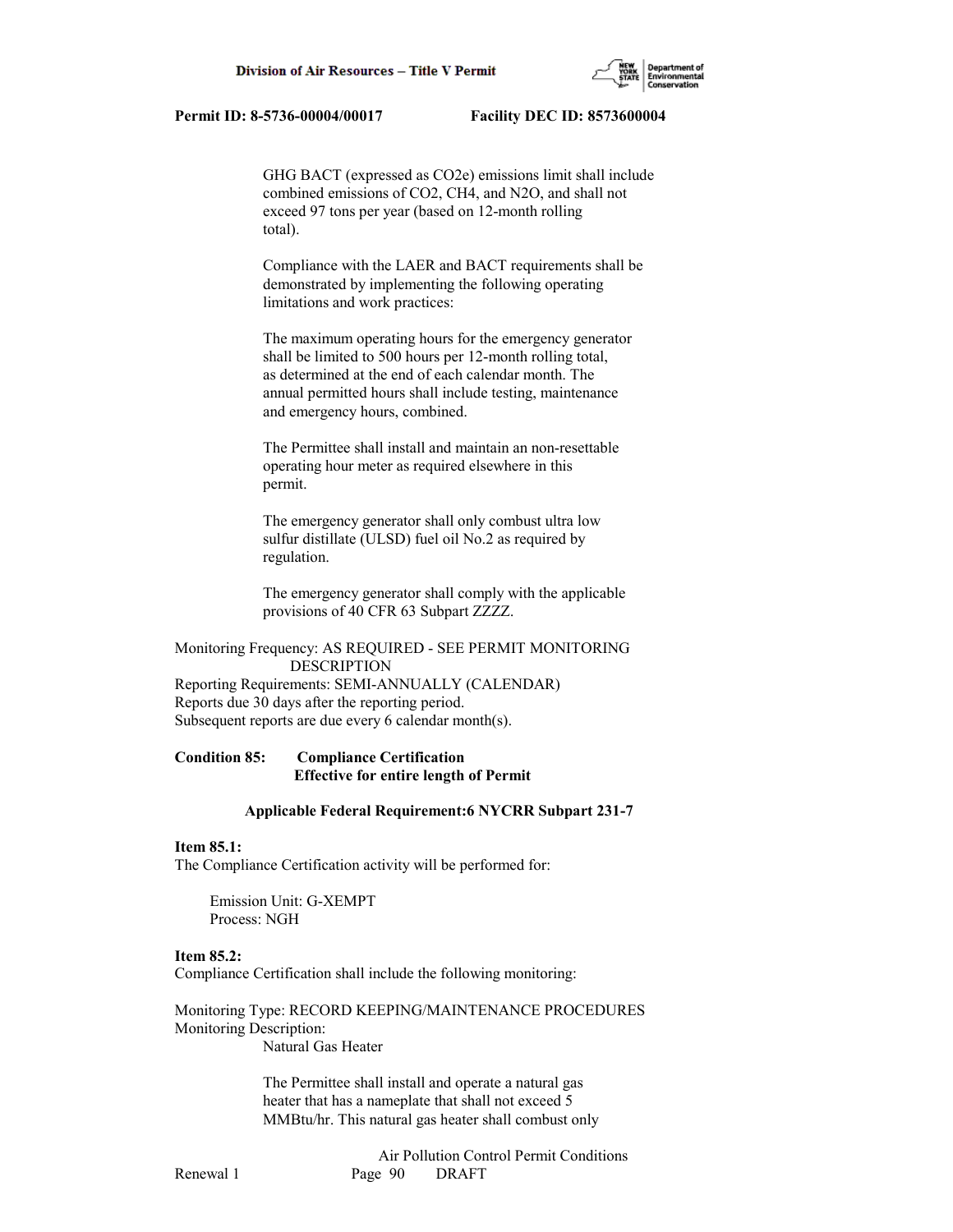

 pipeline quality natural gas. The hours of operation for the natural gas heater are not limited (i.e., unrestricted at 8,760 hr/yr).

Emission Limitations

 The Permitte shall not discharge or cause to discharge emissions into the atmosphere in excess of the following emission limits for the natural gas heater:

NOx LAER emissions limit: 0.12 lb/MMBtu

CO BACT emissions limit: 0.082 lb/MMBtu

 PM (filterable fraction only) BACT emissions limit: 0.008 lb/MMBtu.

 PM10 (filterable + condensable fraction) BACT emissions limit: 0.008 lb/MMBtu

 PM2.5 (filterable + condensable fraction) BACT emissions limit: 0.008 lb/MMBtu

 GHG BACT (expressed as CO2e) emissions limit shall include combined emissions of CO2, CH4, and N2O, and shall not exceed 117 tons per year (based on 12-month rolling total).

Monitoring Frequency: AS REQUIRED - SEE PERMIT MONITORING DESCRIPTION Reporting Requirements: SEMI-ANNUALLY (CALENDAR) Reports due 30 days after the reporting period. Subsequent reports are due every 6 calendar month(s).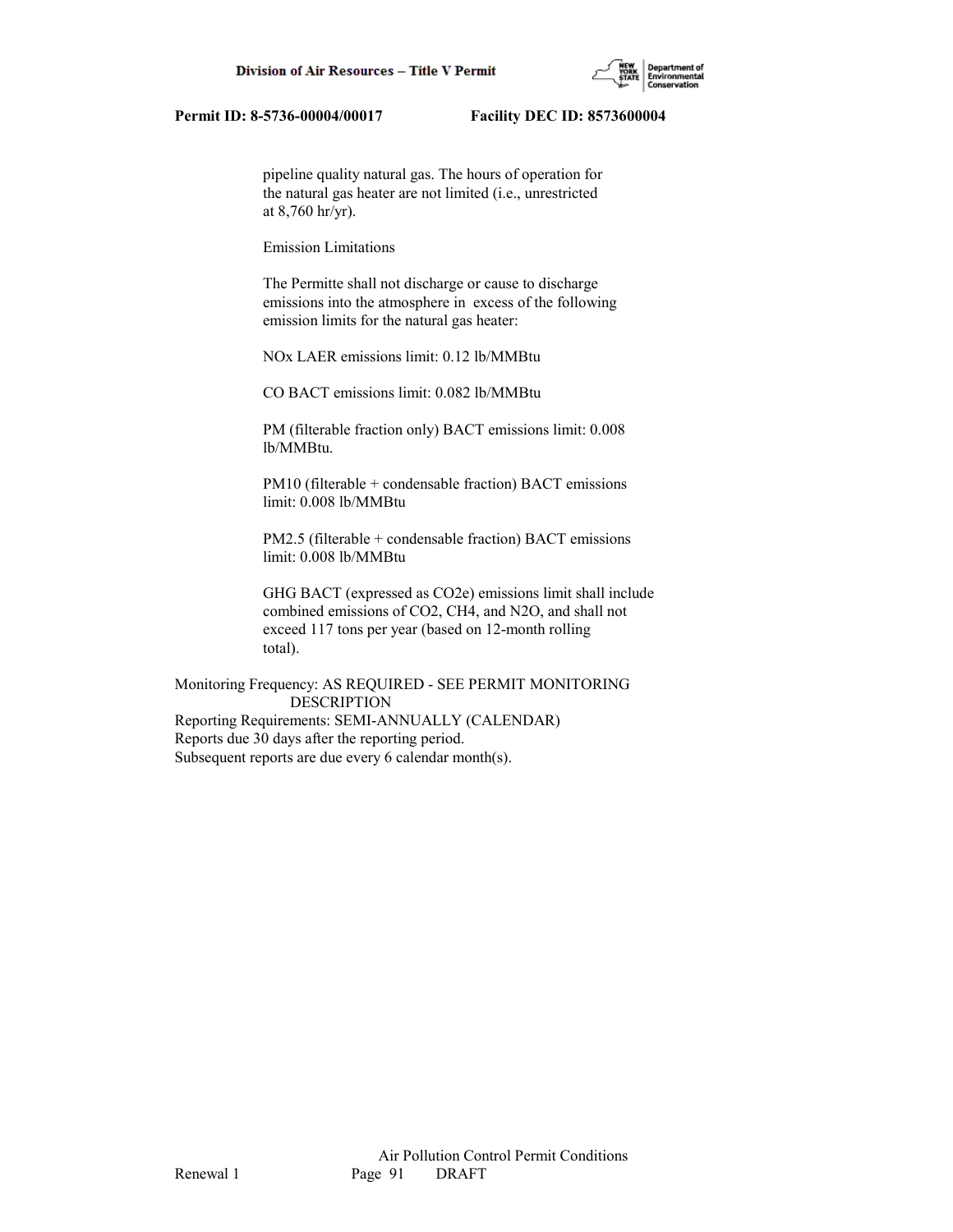

# **STATE ONLY ENFORCEABLE CONDITIONS \*\*\*\* Facility Level \*\*\*\***

 **NOTIFICATION OF GENERAL PERMITTEE OBLIGATIONS This section contains terms and conditions which are not federally enforceable. Permittees may also have other obligations under regulations of general applicability**

#### **Item A: Emergency Defense - 6 NYCRR 201-1.5**

 An emergency, as defined in 6 NYCRR subpart 201-2, constitutes an affirmative defense to penalties sought in an enforcement action brought by the department for noncompliance with emissions limitations or permit conditions for all facilities in New York State.

 (a) The affirmative defense of emergency shall demonstrate, through properly signed, contemporaneous operating logs, or other relevant evidence that:

 (1) an emergency occurred and that the facility owner or operator can identify the cause(s) of the emergency;

 (2) the equipment at the facility was being properly operated and maintained;

 (3) during the period of the emergency the facility owner or operator took all reasonable steps to minimize the levels of emissions that exceeded the emission standards, or other requirements in the permit; and

 (4) the facility owner or operator notified the department within two working days after the event occurred. This notice must contain a description of the emergency, any steps taken to mitigate emissions, and any corrective actions taken.

 (b) In any enforcement proceeding, the facility owner or operator seeking to establish the occurrence of an emergency has the burden of proof.

 (c) This provision is in addition to any emergency or malfunction provision contained in any applicable requirement.

# Item B: **General Provisions for State Enforceable Permit Terms and Condition - 6 NYCRR Part 201-5**

 Any person who owns and/or operates stationary sources shall operate and maintain all emission units and any required emission control devices in compliance with all applicable Parts of this Chapter and existing laws, and shall operate the facility in accordance with all criteria, emission limits, terms, conditions, and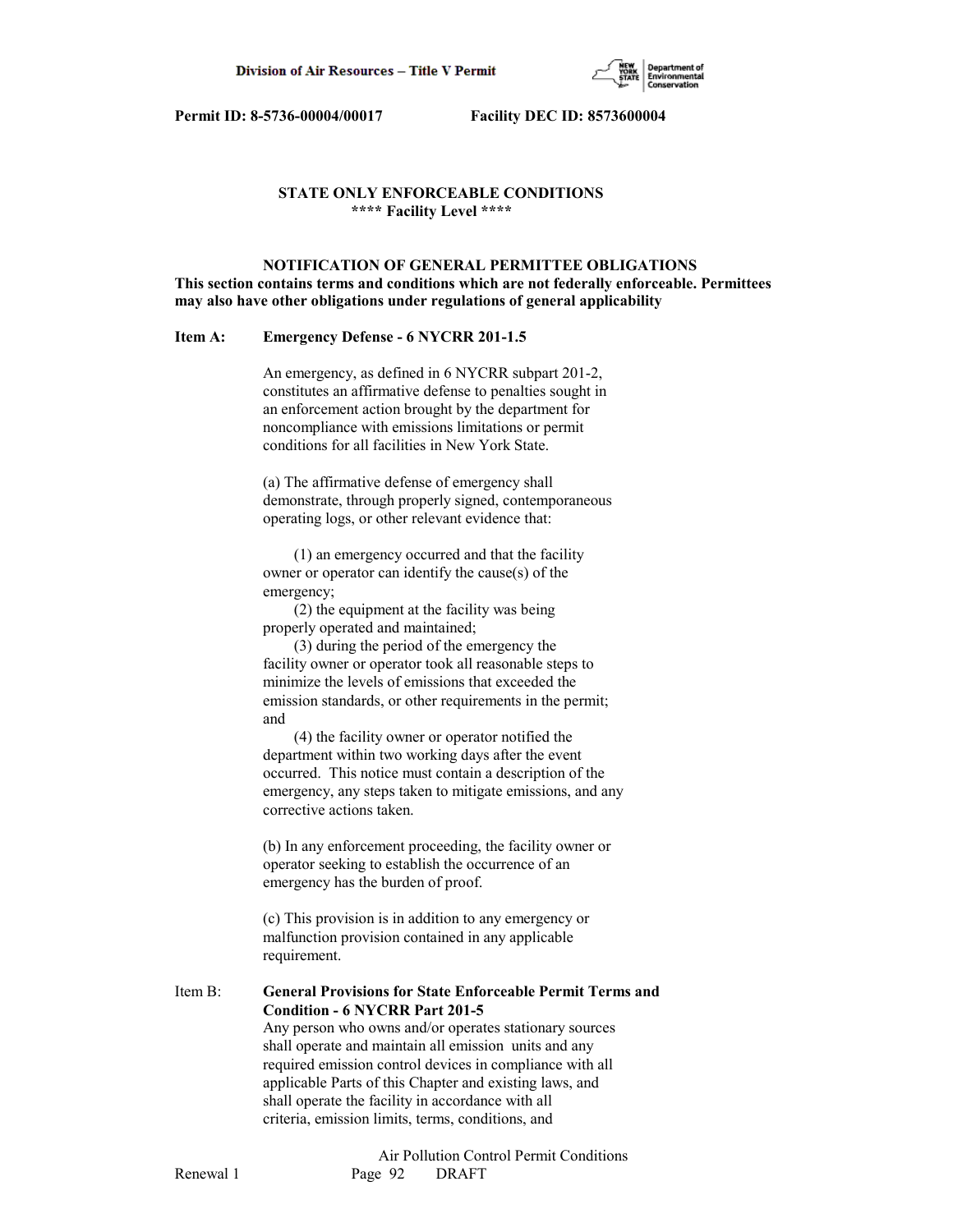

 standards in this permit. Failure of such person to properly operate and maintain the effectiveness of such emission units and emission control devices may be sufficient reason for the Department to revoke or deny a permit.

 The owner or operator of the permitted facility must maintain all required records on-site for a period of five years and make them available to representatives of the Department upon request. Department representatives must be granted access to any facility regulated by this Subpart, during normal operating hours, for the purpose of determining compliance with this and any other state and federal air pollution control requirements, regulations or law.

## **STATE ONLY APPLICABLE REQUIREMENTS**

**The following conditions are state applicable requirements and are not subject to compliance certification requirements unless otherwise noted or required under 6 NYCRR Part 201.**

| <b>Condition 86:</b> | <b>Contaminant List</b>                      |
|----------------------|----------------------------------------------|
|                      | <b>Effective for entire length of Permit</b> |

#### **Applicable State Requirement:ECL 19-0301**

#### **Item 86.1:**

Emissions of the following contaminants are subject to contaminant specific requirements in this permit(emission limits, control requirements or compliance monitoring conditions).

> CAS No: 000124-38-9 Name: CARBON DIOXIDE

 CAS No: 000630-08-0 Name: CARBON MONOXIDE

 CAS No: 007446-09-5 Name: SULFUR DIOXIDE

 CAS No: 007664-41-7 Name: AMMONIA

 CAS No: 0NY075-00-0 Name: PARTICULATES

 CAS No: 0NY075-00-5 Name: PM-10

 CAS No: 0NY075-02-5 Name: PM 2.5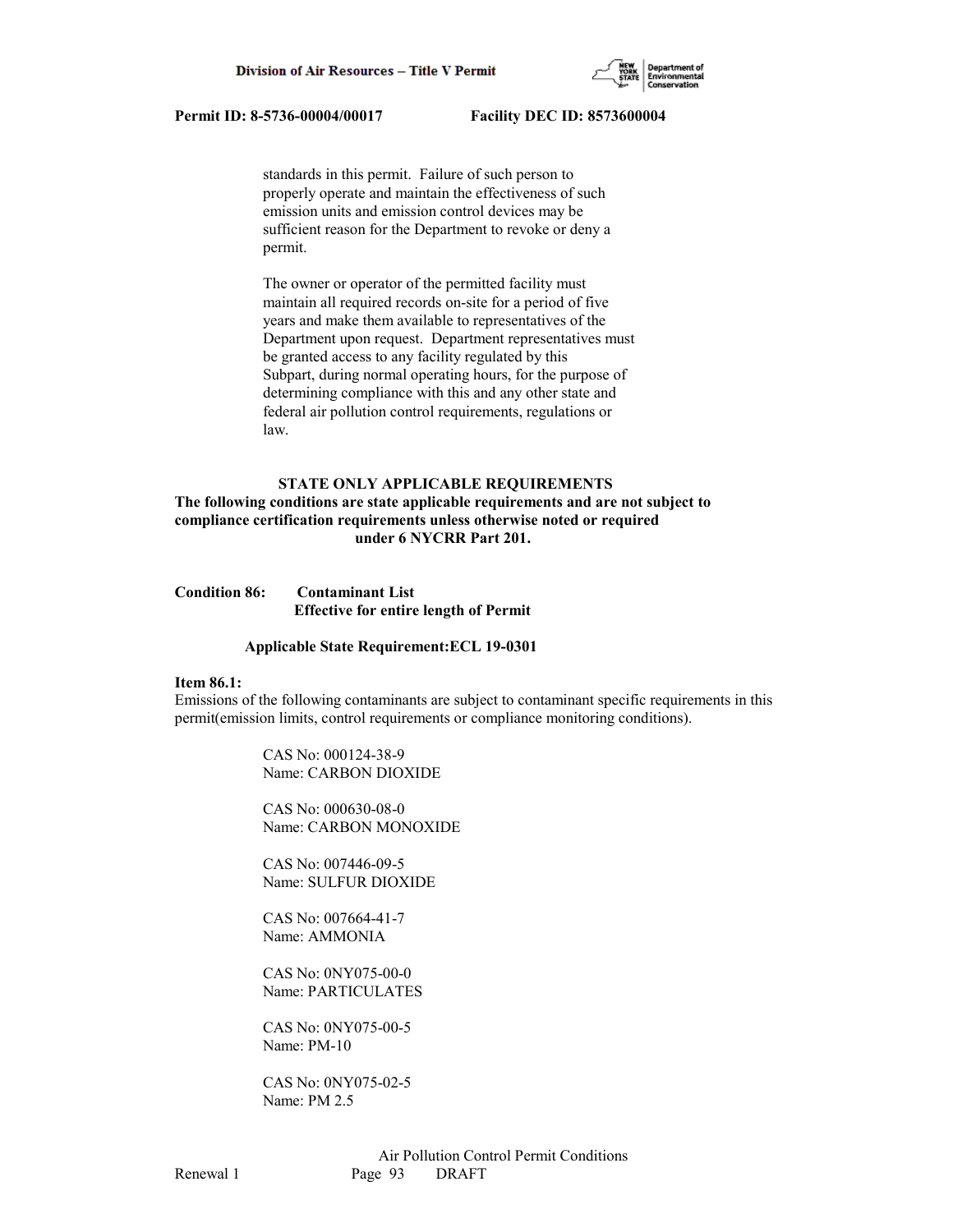

 CAS No: 0NY210-00-0 Name: OXIDES OF NITROGEN

 CAS No: 0NY750-00-0 Name: CARBON DIOXIDE EQUIVALENTS

 CAS No: 0NY998-00-0 Name: VOC

# **Condition 87: Malfunctions and Start-up/Shutdown Activities Effective for entire length of Permit**

 **Applicable State Requirement:6 NYCRR 201-1.4**

# **Item 87.1:**

(a) The facility owner or operator shall take all necessary and appropriate actions to prevent the emission of air pollutants that result in contravention of any applicable emission standard during periods of start-up, shutdown, or malfunction.

(b) The facility owner or operator shall compile and maintain records of all equipment maintenance and start-up/shutdown activities when they are expected to result in an exceedance of any applicable emission standard, and shall submit a report of such activities to the department when required by a permit condition or upon request by the department. Such reports shall state whether an exceedence occurred and if it was unavoidable, include the time, frequency and duration of the exceedence, and an estimate of the emission rates of any air contaminants released. Such records shall be maintained for a period of at least five years and made available for review to department representatives upon request. Facility owners or operators subject to continuous monitoring and quarterly reporting requirements need not submit additional reports of exceedences to the department.

(c) In the event that air contaminant emissions exceed any applicable emission standard due to a malfunction, the facility owner or operator shall notify the department as soon as possible during normal working hours, but not later than two working days after becoming aware that the malfunction occurred. In addition, the facility owner or operator shall compile and maintain a record of all malfunctions. Such records shall be maintained at the facility for a period of at least five years and must be made available to the department upon request. When requested by the department, the facility owner or operator shall submit a written report to the department describing the malfunction, the corrective action taken, the air contaminants emitted, and the resulting emission rates and/or opacity.

(d) The department may also require the facility owner or operator to include, in reports described under Subdivisions (b) and (c) of this Section, an estimate of the maximum ground level concentration of each air contaminant emitted and the effect of such emissions.

(e) A violation of any applicable emission standard resulting from start-up, shutdown, or malfunction conditions at a permitted or registered facility may not be subject to an enforcement action by the department and/or penalty if the department determines, in its sole discretion, that such a violation was unavoidable. The actions and recordkeeping and reporting requirements listed above must be adhered to in such circumstances.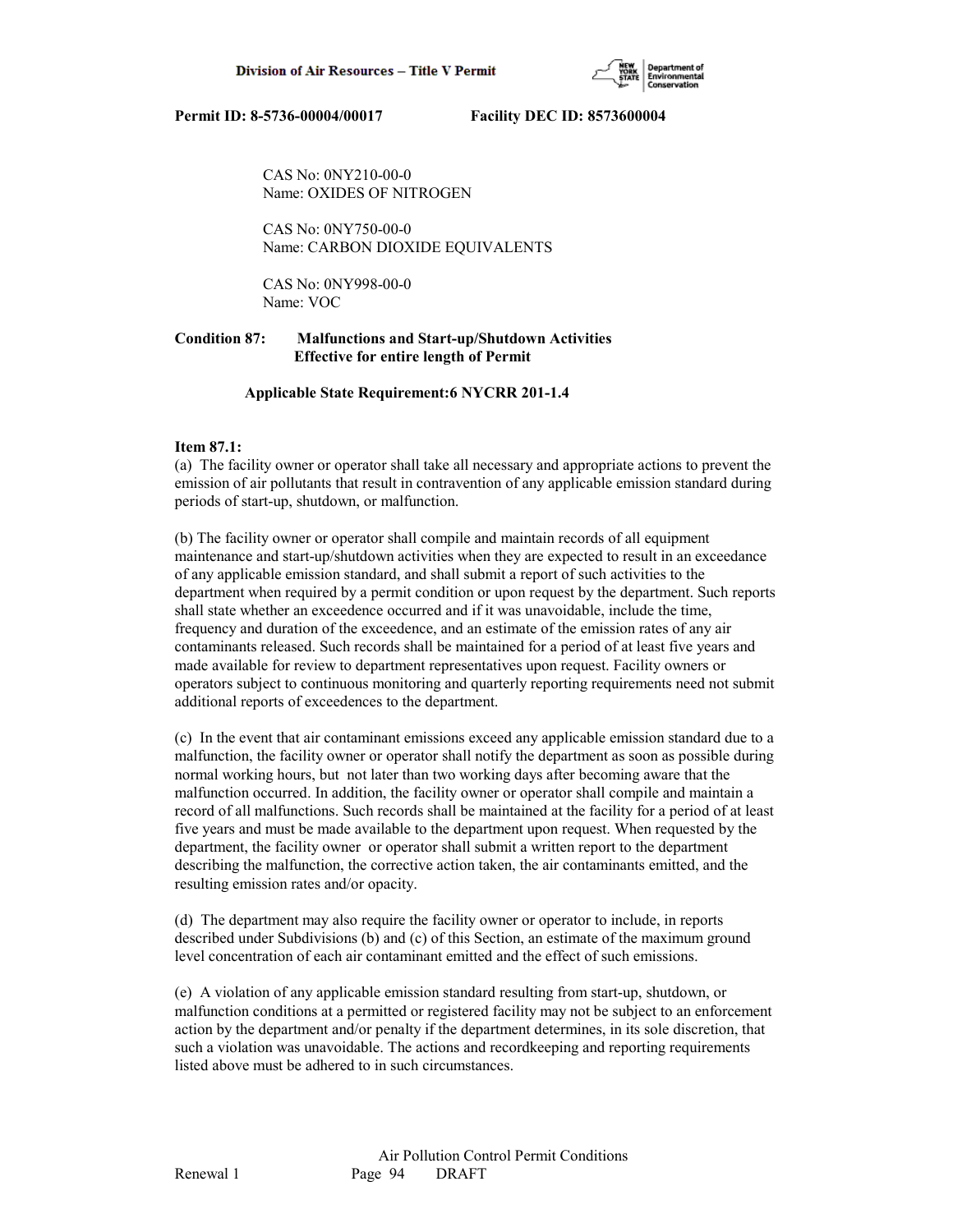

# **Condition 88: Air pollution prohibited Effective for entire length of Permit**

# **Applicable State Requirement:6 NYCRR 211.1**

## **Item 88.1:**

No person shall cause or allow emissions of air contaminants to the outdoor atmosphere of such quantity, characteristic or duration which are injurious to human, plant or animal life or to property, or which unreasonably interfere with the comfortable enjoyment of life or property. Notwithstanding the existence of specific air quality standards or emission limits, this prohibition applies, but is not limited to, any particulate, fume, gas, mist, odor, smoke, vapor, pollen, toxic or deleterious emission, either alone or in combination with others.

**Condition 89: Compliance Demonstration Effective for entire length of Permit**

# **Applicable State Requirement:6 NYCRR 242-1.4 (b)**

## **Item 89.1:**

The Compliance Demonstration activity will be performed for the Facility.

# **Item 89.2:**

Compliance Demonstration shall include the following monitoring:

Monitoring Type: RECORD KEEPING/MAINTENANCE PROCEDURES Monitoring Description:

> (1) Applicability. Notwithstanding Subdivision (a) of this Section, any unit that, on or before December 1, 2008, applies for a enforceable permit condition restricting the supply of the unit's annual electrical output to the electric grid to less than or equal to 10 percent of the annual gross generation of the unit, and that from and after January 1, 2009 complies with the 10 percent restriction and the provisions in Paragraph (b)(3) of this Section, shall be exempt from the requirements of this Part, except for the provisions of this Section, Sections 242-1.2, 242-1.3, and 242-1.6 of this Part.

> (2) Effective date. The exemption under Paragraph  $(b)(1)$  of this Section shall become effective as of January 1, 2009 and remain in effect unless and until the unit loses its exemption under Subparagraph  $(b)(3)(v)$  of this Section.

(3) Compliance.

 (i) A unit exempt under Paragraph (b)(1) of this Section shall comply with the restriction on percentage of annual gross generation that may be supplied to the electric grid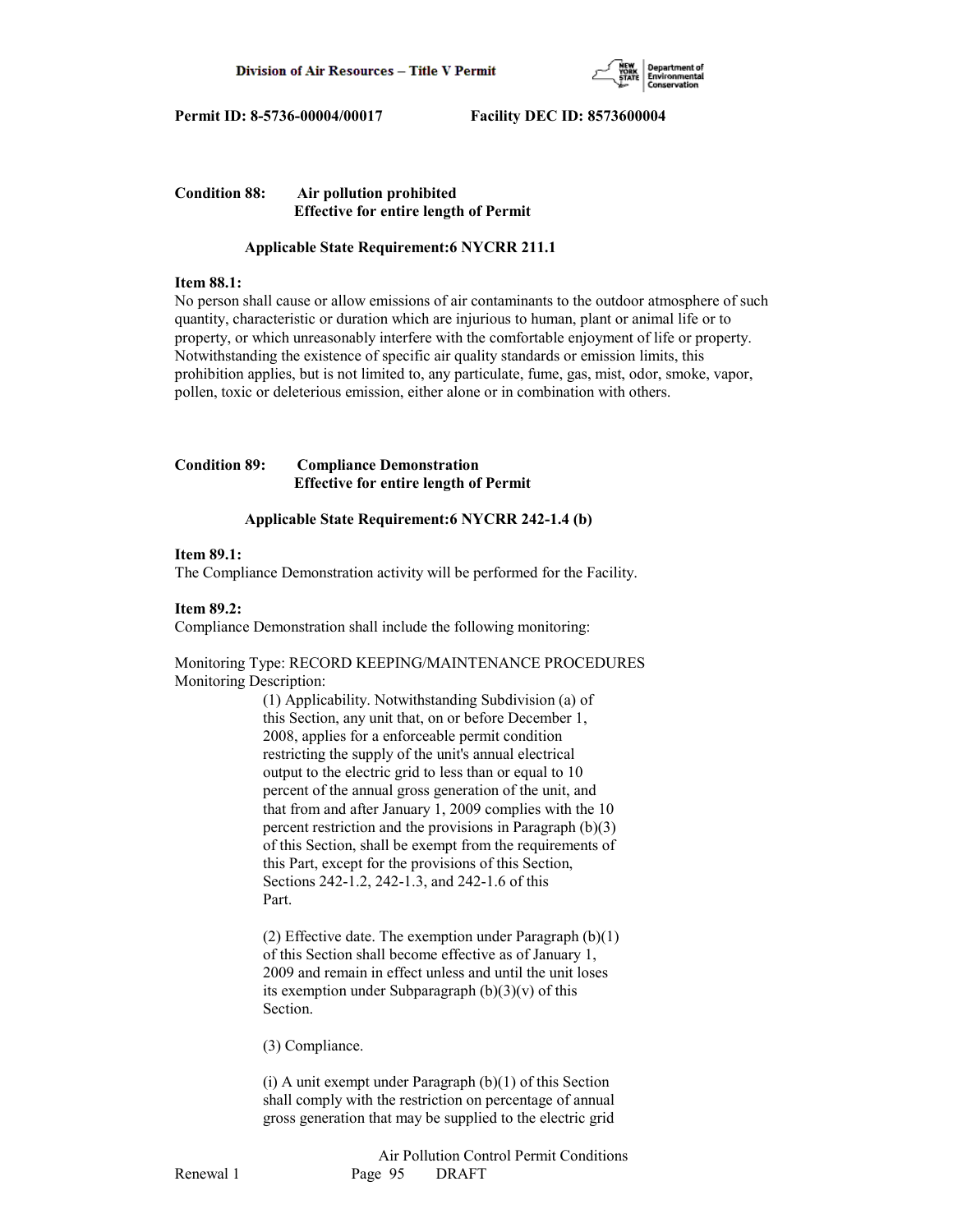

described in Paragraph (b)(1) of this Section.

(ii) A unit exempt under Paragraph  $(b)(1)$  of this Section shall report to the department the amount of annual gross generation and the amount of annual gross generation supplied to the electric grid during the year by the following February 1st.

 (iii) For a period of 10 years from the date the records are created, the owners and operators of a unit exempt under Paragraph (b)(1) of this Section shall retain, at the source that includes the unit, records demonstrating that the conditions of the permit under Paragraph  $(b)(1)$  of this Section were met. The 10-year period for keeping records may be extended for cause, at any time prior to the end of the period, in writing by the department. The owners and operators bear the burden of proof that the unit met the restriction on the percentage of annual gross generation that may be supplied to the electric grid.

 (iv) The owners and operators and, to the extent applicable, the CO2 authorized account representative of a unit exempt under Paragraph (b)(1) of this Section shall comply with all the requirements of this Part concerning all time periods for which the exemption is not in effect, even if such requirements arise, or must be complied with, after the exemption takes effect.

 (v) On the earlier of the following dates, a unit exempt under Paragraph (b)(1) of this Section shall lose its exemption:

 (a) the date on which the restriction on the percentage of annual gross generation that may be supplied to the electric grid described in Paragraph (b)(1) of this Section is removed from the unit's permit or otherwise becomes no longer applicable in any year that commences on or after January 1, 2009; or

 (b) the first date on which the unit fails to comply, or on which the owners and operators fail to meet their burden of proving that the unit is complying, with the restriction on the percentage of annual gross generation that may be supplied to the electric grid described in Paragraph (b)(1) of this Section during any year that commences on or after January 1, 2009.

 (vi) A unit that loses its exemption in accordance with Subparagraph  $(b)(3)(v)$  of this Section shall be subject to the requirements of this Part. For the purpose of applying permitting requirements under Subpart 242-3 of this Part,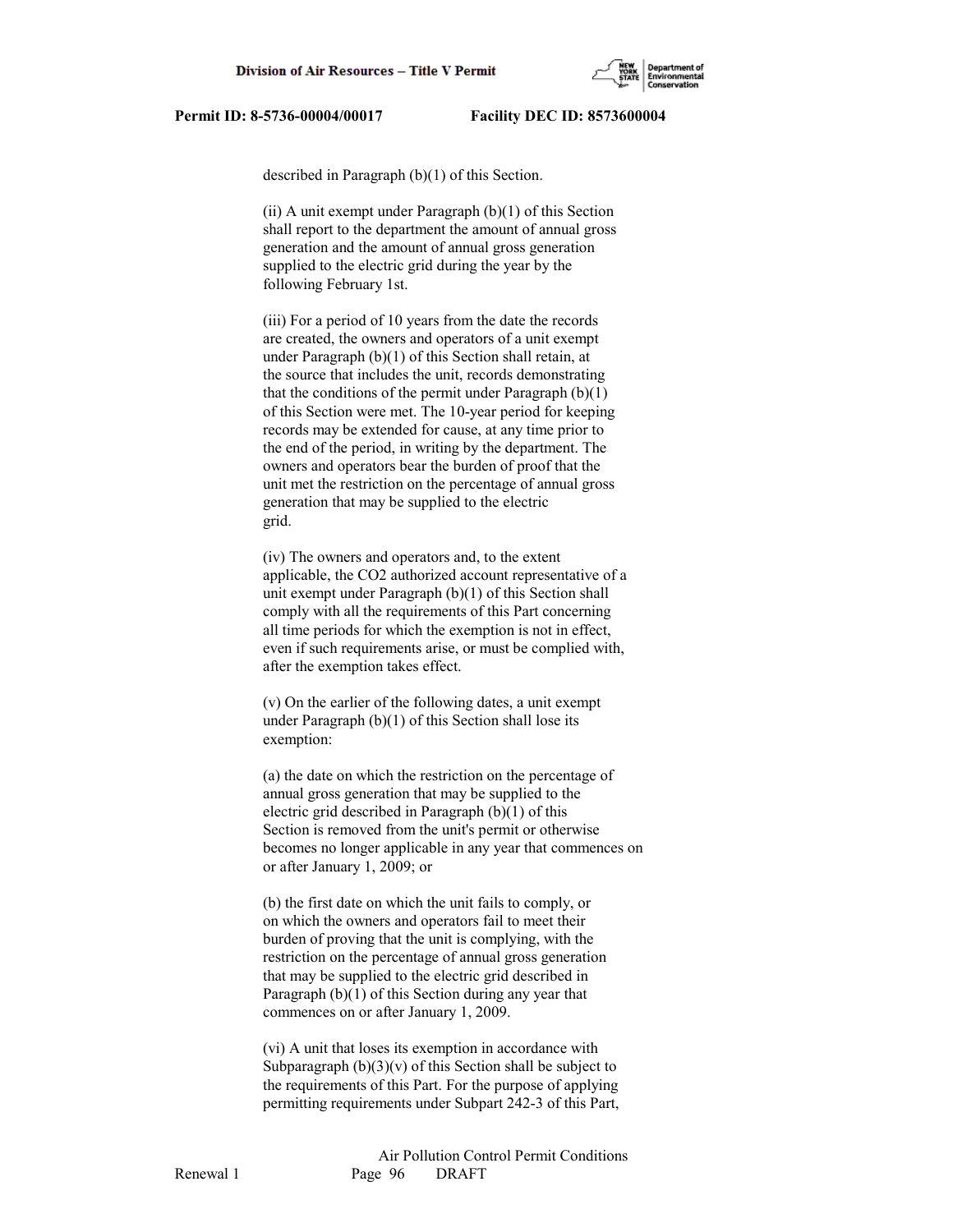

 allocating allowances under Subpart 242-5 of this Part, and applying monitoring requirements under Subpart 242-8 of this Part, the unit shall be treated as commencing operation on the date the unit loses its exemption.

 (4) Reduction in CO2 Budget Trading Program base budget. In the event that a unit applies for and receives a permit condition that renders the unit exempt under Subdivision (b) of this Section, then the department shall reduce the CO2 Budget Trading Program base budget to remove the number of tons equal to the unit's average annual emissions from the previous three calendar years.

Reporting Requirements: ANNUALLY (CALENDAR) Reports due 30 days after the reporting period. Subsequent reports are due every 12 calendar month(s).

# **Condition 90: CO2 Budget Trading Program - Excess emission requirements Effective for entire length of Permit**

# **Applicable State Requirement:6 NYCRR 242-1.5**

# **Item 90.1:**

The owners and operators of a CO2 budget source that has excess emissions in any control period shall:

(1) forfeit the CO2 allowances required for deduction under 6 NYCRR Part 242-6.5(d)(1), provided CO2 offset allowances may not be used to cover any part of such excess emissions; and (2) pay any fine, penalty, or assessment or comply with any other remedy imposed under 6 NYCRR Part 242-6.5(d)(2).

# **Condition 91: Compliance Demonstration Effective for entire length of Permit**

# **Applicable State Requirement:6 NYCRR 242-1.5**

# **Item 91.1:**

The Compliance Demonstration activity will be performed for the Facility.

# **Item 91.2:**

Compliance Demonstration shall include the following monitoring:

# Monitoring Type: RECORD KEEPING/MAINTENANCE PROCEDURES Monitoring Description:

 The owners and operators and, to the extent applicable, the CO2 authorized account representative of each CO2 budget source and each CO2 budget unit at the source shall comply with the monitoring requirements of Subpart 242-8. The emissions measurements recorded and reported in accordance with Subpart 242-8 of this Part shall be used to determine compliance by the unit with the following CO2 requirements:

(1) The owners and operators of each CO2 budget source and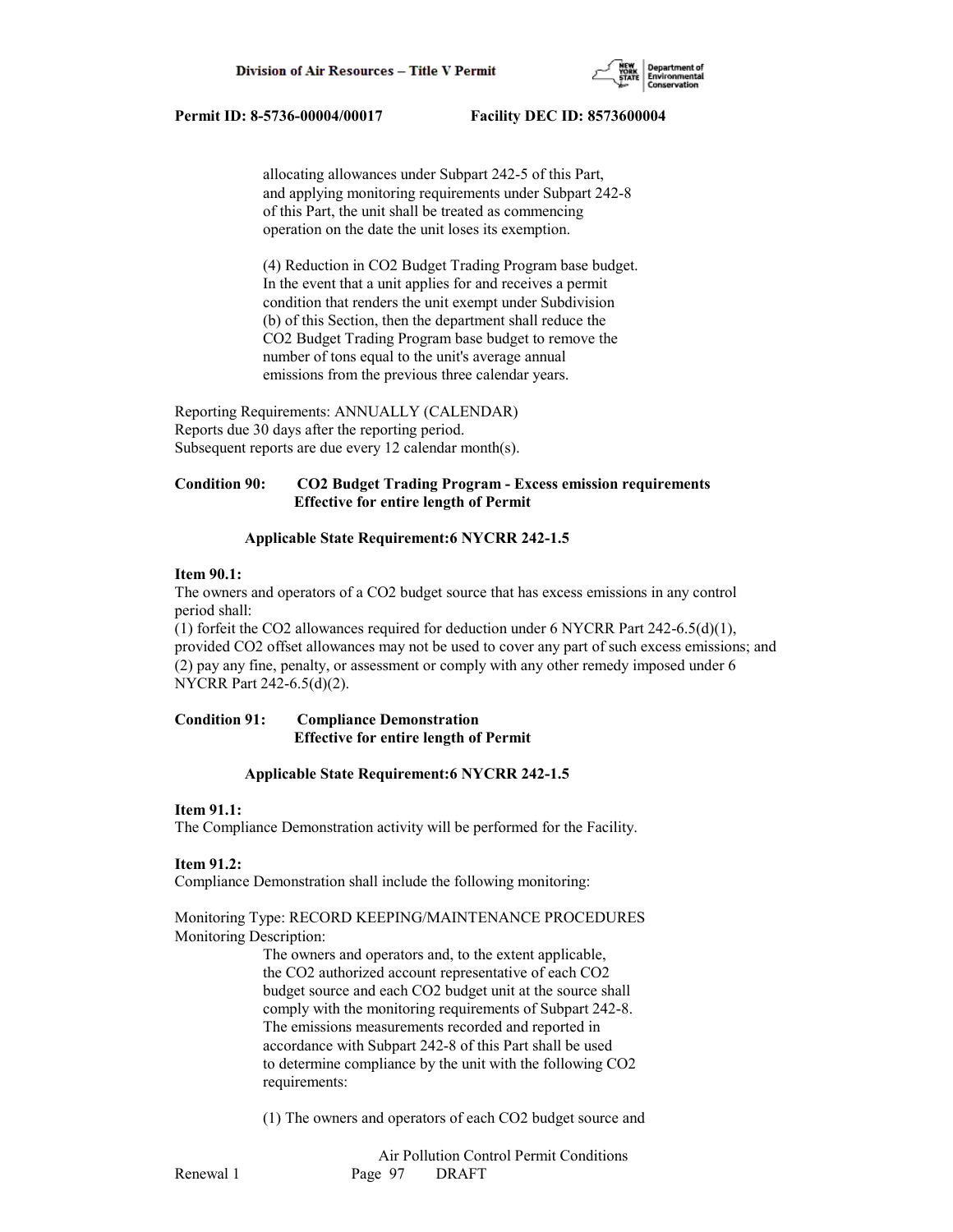

 each CO2 budget unit at the source shall hold CO2 allowances available for compliance deductions under Section 242-6.5, as of the CO2 allowance transfer deadline, in the source's compliance account in an amount not less than the total CO2 emissions for the control period from all CO2 budget units at the source, as determined in accordance with Subparts 242-6 and 242-8.

 (2) Each ton of CO2 emitted in excess of the CO2 budget emissions limitation shall constitute a separate violation of this Part and applicable state law.

 (3) A CO2 budget unit shall be subject to the requirements specified in item 1 starting on the later, of January 1, 2009 or the date on which the unit commences operation.

 (4) CO2 allowances shall be held in, deducted from, or transferred among CO2 Allowance Tracking System accounts in accordance with Subparts 242-5, 242-6, and 242-7, and Section 242-10.7.

 (5) A CO2 allowance shall not be deducted, in order to comply with the requirements specified in item 1, for a control period that ends prior to the allocation year for which the CO2 allowance was allocated. A CO2 offset allowance shall not be deducted, in order to comply with the requirements under item 1, beyond the applicable percent limitations set out in 6NYCRR Part  $242 - 6.5(a)(3)$ .

 (6) A CO2 allowance under the CO2 Budget Trading Program is a limited authorization by the Department or a participating state to emit one ton of CO2 in accordance with the CO2 Budget Trading Program. No provision of the CO2 Budget Trading Program, the CO2 budget permit application, or the CO2 budget permit or any provision of law shall be construed to limit the authority of the Department or a participating state to terminate or limit such authorization.

 (7) A CO2 allowance under the CO2 Budget Trading Program does not constitute a property right.

Monitoring Frequency: AS REQUIRED - SEE PERMIT MONITORING DESCRIPTION Reporting Requirements: SEMI-ANNUALLY (CALENDAR) Reports due 30 days after the reporting period. Subsequent reports are due every 6 calendar month(s).

### **Condition 92: Compliance Demonstration**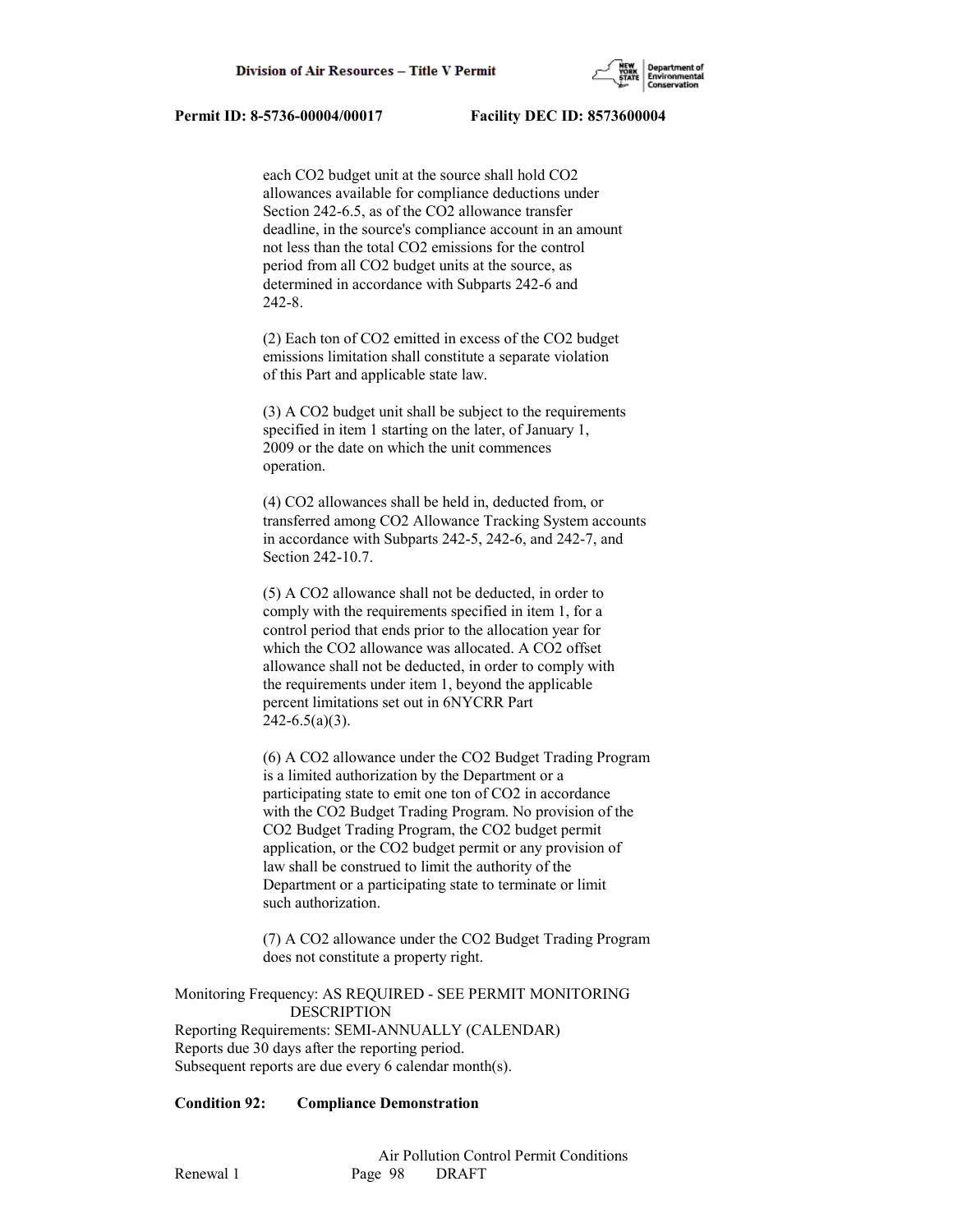

## **Effective for entire length of Permit**

#### **Applicable State Requirement:6 NYCRR 242-1.5**

# **Item 92.1:**

The Compliance Demonstration activity will be performed for the Facility.

### **Item 92.2:**

Compliance Demonstration shall include the following monitoring:

Monitoring Type: RECORD KEEPING/MAINTENANCE PROCEDURES Monitoring Description:

> The owners and operators of the CO2 budget source and each CO2 budget unit at the source shall keep on site at the source each of the following documents for a period of 10 years from the date the document is created. This period may be extended for cause, at any time prior to the end of 10 years, in writing by the department.

 (i) The account certificate of representation for the CO2 authorized account representative for the source and each CO2 budget unit at the source and all documents that demonstrate the truth of the statements in the account certificate of representation, in accordance with 6 NYCRR Part 242-2.4, provided that the certificate and documents shall be retained on site at the source beyond such 10-year period until such documents are superseded because of the submission of a new account certificate of representation.

 (ii) All emissions monitoring information, in accordance with Subpart 242-8 and 40 CFR 75.57.

 (iii) Copies of all reports, compliance certifications, and other submissions and all records made or required under the CO2 Budget Trading Program.

 (iv) Copies of all documents used to complete a CO2 budget permit application and any other submission under the CO2 Budget Trading Program or to demonstrate compliance with the requirements of the CO2 Budget Trading Program.

 The CO2 authorized account representative of a CO2 budget source and each CO2 budget unit at the source shall submit the reports and compliance certifications required under the CO2 Budget Trading Program, including those under Subpart 242-4.

Monitoring Frequency: AS REQUIRED - SEE PERMIT MONITORING DESCRIPTION

Reporting Requirements: SEMI-ANNUALLY (CALENDAR) Reports due 30 days after the reporting period. Subsequent reports are due every 6 calendar month(s).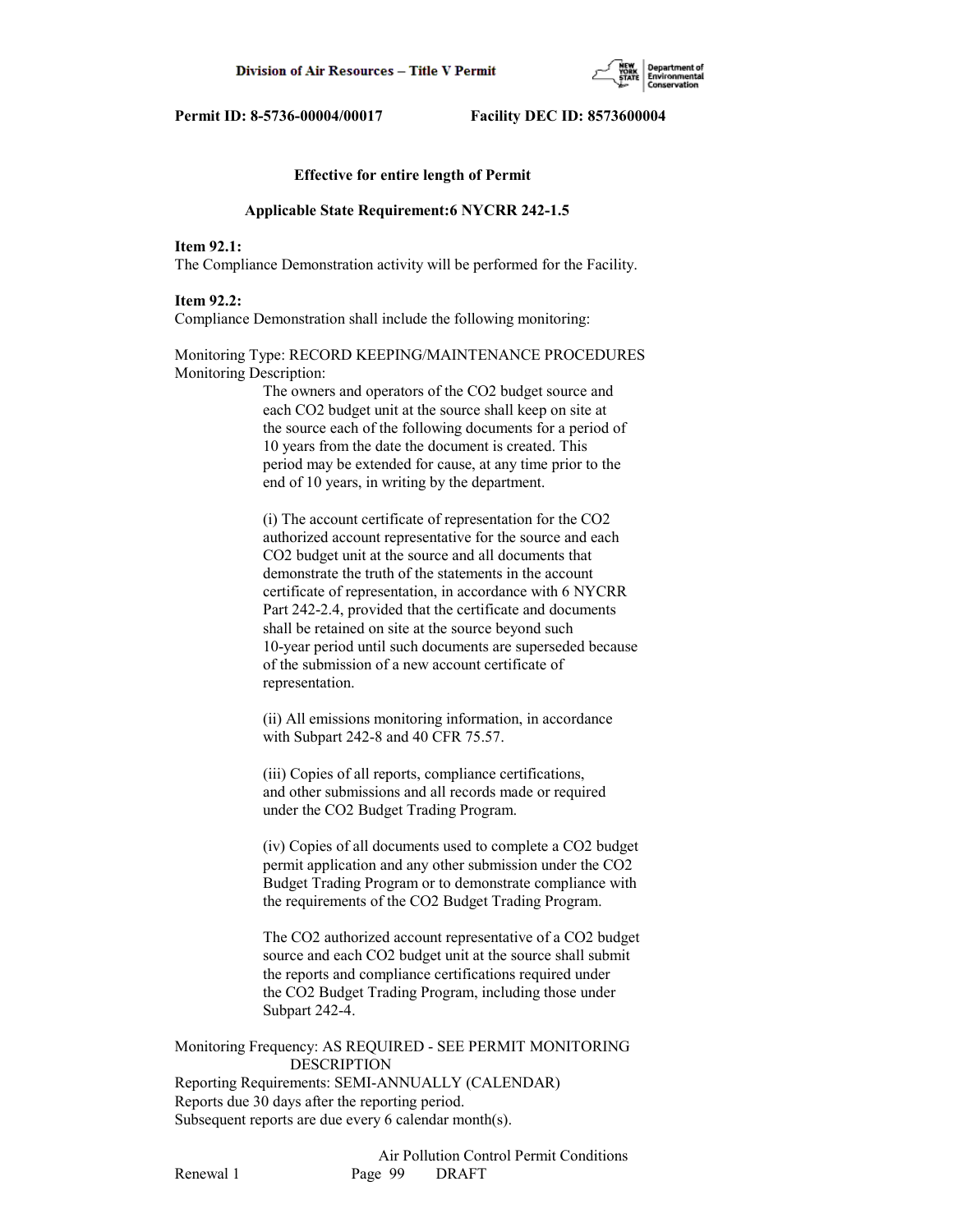

# **Condition 93: Compliance Demonstration Effective for entire length of Permit**

# **Applicable State Requirement:6 NYCRR Subpart 242-4**

## **Item 93.1:**

The Compliance Demonstration activity will be performed for the Facility.

 Regulated Contaminant(s): CAS No: 000124-38-9 CARBON DIOXIDE

# **Item 93.2:**

Compliance Demonstration shall include the following monitoring:

Monitoring Type: RECORD KEEPING/MAINTENANCE PROCEDURES Monitoring Description:

Annual Compliance Certification Report:

 (a) For each control period in which a CO2 budget source is subject to the CO2 requirements of subdivision 242-1.5(c) of this Part, CO2 authorized account representative of the source shall submit to the department by March 1st following the relevant control period, a compliance certification report. The control period is a three-calendar-year time period.

 (b) The compliance certification report shall include the following elements:

 (1) identification of the source and each CO2 budget unit at the source;

 (2) as an option, the serial numbers of the CO2 allowances that are to be deducted from the source's compliance account under section 242-6.5 of this Part for the control period, including the serial numbers of any CO2 offset allowances that are to be deducted subject to the limitations of section 242-6.5(a)(3) of this Part; and

 (3) the compliance certification under subdivision (c) of this section (below).

 (c) In the compliance certification report the CO2 authorized account representative shall certify, based on reasonable inquiry of those persons with primary responsibility for operating the source and the CO2 budget units at the source in compliance with the CO2 Budget Trading Program, whether the source and each CO2 budget unit at the source for which the compliance certification is submitted was operated during the calendar years covered by the report in compliance with the requirements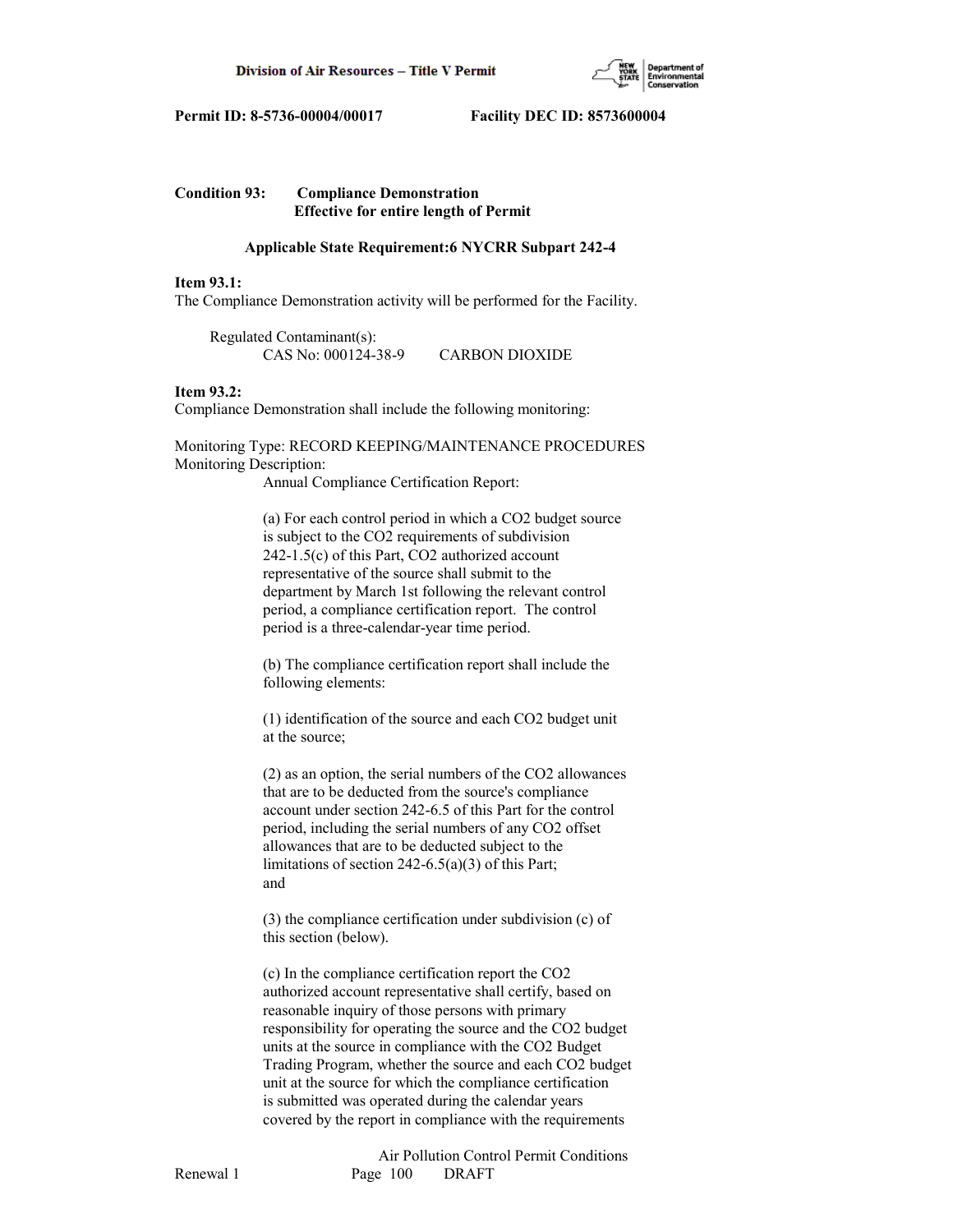

of the CO2 Budget Trading Program, including:

 (1) whether the source was operated in compliance with the CO2 requirements of section 242-1.5(c) of this Part;

 (2) whether the monitoring plan applicable to each unit at the source has been maintained to reflect the actual operation and monitoring of the unit, and contains all information necessary to attribute CO2 emissions to the unit, in accordance with Subpart 242-8 of this Part;

 (3) whether all the CO2 emissions from the units at the source were monitored or accounted for through the missing data procedures and reported in the quarterly monitoring reports, including whether conditional data were reported in the quarterly reports in accordance with Subpart 242-8 of this Part. If conditional data were reported, the owner or operator shall indicate whether the status of all conditional data has been resolved and all necessary quarterly report resubmissions have been made;

 (4) whether the facts that form the basis for certification under Subpart 242-8 of each monitor at each unit at the source, or for using an excepted monitoring method or alternative monitoring method approved under Subpart 242-8 of this Part, if any, have changed; and

 (5) if a change is required to be reported under paragraph (c)(4) above, specify the nature of the change, the reason for the change, when the change occurred, and how the unit's compliance status was determined subsequent to the change, including what method was used to determine emissions when a change mandated the need for monitor recertification.

Monitoring Frequency: AS REQUIRED - SEE PERMIT MONITORING DESCRIPTION Reporting Requirements: AS REQUIRED - SEE MONITORING DESCRIPTION

# **Condition 94: Compliance Demonstration Effective for entire length of Permit**

## **Applicable State Requirement:6 NYCRR 242-8.5**

# **Item 94.1:**

The Compliance Demonstration activity will be performed for the Facility.

 Regulated Contaminant(s): CAS No: 000124-38-9 CARBON DIOXIDE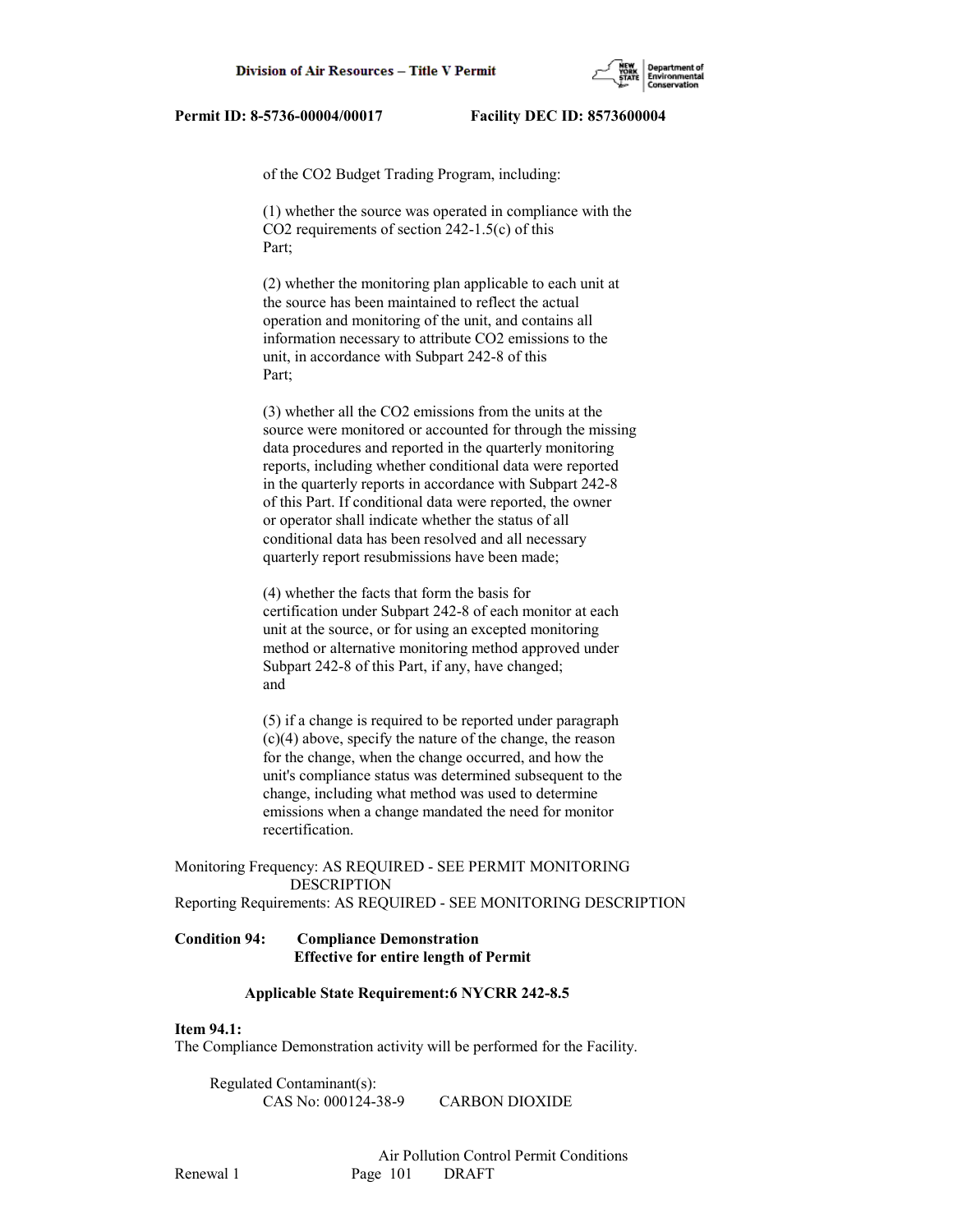## **Item 94.2:**

Compliance Demonstration shall include the following monitoring:

Monitoring Type: RECORD KEEPING/MAINTENANCE PROCEDURES Monitoring Description:

Recordkeeping and Reporting (6NYCRR Part 242-8.5)

 (a) General provisions. The CO2 authorized account representative shall comply with all recordkeeping and reporting requirements in this section, the applicable record keeping and reporting requirements under 40 CFR 75.73 and with the requirements of section 242-2.1(e) of this Part.

 (b) Monitoring plans. The owner or operator of a CO2 budget unit shall submit a monitoring plan in the manner prescribed in 40 CFR 75.62.

 (c) Certification applications. The CO2 authorized account representative shall submit an application to the department within 45 days after completing all CO2 monitoring system initial certification or recertification tests required under section 242-8.2 of this Subpart including the information required under 40 CFR 75.63 and 40 CFR 75.53(e) and (f).

 (d) Quarterly reports. The CO2 authorized account representative shall submit quarterly reports, as follows:

 (1) The CO2 authorized account representative shall report the CO2 mass emissions data and heat input data for the CO2 budget unit, in an electronic format prescribed by the administrator unless otherwise prescribed by the department for each calendar quarter.

 (2) The CO2 authorized account representative shall submit each quarterly report to the department or its agent within 30 days following the end of the calendar quarter covered by the report. Quarterly reports shall be submitted in the manner specified in subpart H of 40 CFR part 75 and 40 CFR 75.64. Quarterly reports shall be submitted for each CO2 budget unit (or group of units using a common stack), and shall include all of the data and information required in subpart G of 40 CFR part 75, except for opacity, NOx, and SO2 provisions.

 (3) The CO2 authorized account representative shall submit to the department or its agent a compliance certification in support of each quarterly report based on reasonable inquiry of those persons with primary responsibility for ensuring that all of the unit's emissions are correctly and fully monitored. The certification shall state that:

(i) the monitoring data submitted were recorded in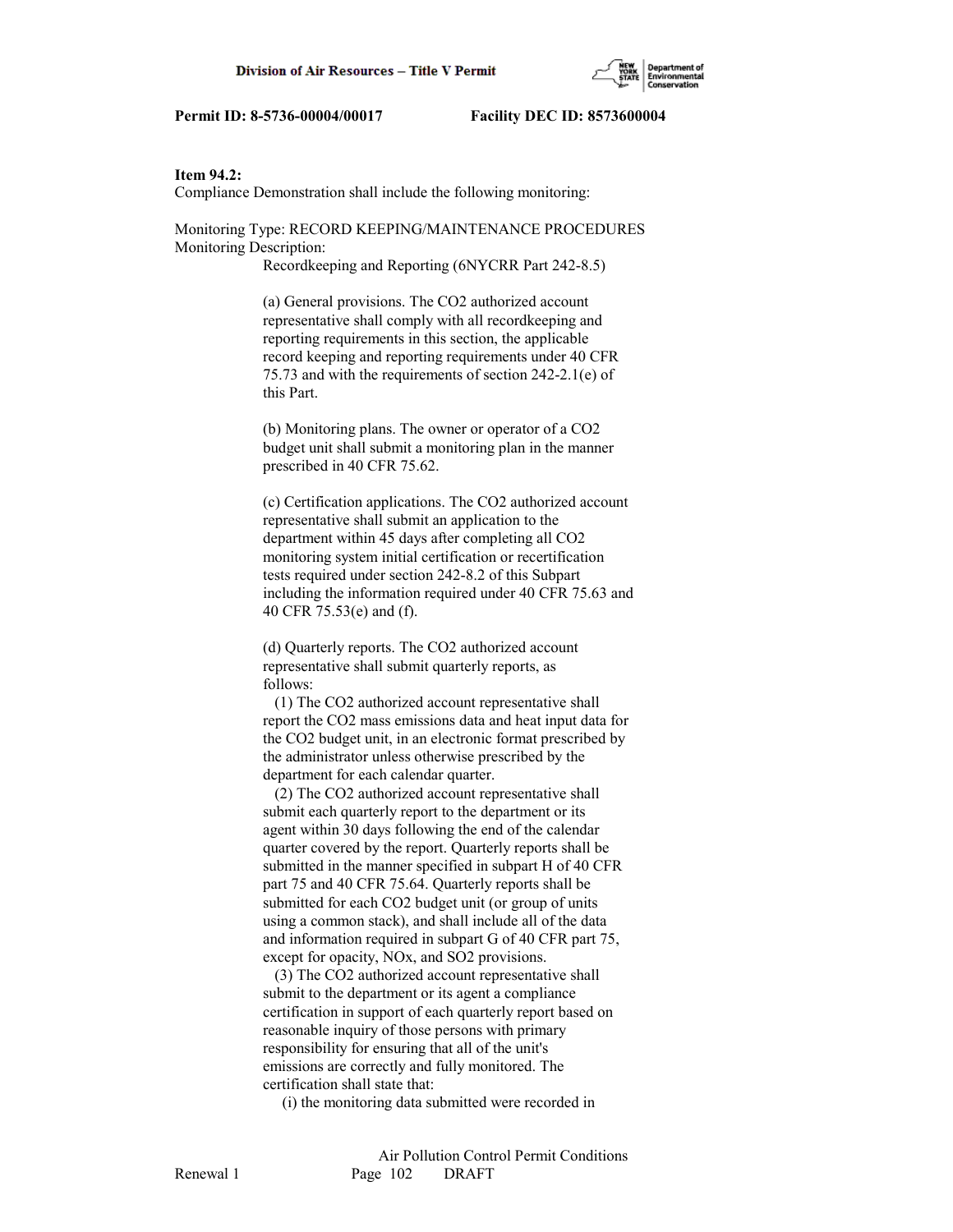accordance with the applicable requirements of this Subpart and 40 CFR part 75, including the quality assurance procedures and specifications;

 (ii) for a unit with add-on CO2 emissions controls and for all hours where data are substituted in accordance with 40 CFR  $75.34(a)(1)$ , the add-on emissions controls were operating within the range of parameters listed in the quality assurance/quality control program under appendix B of 40 CFR part 75 and the substitute values do not systematically underestimate CO2 emissions; and (iii) the CO2 concentration values substituted for missing data under Subpart D of 40 CFR part 75 do not systematically underestimate CO2 emissions.

Monitoring Frequency: AS REQUIRED - SEE PERMIT MONITORING DESCRIPTION Reporting Requirements: QUARTERLY (CALENDAR) Reports due 30 days after the reporting period. Subsequent reports are due every 3 calendar month(s).

 **\*\*\*\* Emission Unit Level \*\*\*\***

### **Condition 95: Compliance Demonstration Effective for entire length of Permit**

#### **Applicable State Requirement:6 NYCRR 201-5.4**

#### **Item 95.1:**

The Compliance Demonstration activity will be performed for:

 Emission Unit: G-00004 Process: P65

 Regulated Contaminant(s): CAS No: 0NY210-00-0 OXIDES OF NITROGEN

### **Item 95.2:**

Compliance Demonstration shall include the following monitoring:

Monitoring Type: CONTINUOUS EMISSION MONITORING (CEM) Monitoring Description:

> Greenidge is limited to 242.3 pounds of NOx per startup/shutdown event. The 05/31/2018 NOx Emissions Startup and Shutdown Plan while firing 100% natural gas (process P65) has been approved. Startup is defined as the period beginning with the initial firing of Unit G-00004 on natural gas and ending at the time when the Unit has achieved minimum generating load and the required air pollution control equipment is operational. Shutdown is defined as any planned cessation of electricity generation while firing natural gas only.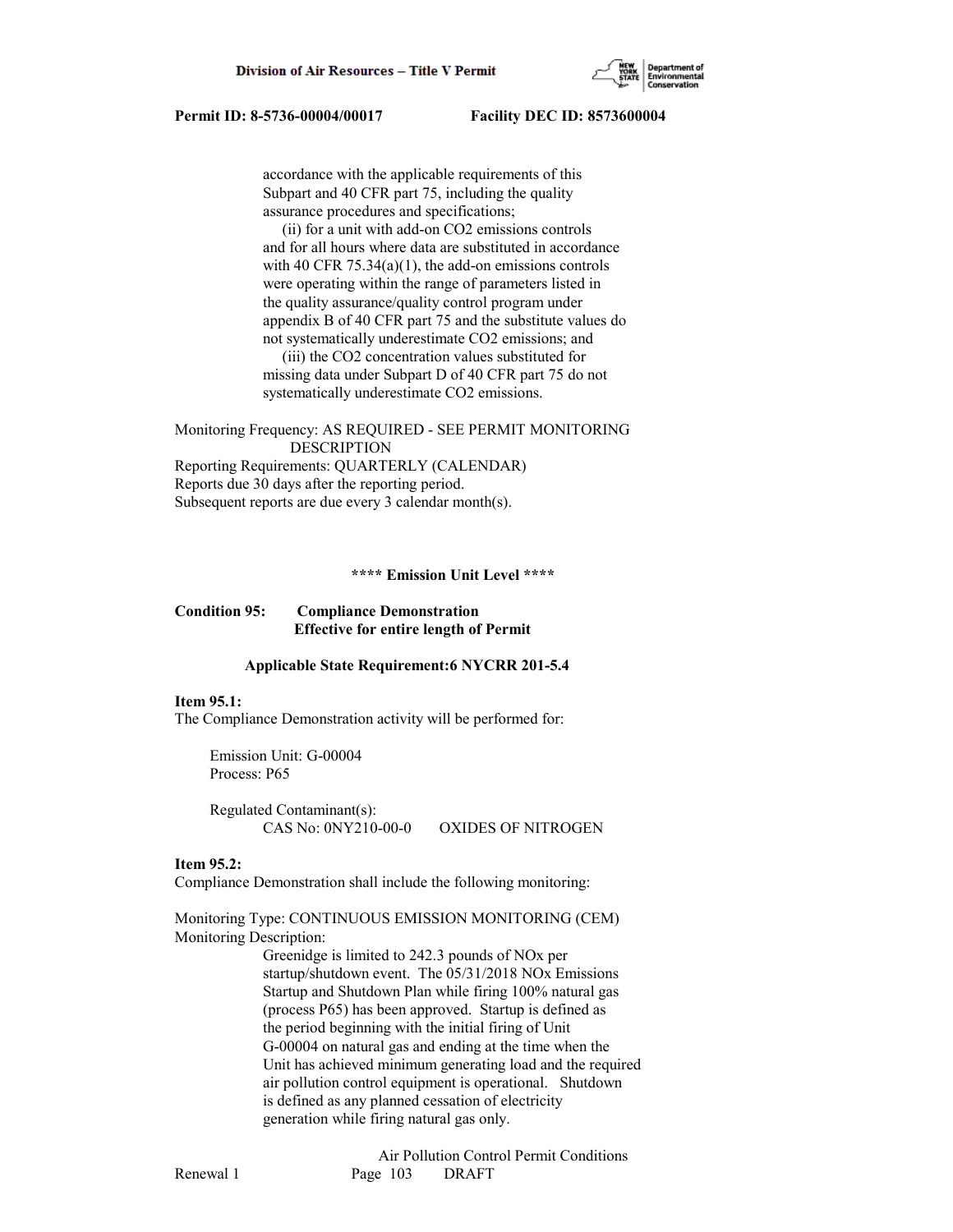

 1. The duration of each startup and each shutdown event shall not exceed 12 hours.

 2. During startup and shutdown, the Permittee shall:

 a. Minimize the emissions by: 1) operating and maintaining Boiler # 6 and associated air pollution control equipment in accordance with good combustion and air pollution control practices, safe operating practices, and protection of the facility; and 2) implementation of operations and maintenance practices comprised of maintaining a high level of operation time.

 b. Operate continuous emission monitoring system (CEMS), continuous opacity monitoring system, and other continuous monitoring systems and devices required by this permit.

 c. Unless otherwise specified in this permit, comply with all emissions and opacity limits applicable during normal operation.

3. The Facility shall record:

 a. The time, date, and duration in hours and minutes;

b. The heat input rate (MMBtu/hr) of Boiler  $#6$  that shall be determined based on the actual natural gas consumption and the fuel's heating value (MMBtu/scf) of 1,020E-06 MMBtu/scf.

 Additionally, the minimum operating load will be 32 Megawatts.

Manufacturer Name/Model Number: Continuous Emission Monitor Upper Permit Limit: 242.3 pounds per event Reference Test Method: 40 CFR 60 App A Monitoring Frequency: CONTINUOUS Averaging Method: AVERAGING METHOD - SEE MONITORING DESCRIPTION Reporting Requirements: SEMI-ANNUALLY (CALENDAR) Reports due 30 days after the reporting period. Subsequent reports are due every 6 calendar month(s).

# **Condition 96: Compliance Demonstration Effective for entire length of Permit**

 **Applicable State Requirement:6 NYCRR 201-5.4**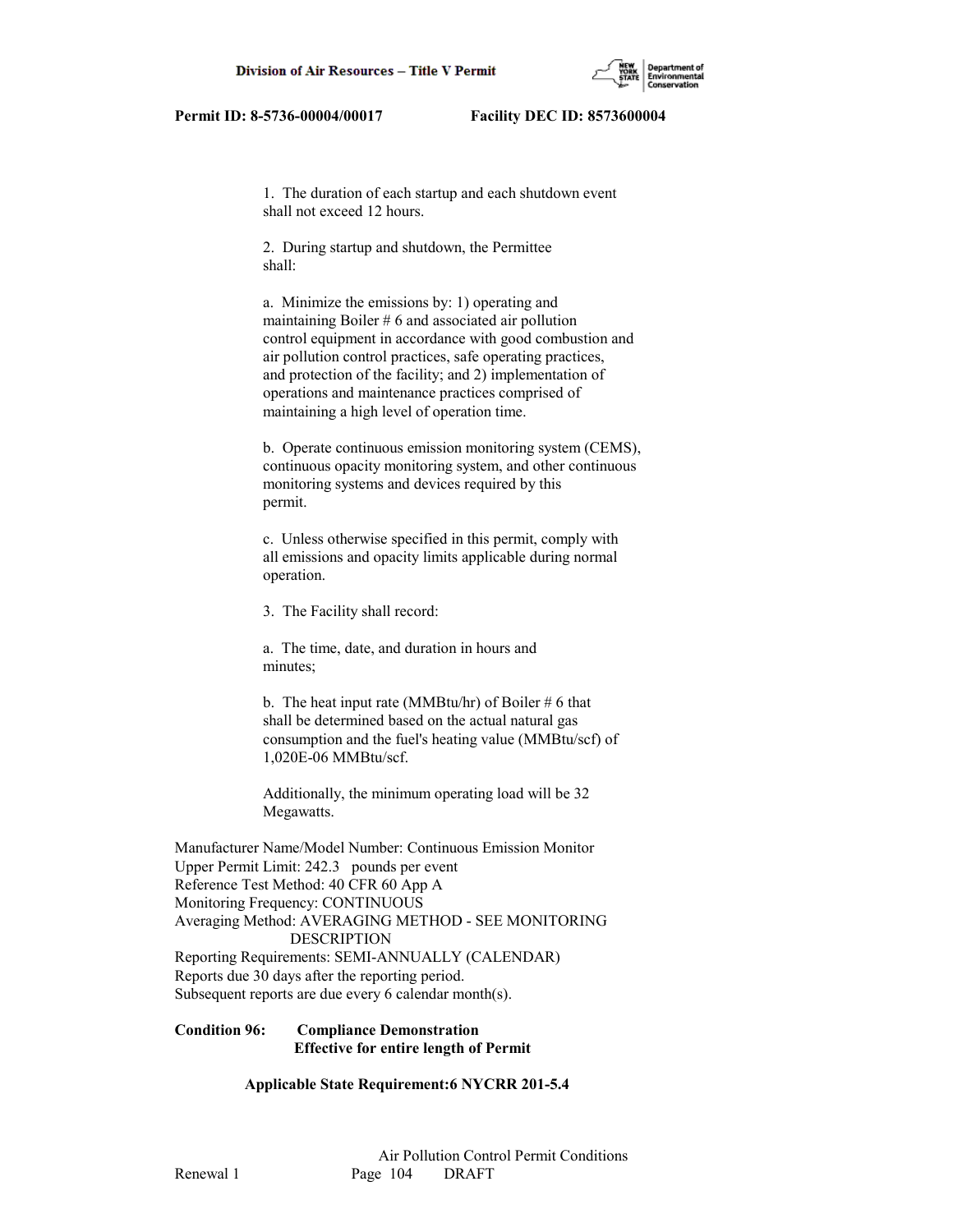

# **Item 96.1:**

The Compliance Demonstration activity will be performed for:

 Emission Unit: G-00004 Process: P75

 Regulated Contaminant(s): CAS No: 0NY210-00-0 OXIDES OF NITROGEN

# **Item 96.2:**

Compliance Demonstration shall include the following monitoring:

Monitoring Type: CONTINUOUS EMISSION MONITORING (CEM) Monitoring Description:

> NOx Emissions from Startup (SU) and shutdown (SD) events shall be limited to 242.3 pounds per SU or SD event until such time that fifteen startups and fifteen shutdowns of Process P75 have occurred. Startup (SU) is defined as the period beginning with the initial firing of Process P75 and ending at the time when the Unit has achieved minimum generating load and the required air pollution control equipment is operational. Shutdown (SD) is defined as any planned cessation of electricity generation.

 The SU/SD Plan shall include the following minimum information:

 1. The duration of each startup and each shutdown event shall not exceed 12 hours.

 2. During startup and shutdown, the Permittee shall:

 a. Minimize the emissions by: 1) operating and maintaining Boiler # 6 and associated air pollution control equipment in accordance with good combustion and air pollution control practices, safe operating practices, and protection of the facility; and 2) implementation of operations and maintenance practices comprised of maintaining a high level of operation time.

 b. Operate continuous emission monitoring system (CEMS), continuous opacity monitoring system, and other continuous monitoring systems and devices required by this permit.

 c. Unless otherwise specified in this permit, comply with all emissions and opacity limits applicable during normal operation.

3. The Facility shall record: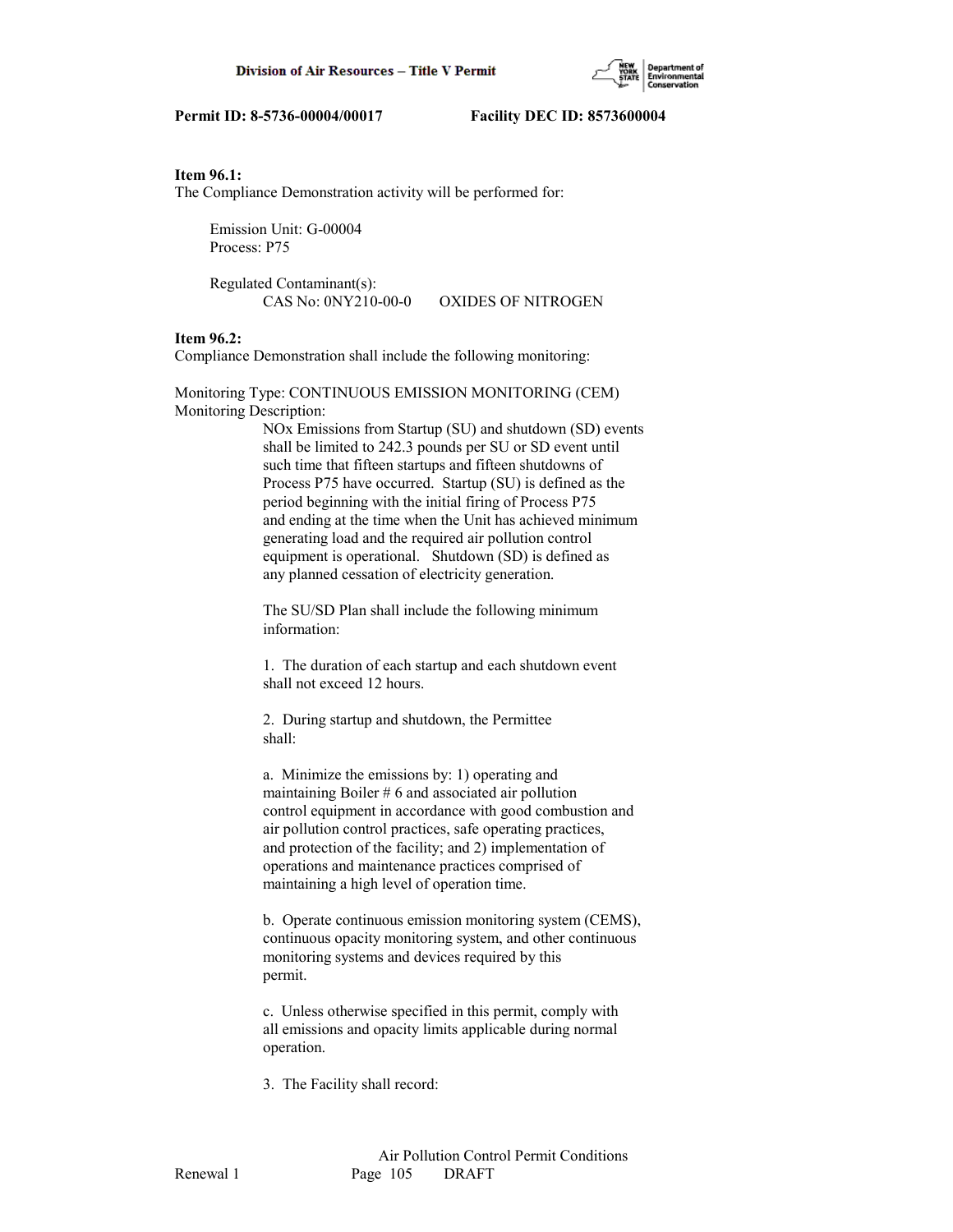

 a. The time, date, and duration in hours and minutes;

b. The heat input rate (MMBtu/hr) of Boiler  $# 6$  that shall be determined based on the fuel input and the fuel's heating value (MMBtu/scf) of 1,020E-06 MMBtu/scf.

 Within 30 days of completing the required number of SU and SD events Greenidge shall submit to the Department a revised SU/SD Plan that includes a revised NOx emission limit in pounds per event during startup and shutdown along with a table that summarizes the NOx emission data from each event and the minimum generating load recorded.

 The SU/SD Plan will establish the facility's long-term minimum electrical generation in Megawatts (MW). Until such time that the Revised SU/SD Plan has been developed and submitted to the Department for review and approval, the minimum generating load will be set at 30 MW (330 MMBtu/hr). The SU/SD NOx emission limit will be revised only if the supporting data indicates that a higher limit is needed. In no event will the revised SU/SD per event limit exceed 1,072.3 lb/event.

Manufacturer Name/Model Number: Continuous Emission Monitor Upper Permit Limit: 242.3 pounds per event Reference Test Method: 40 CFR 60 App A Monitoring Frequency: CONTINUOUS Averaging Method: AVERAGING METHOD - SEE MONITORING DESCRIPTION Reporting Requirements: SEMI-ANNUALLY (CALENDAR) Reports due 30 days after the reporting period. Subsequent reports are due every 6 calendar month(s).